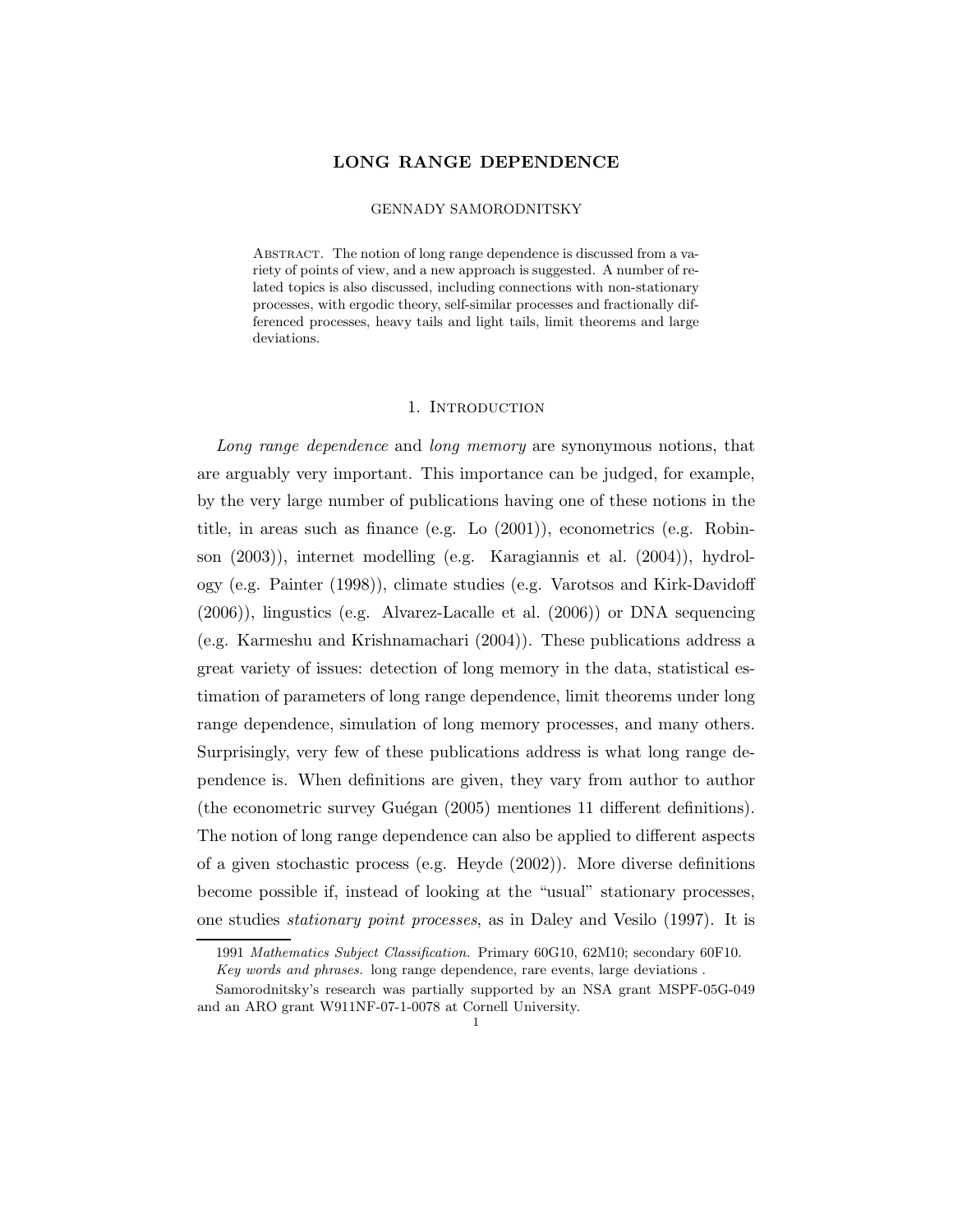the purpose of this survey to discuss what is meant (often implicitly) by long range dependence, clarify why this notion is important, mention different point of views on the topic and, hopefully, remove some of the mystery that surrounds it.

The notion of long range dependence has, clearly, something to do with memory in a stochastic process. Memory is, by definition, something that lasts. It is the requirement that the memory has to be "long" that is special. Why is it important that in one model the memory is "a bit longer" than in another model? The first serious argument that this can be important is in a series of papers of B. Mandelbrot and his co-authors, e.g. Mandelbrot (1965) and Mandelbrot and Wallis (1968). It is also due to the influence of these early papers and subsequent publications of Mandelbrot (especially Mandelbrot (1983)) that long range dependence has also become associated with scaling and fractal behaviour. We survey some of the early history in Section 2.

The "specialness" of long memory indicates that most stationary stochastic processes do not have it. This also makes it intuitive that non-stationary processes can provide an alternative explanation to the empirical phenomena that the notion of long range dependence is designed to address. This connection between long memory and lack of stationarity is very important. It is related to such well known phenomena as unit root problem (see Phillips (1987)) and regime switching (Diebold and Inoue (2001)). We discuss the connections with non-stationary processes in Section 3.

A very attractive point of view on long range dependence is based on ergodic-theoretical properties of the dynamical system on which a stationary stochastic process is constructed. Many features that are intuitively associated with long memory are automatically found in such an approach. For several reasons this approach has not become widely accepted. We discuss this in Section 4.

Most of the definitions of long range dependence appearing in literature are based on the second order properties of stochastic process. Such properties include asymptotic behaviour of covariances, spectral density, and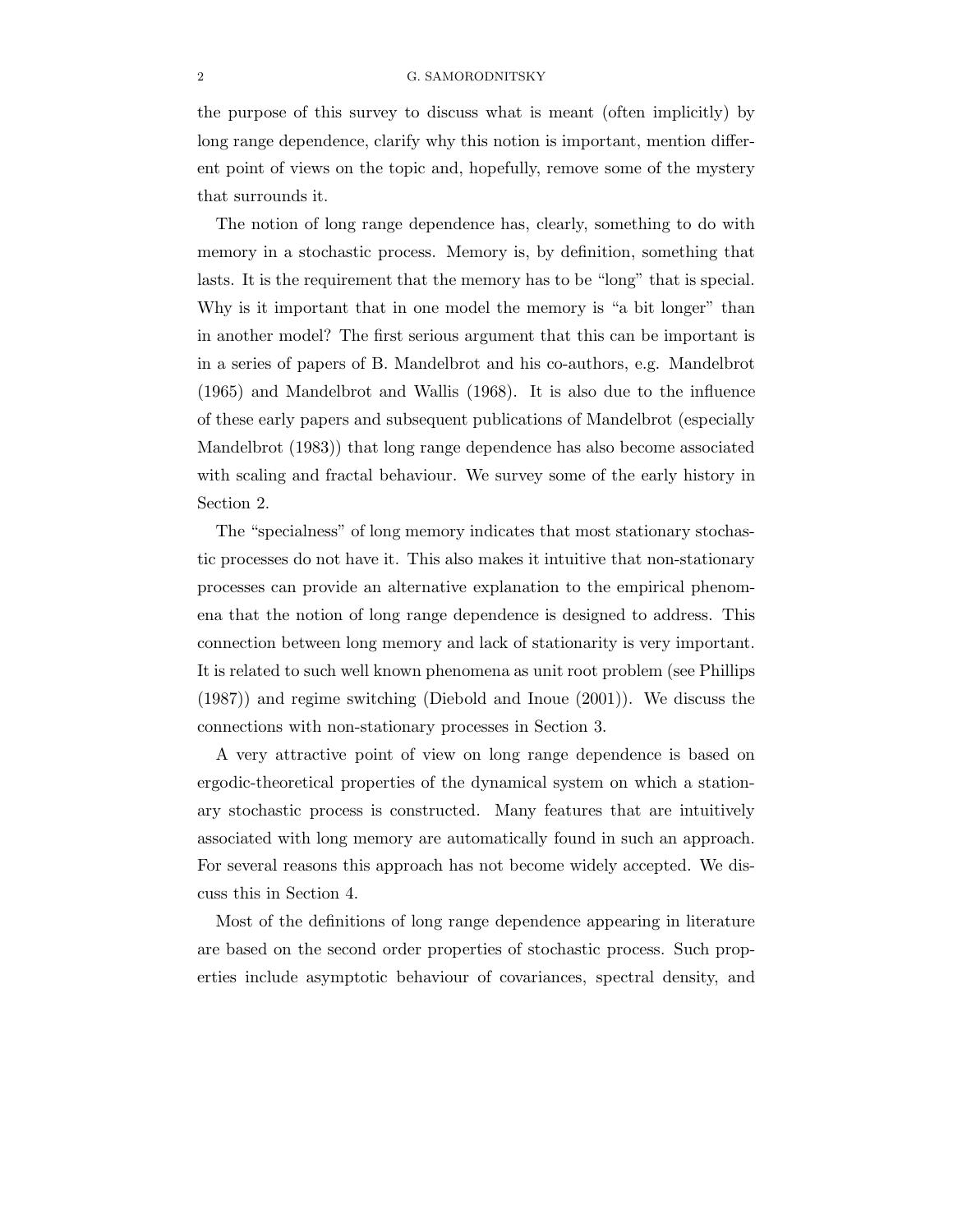variances of partial sums. The reasons for popularity of the second order properties in this context are both historical and practical: second order properties are relatively simple conceptually and easy to estimate from the data. This approach to the notion of long memory is discussed in Section 5.

The term "fractional" appears very frequently in the context of long range dependence. This usually refers to a model constructed using a generalized operation of a non-integer order, whereas the "usual" order of the operation has to be integer. The examples include differencing or differentiation "non-integral number of times". Certain features often associated with long memory can sometimes be obtained by doing so. Models obtained in this way are discussed in Section 6.

It is, once again, largely due to the early history that the notion of long range dependence has become closely associated with self-similar processes. Self-similar processes are stochastic models with the property that a scaling in time is equivalent to an appropriate scaling in space. The connection between the two types of scaling is determined by a constant often called the Hurst exponent, and it has been argued that the value of this exponent determines whether or not the increments of a self-similar process with stationary increments possess long range dependence. We discuss self-similar processes in Section 7.

The final part of this survey, Section 8, introduces a different approach to understanding long memory, a one that is related to the notion of phase transitions. We argue that this approach makes the notion of long range dependence both intuitive and practical. One should hope for major future research effort in this direction.

#### 2. Some history. The Hurst phenomenon

The history of long range dependence as a concrete phenomenon believed to be important in its own right should be regarded as beginning in the 1960s with a series of papers of Benoit Mandelbrot and his co-workers, even though even earlier empirical findings had occurred. The cause was a need to explain an empirical phenomenon observed by Hurst (1951, 1955) who studied the flow of water in the Nile river. A particular data set Hurst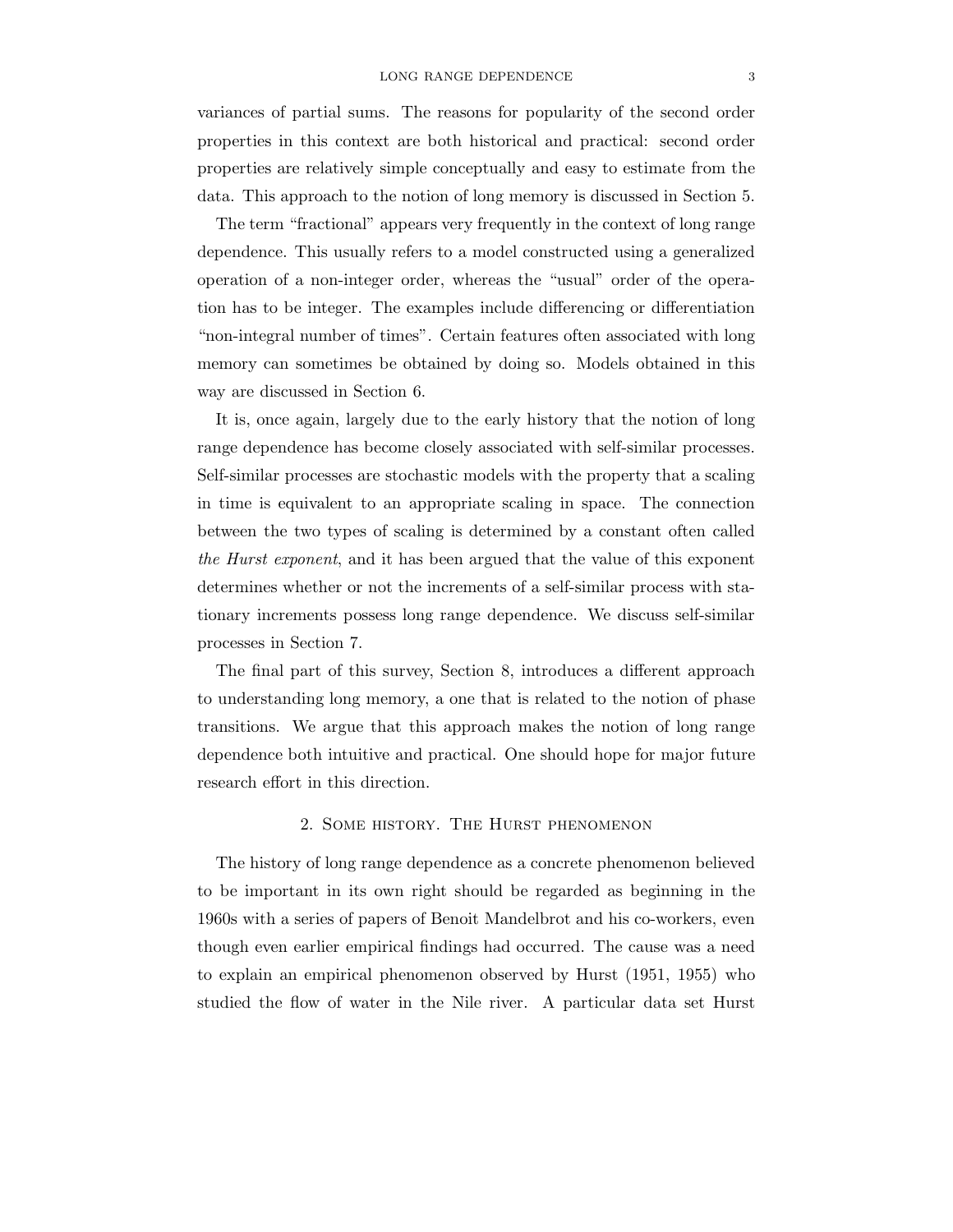looked at appears on Figure 2.1. There are many things that are interesting



Figure 2.1. Annual minima of the water level in the Nile river for the years 622 to 1281, measured at the Roda gauge near Cairo.

about about this data set (one of which is how far back in time the data go). Harold Hurst, who was interested in dam design, looked at this data through a particular statistic. Given a sequence of n observations  $X_1, X_2, \ldots, X_n$ , define the partial sum sequence  $S_m = X_1 + \ldots + X_m$  for  $m = 0, 1, \ldots$  (with  $S_0 = 0$ ). The statistics Hurst looked at is

$$
(2.1) \qquad \frac{R}{S}(X_1,\ldots,X_n) = \frac{\max_{0 \le i \le n} (S_i - \frac{i}{n}S_n) - \min_{0 \le i \le n} (S_i - \frac{i}{n}S_n)}{(\frac{1}{n}\sum_{i=1}^n (X_i - \frac{1}{n}S_n)^2)^{1/2}}.
$$

Note that  $S_n/n$  is the sample mean of the data. Therefore,  $\max_{0 \leq i \leq n} (S_i$ i  $\frac{i}{n}S_n$ , for example, measures how far the partial sums get above the straight line they would follow if all observations were equal (to the sample mean), and the difference between the maximum and the minimum of the numerator in (2.1) is the difference between the highest and lowest positions of the partial sums with respect to the straight line of uniform growth. It is referred to as the range of the observations. The denominator of (2.1) is, of course, the sample standard deviation. The entire statistic in (2.1) has, then, been called the rescaled range or the  $R/S$  statistic.

Suppose now that  $X_1, X_2, \ldots$  is a sequence of random variables. One can apply the  $R/S$  statistic to the first n observations  $X_1, X_2, \ldots, X_n$  for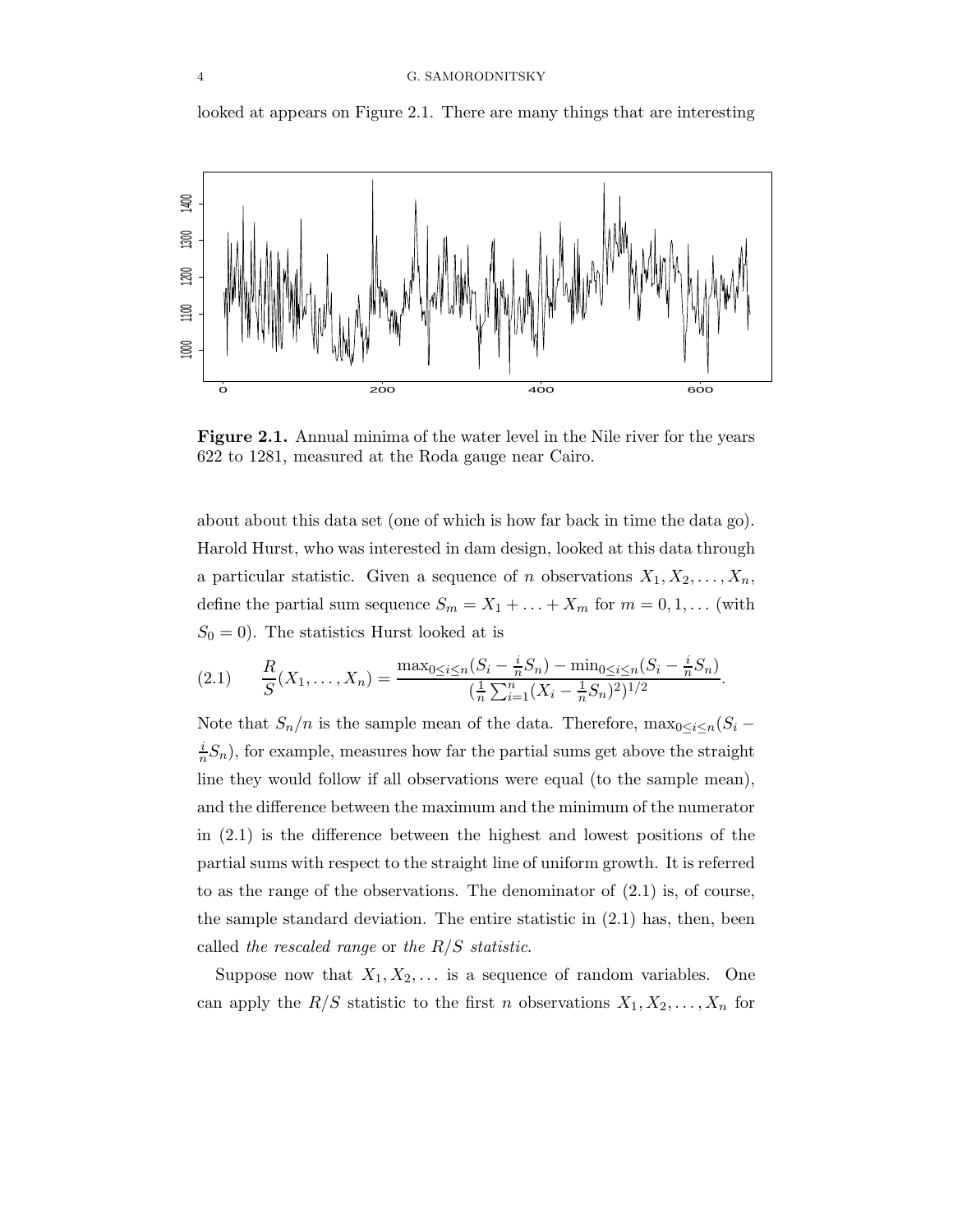increasing values of  $n$ . What would one expect the resulting sequence of values of the  $R/S$  statistic to be like? Let us do some simple calculations.

Consider the space  $D[0, 1]$  of right continuous and having left limits functions on  $[0, 1]$  equipped with the Skorohod  $J_1$  topology (see Billingsley (1999)). The function  $f: D[0,1] \to \mathbb{R}$  defined by

$$
f(\mathbf{x}) = \sup_{0 \le t \le 1} (x(t) - tx(1)) - \inf_{0 \le t \le 1} (x(t) - tx(1)),
$$

 $\mathbf{x} = (x(t), 0 \le t \le 1) \in D[0,1],$  is easily seen to be continuous. We would like to apply this function to the  $D[0, 1]$ -valued version of the partial sum sequence, the so-called partial sum process.

Suppose that  $X_1, X_2, \ldots$  is, in fact, a stationary sequence of random variables with a finite variance, and a common mean  $\mu$ . The partial sum process is defined by

(2.2) 
$$
S^{(n)}(t) = S_{[nt]} - [nt]\mu, \ 0 \le t \le 1.
$$

The classical Functional Central Limit Theorem (Donsker's Theorem, invariance principle) says that, if  $X_1, X_2, \ldots$  are i.i.d., then

(2.3) 
$$
\frac{1}{\sqrt{n}}S^{(n)} \Rightarrow \sigma_*B \text{ weakly in } D[0,1],
$$

where  $\sigma_*^2$  is equal to the common variance  $\sigma^2$  of the observations, and B is the standard Brownian motion on [0, 1] (Theorem 14.1 in Billingsley (1999)). In fact, the Functional Central Limit Theorem is known to hold for stationary processes with a finite variance that are much more general than an i.i.d. sequence (with the limiting standard deviation  $\sigma_*$  not equal, in general, to the standard deviation of the  $X_i$ 's); see a recent survey in Merlevéde et al. (2006).

It is straightforward to check that the range of the first  $n$  observations (the numerator in the  $R/S$  statistic) is equal to  $f(S^{(n)})$ . Therefore, if the invariance principle  $(2.3)$  holds, then by the continuous mapping theorem,

$$
\frac{1}{\sqrt{n}}(\text{ the range of the first } n \text{ observations}) = f\left(\frac{1}{\sqrt{n}}S^{(n)}\right)
$$

$$
\Rightarrow f(\sigma_*B) = \sigma_*\left[\sup_{0 \le t \le 1} (B(t) - tB(1)) - \inf_{0 \le t \le 1} (B(t) - tB(1))\right]
$$

$$
:= \sigma_*\left[\sup_{0 \le t \le 1} B_0(t) - \inf_{0 \le t \le 1} B_0(t)\right],
$$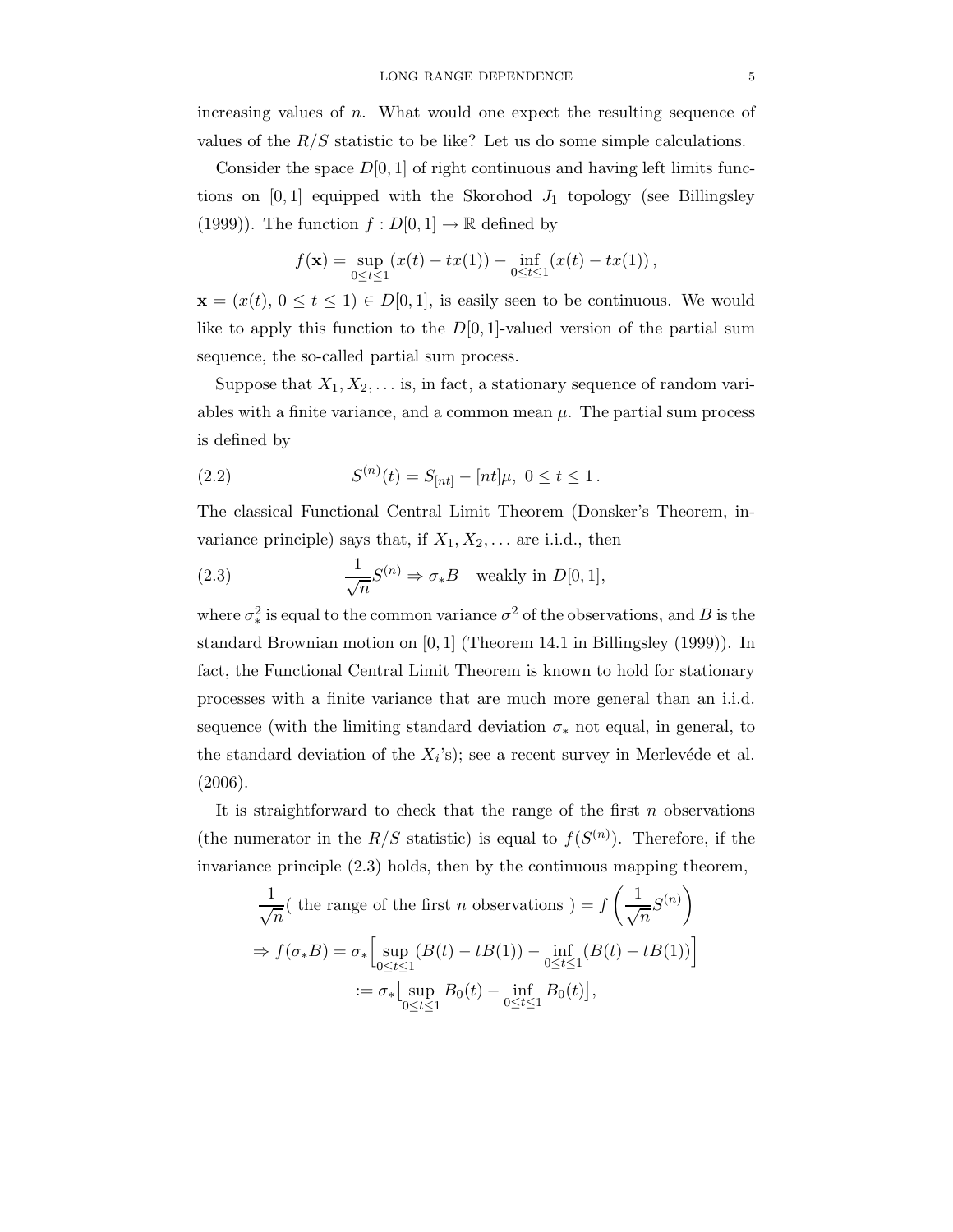where  $B_0$  is a Brownian bridge on [0,1]. Furthermore, if the stationary sequence  $X_1, X_2, \ldots$  is ergodic, then the sample standard deviation is a consistent estimator of the population standard deviation, and so

$$
(\frac{1}{n}\sum_{i=1}^{n}(X_i - \frac{1}{n}S_n)^2)^{1/2} \to \sigma \text{ with probability 1.}
$$

Under these circumstances we see that

(2.4) 
$$
\frac{1}{\sqrt{n}} \frac{R}{S}(X_1, ..., X_n) \Rightarrow \frac{\sigma_*}{\sigma} \Big[ \sup_{0 \le t \le 1} B_0(t) - \inf_{0 \le t \le 1} B_0(t) \Big].
$$

That is, the  $R/S$  statistic grows as the square root of the sample size.

When Harold Hurst calculated the  $R/S$  statistic on the Nile river data on Figure 2.1 he found, however, the empirical rate of growth closer to  $n^{.74}$  (with n being the number of observations). This phenomenon became known as the Hurst phenomenon, and finding a stochastic model that would explain it proved to be tricky. The assumptions made above to guarantee the convergence in (2.4) are reasonably mild, and one would expect that even if exact convergence in (2.4) was difficult to establish, the square root of the sample of the sample size was still the order of magnitude of the  $R/S$ statistic. A drastic departure from the assumptions was needed.

One such departure was suggested in Moran (1964), and it consisted of dropping the assumption of a finite variance of the observations  $X_1, X_2, \ldots$ and assuming, instead, that the observations are in the domain of attraction of an infinite variance  $\alpha$ -stable distribution with  $0 < \alpha < 2$  (Moran, actually, assumed the observations to have a symmetric  $\alpha$ -stable law). It was pointed out in Mandelbrot and Taqqu (1979), however, that the self-normalizing feature of the  $R/S$  statistic prevents infinite variance alone from explaining the Hurst phenomenon. Let us sketch why.

We will assume, for simplicity, that the observations (in addition to being i.i.d.) have *balanced power tails*:

(2.5) 
$$
P(|X_1| > x) \sim cx^{-\alpha} \text{ as } x \to \infty, \text{ and}
$$

$$
\lim_{x \to \infty} \frac{P(X_1 > x)}{P(|X_1| > x)} = p, \quad \lim_{x \to \infty} \frac{P(X_1 < -x)}{P(|X_1| > x)} = q
$$

for some  $0 < \alpha < 2$ ,  $c > 0$  and  $0 \le p, q \le 1$ ,  $p+q = 1$ . The general domain of attraction assumption allows a slowly varying function in the tail of  $|X_1|$  (see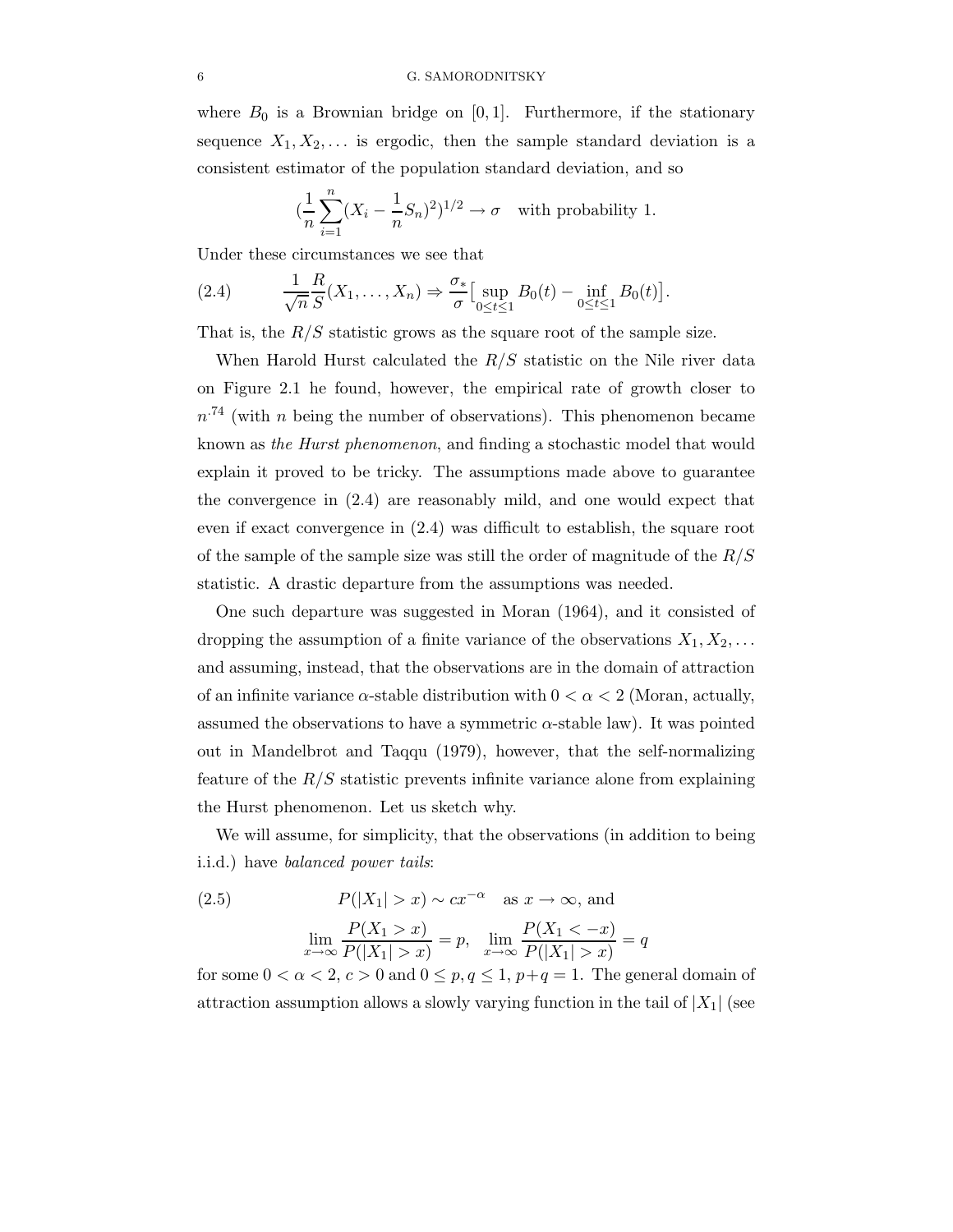e.g. Feller (1971)). The greater generality may introduce a slowly varying (in the sample size) function in the order of magnitude of the  $R/S$  statistic, but it cannot change the crucial exponent of n in that order of magnitude.

Assuming (2.5), one can use a very important point process convergence result (from which a large number of other heavy tailed limit theorems follow). For  $n \geq 1$  we define

$$
N_n = \sum_{j=1}^n \delta_{(j/n, X_j/n^{1/\alpha})}
$$

and view  $N_n$  as a point process on  $[0,1] \times ([-\infty,\infty] \setminus \{0\})$ . Here  $\delta_{(t,x)}$  is the point mass at a point  $(t, x)$ . Then

(2.6) 
$$
N_n \Rightarrow N := \sum_{j=1}^{\infty} \delta_{(U_j, J_j)}
$$

weakly in the space of Radon discrete random measures on the space  $[0,1] \times$  $([-∞,∞] \ \{0\})$ , where the Radon property means that a measure assigns finite values to sets bounded away from the origin. In the right hand side of (2.6),  $(J_i)$  are the points of a Poisson process on R with mean measure  $\mu$  given by

$$
m((x,\infty)) = c p x^{-\alpha}, \quad m((-\infty,-x)) = c q x^{-\alpha}
$$

for  $x > 0$ , while  $(U_i)$  are i.i.d. standard uniform random variables independent of the Poisson process. The space of Radon discrete random measures is endowed with the topology of vague convergence. The result is (4.70) in Resnick (1986), which can also be consulted for technical details.

It is possible to apply  $(2.6)$  to understand the "size" of the  $R/S$  statistic, starting with a typical "truncation" step, needed because various sums of points are not continuous functionals of point processes in the topology of vague convergence (but see Davydov and Egorov (2005) for recent progress towards topologies that may make certain sums of the points continuous functionals). Using Theorem 3.2 in Billingsley (1999) and verifying certain technical conditions, one obtains

(2.7) 
$$
\frac{1}{\sqrt{n}} \frac{R}{S}(X_1, \dots, X_n) \Rightarrow g(N),
$$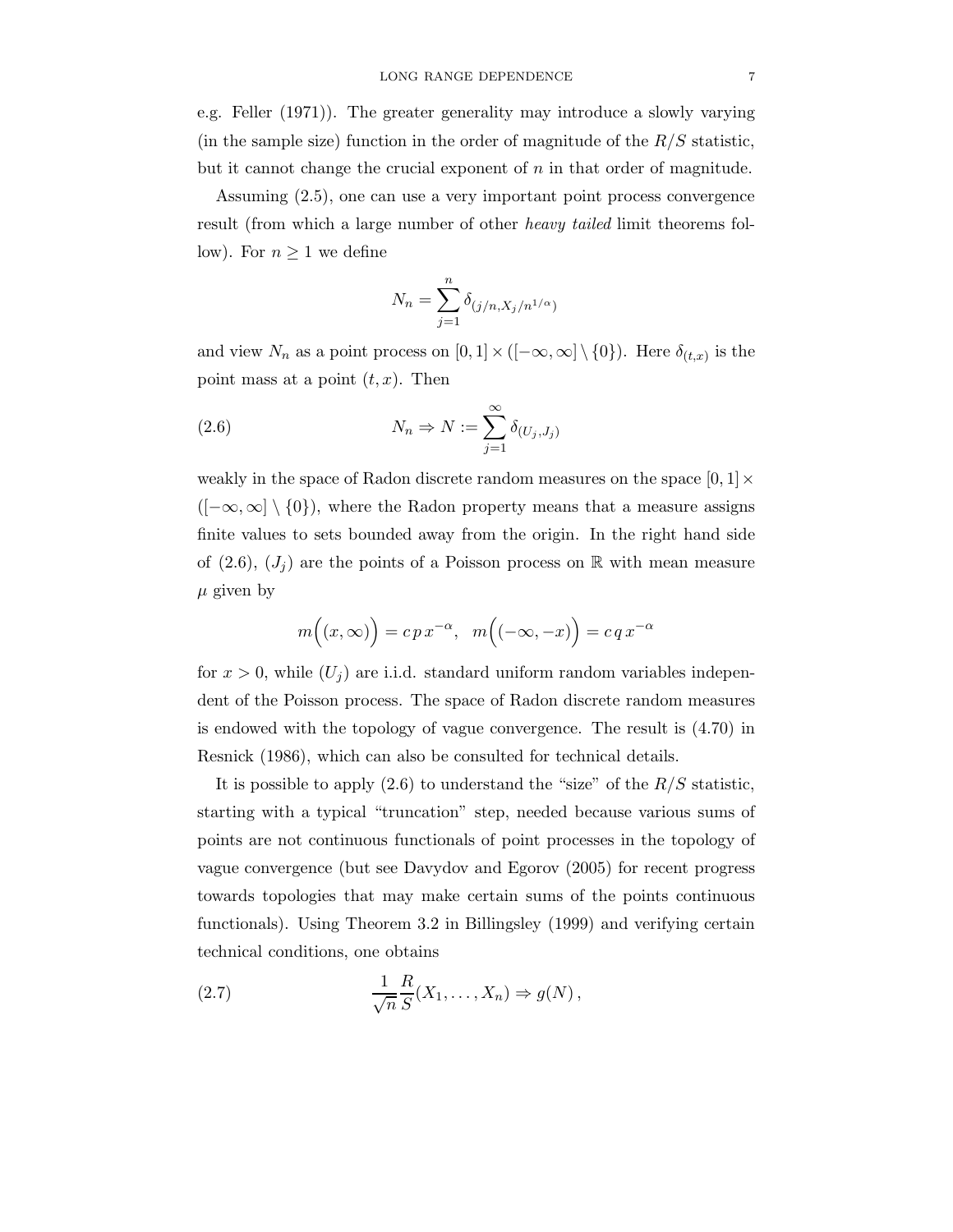where

$$
g(N) = \frac{\sup_{0 \le t \le 1} \sum_{j=1}^{\infty} (1(U_j \le t) - t) J_j - \inf_{0 \le t \le 1} \sum_{j=1}^{\infty} (1(U_j \le t) - t) J_j}{(\sum_{j=1}^{\infty} J_j^2)^{1/2}};
$$

we omit the details. Note that (2.7) means that even in the heavy tailed case the  $R/S$  statistic grows as the square root of the sample size.

We conclude, therefore, as did Mandelbrot and Taqqu (1979), that infinite variance alone cannot explain the Hurst phenomenon. A different drastic departure from the assumptions leading to the square root of the sample size rate of growth of the  $R/S$  statistic was suggested in Mandelbrot (1965) (see also Mandelbrot and Wallis (1968)), and it had nothing to do with heavy tails. The idea was, instead, to take as a model a stationary process with a finite variance, but with correlations decaying so slowly as to invalidate the Functional Central Limit Theorem (2.3). The simplest model of that sort is the Fractional Gaussian Noise.

Let us start with a zero mean Gaussian process  $(B_H(t), t \ge 0)$  satisfying  $B_H(0) = 0$  and  $E(B_H(t) - B_H(s))^2 = \sigma^2 |t - s|^{2H}$  for some  $\sigma > 0$  and  $0 < H \leq 1$ . We will see below that such a process does exist, and it has stationary increments (that is, the law of  $(B_H(t + h) - B_H(h), t \ge 0)$ ) does not depend on  $h \geq 0$ ). It is called a Fractional Brownian motion, or FBM, and it becomes the usual Brownian motion when  $H = 1/2$ . Clearly, this process has the self-similarity property  $(B_H(ct), t \ge 0) \stackrel{d}{=} (c^H B_H(t), t \ge 0)$ for any  $c > 0$ .

The power-like behaviour of the incremental variance immediately allows one to check the metric entropy condition (see Dudley (1967)) or the Kolmogorov criterion (see e.g. Durrett (1996)) to conclude that a Fractional Brownian motion has a continuous version, and we always assume that we are working with such a version. Furthermore, an easy computation of the covariance function shows that for  $H = 1$ ,  $B_1(t) = tB_1(1)$  with probability 1 for each  $t \geq 0$ , and so to avoid trivialities we always take  $0 < H < 1$ .

A Fractional Gaussian Noise, or FGN, is a discrete step increment process of a Fractional Brownian motion defined by  $X_j = B_H(j) - B_H(j-1)$  for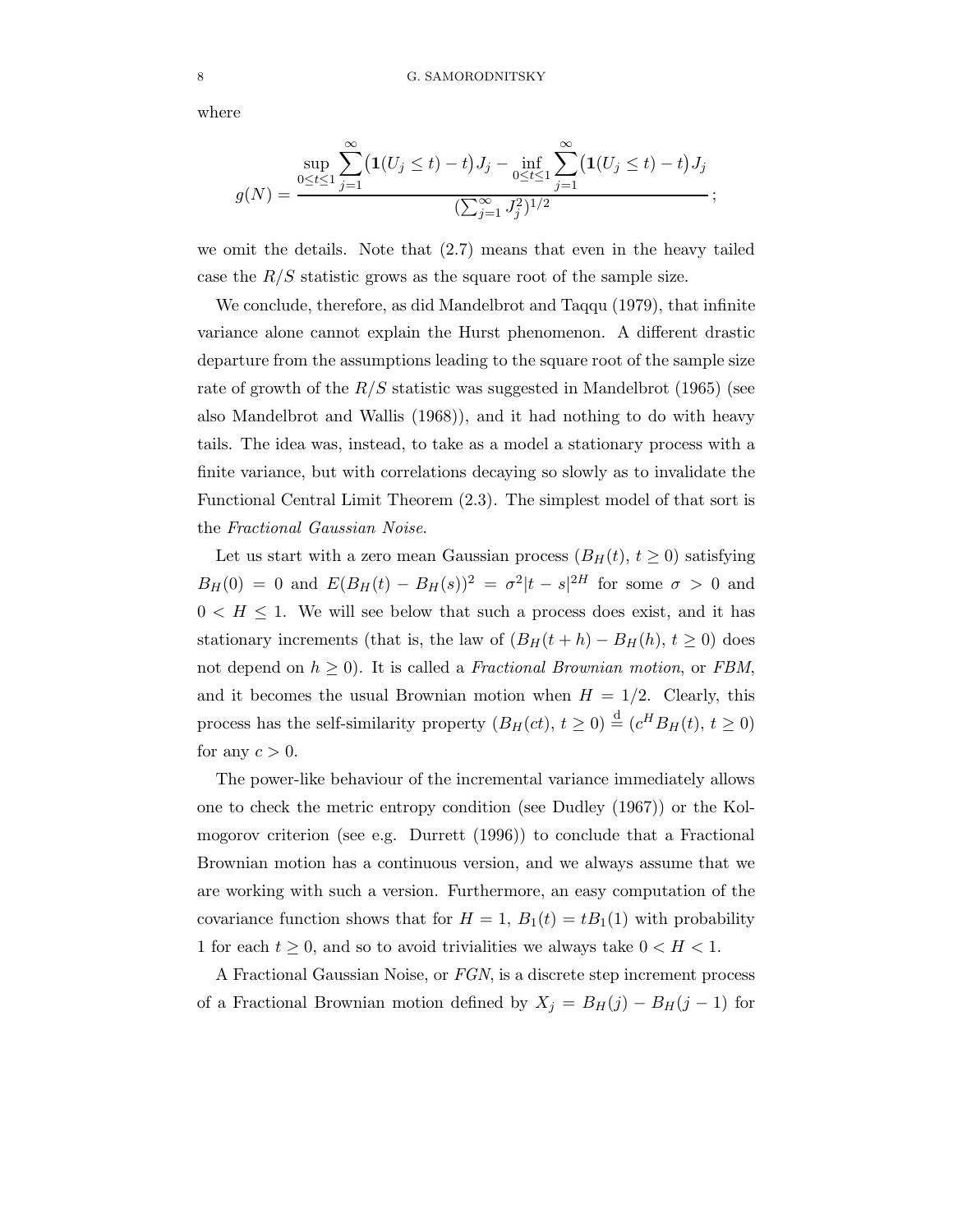$j = 1, 2, \ldots$  The stationarity of the increments of the FBM implies that this is a stationary Gaussian process. Using the fact  $ab = (a^2 + b^2 - (a - b)^2)/2$ and the incremental variance of the FBM, we easily see that

(2.8) 
$$
Cov(X_{j+n}, X_j) = \frac{\sigma^2}{2} \Big[ (n+1)^{2H} + (n-1)^{2H} - 2n^{2H} \Big]
$$

for  $j \geq 1$ ,  $n \geq 0$ . That is,

(2.9) 
$$
\rho_n := \text{Corr}(X_{j+n}, X_j) \sim H(2H - 1)n^{-2(1-H)} \text{ as } n \to \infty.
$$

In particular,  $\rho_n \to 0$  as  $n \to \infty$ . This implies that the FGN is a mixing, hence ergodic, process; see Cornfeld et al. (1982). Furthermore, by the self-similarity of the FBM, for every  $n$ 

(2.10) 
$$
Var(X_1 + ... + X_n) = Var B_H(n) = \sigma^2 n^{2H}.
$$

Suppose now that a set of observations  $X_1, X_2, \ldots$  forms a Fractional Gaussian Noise as defined above, and let us consider the behaviour of the  $R/S$  statistic on these observations. The ergodicity of the FGN implies that the denominator of the statistic converges a.s. to the standard deviation of the observations,  $\sigma$ . For the numerator of the  $R/S$  statistic we recall that  $S_i = B_H(i)$  for every i, and the self-similarity of the FBM gives us

$$
\max_{0 \le i \le n} (S_i - \frac{i}{n} S_n) - \min_{0 \le i \le n} (S_i - \frac{i}{n} S_n)
$$
  
= 
$$
\max_{0 \le i \le n} (B_H(i) - \frac{i}{n} B_H(n)) - \min_{0 \le i \le n} (B_H(i) - \frac{i}{n} B_H(n))
$$
  

$$
\stackrel{d}{=} n^H \left[ \max_{0 \le i \le n} (B_H(\frac{i}{n}) - \frac{i}{n} B_H(1)) - \min_{0 \le i \le n} (B_H(\frac{i}{n}) - \frac{i}{n} B_H(1)) \right].
$$

By the continuity of the sample paths of the FBM we have

$$
\max_{0 \le i \le n} (B_H(\frac{i}{n}) - \frac{i}{n} B_H(1)) - \min_{0 \le i \le n} (B_H(\frac{i}{n}) - \frac{i}{n} B_H(1))
$$
  
\n
$$
\to \sup_{0 \le t \le 1} (B_H(t) - t B_H(1)) - \inf_{0 \le t \le 1} (B_H(t) - t B_H(1))
$$

with probability 1. That is, for the FGN,

$$
n^{-H}\frac{R}{S}(X_1,\ldots,X_n) \Rightarrow \sup_{0\leq t\leq 1} (B_H(t)-tB_H(1)) - \inf_{0\leq t\leq 1} (B_H(t)-tB_H(1)),
$$

and so the  $R/S$  statistic grows at the rate  $n<sup>H</sup>$  as a function of the sample size. Therefore, selecting an appropriate  $H$  in the model will, finally, explain the Hurst phenomenon. In particular, the parameter  $H$  of Fractional Brownian motion is often referred to as Hurst parameter.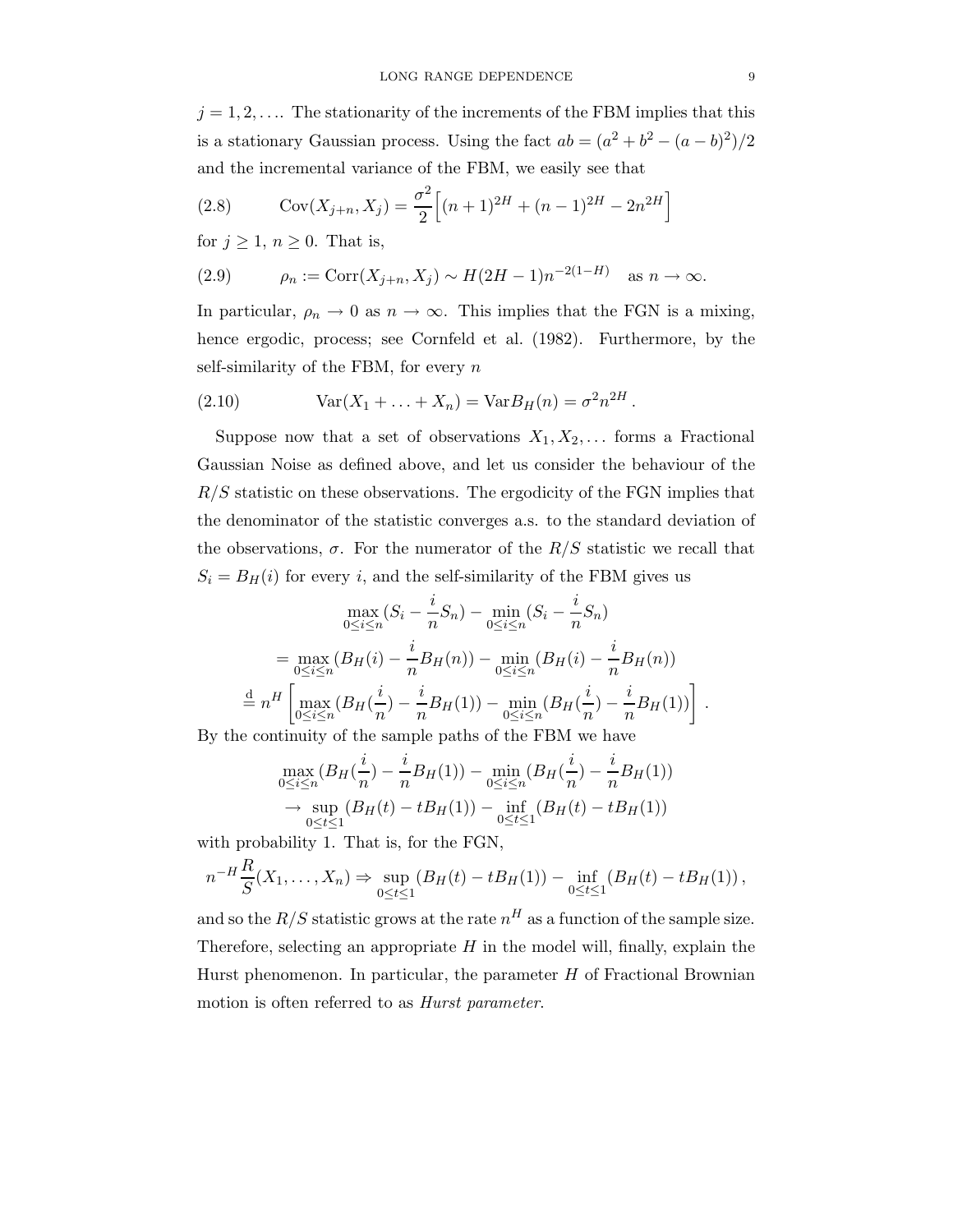This success of the Fractional Gaussian Noise model was, and still is, striking. Of course, self-similarity of the FBM was used in the above computation, but it was quickly realized that the really important fact was the unusually slow decay of correlations in (2.9), especially for high values of H (i.e. close to 1). For these values of H the variance of the partial sums in (2.10) also increases unusually fast. Unlike the previous unsuccessful attempt to explain the Hurst phenomenon by introducing in the model unusually heavy tails (infinite variance in this case), the FGN model succeeds here by introducing unusually long memory. Particularly vivid terminology was introduced in Mandelbrot and Wallis (1968), in the context of weather and precipitation: unusually heavy tails were designated as Noah effect, referring to the biblical story of Noah and extreme incidents of precipitation, while unusually long memory was designated as *Joseph effect*, referring to the biblical story of Joseph and long stretches (seven years) of time higher than average and lower than average precipitation. One can visually see the domination of extreme observations in the left plot of Figure 2.2, where the observations are Pareto random variables with parameter 1 (and so even fail to have a finite mean), as opposed to a much less pronounced domination of extreme observations in the right plot of Figure 2.2, where the observations are standard exponential random variables.

Joseph effect, on the other hand, is clearly visible on Figure 2.3: in the left plot, where the observations form FGN with Hurst parameter  $H = 0.8$ , there are long stretches of time (hundreds of observations) where the observations tend to be on one side of the true mean 0. This is, clearly, not the case on the right plot of i.i.d. normal observations. Returning momentarily to the Nile river data on Figure 2.1 we see evidence of Joseph effect there as well.

This brought the fact that memory of a certain length can make a big difference to the attention of many. The terms "long range dependent process" and "long memory" came into being; they can already be found in the early papers by Mandelbrot and co-authors. A number of surveys throughout the years helped to maintain clarity in this otherwise mysterious subject;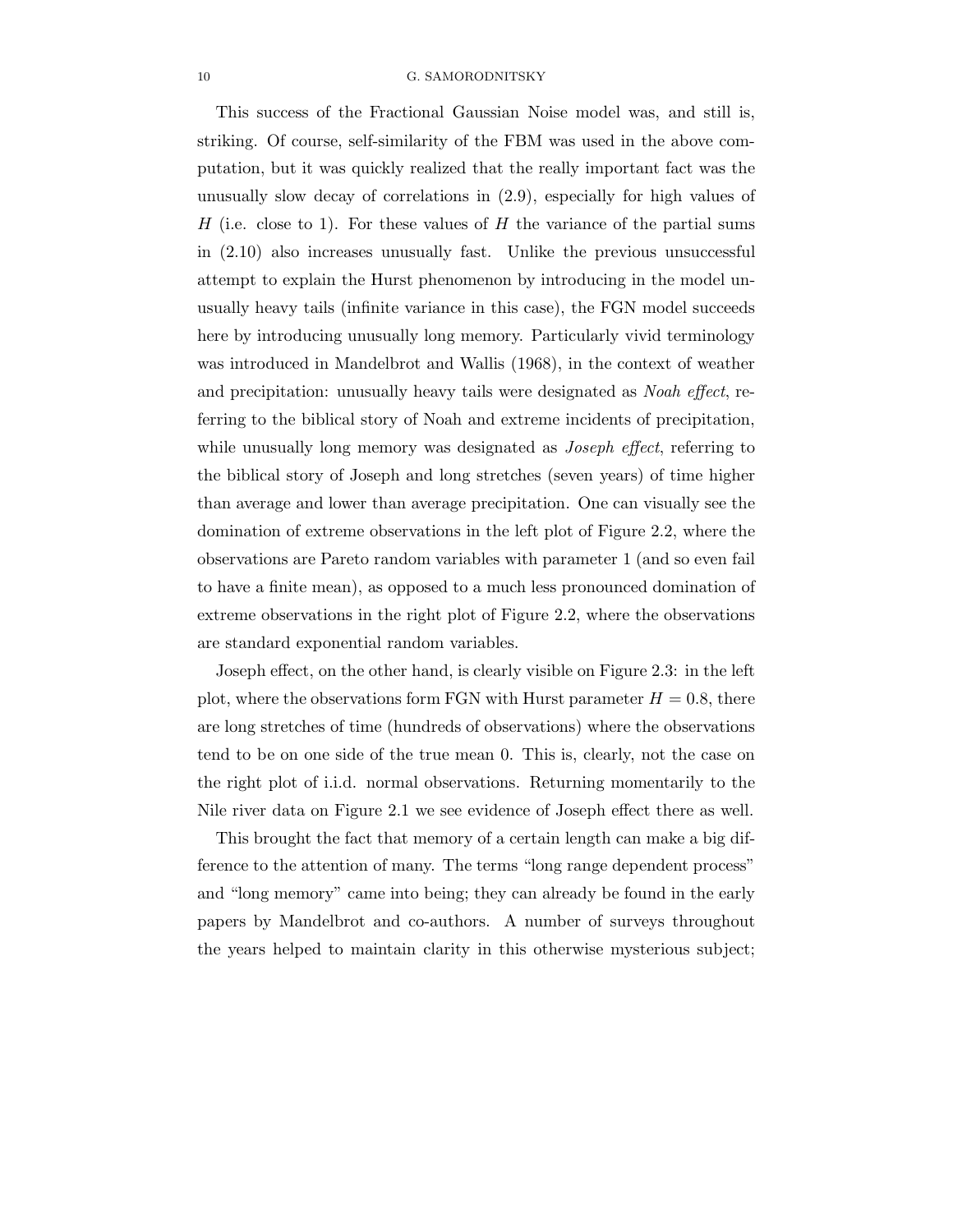

Figure 2.2. i.i.d. Pareto random variables with parameter 1 (left plot) and i.i.d. exponential random variables with parameter 1 (right plot)



**Figure 2.3.** Fractional Gaussian noise with  $H = 0.8$  (left plot) and i.i.d. standard Gaussian random variables (right plot)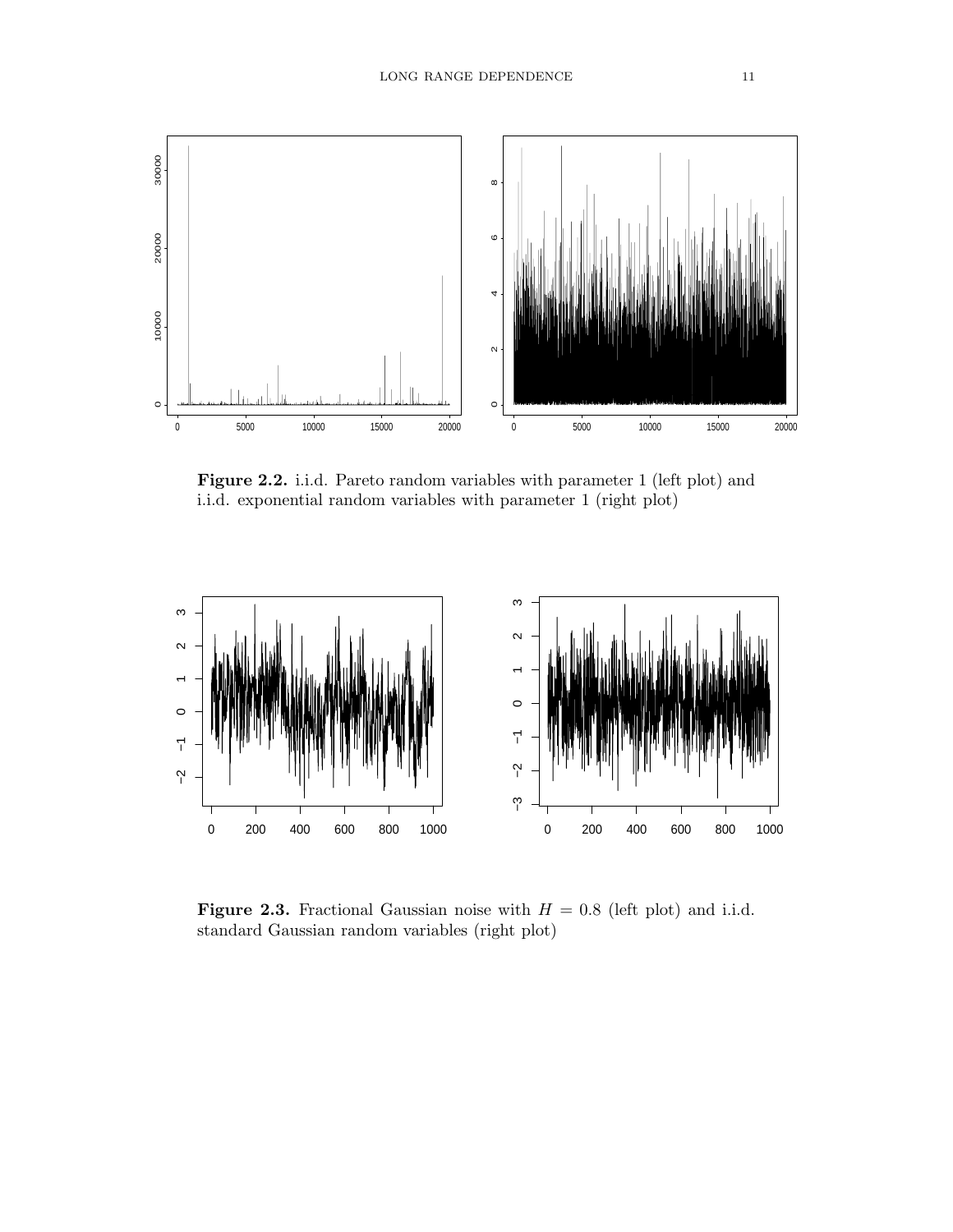we mention Cox (1984), Rosenblatt (1984), a bibliographic guide of Taqqu (1986), and the monograph of Beran (1994).

#### 3. Long memory and non-stationarity

It is standard in theory of stochastic processes to apply the notion of long range dependence only to stationary processes. This is not necessarily the case in certain areas of application (such as, for example, physics, or selforganizing criticality), where closely related terms (long-term correlations,  $1/f$  noise, often in the context of power laws) are sometimes applied to nonstationary models, such as Brownian motion. See e.g. Berg-Sørensen and Flyvberg (2005). Because of that, it has also been suggested, e.g. in Heyde and Yang (1997), to modify certain (second-order) definitions of long range dependence to apply to non-stationary processes as well.

In general, the relationship between long range dependence and nonstationarity is delicate in a number of ways. We have seen that the Joseph effect involves long stretches of time when the process tends to be above the mean, and long stretches of time when the process tends to be below the mean. This and related phenomena can, of course, be taken to indicate non-stationarity. Quoting a description in Mandelbrot (1983), page 251, of a Fractional Gaussian noise with  $H = 1/2$ : "Nearly every sample looks like a "random noise" superimposed upon a background that performs several cycles, whichever the sample's duration. However, these cycles are not periodic, that is, *cannot* be extrapolated as the sample lengthens." In application to real data, either stationary long memory models or appropriate non-stationary models can and have been used. There is, obviously, no "right" or "wrong" way to go here, beyond the principle of parsimony.

Among the first to demonstrate the difficulty of distinguishing between stationary long memory models and certain non-stationary models was the paper Bhattacharya et al. (1983) who suggested that, instead of Fractional Gaussian noise or another model with long memory, the Hurst phenomenon can be explained by a simple non-stationary model as follows. Let  $Y_1, Y_2, \ldots$ be a sequence of independent identically distributed random variables with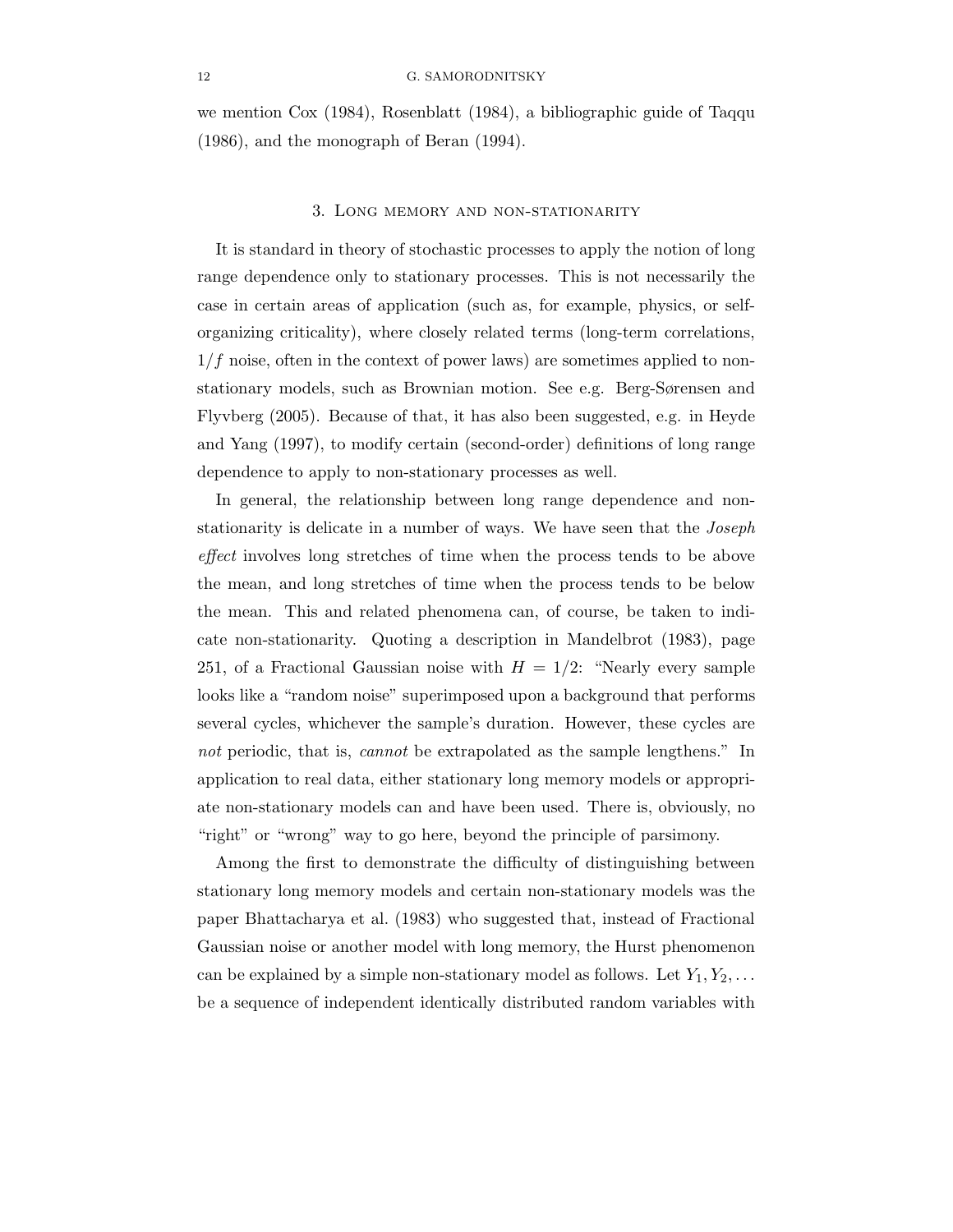a finite variance  $\sigma^2$ . Let  $0 < \beta < 1/2$ , choose  $a \ge 0$  and consider the model

(3.1) 
$$
X_i = Y_i + (a+i)^{-\beta}, i = 1, 2, \dots
$$

Clearly, the stochastic process  $X_1, X_2, \ldots$  is non-stationary, for it contains a non-trivial drift. However, it is asymptotically stationary (as the time increases), and the drift can be taken to be very small to start with (by taking a to be large). This process has no memory at all, as the sequence  $Y_1, Y_2, \ldots$  is i.i.d. It does, however, cause the  $R/S$  statistic to behave in the same way as if the sequence  $X_1, X_2, \ldots$  were a FGN, or another long range dependent process. To see why, assume for simplicity that  $a = 0$  above, and note that for this model, the numerator of the  $R/S$  statistic is bounded between

$$
r_n - R_n^Y \le \max_{0 \le i \le n} (S_i - \frac{i}{n} S_n) - \min_{0 \le i \le n} (S_i - \frac{i}{n} S_n) \le r_n + R_n^Y,
$$

where

$$
r_n = \max_{0 \le i \le n} (s_i - \frac{i}{n} s_n) - \min_{0 \le i \le n} (s_i - \frac{i}{n} s_n),
$$
  

$$
R_n^Y = \max_{0 \le i \le n} (S_i^Y - \frac{i}{n} S_n^Y) - \min_{0 \le i \le n} (S_i^Y - \frac{i}{n} S_n^Y),
$$

and  $S_m^Y = Y_1 + \ldots + Y_m$ ,  $s_m = \sum_{j=1}^m j^{-\beta}$  for  $m = 0, 1, 2, \ldots$ . Since  $s_m$ is a sum of a decreasing sequence of numbers, we see that  $\min_{0 \leq i \leq n} (s_i$ i  $n(n) = 0$ . On the other hand, the extremum in the max part of  $r_n$  is achieved at  $i = \lfloor(\frac{1}{n}\rfloor)$  $\frac{1}{n}\sum_{j=1}^n j^{-\beta}\right)^{-1/\beta}$ , and elementary computations show that max<sub>0≤i≤n</sub>(s<sub>i</sub> –  $\frac{i}{n}$  $(n \nvert_n s_n) \sim C_\beta n^{1-\beta}$  with  $C_\beta = \beta (1-\beta)^{1/\beta-2}$ . Since  $R_n^Y$ grows as  $n^{1/2}$ , we immediately conclude that

$$
\frac{1}{n^{1-\beta}} \left[ \max_{0 \le i \le n} (S_i - \frac{i}{n} S_n) - \min_{0 \le i \le n} (S_i - \frac{i}{n} S_n) \right] \to C_\beta
$$

in probability as  $n \to \infty$ . Similarly, in the denominator of the  $R/S$  statistic we have a bound

$$
D_n^Y - d_n \le \left(\sum_{i=1}^n (X_i - \frac{1}{n}S_n)^2\right)^{1/2} \le D_n^Y + d_n,
$$

where

$$
D_n^Y = \left(\sum_{i=1}^n (Y_i - \frac{1}{n}S_n^Y)^2\right)^{1/2}, \quad d_n = \left(\sum_{i=1}^n (i^{-\beta} - \frac{1}{n}s_n)^2\right)^{1/2}.
$$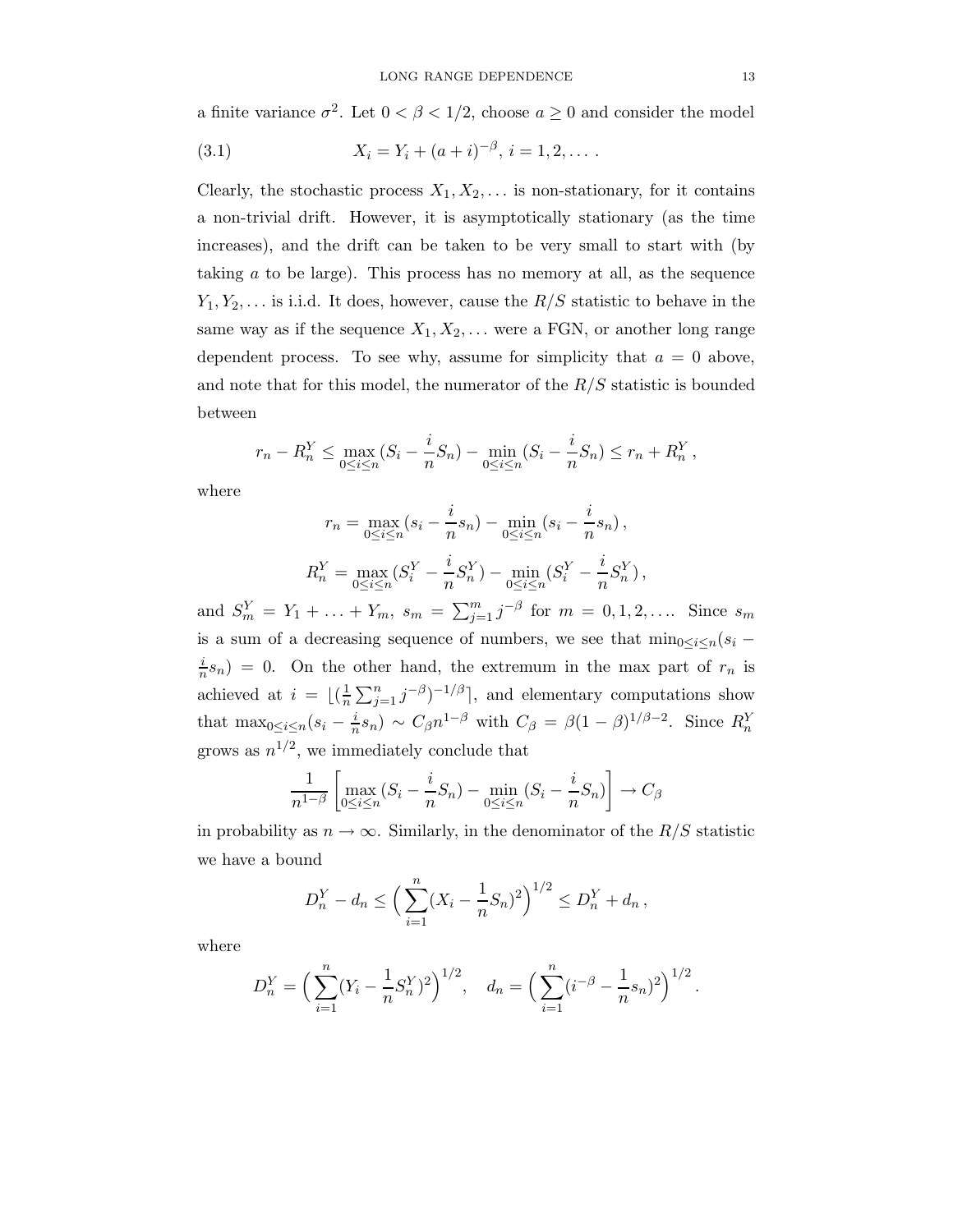We know that  $D_n^Y/n^{1/2} \to \sigma$  a.s. as  $n \to \infty$ , while an elementary computation leads to  $d_n/n^{1/2-1/\beta} \to C_{\beta}'$  with  $C_{\beta}' = \beta^2(1-\beta)^{-2}(1-2\beta)$ . Therefore,

$$
n^{-1/2} \left( \sum_{i=1}^{n} (X_i - \frac{1}{n} S_n)^2 \right)^{1/2} \to \sigma
$$

a.s. and we conclude that

$$
\frac{1}{n^{1-\beta}}\frac{R}{S}(X_1,\ldots,X_n)\to \frac{C_{\beta}}{\sigma}
$$

in probability as  $n \to \infty$ . Therefore, for the model (3.1) the  $R/S$  statistic grows as  $n^{1-\beta}$ , same rate as for the FGN with  $H = 1 - \beta$ , and so the  $R/S$ statistic cannot distinguish between these two models. Apart from fooling the  $R/S$  statistic, however, the model  $(3.1)$  is not difficult to tell apart from a stationary process with correlations decaying as in (2.9). That this can be done using the periodogram was quickly shown in Künsch (1986).

A very important class of non-stationary models that empirically resemble long memory stationary models is that of *regime switching models*. The name is descriptive, and makes it clear where the lack of stationarity comes from. The Fractional Gaussian noise also appear to exhibit different "regimes" (the Joseph effect), but the non-stationary regime switching models are usually those with break points, whose location changes with the sample size, in either random or non-random manner.

One class of regime switching models obtains by taking a parametric model that would be stationary is its parameters were kept constant and then changing the parameters along a sequence of non-random time points, again chosen relatively to the sample size. In Mikosch and Stărică (1999) and Mikosch and Stărică (2000) such a procedure was applied to the  $GARCH(p,q)$ model. Such a change can affect the mean and the variance (among many other things) of the process after break points, and to many sample statistics this will look like long memory.

To see what might happen here consider a sample  $X_1, \ldots, X_n$ , where the observations come from r subsamples of lengths proportional to the overall sample size. That is, given fixed proportions  $0 < p_i < 1$ ,  $i = 1, \ldots, r$  with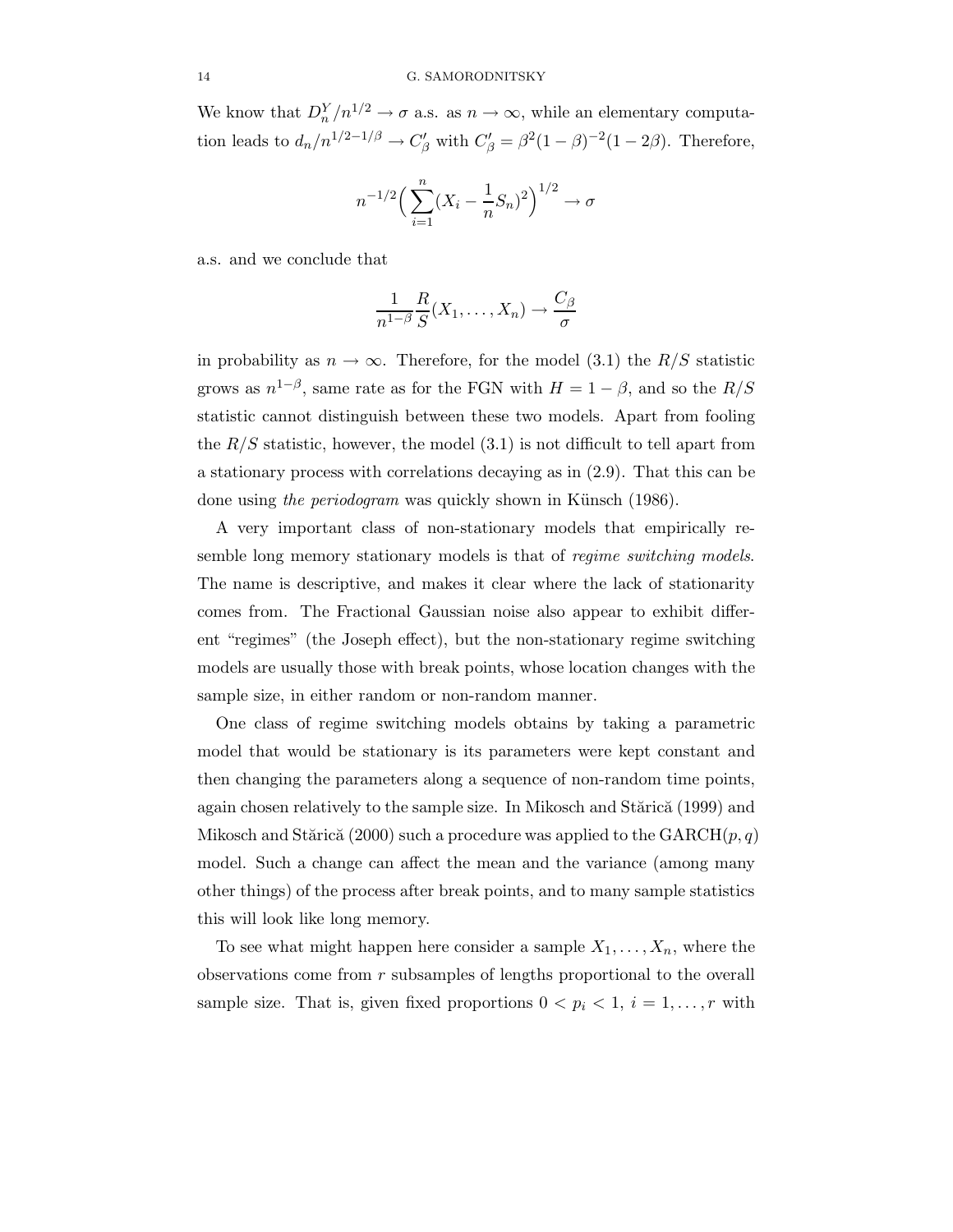$p_1 + \ldots + p_r = 1$ , the sample has the form

$$
(3.2) \quad X_1^{(1)}, \ldots, X_{[np_1]}^{(1)}, X_{[np_1]+1}^{(2)}, \ldots, X_{[n(p_1+p_2)]}^{(2)}, \ldots, X_{[n(1-p_r)]}^{(r)}, \ldots, X_n^{(r)},
$$

where the ith subsample forms a stationary ergodic process with a finite variance,  $i = 1, \ldots, r$ . Since one of the common ways to try to detect long range dependence is by looking for a slow decay of covariances and correlations, let us check the behaviour of the sample covariance on the sample  $(3.2)$ . Note that for a fixed time lag m

$$
\hat{R}_m(n) = \frac{1}{n} \sum_{j=1}^{n-m} (X_j - \bar{X})(X_{j+m} - \bar{X}) = A_m(n) + B_m(n),
$$

where  $\bar{X}$  is the overall sample mean,

$$
A_m(n) = \frac{1}{n} \sum_{j=1}^{n-m} X_j X_{j+m} - (\bar{X})^2,
$$

and

$$
B_m(n) = \frac{1}{n}\bar{X}\left(\sum_{j=1}^m X_j + \sum_{j=n-m+1}^n X_j\right) - \frac{m}{n}(\bar{X})^2.
$$

Obviously  $B_m(n) \to 0$  in probability as  $n \to \infty$ . By ergodicity, also  $\bar{X} \to$  $\sum_{i=1}^r p_i \mu_i$ , where  $\mu_i$  is the mean of the *i*th subsample. Finally, if  $I_i$  denotes the set of indices corresponding to the *i*th subsample,  $i = 1, \ldots, r$ , then by the same ergodicity,

$$
\frac{1}{n} \sum_{j=1}^{n-m} X_j X_{j+m}
$$
\n
$$
= \sum_{i=1}^{r} \frac{\text{Card}(I_i \cap (I_i - m))}{n} \frac{1}{\text{Card}(I_i \cap (I_i - m))} \sum_{j \in I_i \cap (I_i - m)} X_j^{(i)} X_{j+m}^{(i)}
$$
\n
$$
+ \frac{1}{n} \sum_{i=1}^{r} \sum_{\substack{j \in \{1, \dots, n-m\} \\ j \in I_i, j+m \in I_{i+1}}} X_j X_{j+m} \to \sum_{i=1}^{r} p_i (R_m^{(i)} + \mu_i^2),
$$

where  $R_m^{(i)}$  is the covariance at lag m of the *i*th subsample. We conclude that

(3.3) 
$$
\hat{R}_m(n) \to \sum_{i=1}^r p_i \left( R_m^{(i)} + \mu_i^2 \right) - \left( \sum_{i=1}^r p_i \mu_i \right)^2
$$

$$
= \sum_{i=1}^r p_i R_m^{(i)} + \sum_{i_1=1}^r \sum_{i_2=i_1+1}^r p_{i_1} p_{i_2} \left( \mu_{i_1} - \mu_{i_2} \right)^2
$$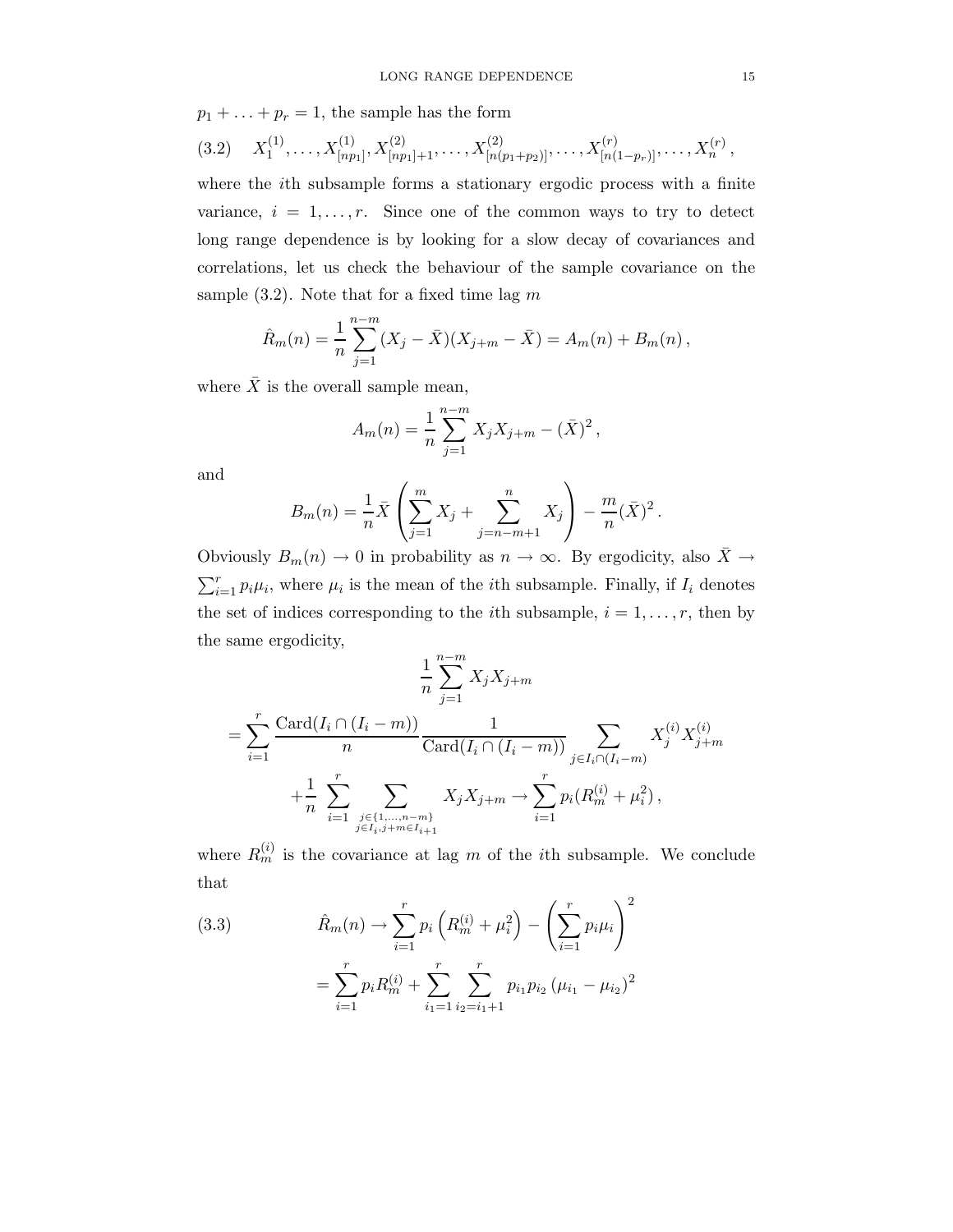in probability as  $n \to \infty$ . What (3.3) indicates is that, if there is regime switching as we have described, and (some of) the mean values in different regimes are different, then the estimated from the sample covariance function will tend to stabilize, at large lags, at a positive value. This is what often observed in practice and long memory is suspected. Of course, this regime switching model is simply a deterministic way of mimicking Joseph effect (recall Figure 2.3). Various other regime switching models mimicking long range dependence are suggested in Diebold and Inoue (2001).

Overall, stationary long memory models have become more popular than regime switching models. An important reason for this is, undoubtedly, parsimony. Statistical goodness of fit should be and has been taken into account as well. For example, the stationary Fractional Gaussian noise fits the Nile river data very well (see Beran (1994), Chapter 10). On the other hand, certain workload data in computer networks, often modeled as long memory processes, can be well fit by nonstationary  $ARMA(p, 1, q)$  models (Stegeman (2001)).

More generally, ARMA models (otherwise known as linear models in time series) provide further connections between stationary long memory processes and non-stationary models. A linear model is described by two functions applied to the backshift operator, the autoregressive function and moving average functions (both often polynomials); we refer the reader to Brockwell and Davis (1987) for details. Stationarity of the model is easier to achieve if the autoregressive function does not vanish on the unit circle in the complex plane; if the order of a root there is at least 1, stationarity is impossible - this is the so called unit root situation. On the other hand, roots of certain fractional orders allow for stationary, long memory models. These fractional models will be considered in Section 6 below. Distinguishing between non-stationary unit root models and stationary fractional models is an important problem in econometrics; see e.g. Barkoulas et al. (1999).

It is possible to summarize the discussion of long memory and nonstationarity by saying that the stationary long memory processes form a layer among the stationary processes that is "near the boundary" with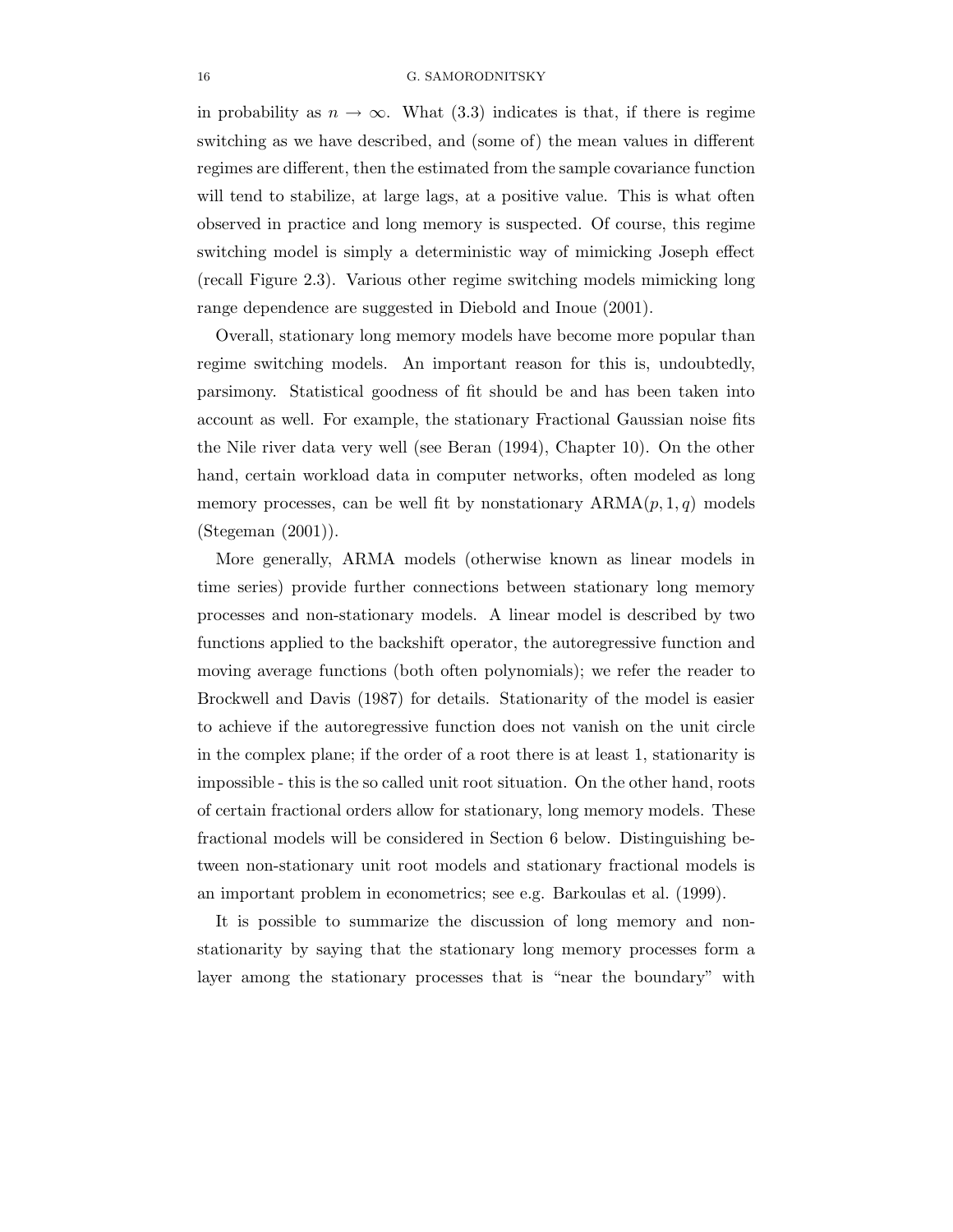non-stationary processes, or, alternatively, as the layer separating the nonstationary processes from the "usual" stationary processes (Samorodnitsky (2006)). The processes in the "layer" resemble non-stationary models (the Joseph effect), and they are unusual stationary processes to such an extent that one can talk about a phase transition. This is discussed in details in Section 8.

#### 4. Long memory, ergodic theory and strong mixing

The notion of memory in a stationary stochastic process is by definition, related to the connections between certain observations and those occurring after an amount of time has passed. If  $X_1, X_2, \ldots$  is the process then the passage of time corresponds to a *shifted process*:  $X_{k+1}, X_{k+2}, \ldots$ , for a time shift  $k$ . In other words, the notion of memory is related to the connections between the process and its shifts. Since the process is stationary, the shifts do not change the distribution of the process. This makes various notions from ergodic theory (of measure preserving transformations on measure spaces) a very attractive language in describing memory of a stationary process. We refer the reader to Krengel (1985) and Aaronson (1997) for the ergodic theoretical notions used in this survey.

It is convenient (but not necessary) to assume that the sample space associated with a stationary process is a space of sequences, on which shifts are naturally defined. It is even more convenient (even though, once again, not necessary) to take the sample space to be the space of two-sided sequences  $\mathbf{x} = (\ldots, x_{-1}, x_0, x_1, x_2, \ldots)$  since the shifts are invertible on such spaces. Let us, therefore, assume in this section that a stationary process  $\mathbf{X} = (\ldots, X_{-1}, X_0, X_1, X_2, \ldots)$  is defined as the identity map on a probability space  $(\Omega, \mathcal{F}, P)$  corresponding to such a sequence sample space (and equipped with the usual cylindrical  $\sigma$ -field). Let T be the left shift on  $\Omega$ defined by

$$
T(\ldots, x_{-1}, x_0, x_1, x_2, \ldots) = (\ldots, x_0, x_1, x_2, x_3, \ldots).
$$

The basic notion in ergodic theory is that of *ergodicity* of a transformation. A transformation  $T$  is ergodic if there is no shift invariant measurable set  $A$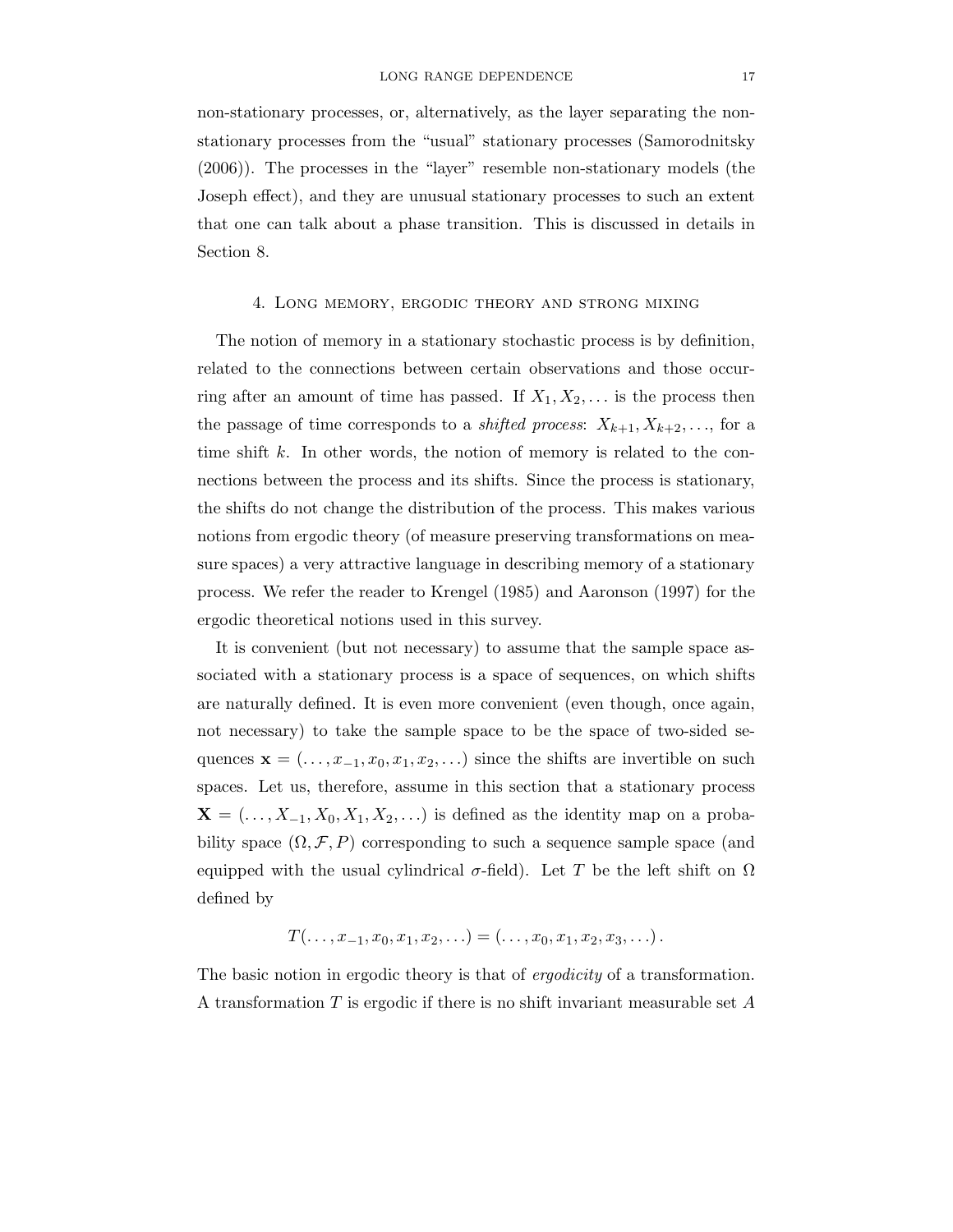(i.e. a set satisfying  $P(A \Delta (T^{-1}A)) = 0$ ) with  $0 < P(A) < 1$ . Equivalently, the shift transformation T is ergodic if for every measurable function  $f \in$  $L_1(\Omega, \mathcal{F}, P)$ 

(4.1) 
$$
\lim_{n \to \infty} \frac{1}{n} \sum_{j=0}^{n-1} f(T^{j} \mathbf{X}) = E f(\mathbf{X}) \text{ a.s.}.
$$

Here  $T^j\mathbf{X}$  is the j<sup>th</sup> shift of the process  $\mathbf{X}$ :  $T^j(\ldots, X_{-1}, X_0, X_1, X_2, \ldots)$  $(..., X_{j-1}, X_j, X_{j+1}, X_{j+2},...).$ 

The usual terminology is to call a stationary stochastic process ergodic if the corresponding shift transformation  $T$  defined on some (equivalently, any) sequence sample space supporting the process is ergodic. It is easy to see that a stationary stochastic process is not ergodic if and only if it can be represented a non-trivial mixture of two different stationary stochastic processes:

,

,

(4.2) 
$$
\mathbf{X} = \begin{cases} \mathbf{Y} & \text{with probability } p \\ \mathbf{Z} & \text{with probability } 1 - p \end{cases}
$$

where  $0 \leq p \leq 1$  and Y and Z are stationary stochastic processes with different finite dimensional distributions. Indeed, suppose that  $X$  is not ergodic, and take a shift invariant measurable subset  $A$  of the sequence space with  $p = P(A) \in (0, 1)$ . Then (4.2) holds with both Y and Z being the canonical processes on the sequence space equipped with probability measures  $P_1 = p^{-1}P|_A$  and  $P_2 = (1-p)^{-1}P|_{A^c}$ , accordingly. Since A is shift invariant,  $P_1$  and  $P_2$  are not affected by the shift, and so the two processes are stationary. Since  $A$  and  $A<sup>c</sup>$  are disjoint, the two probability measures are different, and so  $Y$  and  $Z$  have different finite dimensional distributions. Conversely, suppose that (4.2) holds. Then there is a bounded measurable function f such that  $Ef(Y) \neq Ef(Z)$ , and then by the ergodic theorem

$$
\lim_{n \to \infty} \frac{1}{n} \sum_{j=0}^{n-1} f(T^j \mathbf{X}) = \begin{cases} L_1 & \text{with probability } p \\ L_2 & \text{with probability } 1 - p \end{cases}
$$

where  $L_1$  and  $L_2$  are random variables satisfying  $EL_1 = Ef(Y)$  and  $EL_2 =$  $Ef(\mathbf{Z})$ , implying that (4.1) fails, and so **X** is not ergodic.

Note that it is very natural to say that a non-ergodic stationary process X has infinite memory. Indeed, a non-ergodic process has the structure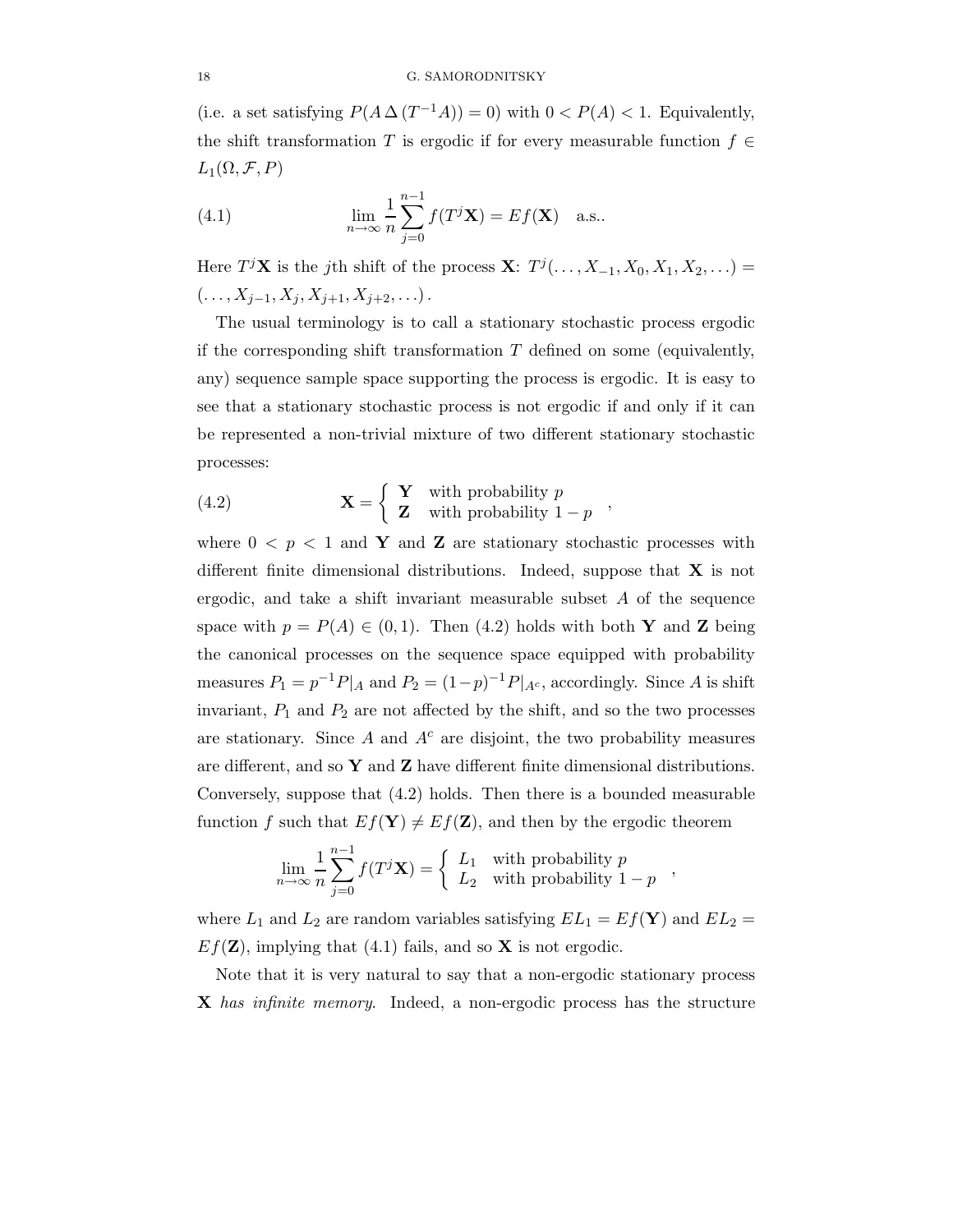given in (4.2), and so the result of a single "coin toss" (with probabilities p and  $1 - p$ ) will be "remembered forever". Therefore, it certainly makes sense to call stationary ergodic processes "processes with finite memory", and stationary non-ergodic processes "processes with infinite memory".

It is, then, very tempting to try to find another ergodic theoretical notion, stronger than ergodicity, corresponding to stationary processes with finite and short memory. Then ergodic stationary processes that lack this stronger property will be naturally called processes with long memory. A very natural notion to try is *mixing*. Recall that a transformation  $T$  of a probability space is mixing if for every two measurable sets A and B we have  $P(A \cap T^{-n}B) \to$  $P(A)P(B)$  as  $n \to \infty$ , and a stationary process is called mixing if the corresponding shift transformation  $T$  is mixing. The shift transformation can, once again, be defined on any sequence sample space supporting the process.

It is obvious that a mixing stationary process is ergodic, and it is easy to construct examples of ergodic but non-mixing stationary processes. A candidate definition of a long range dependent process would then refer to an ergodic but non-mixing process.

Such a definition has not become standard, for the reasons that will be discussed below. Note, however, that the approaches to memory of a stationary process via the ergodic theoretical properties of the corresponding shift transformation are very attractive from the following point of view. Let  $X$  be a stationary process, and let the process  $Y$  be derived from the process **X** by means of a point transformation  $Y_n = g(X_n)$  for al n, where  $g : \mathbb{R} \to \mathbb{R}$  is a measurable function. Clearly, Y is also a stationary process. It is intuitively clear that the process  $X$  "remembers at least as much" as the process Y does. If, in particular, g is a one-to-one map, and  $g^{-1}$  is also measurable, then this intuition says that the processes  $X$  and  $Y$  should have "the same length of memory": if one of them has long memory, then so should do the other one.

This, apparently very natural, requirement has proved to be difficult to satisfy by many of the proposed definitions of long range dependence. It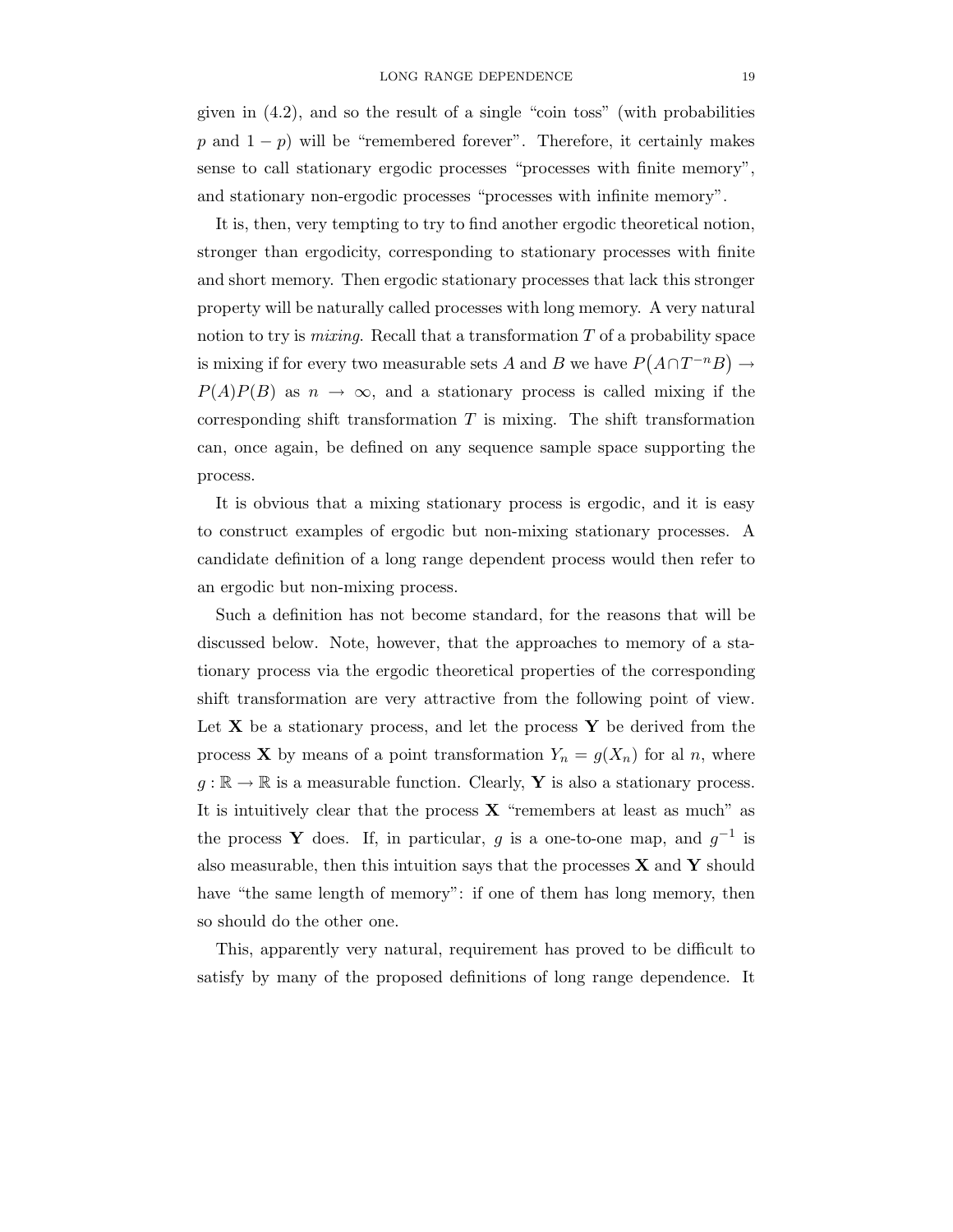is, however, automatic with ergodic theoretical-based definitions. Indeed, it follows from the definition of the ergodicity and mixing that  $X$  is ergodic (mixing) if and only if  $\mathbf Y$  has this property.

It is instructive to record what the ergodic theoretical-based notions of memory discussed above mean for stationary Gaussian processes. Let  $X$  be a (real-valued) stationary Gaussian process with covariance function  $R_k$ ,  $k \geq$ 0 and spectral measure F on  $(-\pi, \pi]$ . That is,  $R_k = \int_{(-\pi, \pi]} \cos(kx) F(dx)$ for  $k \geq 0$ . Then

- the process  $X$  is ergodic if and only if the spectral measure  $F$  is atomless;
- the process **X** is mixing if and only if  $R_k \to 0$  as  $k \to \infty$ ;

see Cornfeld et al. (1982). The requirement that the covariance function vanishes at the high lag limit has, however, proved to be insufficient when dealing with long memory for Gaussian processes. Indeed, many "unusual" phenomena have been observed for Gaussian processes whose covariance function does vanish in the limit, but sufficiently slowly, as we have already seen on the example of the Fractional Gaussian noise. Therefore, the mixing property is not believed to be sufficiently strong to say that a stationary process with this property has short memory. A stronger requirement is needed.

Several such stronger requirements have been introduced; they are collectively known under the name "strong mixing conditions" (even though one of them carries that same name separately). We refer the reader to the recent survey Bradley (2005) for a detailed discussion of the notions we introduce here and their relation to the other possible conditions.

Let, once again,  $\mathbf{X} = (\ldots, X_{-1}, X_0, X_1, X_2, \ldots)$  be a stationary process. Define for  $n \geq 1$ 

(4.3) 
$$
\alpha_{\mathbf{X}}(n) = \sup \left\{ |P(A \cap B) - P(A)P(B)|, \right\}
$$

$$
A \in \sigma(X_k, k \le 0), B \in \sigma(X_k, k \ge n) \right\}.
$$

The process **X** is called *strongly mixing* if  $\alpha$ **x** $(n) \rightarrow 0$  as  $n \rightarrow \infty$ . A possible connection between the strong mixing property and lack of long memory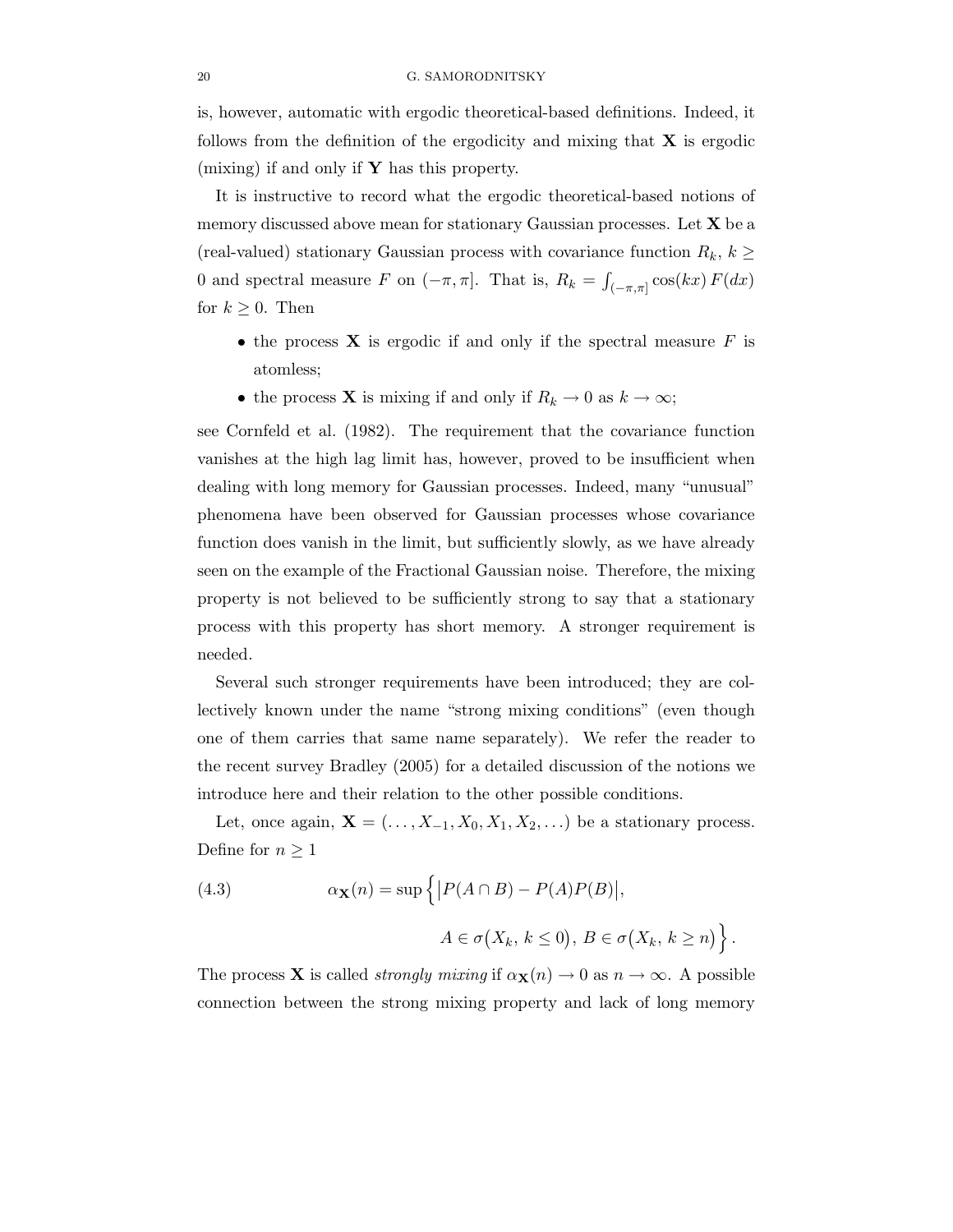(i.e. short memory) has been observed beginning with Rosenblatt (1956). Specifically, it turns out that strong mixing is related to the fact whether or not the partial sums of the process  $\bf{X}$  satisfy the Functional Central Limit Theorem (2.3).

Let, as before,  $S_m = X_1 + \ldots + X_m$ ,  $m = 0, 1, \ldots$ , and define the partial sum process by  $(2.2)$ .

**Theorem 4.1.** Assume that  $X$  is a zero mean strongly mixing process such that for some  $\delta > 0$ ,  $|X_0|^{2+\delta} < \infty$ . Assume that  $Var(S_m) \to \infty$  as  $m \to \infty$ , and for some  $K < \infty$ 

$$
E|S_m|^{2+\delta} \le K(\text{Var}(S_m))^{1+\delta/2} \text{ for all } m.
$$

Then the properly normalized partial sum process converges weakly to the Brownian motion, i.e.

$$
\frac{1}{(\text{Var}(S_n))^{1/2}} S^{(n)} \Rightarrow B \quad weakly \text{ in } D[0,1],
$$

where B is the standard Brownian motion. Moreover, assume, in addition, that the covariances  $R_n = \text{Cov}(X_0, X_n)$ ,  $n = 0, 1, \ldots$  are summable:

$$
\sum_{n=0}^{\infty} |R_n| < \infty \,,
$$

Then the limit  $\sigma_*^2 = \lim_{n \to \infty} \text{Var}(S_n)/n$  exists, is finite and positive, and (2.3) holds.

See Rosenblatt (1956), Merlevéde et al. (2006), Proposition 34, and Bradley (1999) for the last comment.

Theorem 4.1 indicates that a strongly mixing process behaves, as far as the central limit theorem is concerned, similarly to an i.i.d.sequence and, hence, can be viewed as having short memory. Extra moment conditions involved are somewhat disappointing, and turns out that imposing "a stronger strong mixing condition" allows one to get rid of these extra conditions. For a stationary process X define

(4.4) 
$$
\alpha_{\mathbf{X}}^*(n) = \sup_{S,T} \sup \left\{ |P(A \cap B) - P(A)P(B)|, \right\}
$$

$$
A \in \sigma(X_k, k \in S), B \in \sigma(X_k, k \in T) \right\}
$$

,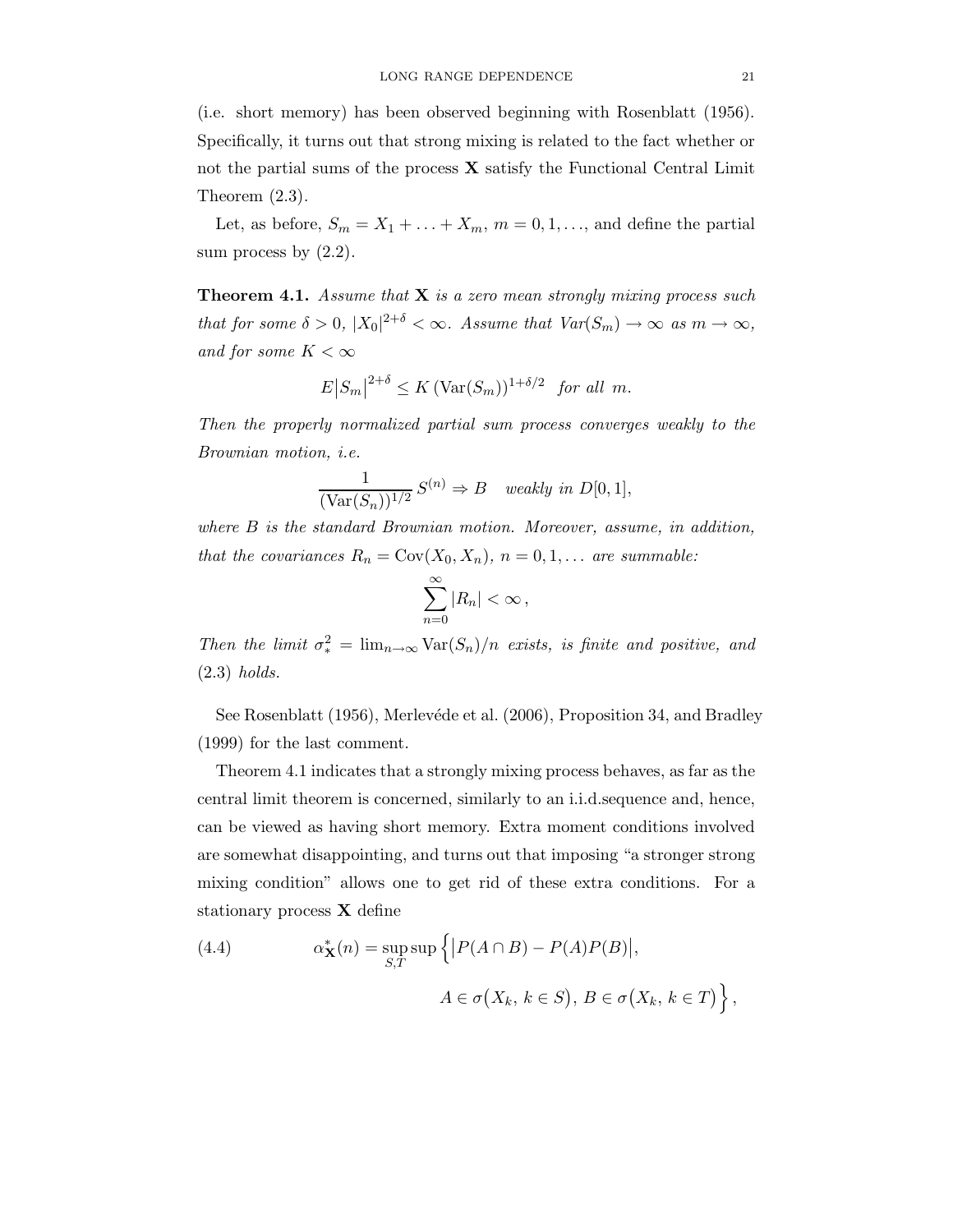where the first supremum in  $(4.4)$  is taken over all subsets S and T of integers satisfying

$$
dist(S, T) := \min_{k_1 \in S, k_2 \in T} |k_1 - k_2| \ge n.
$$

Clearly,  $\alpha_{\mathbf{X}}(n) \leq \alpha_{\mathbf{X}}^*(n)$ . The process **X** is interlaced strongly mixing if  $\alpha_{\mathbf{X}}^{*}(n) \to 0$  as  $n \to \infty$ . The following is a central limit theorem under the this stronger mixing assumption.

**Theorem 4.2.** Assume that  $X$  is a zero mean finite variance interlaced strongly mixing process, and  $Var(S_m) \to \infty$  as  $m \to \infty$ . Then the properly normalized partial sum process converges weakly to the Brownian motion, i.e.

$$
\frac{1}{(\text{Var}(S_n))^{1/2}} S^{(n)} \Rightarrow B \quad weakly \text{ in } D[0,1],
$$

where B is the standard Brownian motion. Furthermore, the limit  $\sigma_*^2 =$  $\lim_{n\to\infty}$  Var $(S_n)/n$  exists, is finite and positive, and (2.3) holds.

See Peligrad (1998) for a proof under the so-called "interlaced  $\rho$ -mixing condition, and Bradley (1993) for the equivalence of the two "interlaced conditions". In fact, Theorem 4.2 holds for a strongly mixing stationary process that satisfies  $\alpha^*_{\mathbf{X}}(n) < 1$  for some  $n \geq 1$ .

For a stationary Gaussian process to be strongly mixing, it is necessary that its spectral measure be absolutely continuous with respect to the Lebesgue measure on  $(-\pi, \pi]$ . If the spectral density (i.e. the derivative of the spectral measure with respect to the Lebesgue measure on  $(-\pi, \pi]$ ) is continuous and positive, then the process is interlaced strong mixing (see Kolmogorov and Rozanov (1960) and Rosenblatt (1985)). Necessary and sufficient conditions for strong mixing of a stationary Gaussian process were later established in Helson and Sarason (1967). Explicit necessary and sufficient conditions for interlaced strong mixing of stationary Gaussian process do not appear to have been stated.

The above results explain why absence of one or another strong mixing condition (as opposed to the ergodic-theoretical mixing) is sometimes taken as the definition of long range dependence. The strong mixing properties share with the ergodic-theoretical notions of ergodicity and mixing the very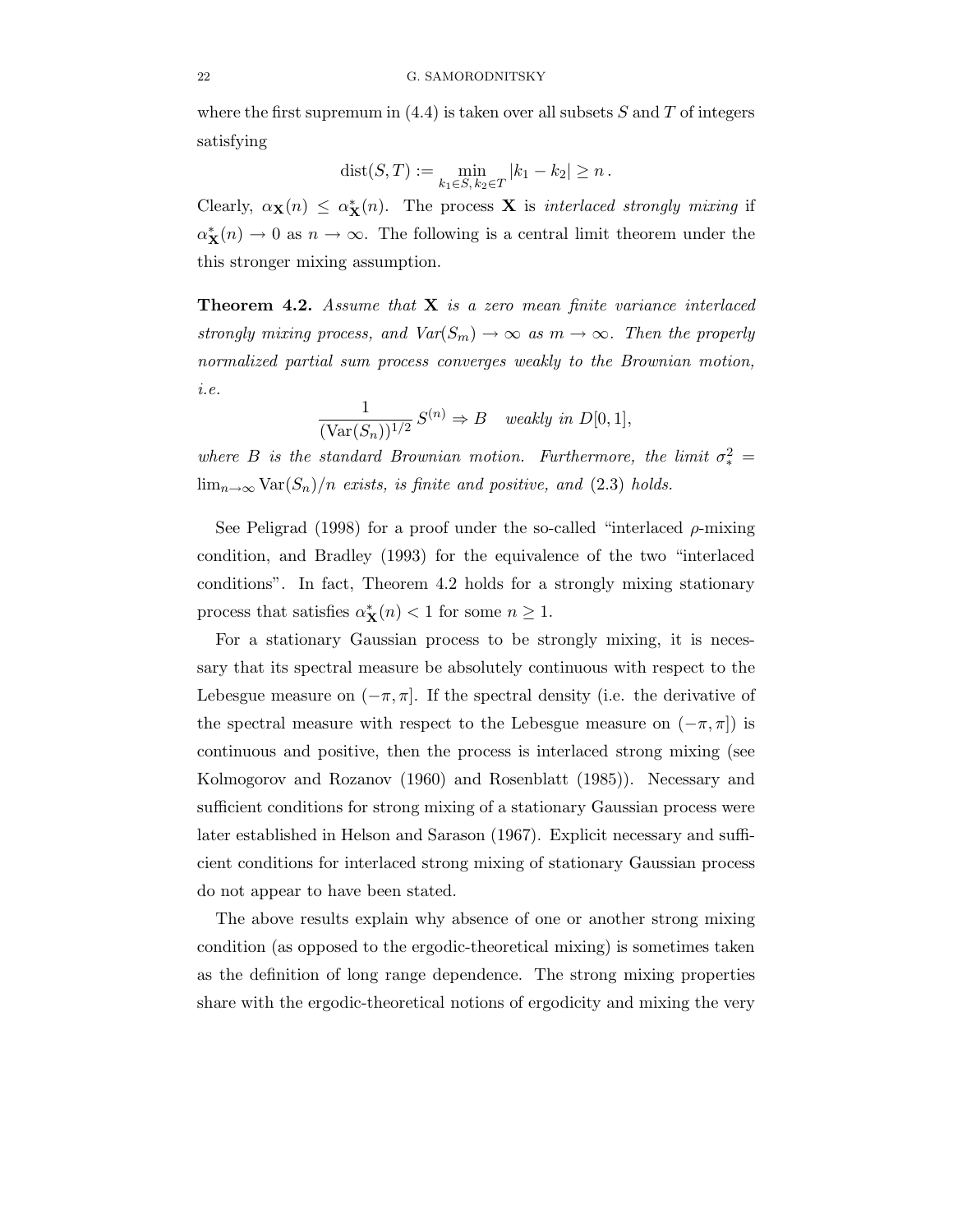desirable feature discussed above: if a process  $Y$  is derived from a process **X** by means of a one-to-one point transformation  $Y_n = g(X_n)$  for al n, then the process  $X$  has long memory in the sense of lacking of one of the strong mixing properties if and only if the process  $\bf{Y}$  does.

In spite of these attractive features of the strong mixing conditions have not become standard. To some extent this is due to the fact that if one is interested not in the partial sums of a stationary process but in, say, partial maxima, then strong mixing conditions, while relevant, allow clustering and, hence, limits different from the ones seen for i.i.d. sequences; see e.g. Leadbetter et al. (1983). More importantly, the strong mixing conditions are not easily related to the natural building blocks of many stochastic models, and are difficult to verify, with the possible exception of Gaussian processes and Markov chains. Even in the latter cases necessary and sufficient conditions are not always available, and the picture is not completely clear.

#### 5. Second-order theory

By far the most popular point of view on long range dependence is through a slow decay of correlations. This is related to the original explanation of the Hurst phenomenon by Mandelbrot, discusses in Section 2, and to the simple fact that correlations are one of the easiest to understand and estimate features of a stochastic model. Clearly, such approaches to the notion of long memory are restricted to second-order stationary processes, and this is the assumption that will made throughout this section. A related, if not entirely equivalent, second-order approach is through the behaviour of the spectral density of the process (assuming its existence) at the origin. These issues are discussed in this section.

Let, then,  $\mathbf{X} = (X_1, X_2, ...)$  be a zero mean stationary stochastic process with a finite variance,  $EX_1^2 = \sigma^2 \in (0, \infty)$ , covariances  $R_n = \text{Cov}(X_1, X_{n+1})$ and correlations  $\rho_n = R_n/\sigma^2$ ,  $n = 0, 1, \ldots$  We start with an obvious computation of the variance of the partial sum  $S_n = X_1 + \ldots + X_n$ . We have

(5.1) 
$$
Var S_n = \sum_{i=1}^{n} \sum_{j=1}^{n} Cov(X_i, X_j)
$$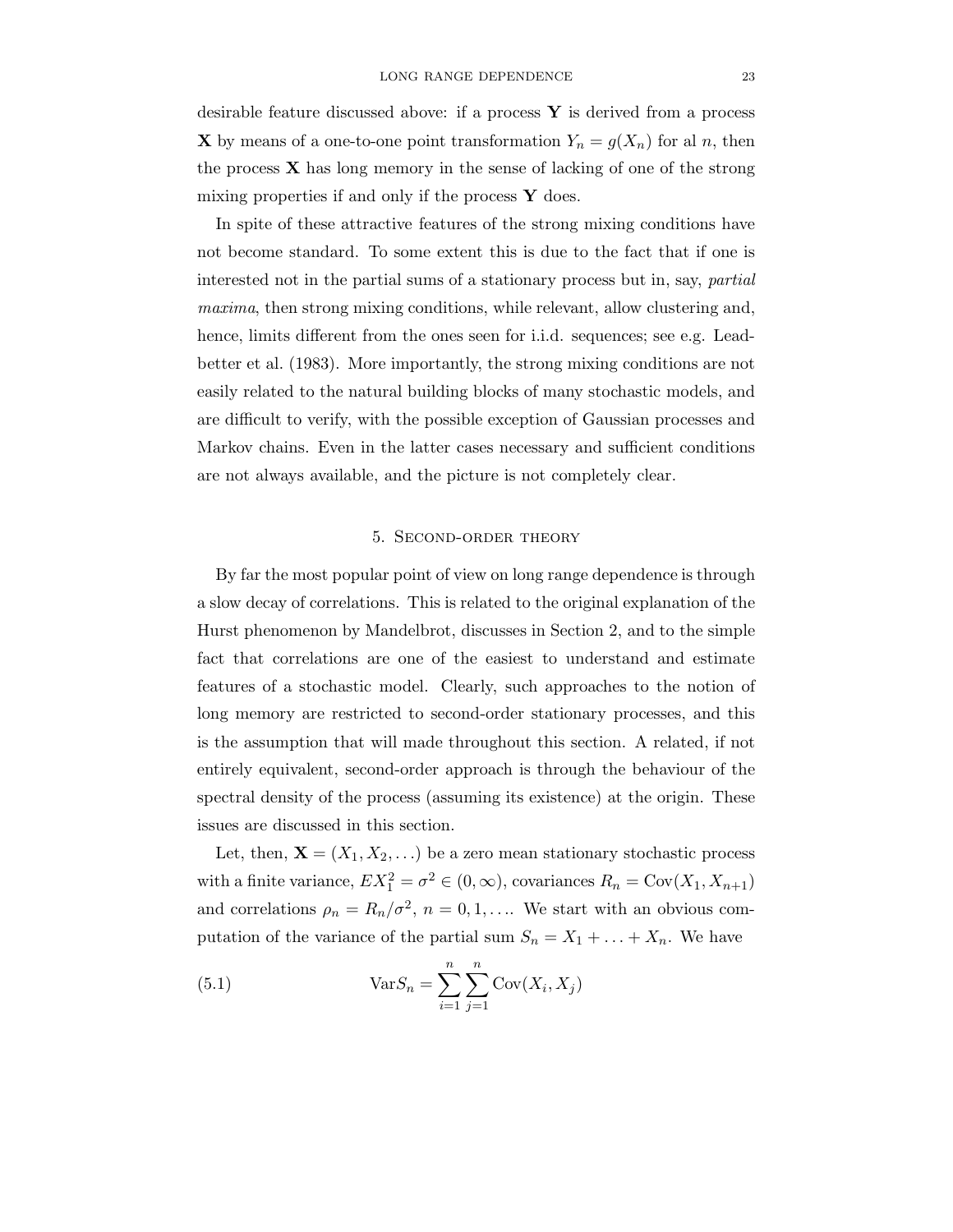$$
= \sigma^2 \sum_{i=1}^n \sum_{j=1}^n \rho_{|i-j|} = \sigma^2 (n+2 \sum_{i=1}^{n-1} (n-i)\rho_i),
$$

and the behaviour of the last sum is closely related to how fast the correlations of the process decay. Assume that they are summable:

(5.2) 
$$
\sum_{n=0}^{\infty} |\rho_n| < \infty.
$$

Then by the dominated convergence theorem the limit

(5.3) 
$$
\lim_{n \to \infty} \frac{\text{Var} S_n}{n} = \sigma^2 (1 + 2 \sum_{i=1}^{\infty} \rho_i) := \sigma_*^2
$$

exists, and is finite. However, it is possible that the limit  $\sigma_*^2$  is equal to zero. Assuming that it is not equal to zero, we conclude that the variance of the partial sums of the process  $\bf{X}$  grows linearly fast with the number of terms. On the other hand, suppose that the correlations of the process are, in fact, regularly varying at infinity:

$$
\rho_n = n^{-d} L(n)
$$

for  $n \geq 1$ , where  $0 \leq d < 1$ , and L is a slowly varying at infinity function, i.e. L is eventually non-zero, and for all  $t > 0$ ,  $L(tx)/L(x) \rightarrow 1$  as  $x \rightarrow \infty$ . Then by Karamata's theorem (see e.g. Theorem 0.6 in Resnick (1986)),

(5.5) 
$$
\text{Var} S_n \sim \frac{2\sigma^2}{(1-d)(2-d)} L(n) n^{2-d} \text{ as } n \to \infty.
$$

That is, regular variation of correlations as in (5.4) implies that the variance of the partial sums grows much faster than in the case of summable correlations. This is, of course, the case for the Fractional Gaussian Noise (with  $H > 1/2$ ) of Section 2, whose asymptotic behaviour is given by  $(2.9)$ .

When the variance of the partial sums of a stationary process grows linearly fast with the number of terms, at least from that point of view, the process "is not far" from an i.i.d. sequence. Furthermore, we have seen in Section 4 that this, under certain strong mixing and moment assumptions, means that the classical invariance principle holds (modulo a different variance of the limiting Brownian motion). This is also true, for example, under the assumption of association - see Newman and Wright (1981). On the other hand, when the variance of the partial sums grows as a regularly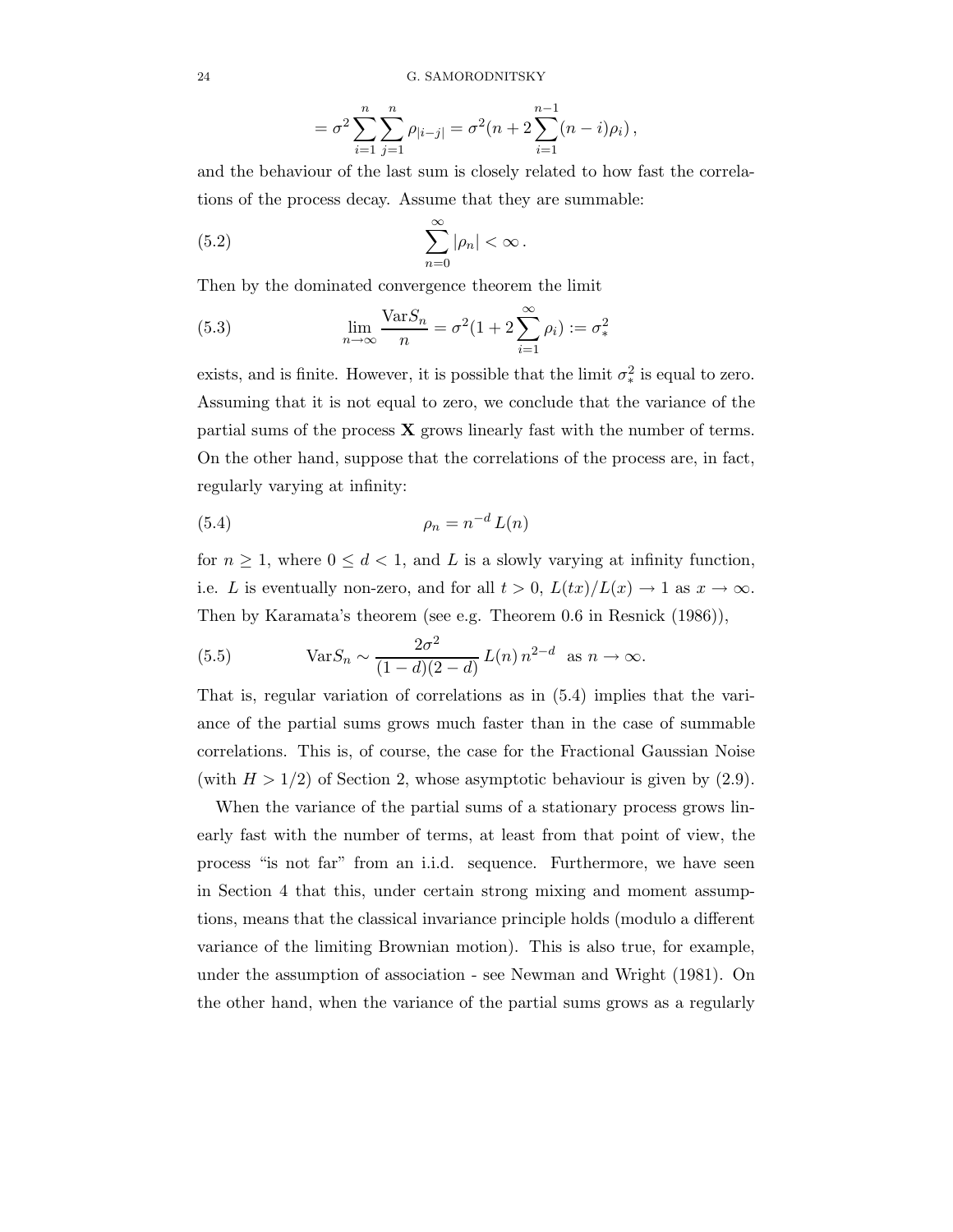varying function with the exponent larger than 1 - as in (5.5) - it follows immediately from Lamperti's theorem (see e.g. Theorem 2.1.1 in Embrechts and Maejima (2002)) that convergence to the Brownian motion is impossible, no matter what normalization one uses, and so the invariance principle does not hold.

This is the main reason why the summability of correlations in (5.2) is often taken as the indication of short memory, and its opposite, the divergence of the series in the left hand side of (5.2), as the definition of the long range dependence. On the other hand, it is also possible to take the rate of increase of the variance of the partial sums itself do draw the bounadry. From this point of view, one could say that a second order stationary process has short memory if

(5.6) 
$$
\lim_{n \to \infty} \frac{\text{Var} S_n}{n} < \infty
$$

and the infinite limit in (5.6) would then be taken as an indication of long range dependence. This is sometimes referred to as *Allen variance* short and long memory; see e.g. Heyde and Yang (1997).

Of course, the summability of correlations (5.2) is not necessary for an at most linear rate of increase of the variance in  $(5.6)$ . In fact, rewrite  $(5.1)$  as

(5.7) 
$$
\frac{\text{Var}S_n}{n} = \sigma^2 \left( 1 + 2 \frac{1}{n} \sum_{j=1}^{n-1} \sum_{i=1}^j \rho_i \right).
$$

In particular, if

(5.8) the sum 
$$
\sum_{n=0}^{K} \rho_n
$$
 converges as  $K \to \infty$ ,

then, since the usual convergence implies the Cesaro convergence, we will still obtain (5.3), regardless of the summability of the correlations. Such situations are, clearly, possible. A simple example is  $\rho_n = \sin na/na$ ,  $n =$ 1, 2,... for  $0 < a < \pi$ . However, even the convergence in (5.8) is not necessary for (5.6), as another simple example  $\rho_n = (-1)^n/2$ ,  $n = 1, 2, \ldots$ shows.

To get better understanding of the condition (5.6) we need to concentrate on the spectrum of the covariance function of the process. Recall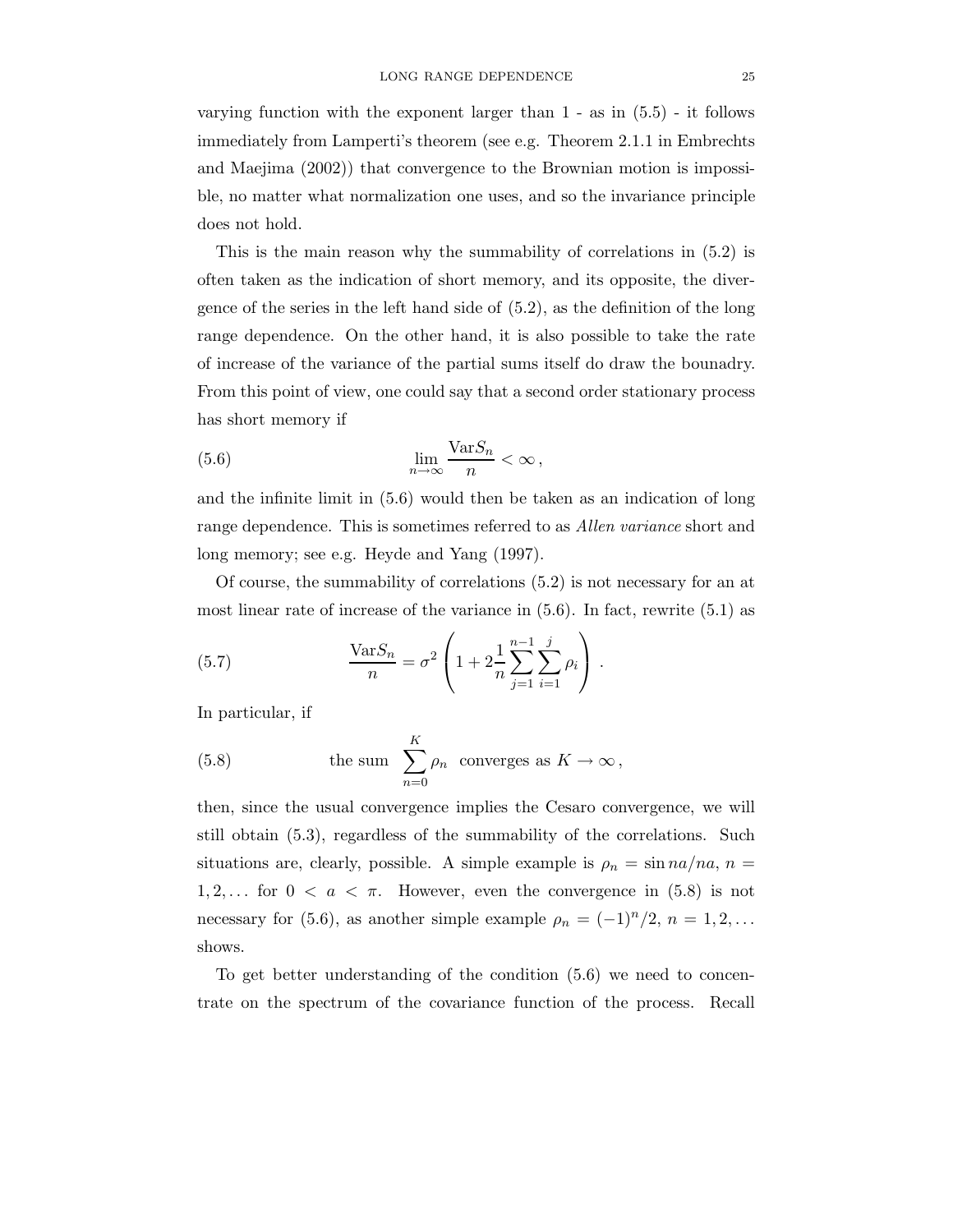that the spectral measure F is a measure on  $(-\pi, \pi]$ , satisfying  $R_k =$  $\int_{(-\pi,\pi]} \cos(kx) F(dx)$  for  $k \geq 0$ . Recall, further, that if the correlations are absolutely summable as in (5.2), then the spectral measure has a continuous density with respect to the Lebesgue measure on  $(-\pi, \pi]$ , the spectral density, given by

(5.9) 
$$
f(x) = \frac{\sigma^2}{2\pi} \Big( 1 + 2 \sum_{n=1}^{\infty} \rho_n \cos nx \Big), \ -\pi < x < \pi \, .
$$

A simple computation will allow us to relate the right hand side of (5.7) to the spectral measure. Assuming that the spectral measure does not have atoms at zero and at  $\pi$ , we have for every  $j \geq 1$ 

$$
\sum_{i=1}^{j} \rho_i = \frac{1}{\sigma^2} \int_{(-\pi,\pi]} \sum_{i=1}^{j} \rho_i \cos(ix) F(dx)
$$
  
= 
$$
\frac{1}{2\sigma^2} \int_{(-\pi,\pi]} \frac{1}{\sin x} (\sin(j+1)x + \sin jx - \sin x) F(dx)
$$
  
= 
$$
\frac{1}{2\sigma^2} \int_{(-\pi,\pi]} \frac{\sin(j+1)x}{\sin x} F(dx) + \frac{1}{2\sigma^2} \int_{(-\pi,\pi]} \frac{\sin jx}{\sin x} F(dx) - \frac{1}{2}.
$$

Furthermore, for  $n \geq 1$ ,

$$
\sum_{j=1}^{n-1} \frac{1}{2\sigma^2} \int_{(-\pi,\pi]} \frac{\sin(j+1)x}{\sin x} F(dx) = \frac{1}{2\sigma^2} \int_{(-\pi,\pi]} \frac{1}{\sin x} \sum_{j=1}^{n-1} \sin(j+1)x F(dx)
$$
  
= 
$$
\frac{1}{4\sigma^2} \int_{(-\pi,\pi]} \frac{1}{\sin^2 x} (\cos x + \cos 2x - \cos nx - \cos(n+1)x) F(dx).
$$
  
Similarly

Similarly,

$$
\sum_{j=1}^{n-1} \frac{1}{2\sigma^2} \int_{(-\pi,\pi]} \frac{\sin jx}{\sin x} F(dx)
$$
  
= 
$$
\frac{1}{4\sigma^2} \int_{(-\pi,\pi]} \frac{1}{\sin^2 x} (1 + \cos x - \cos(n-1)x - \cos nx) F(dx),
$$

and so

(5.10) 
$$
\frac{\text{Var}S_n}{n} = a_{n-1} + 2a_n + a_{n+1} + O(1)
$$

where

(5.11) 
$$
a_n = \frac{1}{2n} \int_{(-\pi,\pi]} \frac{1 - \cos nx}{x^2} F(dx), \ \ n = 1, 2, \dots
$$

One immediate conclusion is as follows.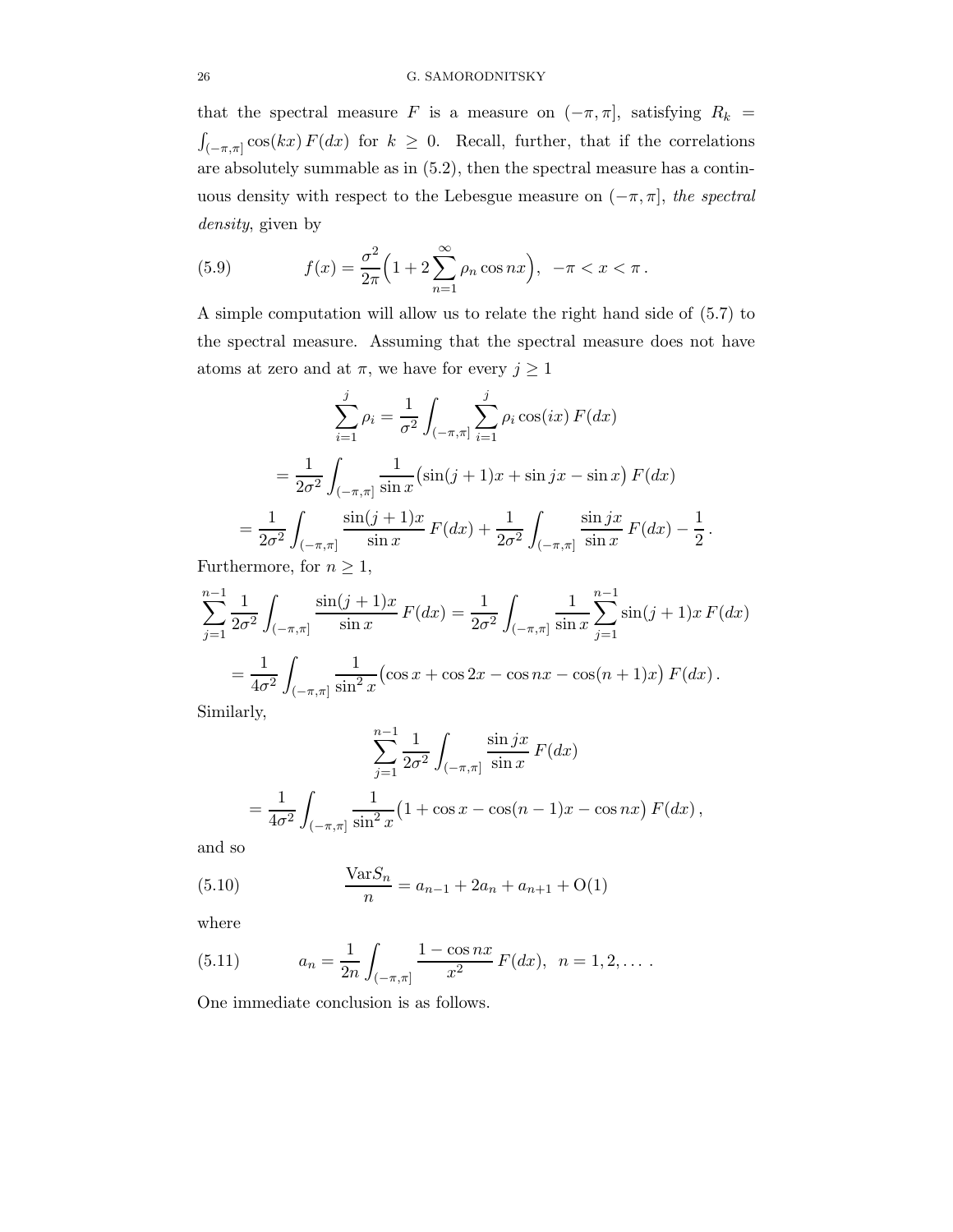**Proposition 5.1.** Suppose that for some  $\epsilon > 0$  the spectral measure F has a density in the interval  $(-\epsilon, \epsilon)$ , and

 $(5.12)$  the density has a continuous at the origin version f.

Then

$$
\lim_{n \to \infty} \frac{\text{Var} S_n}{n} = 2\pi f(0).
$$

*Proof.* Suppose first that the spectral measure has no atom at  $\pi$ . Then, clearly,

$$
a_n = \frac{1}{2n} \int_{-\epsilon}^{\epsilon} \frac{1 - \cos nx}{x^2} f(x) dx + O(1)
$$
  
=  $\frac{f(0)}{n} \int_{0}^{\epsilon} \frac{1 - \cos nx}{x^2} dx + O(1)$   
=  $f(0) \int_{0}^{n\epsilon} \frac{1 - \cos y}{y^2} dy + O(1)$   
 $\rightarrow f(0) \int_{0}^{\infty} \frac{1 - \cos y}{y^2} dy = \frac{\pi}{2} f(0),$ 

and our statement follows from (5.10). Observing that adding an atom at the point  $\pi$  does not change the rate of growth of the variance of the partial sums, we see that the proof is complete.  $\Box$ 

In particular, the condition

#### (5.13) the process has a continuous at the origin spectral density

is sometimes taken as another definition of a process with short memory. This condition is also known to be sufficient for the Central Limit Theorem for linear processes; see e.g. Corollary 5.2 in Hall and Heyde (1980). Of course, Proposition 5.1 shows that this condition is not necessary for an at most linear rate of increase of the variance as in (5.6), since it allows arbitrarily "bad" spectral measure outside of a neighbourhood of zero. In fact, (5.6) can happen even if there is no neighbourhood of zero where the process has a continuous at the origin spectral density as the example of the process with the spectral density  $f(x) = 1 + \cos(1/x)$ ,  $-\pi < x < \pi$ , shows.

Summarizing, the assumptions  $(5.2)$ ,  $(5.6)$ ,  $(5.8)$  and  $(5.13)$  have all been used to define a short memory process in the sense of the variance of the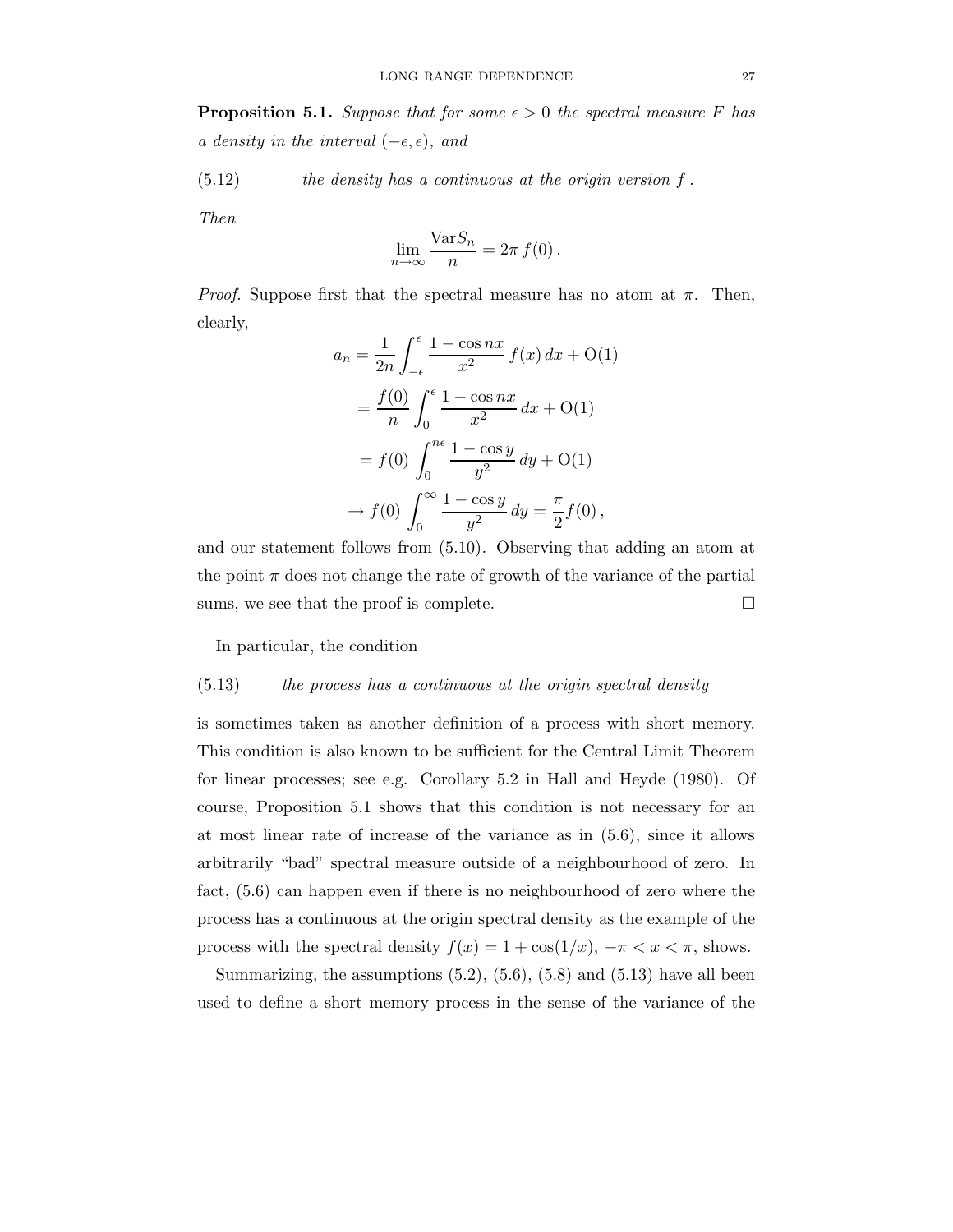partial sums of the process increasing at most linearly fast. These assumptions are, of course, not equivalent. Moreover, it is also possible to have a process with a bounded from zero and infinity spectral density for which

$$
0 < \liminf_{n \to \infty} \frac{\text{Var} S_n}{n} < \limsup_{n \to \infty} \frac{\text{Var} S_n}{n} < \infty \, ;
$$

an example is constructed in Bradley (1999).

Let us now see what can cause the variance of the partial sums grow faster that linearly fast. Here is a counterpart to Proposition 5.1.

**Proposition 5.2.** Suppose that for some  $\epsilon > 0$  the spectral measure F has a density in the interval  $(-\epsilon, \epsilon)$ , with a version f such that

$$
f(x) = x^{-(1-d)} L_1(x), \ 0 < x < \epsilon \,,
$$

for some  $0 < d < 1$ , where  $L_1$  is a slowly varying at zero function (i.e.  $L_1(1/\cdot)$  is slowly varying at infinity). Then

$$
Var S_n \sim \frac{4\,\Gamma(d)\,\cos(\pi d/2)}{(1-d)(2-d)}\,L_1(1/n)\,n^{2-d}\quad as\ n \to \infty.
$$

Proof. As in the proof of Proposition 5.1 we may assume that the spectral measure of the process has no atom at the point  $\pi$ . For  $a_n$  defined in (5.11) we have

$$
a_n \sim \frac{1}{n} \int_0^{\epsilon} \frac{1 - \cos nx}{x^2} f(x) dx = \frac{1}{n} \int_0^{\epsilon} \frac{1 - \cos nx}{x^{3-d}} L_1(x) dx
$$
  
=  $n^{1-d} \int_0^{n\epsilon} \frac{1 - \cos y}{y^{3-d}} L_1(y/n) dy$ .

By Potter's bounds (see e.g. Proposition 0.8 in Resnick (1987)) there is a finite positive constant C such that  $L_1(y/n)/L_1(1/n) \leq C y^{-d/2}$  for all  $n \geq 1$  and  $0 < y < n\epsilon$ . By the dominated convergence theorem we obtain

$$
a_n \sim n^{1-d} L_1(1/n) \int_0^\infty \frac{1 - \cos y}{y^{3-d}} dy
$$
  
= 
$$
\frac{\Gamma(d) \cos(\pi d/2)}{(1-d)(2-d)} L_1(1/n) n^{1-d} \text{ as } n \to \infty.
$$

Now an appeal to (5.10) completes the proof.

Comparing the statement of Proposition 5.2 with the consequence (5.5) of the regular variation of the correlations in  $(5.4)$  we see that, for  $0 < d < 1$ ,

$$
\qquad \qquad \Box
$$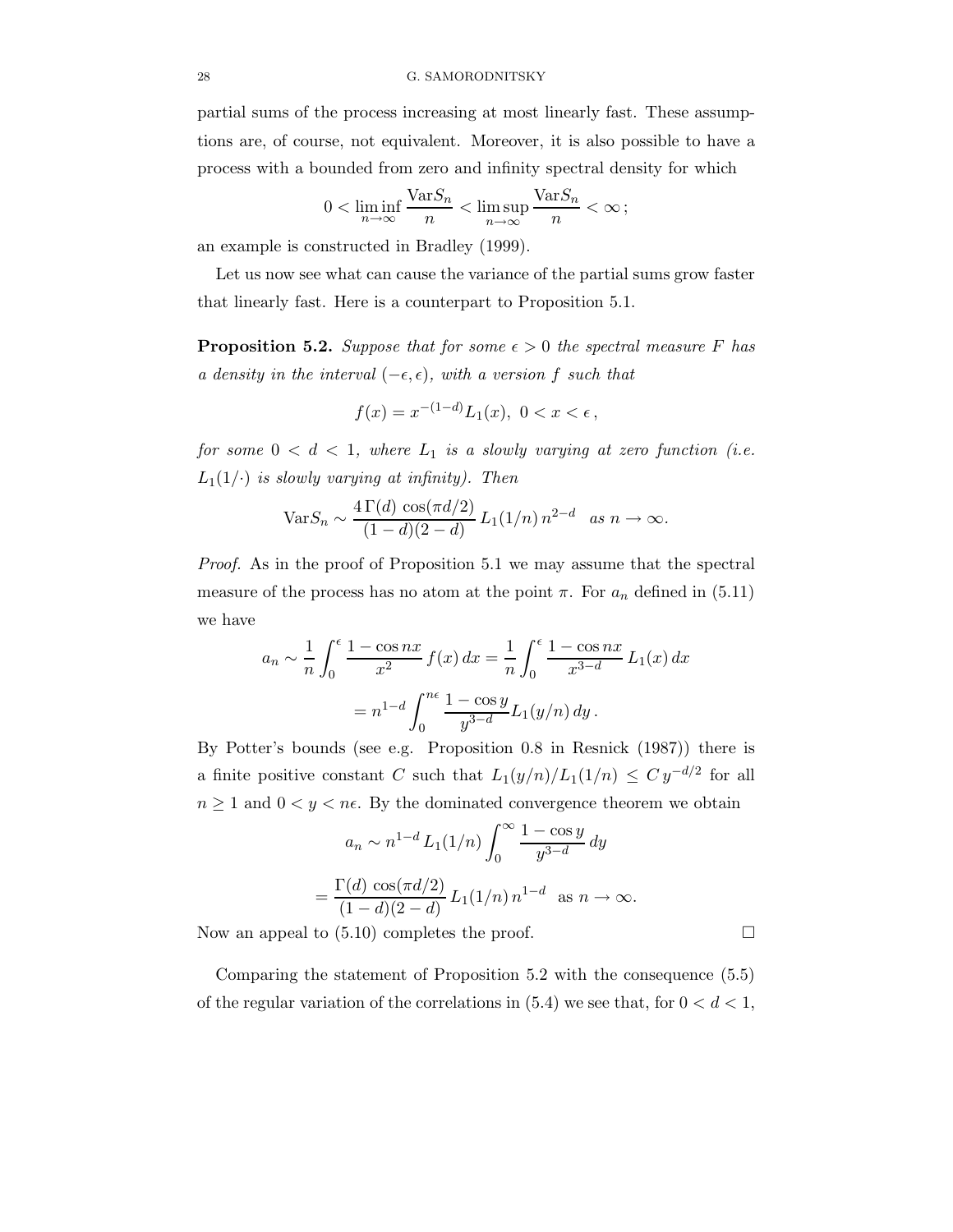the assumptions

(5.14) 
$$
\rho_n \sim n^{-d} L(n) \text{ as } n \to \infty
$$

and existence in the neighbourhood of the origin of a spectral density satisfying

(5.15) 
$$
f(x) \sim x^{-(1-d)} L(1/x) \frac{\sigma^2}{2 \Gamma(d) \cos(\pi d/2)}
$$
 as  $x \downarrow 0$ 

lead to the same asymptotic behaviour of the variance of the partial sums.

Example 5.3. The Fractional Gaussian Noise with covariance function given by (2.8) has a spectral density given by the formula

(5.16) 
$$
f(x) = \frac{\sigma^2}{2}C(H)(1 - \cos x) \sum_{j=-\infty}^{\infty} |2\pi j + x|^{-(1+2H)},
$$

where

$$
C(H) = \frac{2H(1 - 2H)}{\Gamma(2 - 2H)} \frac{1}{\cos \pi H}, \quad H \neq 1/2.
$$

Indeed, with  $f$  as above,

$$
\int_{(-\pi,\pi]} \cos(nx) f(x) dx = \frac{\sigma^2}{2} C(H) \int_{-\infty}^{\infty} |x|^{-(1+2H)} (1 - \cos x) \cos(nx) dx
$$
  

$$
= \frac{\sigma^2}{2} C(H) \left[ \int_0^{\infty} x^{-(1+2H)} (1 - \cos(n+1)x) dx \right.
$$
  

$$
+ \int_0^{\infty} x^{-(1+2H)} (1 - \cos(n-1)x) dx - 2 \int_0^{\infty} x^{-(1+2H)} (1 - \cos nx) dx \right]
$$
  

$$
= \frac{\sigma^2}{2} C(H) \int_0^{\infty} x^{-(1+2H)} (1 - \cos x) dx \left[ (n+1)^{2H} + |n-1|^{2H} - 2n^{2H} \right]
$$
  

$$
= \frac{\sigma^2}{2} \left[ (n+1)^{2H} + |n-1|^{2H} - 2n^{2H} \right],
$$

as in (2.8). Clearly, for  $1/2 < H < 1$  the spectral density in (5.16) satisfies

$$
f(x) \sim \frac{\sigma^2}{4} C(H) x^{-(2H-1)}
$$
 as  $x \downarrow 0$ ,

and it is easily verified that for FGN the asymptotic behaviour of correlations in (2.9) and of the spectral density at zero are related as in (5.14) and (5.15).

In fact, all three statements  $(5.5)$ ,  $(5.14)$  and  $(5.15)$  have been taken as definitions of long range dependence. The behaviour of the partial sum variance in (5.5) is, clearly, the least demanding of these 3 statements. For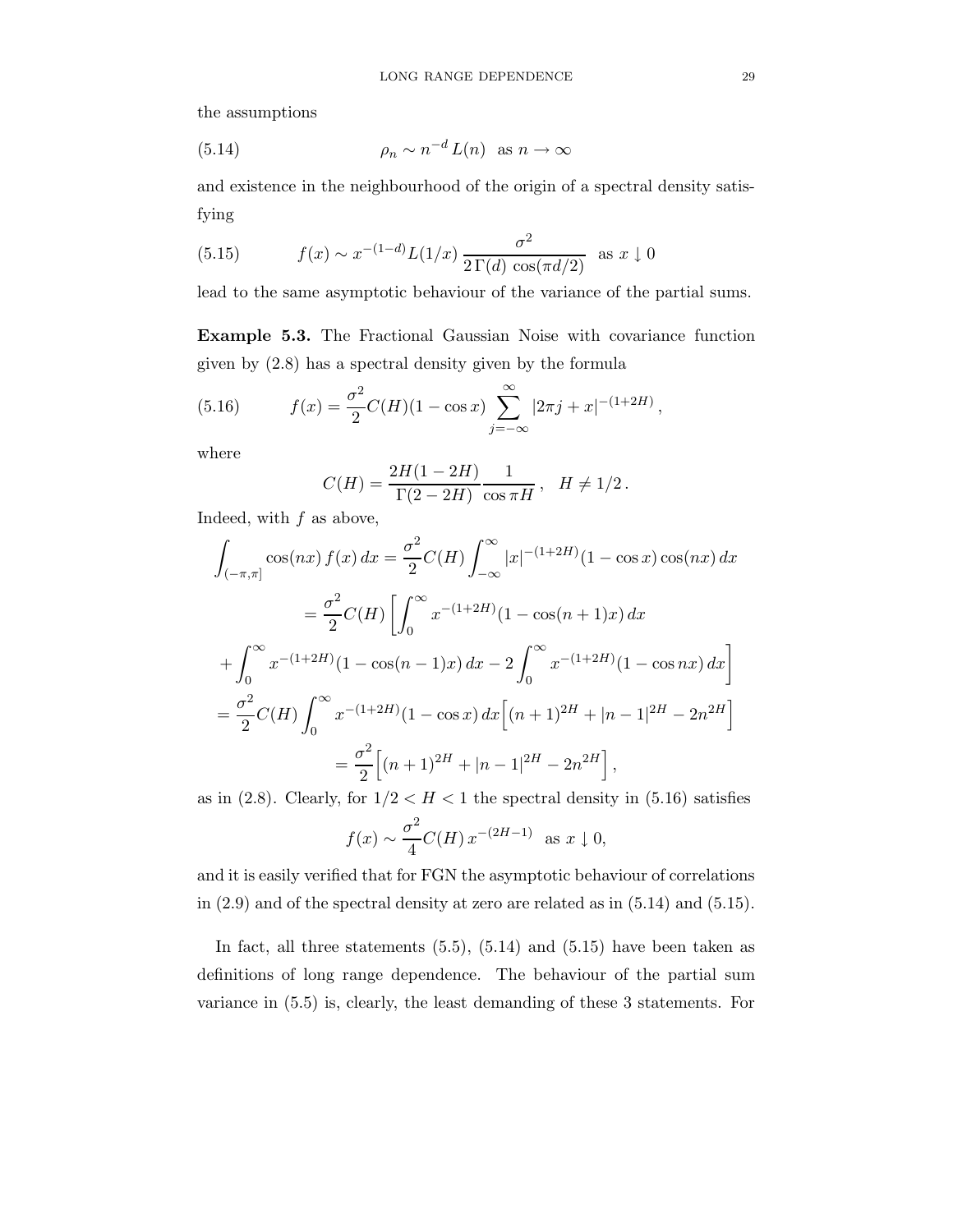example, a process with a spectral density equal in a neighbourhood of the origin to

$$
f(x) = (1 + \cos(1/x))x^{-(1-d)}L(1/x)\frac{\sigma^2}{2\Gamma(d)\cos(\pi d/2)},
$$

which is not regularly varying, will still satisfy  $(5.5)$ . However, the relationship between (5.14) and (5.15) has been somewhat of a mystery, and in the literature one can sometimes read that these latter statements are equivalent. In fact, these statement are not equivalent; we will present examples shortly. The claims of equivalence appear to stem from several sources, one being a casual treatment of similar conditions in an influential paper of Cox (1984), and the second a definition of a slowly varying function in Zygmund (1968) that is different from, and more restrictive than, what is understood by this notion today.

We start with a positive result, that gives sufficient conditions under which the statements (5.14) and (5.15) imply each other. We will call an eventually positive function L nice if

(5.17) for every  $\delta > 0$  the function  $g_1 = x^{\delta} L(x)$  is eventually increasing

and the function  $g_2 = x^{-\delta} L(x)$  is eventually decreasing.

Note that a nice function is automatically slowly varying, but there are slowly varying functions that are not nice.

**Theorem 5.4.** (i) Assume that the correlations are regularly varying in the sense of  $(5.14)$ , and the function L is nice. Then the process has a spectral density that is regularly varying at zero, in the sense that  $(5.15)$  holds.

(ii) Conversely, assume that the process has a spectral density that is regularly varying at zero, in the sense that  $(5.15)$  holds, and the function L is nice. Then the correlations are regularly varying in the sense of (5.14).

Part (i) of Theorem 5.4 is in Theorem (2-6) in Chapter V of Zygmund (1968). The proof of part (ii) will appear separately.

The following is an example of a situation where a spectral density is regularly varying at the origin as in (5.15), but correlations are not regularly varying as in  $(5.14)$ .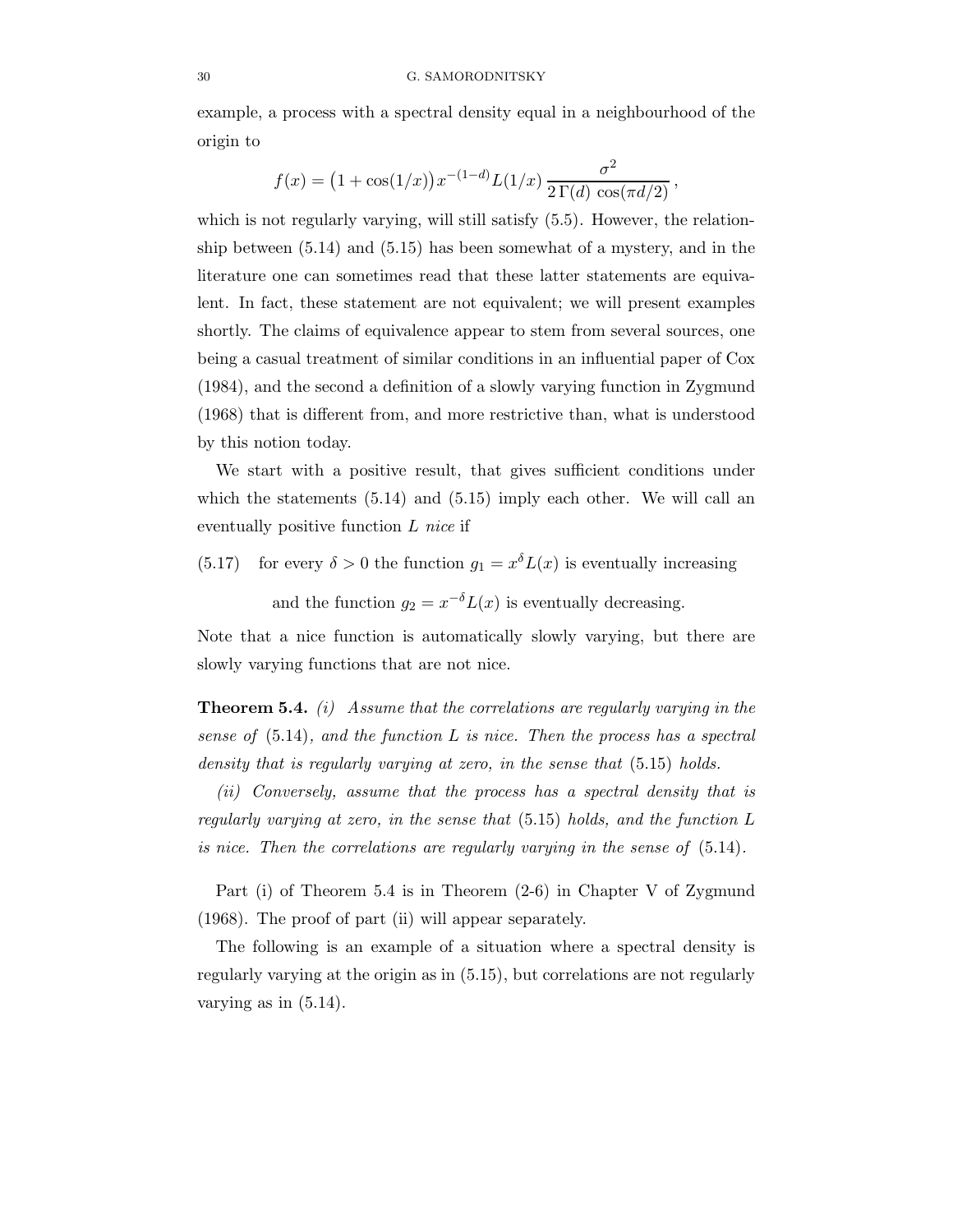**Example 5.5.** Let  $0 < \epsilon < \pi/2$ , and g a positive integrable function on  $(0, \epsilon)$  satisfying  $(5.15)$ . Let

$$
f(x) = g(|x|) \mathbf{1}(0 < |x| < \epsilon) + g(|\pi - x|) \mathbf{1}(\pi - \epsilon < |x| < \pi)
$$

for  $-\pi < x < \pi$ . Then f is a spectral density satisfying (5.15). Notice that

$$
R_n = \int_{-\pi}^{\pi} \cos nx \, f(x) \, dx = \int_{-\epsilon}^{\epsilon} \cos nx \, g(x) \, dx + \int_{-\epsilon}^{\epsilon} \cos n(\pi - x) \, g(x) \, dx
$$

$$
= \left(1 + (-1)^n\right) \hat{R}_n,
$$

where  $\hat{R}_n = \int \cos nx g(x) dx$ . Since  $R_n$  vanishes for all odd lags n, the correlations are not regularly varying, and (5.14) fails. Examples of this sort can also be constructed by letting the spectral density "blow up" around points other than  $x = \pi$ .

Next is an example of a situation where the correlations are regularly varying as in (5.14), but there is no version of a spectral density that is regularly varying at the origin as in (5.15).

**Example 5.6.** Let us start with a spectral density g that does satisfy  $(5.15)$ , and such that the correlations are also regularly varying as in (5.14) (for example, one can take the spectral density of a FGN as in Example 5.3, or any spectral density satisfying part (ii) of Theorem 5.4.) We will construct a continuous nonnegative integrable function  $g_1$  on  $(0, \pi)$  such that

(5.18) 
$$
\liminf_{x \downarrow 0} x^2 g_1(x) > 0
$$

and

(5.19) 
$$
\int_{-\pi}^{\pi} \cos nx \, g_1(x) \, dx = o\left(\int_{-\pi}^{\pi} \cos nx \, g(x) \, dx\right)
$$

as  $n \to \infty$ . Then we will set  $f(x) = g(x) + g_1(|x|)$  for  $-\pi < x < \pi$ . It will follow from  $(5.18)$  that some pieces of f are too large near the origin to permit  $f$  to be regularly varying as in  $(5.15)$ , but  $(5.19)$  and regular variation of the correlations corresponding to the density  $q$  mean that the correlations corresponding to the density f will also satisfy  $(5.14)$ .

We proceed with a construction of a function  $g_1$ . Define

(5.20) 
$$
g_1(x) = 2^{2j}
$$
 if  $2^{-j} \le x \le 2^{-j} + 2^{-2^{j}}$  for  $j = 0, 1, ...$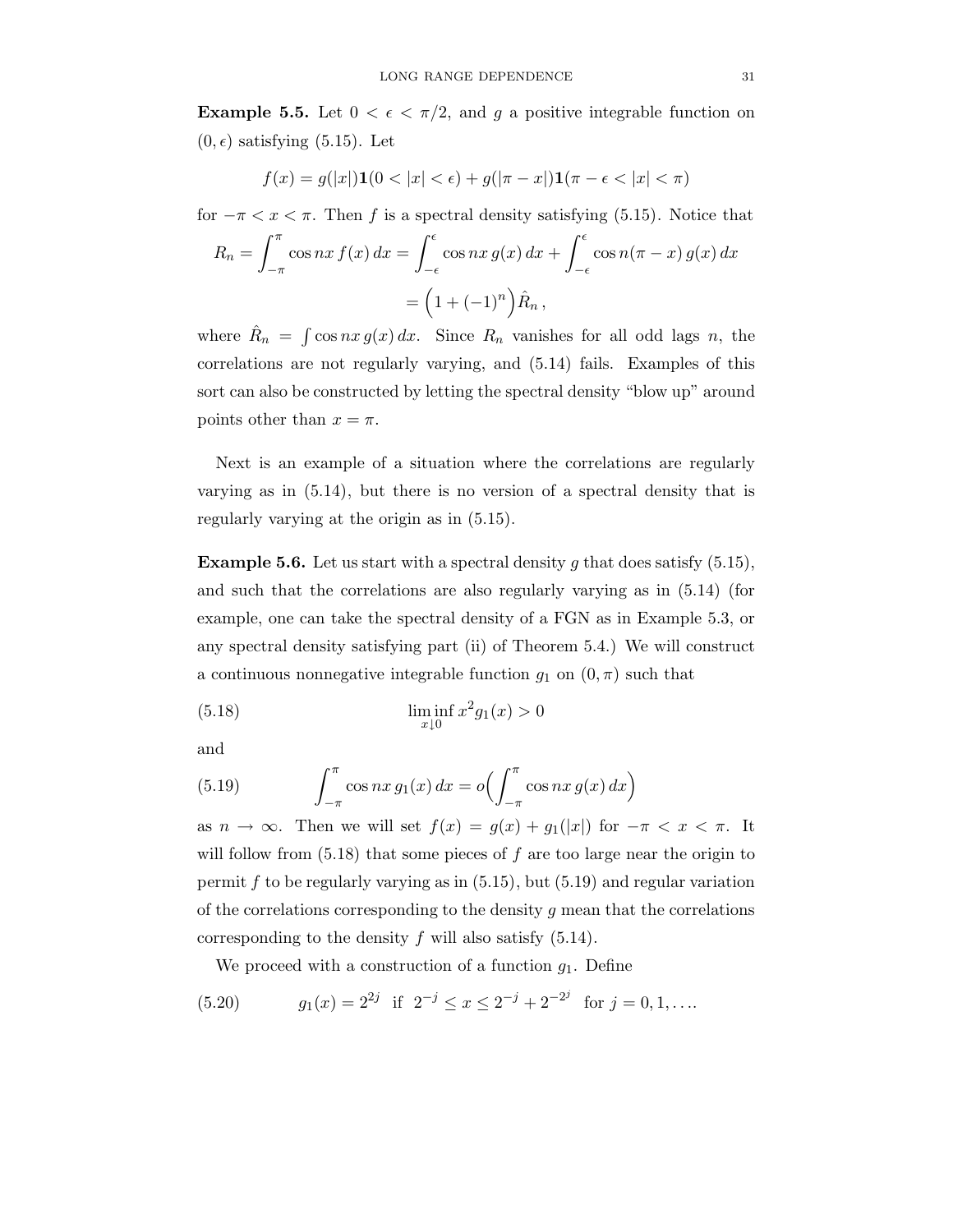Clearly for  $x = 2^{-j}$ ,  $g_1(x) = x^{-2}$ , so (5.18) holds. Further,

$$
\int_{-\pi}^{\pi} \cos nx \, g_1(x) \, dx = \sum_{j=0}^{\infty} 2^{2j} \int_{2^{-j}}^{2^{-j}+2^{-2^{j}}} \cos nx \, dx
$$
  
=  $\frac{2}{n} \sum_{j=0}^{\infty} 2^{2j} \sin \left( \frac{n}{2} 2^{-2^{j}} \right) \cos \left( n \left( 2^{-j} + 2^{-2^{j} - 1} \right) \right) \le \frac{2}{n} \sum_{j=0}^{\infty} 2^{2j} \sin \left( \frac{n}{2} 2^{-2^{j}} \right)$   
=  $\frac{2}{n} \sum_{j \le \log_2 \log_2 n} 2^{2j} \sin \left( \frac{n}{2} 2^{-2^{j}} \right) + \frac{2}{n} \sum_{j > \log_2 \log_2 n} 2^{2j} \sin \left( \frac{n}{2} 2^{-2^{j}} \right).$ 

Clearly,

$$
\frac{2}{n} \sum_{j \le \log_2 \log_2 n} 2^{2j} \sin\left(\frac{n}{2} 2^{-2j}\right) \le \frac{2}{n} \sum_{j \le \log_2 \log_2 n} 2^{2j}
$$
  
  $\le cn^{-1} \left(\log_2 n\right)^2$  for some  $0 < c < \infty$ 

and

$$
\frac{2}{n} \sum_{j > \log_2 \log_2 n} 2^{2j} \sin\left(\frac{n}{2} 2^{-2j}\right) \le \frac{2}{n} \sum_{j > \log_2 \log_2 n} 2^{2j} \left(\frac{n}{2} 2^{-2j}\right)
$$

$$
= \sum_{j > \log_2 \log_2 n} 2^{2j} 2^{-2j} \le cn^{-1} \left(\log_2 n\right)^2 \text{ for some } 0 < c < \infty
$$

as well. This clearly implies (5.19).

Of course, the function  $g_1$  in (5.20) is not continuous, but it can be easily made such by appropriately "connecting the dots" at the jump points of the function in (5.20).

If one uses the second order approach to long range dependence in one of related, but not equivalent, ways discussed above, it would be nice to know that there is stability under point transformations discusses in Section 4. Namely, if  $X$  is a stationary process with a finite variance with, say, regularly varying correlations as in (5.14), and  $g : \mathbb{R} \to \mathbb{R}$  is a one-to-one measurable function such that  $E g(X_i)^2 < \infty$ , then the process  $Y_n = g(X_n)$  for  $n =$  $0, 1, \ldots$  will also have a similar second-order behaviour. Unfortunately, this turns out not to be the case, and the correlations of the process  $\bf{Y}$  may turn out to decay much slower or much faster than those of the process X. To construct examples of this type we need the notion of Hermite polynomials.

For  $n \geq 0$  define a function of a real variable x by

$$
H_n(x) = (-1)^n e^{x^2/2} \frac{d^n}{dx^n} e^{-x^2/2}
$$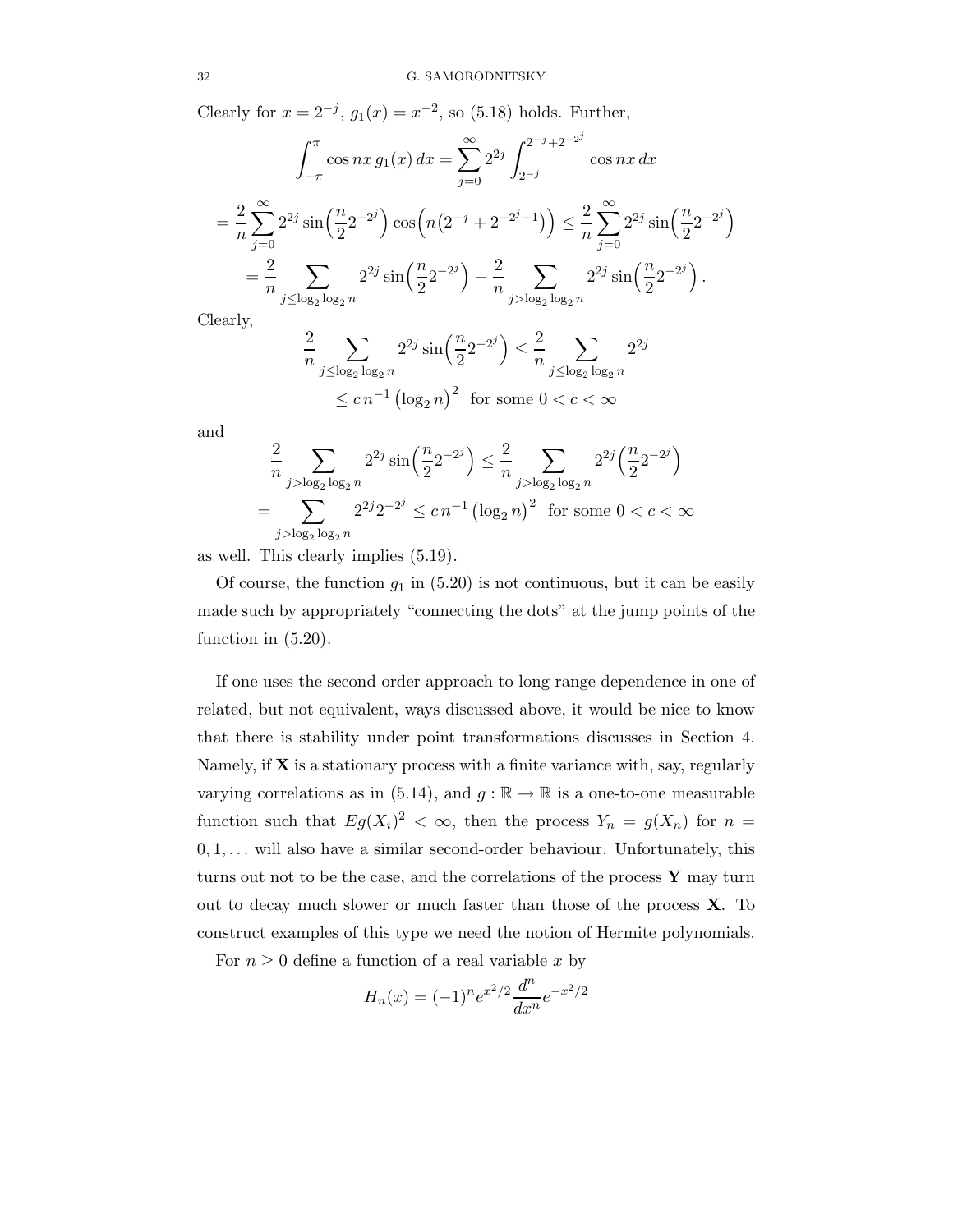(some authors include an extra factor of  $1/n!$  in the definition of  $H_n$ ; see e.g. Nualart (1995), which can also be consulted for more details). Then  $H_0(x) = 1$ ,  $H_1(x) = x$ ,  $H_x(x) = x^2 - 1$  and, in general,

$$
H_n(x) = \sum_{m=0}^{[n/2]} \frac{n!}{m!(n-2m)!} (-2)^{-m} x^{n-2m}
$$

for real x. That is, each  $H_n$  is a polynomial of degree n, and is called the nth Hermite polynomial. If  $X$  is standard normal, then

$$
EH_n(X) = 0 \text{ for all } n \ge 1, \text{ and } \text{Var}H_n(X) = n!.
$$

More generally, if  $X$  and  $Y$  are jointly normal, with zero mean, unit variance, and correlation  $\rho$ , then

.

(5.21) 
$$
EH_n(X)H_m(Y) = \begin{cases} 0 & \text{if } n \neq m \\ \rho^n n! & \text{if } n = m \end{cases}
$$

Furthermore, the family  $(H_n)_{n\geq 0}$  forms an orthogonal basis in the space  $L^2(\mathbb{R},\mu_G)$ , where  $\mu_G$  is the law of the standard normal random variable. That is, if X is standard normal, and  $Eg(X)^2 < \infty$ , then

(5.22) 
$$
g(X) = \sum_{n=0}^{\infty} \frac{a_n}{n!} H_n(X),
$$

where for  $n \geq 0$ ,  $a_n = E(H_n(X)g(X))$ , and the sum converges in  $L^2$ . This is the so-called *Hermite expansion* of the function g, and the smallest  $n \geq 1$ such that  $a_n \neq 0$  is called the Hermite rank of the function g.

Suppose now that  $X$  is a stationary process Gaussian process, with zero mean and unit variance, and correlations satisfying (5.14). Let  $g : \mathbb{R} \to \mathbb{R}$  be a measurable function such that  $E g(X_i)^2 < \infty$ , and define a new stationary process **Y** by  $Y_n = g(X_n)$  for  $n = 0, 1, \ldots$  As above, we tend to think that the process  $\bf{X}$  "remembers at least as much" as the process  $\bf{Y}$  does and, if the function  $g$  is, additionally, one-to-one, then we expect the two processes to have the same "length of memory". On the other hand, let k be the Hermite rank of the function  $g$ . It turns out that it is possible to have a one-to-one measurable function g such that  $kd > 1$  (where  $0 < d < 1$  is the exponent in (5.14)), as the following example indicates.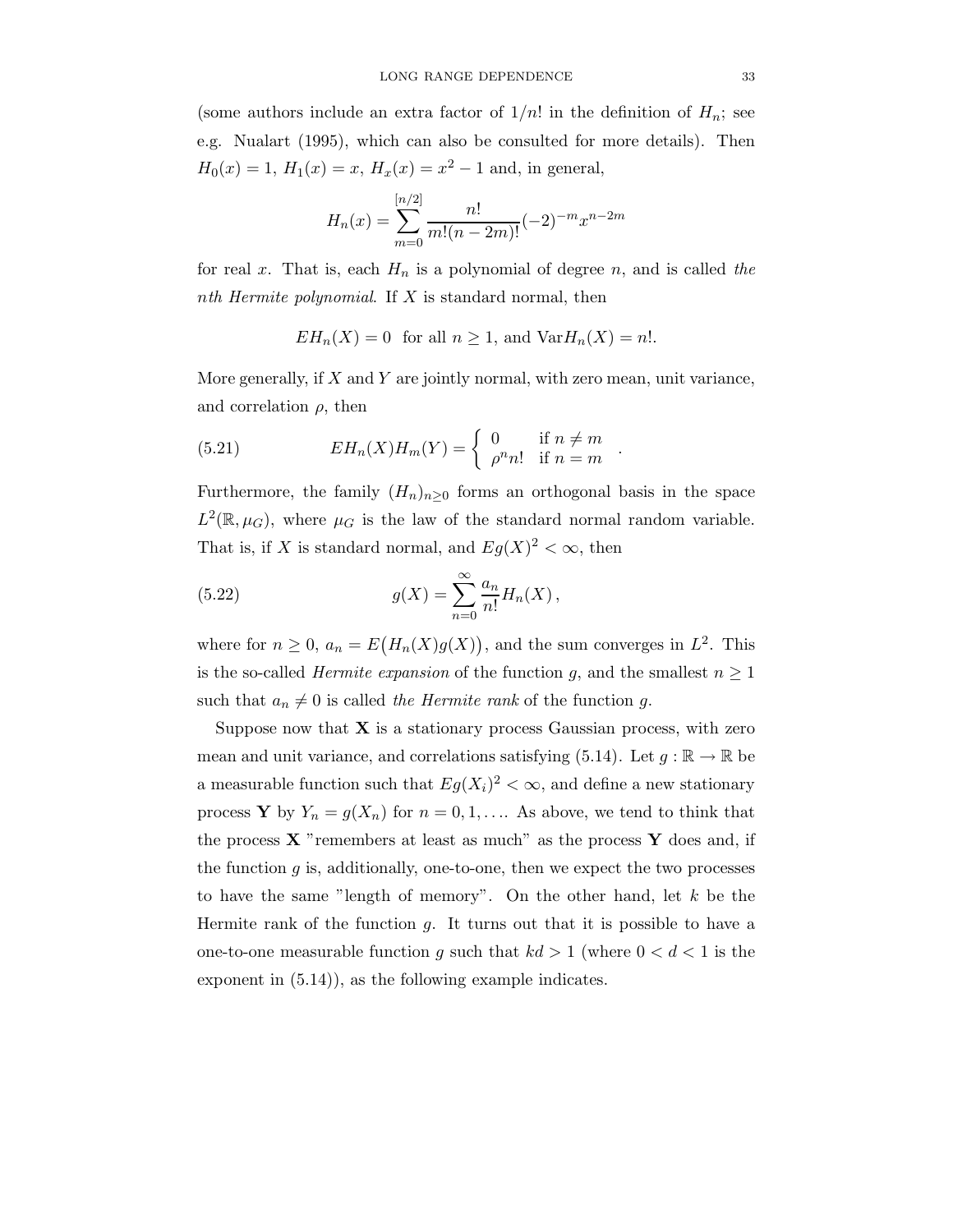**Example 5.7.** Take  $a > 0$  such that

$$
ae^{-a} \int_a^{\infty} xe^x e^{-x^2/2} dx = \int_0^a x^2 e^{-x^2/2} dx,
$$

and define

$$
g(x) = \begin{cases} -\frac{1}{a}x & \text{if } 0 \le x < a \\ e^{x-a} & \text{if } x \ge a \end{cases}
$$

.

Set  $g(x) = -g(-x)$  for  $x < 0$ . Clearly, the function g is odd, measurable, one-to-one, and  $Eg(X)^2 < \infty$ . Furthermore, by the choice of the number a,  $E(H_n(X)g(X)) = 0$  for  $n = 1$ , and, by the fact that g is odd, the same is true for  $n = 2$ . Therefore, the Hermite rank of the function g is at least 3 (in fact, it is not difficult to check that in this case the rank  $k$  of  $g$  is exactly equal to 3, but one can modify the construction and obtain oneto-one functions of arbitrarily high rank). Therefore, if the exponent  $d$  in  $(5.14)$  satisfies  $d > 1/3$ , then we have  $kd > 1$ .

For a process  $Y_n = g(X_n)$  for  $n = 0, 1, 2, \ldots$ , it follows from (5.22), (5.21) and  $L^2$  convergence that the covariance function  $R^{(Y)}$  of the process Y satisfies

$$
R_j^{(Y)} = \sum_{n=k}^\infty a_n^2 \rho_j^n \sim a_k^2 \rho_j^k
$$

as  $j \to \infty$ , where k is the Hermite rank of g. If g is a one-to-one function g satisfying  $kd > 1$ , then the two processes, **X** and **Y**, have correlations functions decaying at vastly different rates. In particular, the process  $\mathbf Y$ will have summable correlations, while the process  $X$  does not; recall that we expected  $X$  and  $Y$  to have the same lengthy of memory as the function g is one-to-one! In fact, depending on the Hermite rank of the function  $g$ , the process Y satisfies the Central Limit Theorem only if  $kd \geq 1$ , whereas in the case  $kd < 1$  it satisfies a so-called *Non-Central Limit Theorem*, see Dobrushin and Major (1979) and Breuer and Major (1983).

Therefore, using the behaviour of the correlations as a definition of long memory has the weakness that such behaviour can drastically change when applying a one-to-one point map. This, unfortunately, is a problem with many alternative definitions, other than ergodic and strong mixing notions of Section 4. Still, this is a warning sign against relying too much on correlations. Incidentally, in the example we have just considered, it definitely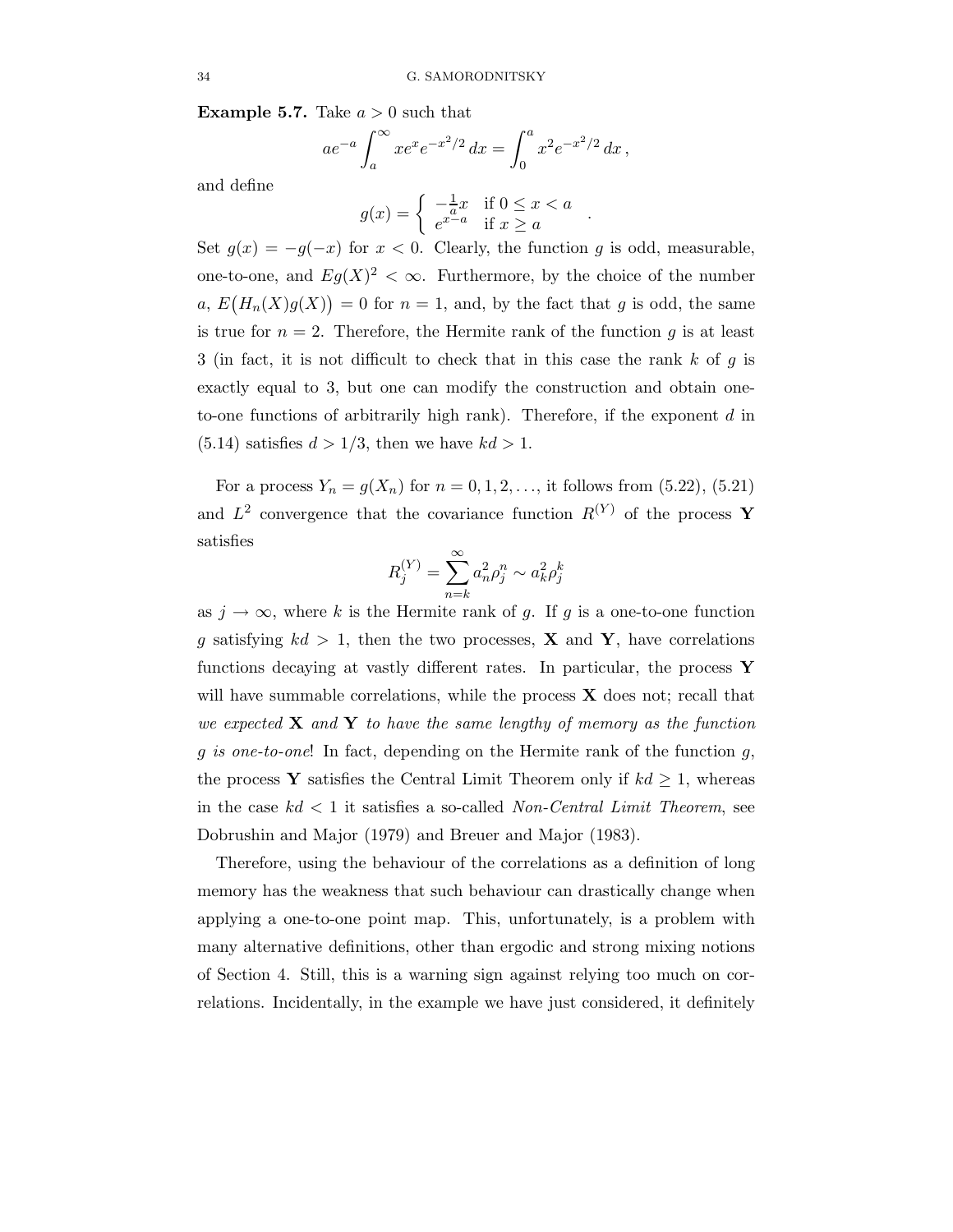makes sense to view the process  $\bf{X}$  as long range dependent, since it is a centered Gaussian process, and the covariances carry full information about such processes. The same cannot be said about the transformed process Y. In general, the covariances may carry very little information about a process unless it is similar to a Gaussian one.

#### 6. Fractional processes and related models with long memory

One often encounters the adjective "fractional" in the names of processes purportedly having long range dependence (the Fractional Gaussian Noise we encountered early on is an example). Partly this is due to the connotation "unusual" the adjective "fractional" carries. A deeper connection exists, however, and it goes back to the issues of stationarity and non-stationarity.

If  $X = (..., X_{-1}, X_0, X_1,...)$  is a stationary process (note that we have switched, once again, to two-sided processes, as in Section 4), then the differenced process Y with  $Y_n = X_n - X_{n-1}$  for  $n \in \mathbb{Z}$  is, clearly, also stationary. The typical notation is  $\mathbf{Y} = (I - B)\mathbf{X}$ , where I is the identity operator on the space of sequences  $\mathbf{x} = (\ldots, x_{-1}, x_0, x_1, x_2, \ldots)$ , and B is the backward shift operator on that space:

$$
B(\ldots, x_{-1}, x_0, x_1, x_2, \ldots) = (\ldots, x_{-2}, x_{-1}, x_0, x_1, \ldots)
$$

 $(B \text{ is the inverse of the shift operator } T \text{ of Section 4).}$  On the other hand, not every stationary process Y is of the form  $Y = (I - B)X$  for some stationary process  $\mathbf{X}$ ; e.g. a sequence of i.i.d. not identically zero random variables is not of this form. If, however,  $\mathbf Y$  is of this form, one can write  $\mathbf{X} = (I - B)^{-1} \mathbf{Y}$  and call the process **X** an integrated process (specifically, an integrated process  $Y$ ). Obviously, if an integrated process exists, it is not uniquely determined: one can add the same random variable to each  $X_n$ , as long as doing so preserves stationarity.

It is intuitive that the differencing operator on stationary processes,  $\Delta =$  $I - B$ , makes the memory in the process "less positive, more negative"; this is simply a consequence of alternating plus and minus signs attached to the same random variables. A simple illustration is obtained by considering what happens to a sequence of i.i.d. random variables under differencing.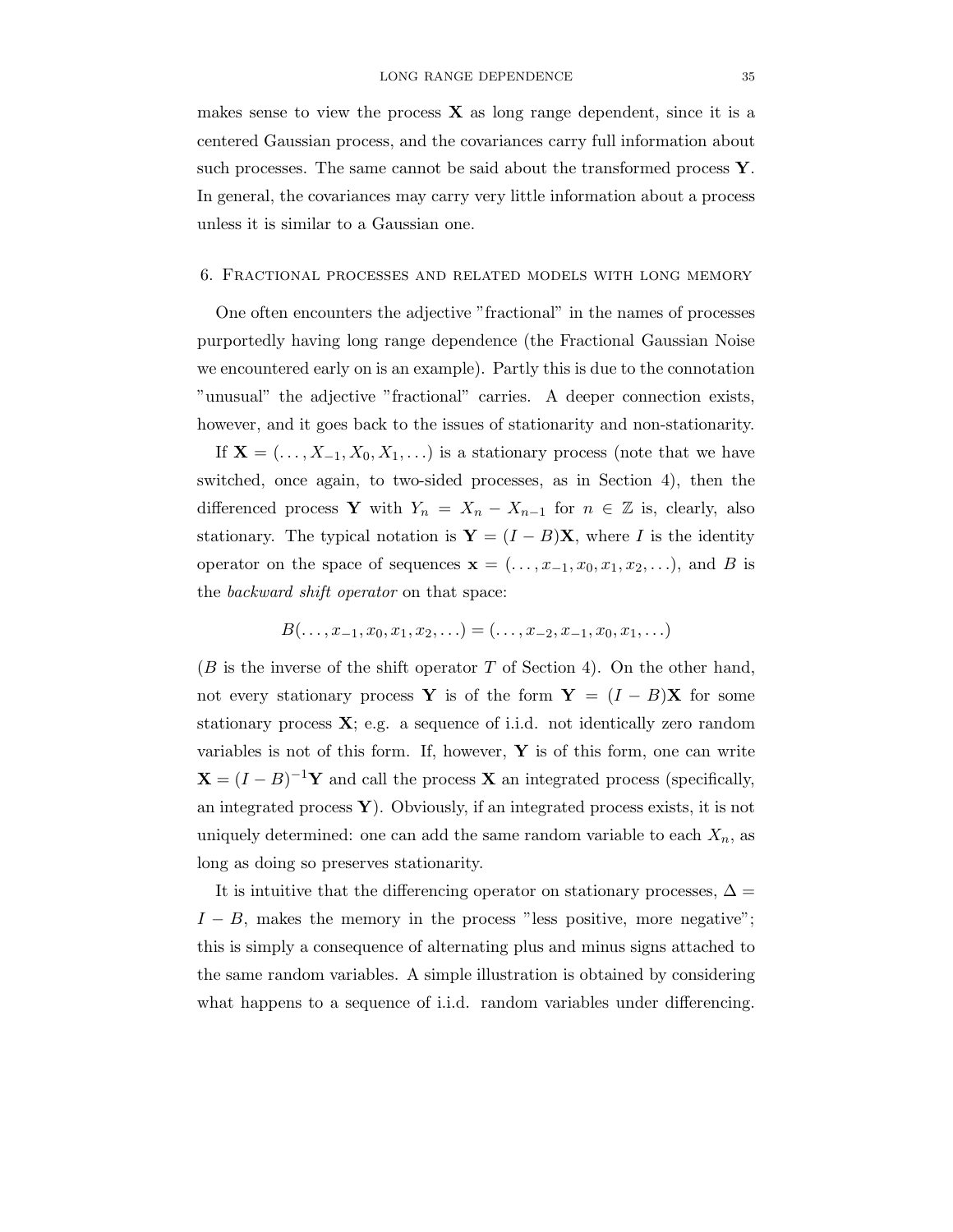Similarly, if it is possible "to integrate" a stationary process (i.e. to apply the inverse operator  $\Delta^{-1} = (I - B)^{-1}$  and obtain a stationary process, the integrated process will tend to have "more positive" memory than the original process. Long memory, when present, is usually "of the positive kind", so one can try to obtain a process with long range dependence by integrating some stationary process, and as many times as possible.

The problem is that, as we know, many "natural" stationary processes cannot be integrated even once, while preserving stationarity. It turns out, however, that sometimes one can integrate a process a fractional number of times, while preserving stationarity. This leads to a class of models known as fractionally integrated processes. The success of the construction depends on a definition of a fractional power of the differencing operator  $\Delta$ , and the starting point is the generalized Binomial formula (or the Taylor expansion): for all real d

(6.1) 
$$
(1-x)^d = \sum_{j=0}^{\infty} (-1)^j {d \choose j} x^j,
$$

where

$$
\binom{d}{j} = \frac{d(d-1)\dots(d-j+1)}{j!} \, .
$$

If d is a nonnegative integer, (6.1) is just the classical Binomial formula, and a sum with finitely many terms; otherwise it is an infinite sum, and then it can be rewritten in the form

(6.2) 
$$
(1-x)^d = \sum_{j=0}^{\infty} \frac{\Gamma(j-d)}{\Gamma(j+1)\Gamma(-d)} x^j.
$$

Using the Stirling formula for the Gamma function it is easy to check that

(6.3) 
$$
\frac{\Gamma(j-d)}{\Gamma(j+1)\Gamma(-d)} \sim \frac{j^{-(d+1)}}{\Gamma(-d)}
$$

as  $j \to \infty$ , and so the infinite series in (6.2) converges absolutely for all complex x with  $|x| < 1$  (inside the unit circle), and also on the boundary of that circle if  $d > 0$ .

Given a stationary process Y we can formally define the process  $X =$  $\Delta^{-d}$ Y by expanding  $\Delta^{-d} = (I - B)^{-d}$  for d that are not nonpositive integers into powers of the backward shift operator  $B$  as in  $(6.2)$  by formally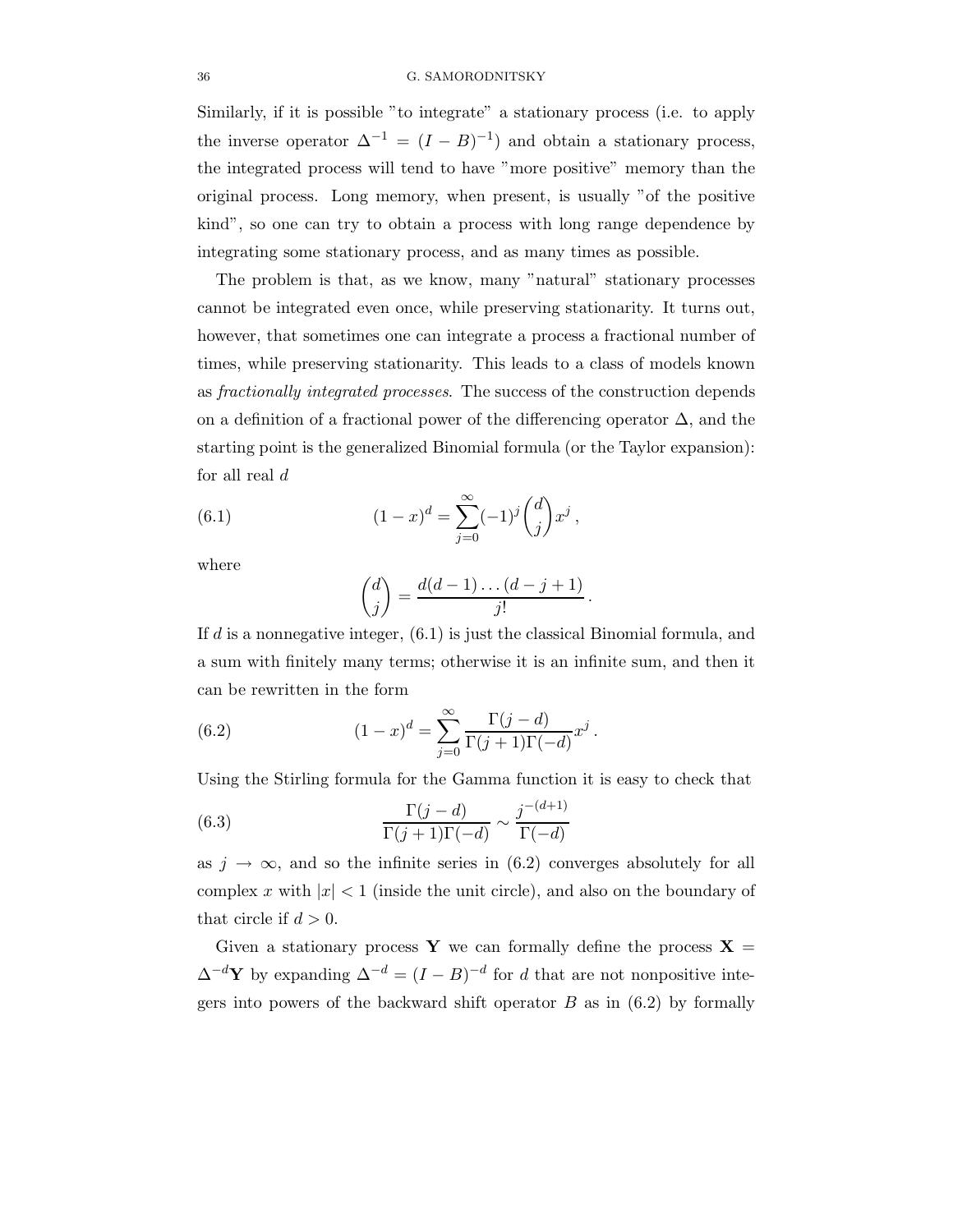identifying the identity operator with the unity and the backshift operator  $B$  with  $x$  to obtain

(6.4) 
$$
X_n = \sum_{j=0}^{\infty} \frac{\Gamma(j+d)}{\Gamma(j+1)\Gamma(d)} Y_{n-j},
$$

 $n = \ldots, -1, 0, 1, 2, \ldots$  If  $d > 0$ , we view the process **X** is an integrated process, while if  $d < 0$ , we view it as a differenced process Y. We are interested in the "integrated" case, with  $0 < d < 1$ ; if one needs to get beyond this range, one can first perform the usual "non-fractional" integration.

It is clear that, if the series in (6.4) converges in probability, then the resulting process  $\bf{X}$  is automatically stationary. Therefore, first of all we need to make sure that the infinite series in (6.4) converges. This requires imposing restrictions on the initial process  $Y$ .

We start with assuming that the process  $\bf{Y}$  is a stationary zero mean finite variance process with variance  $\sigma^2$  and correlation function  $\rho$ , satisfying (5.2), that is, a process with absolutely summable correlations. Denoting the jth coefficient in (6.4) by  $a_j$  we note that for  $m, k \ge 1$ 

$$
E\left(\sum_{j=m+1}^{m+k} a_j Y_{n-j}\right)^2 = \sigma^2 \sum_{j=m+1}^{m+k} a_j^2 + 2\sigma^2 \sum_{j=m+1}^{m+k} a_j \sum_{i=j+1}^{m+k} a_i \rho_{i-j}.
$$

Since the sequence  $(a_i)$  (with  $0 < d < 1$ ) is easily seen to be decreasing, we conclude that

$$
E\left(\sum_{j=m+1}^{m+k} a_j Y_{n-j}\right)^2 \le \left(1 + 2\sum_{n=1}^{\infty} |\rho_n|\right) \sigma^2 \sum_{j=m+1}^{m+k} a_j^2.
$$

If  $0 < d < 1/2$ , then the sum  $\sum_j a_j^2$  converges by (6.3), and so the series  $(6.4)$  converges in  $L^2$  to a stationary process.

Under somewhat stronger assumptions than the absolute summability of the correlations of the initial process  $\mathbf{Y}$ , the rate of decay of the correlation function of the partially integrated process is determined by the order of partial integration, as the following proposition shows.

**Proposition 6.1.** Let  $Y$  be a stationary zero mean finite variance process with variance  $\sigma^2$  and absolutely summable correlation function  $\rho$ . Let  $0 <$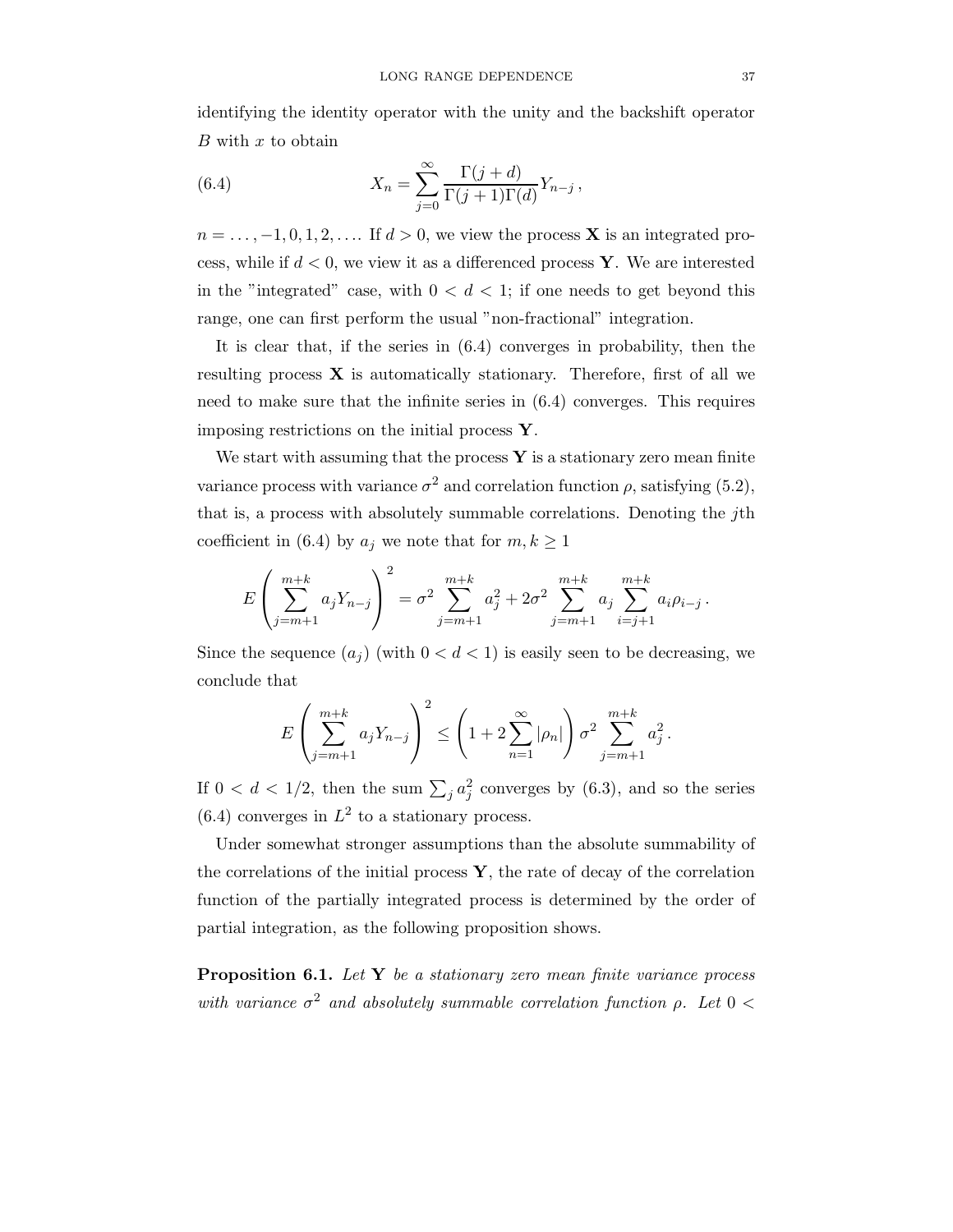$d < 1/2$  and assume that

(6.5) 
$$
\Psi_n := \sum_{m=n}^{\infty} \rho_m = o\left(n^{-(1-2d)}\right) \quad \text{as } n \to \infty.
$$

Then the process  $X$  defined by  $(6.4)$  is a well defined zero mean stationary process whose covariance function  $R^*$  satisfies

(6.6) 
$$
R_n^* \sim \left(\sigma^2 \frac{\Gamma(1-2d)}{\Gamma(d)\Gamma(1-d)} \sum_{m=-\infty}^{\infty} \rho_m\right) n^{-(1-2d)}
$$

as  $n \to \infty$ .

*Proof.* We have already established that  $X$  is a well defined zero mean stationary process with finite variance. Its covariance function is given by

$$
R_n^* = \sigma^2 \lim_{M \to \infty} \sum_{i=0}^M \sum_{j=0}^M a_i a_j \rho_{n+i-j} = \sigma^2 \lim_{M \to \infty} \sum_{m=n-M}^M b_{n-m}^{(M)} \rho_m,
$$

where

$$
b_k^{(M)} = \sum_{i=-k\vee 0}^{(M-k)\wedge M} a_i a_{i+k} .
$$

Since the numbers  $b_k^{(M)}$  $\binom{M}{k}$  are uniformly bounded (by  $\sum_{-\infty}^{\infty} a_i^2$ ) and the correlations of the process  $\mathbf X$  are absolutely summable, we can use the dominated convergence theorem to obtain

$$
R_n^* = \sigma^2 \sum_{m=-\infty}^{\infty} b_{n-m}\rho_m,
$$

with

$$
b_k = \sum_{i=-k\vee 0}^{\infty} a_i a_{i+k} = b_{-k}.
$$

It follows from (6.3) that

(6.7) 
$$
b_k \sim \frac{\Gamma(1-2d)}{\Gamma(d)\Gamma(1-d)} k^{-(1-2d)} \quad \text{as } k \to \infty.
$$

Similarly, since

(6.8) 
$$
a_k - a_{k+1} = \frac{1-d}{k+1} a_k \sim \frac{1-d}{\Gamma(d)} k^{-(2-d)},
$$

we obtain also that

(6.9) 
$$
g_k := b_k - b_{k+1} \sim ck^{-2(1-d)} \text{ as } k \to \infty
$$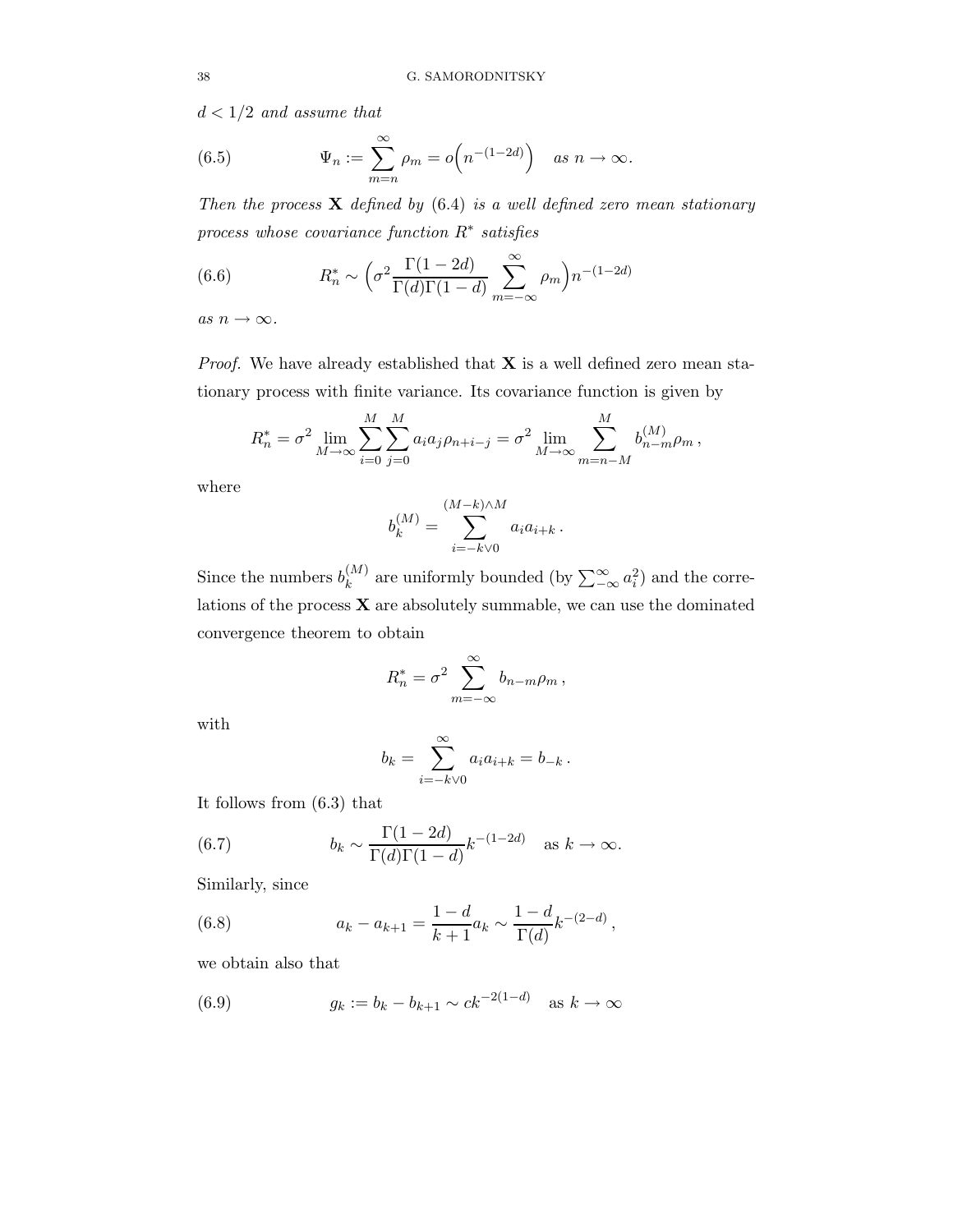for some  $c > 0$ . Clearly, the statement (6.6) will follow from (6.7) once we check that

(6.10) 
$$
\lim_{M \to \infty} \lim_{n \to \infty} n^{1-2d} \left| \sum_{m=-\infty}^{-M} b_{n-m} \rho_m \right| = 0
$$

and

(6.11) 
$$
\lim_{M \to \infty} \lim_{n \to \infty} n^{1-2d} \left| \sum_{m=M}^{\infty} b_{n-m} \rho_m \right| = 0.
$$

First of all, observe that by monotonicity, for  $M > 0$ 

$$
\left|\sum_{m=-\infty}^{-M} b_{n-m}\rho_m\right| \leq b_n \sum_{m=-\infty}^{-M} |\rho_m|,
$$

and so (6.10) follows from (6.7) and summability of the correlations of the process Y. Next, using summation by parts we see that

$$
\sum_{m=M}^{\infty} b_{n-m}\rho_m = b_{n-M+1}\Psi_M + \sum_{m=M}^{\infty} g_{n-m}\Psi_m.
$$

By (6.7), for a  $c > 0$ ,

$$
\lim_{M \to \infty} \limsup_{n \to \infty} n^{1-2d} b_{n-M+1} \Psi_M = \lim_{M \to \infty} c \Psi_M = 0.
$$

Furthermore, write

$$
\sum_{m=M}^{\infty} g_{n-m} \Psi_m = \sum_{m \le n/2} + \sum_{m > n/2} := S_n^{(1)}(M) + S_n^{(2)}(M).
$$

By  $(6.9)$  and the assumption  $(6.5)$  wee see that for some constant c and large n

$$
\left| S_n^{(1)}(M) \right| \le c n^{-2(1-d)} \sum_{m=M}^{[n/2]} |\Psi_m|
$$
  

$$
\le c n^{-2(1-d)} \sum_{m=M}^{[n/2]} m^{-(1-2d)} \le c n^{-2(1-2d)},
$$

and so for all  $M > 0$ 

$$
\lim_{n\to\infty} n^{1-2d}S_n^{(1)}(M)=0\,.
$$

Finally, by the assumption (6.5) we have

$$
\left| S_n^{(2)}(M) \right| \le o(1) n^{-(1-2d)} \sum_{m=-\infty}^{\infty} |g_m| \, .
$$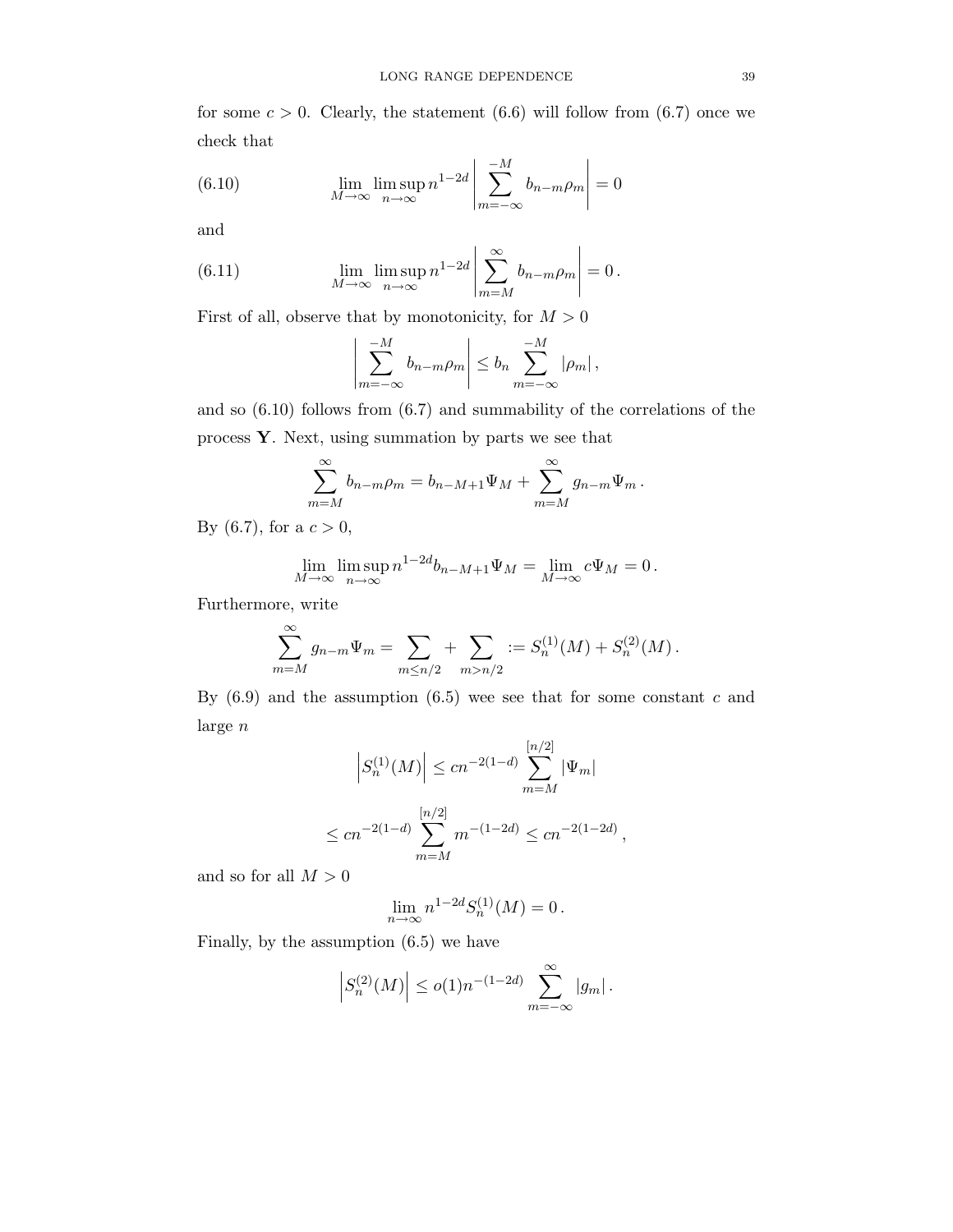The sum in the right hand side above is finite by (6.9) and the fact that  $g_{-k} = -g_{k-1}$ . Therefore, for all  $M > 0$ 

$$
\lim_{n \to \infty} n^{1-2d} S_n^{(2)}(M) = 0,
$$

and we have checked  $(6.11)$ .

In particular, if

(6.12) 
$$
\sum_{m=-\infty}^{\infty} \rho_m \neq 0,
$$

then the correlations  $\rho_n^*$  of the fractionally integrated process **X** satisfy  $\rho_n^* \sim$  $cn^{-(1-2d)}$  as  $n \to \infty$  for some  $0 < c < \infty$ .

Note that it is not surprising that we could only perform above a construction of a fractionally integrated process of the order  $0 < d < 1/2$ . Indeed, our intuition tells us that the higher the degree of "negative dependence" in a stationary process, the easier it is to integrate it while preserving stationarity. The assumptions in the discussion preceding Proposition 6.1 (in this case, absolute summability of correlations), while preventing the process from having "too much of positive dependence", do not imply any "negative dependence" either. Therefore, the dependence in initial process  $\mathbf{Y}$  can be viewed as only assumed to be "midway", between a very negatively dependent process, that can be integrated completely (of order  $d = 1$ ), and a very positively dependent process, that cannot be integrated at all. Hence, intuitively at least, the boundary  $d < 1/2$  is understandable. Processes with certain negative dependence can be integrated to a higher order, as we will see in the sequel. Such negative dependence will, in particular, imply that (6.12) breaks down.

In practice one often starts with  $\bf{Y}$  being an i.i.d. sequence, or a stationary ARMA model (see Brockwell and Davis (1987)). In this case the process Y has exponentially fast decaying correlations, and Proposition 6.1 applies. The resulting models are typically called ARIMA models or, more explicitly, fractional ARIMA (or FARIMA, alternatively ARFIMA) models, and were originally introduced by Granger and Joyeux (1980) and Hosking (1981).

In the spectral domain things are even more transparent. Suppose that the original process  $\bf{Y}$  has absolutely summable correlations, and so it has a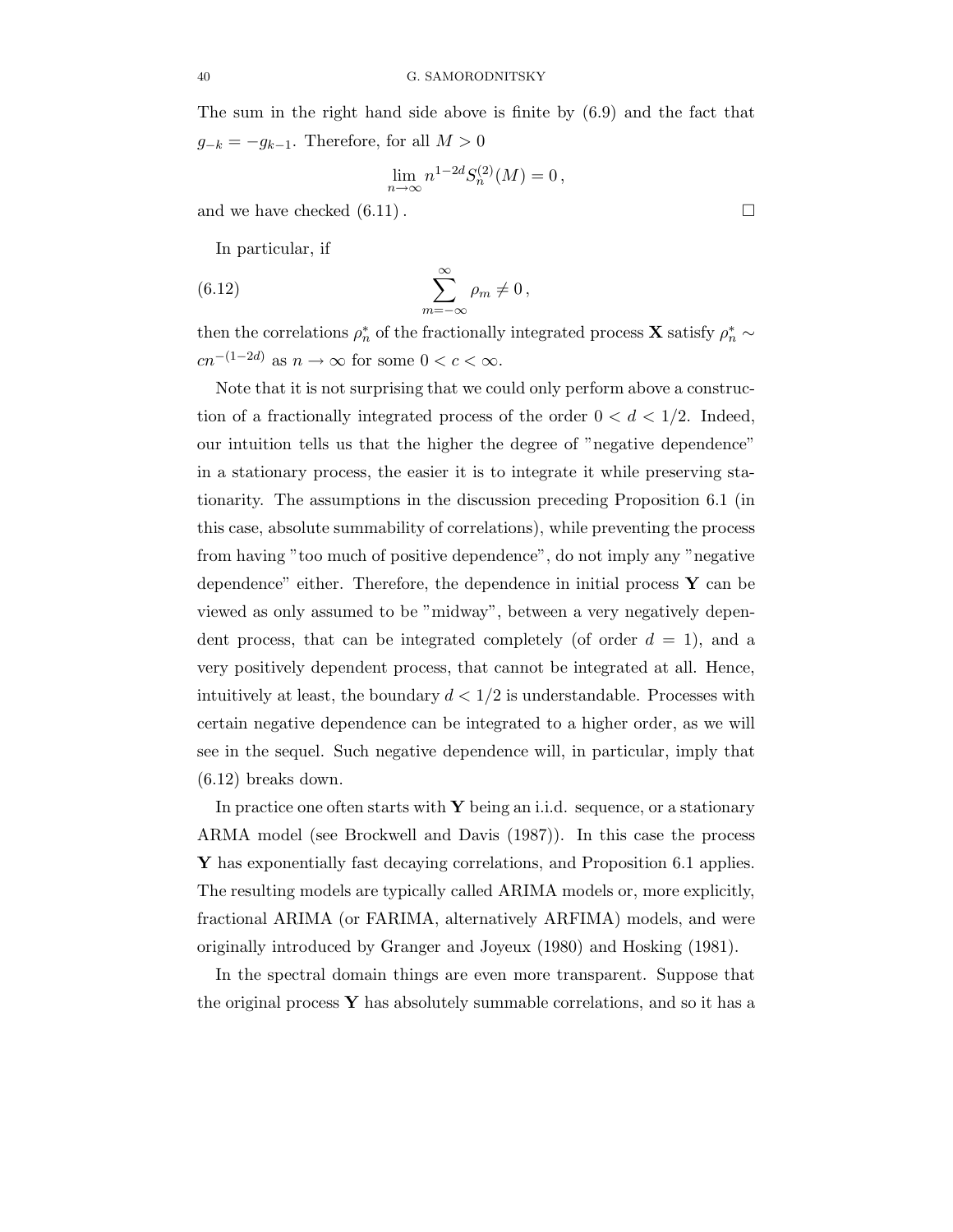continuous spectral density f given by  $(5.9)$ . Since the series  $(6.4)$  converges in  $L^2$ , the fractionally integrated process **X** has also a spectral density,  $f^*$ , given by  $f^*(x) = \left| \sum_{m=0}^{\infty} a_m e^{imx} \right|$  $2^{2} f(x)$ , (where  $(a_{j})$  are the coefficients in (6.4)), and the infinite sum in the expression for the density converges in  $L^2((-\pi,\pi], f(x)dx)$ ; see e.g. Theorem 4.10.1 in Brockwell and Davis (1987). Note that  $\left|\sum_{m=0}^{\infty} a_m z^m\right|^2 = |1-z|^{-2d}$  for complex numbers z with  $|z| < 1$ , and the right hand side of this relation has a continuous extension to the part of the unit circle that is bounded away from the point  $z = 1$ . It follows that  $\left|\sum_{m=-\infty}^{\infty} a_m e^{imx}\right|^2 = |1 - e^{ix}|^{-2d}$  for almost every  $x \in (-\pi, \pi]$  (with respect to the Lebesgue measure), and so the integrated process  $X$  has a spectral density given by

(6.13) 
$$
f^*(x) = |1 - e^{ix}|^{-2d} f(x), \quad x \in (-\pi, \pi].
$$

In particular,

(6.14) 
$$
f^*(x) \sim x^{-2d} f(0) = \left(\frac{\sigma^2}{2\pi} \sum_{m=-\infty}^{\infty} \rho_m\right) x^{-2d} \text{ as } x \downarrow 0.
$$

If the correlations of the original process  $\bf{Y}$  do not add up to zero (i.e. if (6.12) holds), then the asymptotic behaviour at infinity of the correlations of the fractionally integrated process and asymptotic behaviour of its spectral density at the origin correspond, once again, to each other as (5.14) corresponds to (5.15).

To what extent can one integrate a stationary process that does not have a finite second moment, and what is the effect of existing negative dependence in the original process **Y**? Here is one simple situation. Let  $S_n^{(Y)} = Y_1 +$  $\ldots + Y_n$ ,  $n = 0, 1, \ldots$  be the partial sum sequence of the process **Y**. The rate of growth of the partial sum sequence depends both on the memory in the stationary process  $\bf{Y}$  and on the marginal tails of the process. Assume that for some  $\theta \in (0,1)$  there is  $c > 0$  such that

(6.15) 
$$
E|S_n^{(Y)}| \le cn^{\theta}, \ \ n = 1, 2, ....
$$

Recall that, if  $Y$  is a zero mean finite variance stationary process with absolutely summable correlations (or such that the series in (5.8) converges), then (6.15) holds with  $\theta = 1/2$ , while certain slow decay of correlations (or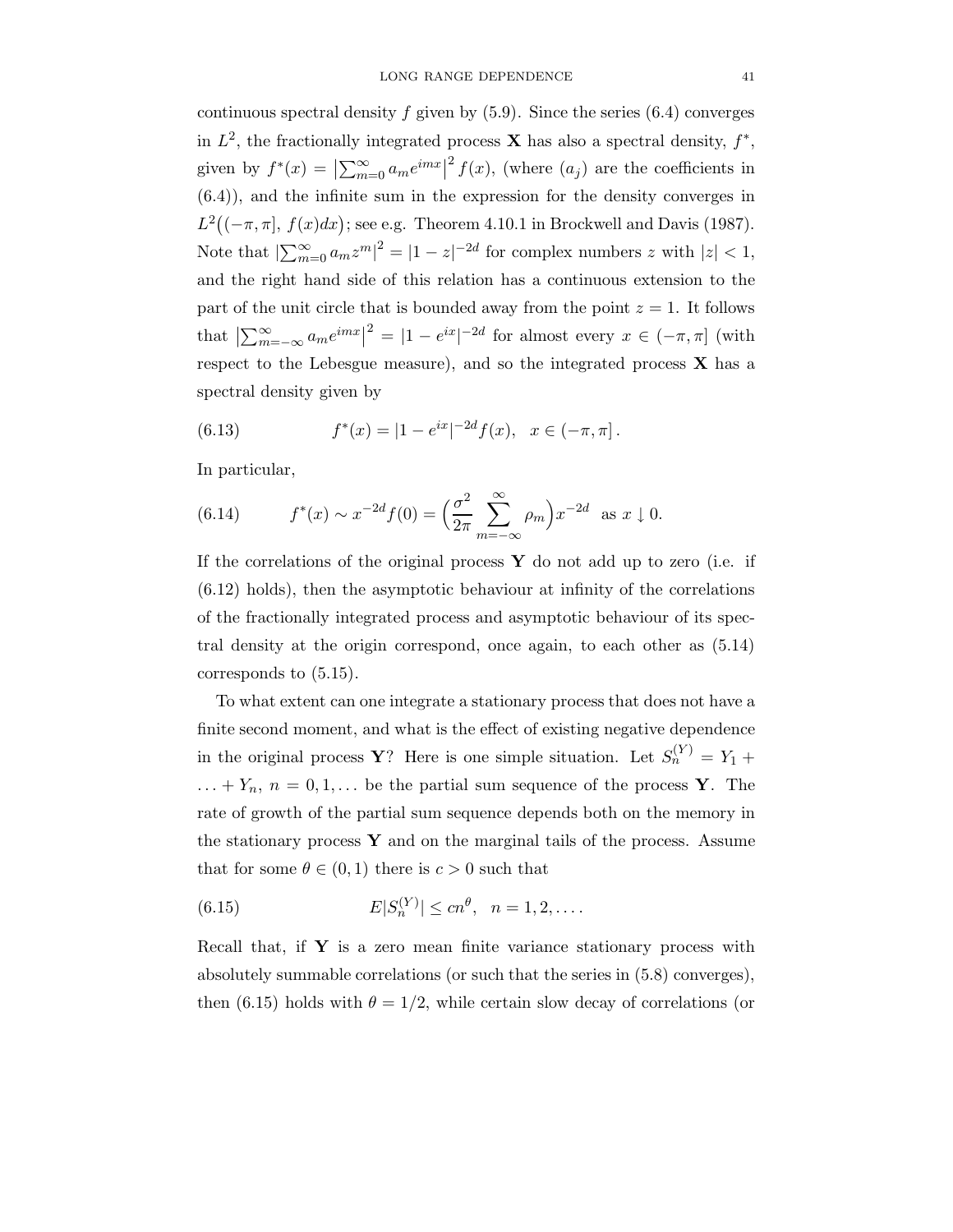a pole of the spectral density at the origin) can guarantee (6.15), but with  $\theta$  larger than 1/2; see (5.5) and Proposition 5.2. On the other hand, for the Fractional Gaussian Noise with  $0 < H < 1/2$ , the relation (6.15) holds with  $\theta$  smaller than 1/2; see (2.10).

**Proposition 6.2.** Let a stationary process Y be such that  $(6.15)$  holds for some  $0 < \theta < 1$ . Then for any  $0 < d < 1 - \theta$  the series (6.4) converges in  $L^1$  and the resulting process **X** is a well defined stationary process.

*Proof.* We may consider the sum  $(6.4)$  for  $n = 0$ , and we may also reverse the time in the process  $\bf{Y}$  noting that, marginally, the partial sums of the time reversed process have the same law as those of the original process. Using summation by parts we see that for  $m, k \geq 1$ ,

$$
\sum_{j=m+1}^{m+k} a_j Y_j = \sum_{j=m+1}^{m+k} (a_j - a_{j+1}) S_j^{(Y)} + a_{m+k} S_{m+k}^{(Y)} - a_{m+1} S_m^{(Y)}.
$$

The assumption  $d < 1-\theta$  together with (6.15) and (6.3) shows that  $a_n S_n^{(Y)} \to$ 0 in  $L^1$  as  $n \to \infty$ . Therefore, the last two terms in the above relation converge to zero in  $L^1$  as  $m \to \infty$  uniformly in k. Similarly, for some  $c > 0$  we have by  $(6.15)$  and  $(6.8)$ ,

$$
E\left|\sum_{j=m+1}^{m+k} (a_j - a_{j+1})S_j^{(Y)}\right| \le c \sum_{j=m+1}^{\infty} j^{-(2-d)}j^{\theta} \to 0
$$

as  $m \to \infty$  because  $d < 1 - \theta$ . This shows the  $L^1$  convergence, and stationarity is obvious.

It is interesting to note that, if  $Y$  is a sequence of i.i.d. zero mean random variables in the domain of attraction of an  $\alpha$ -stable law with  $1 < \alpha < 2$ , then (6.15) holds with any  $\theta < 1/\alpha$  (see e.g. Feller (1971)), and so by Proposition 6.2 such sequences can be integrated up to the order  $1 - 1/\alpha$ . I.i.d. sequences with even fatter tails (e.g. in the domain of attraction of an  $\alpha$ -stable law with  $0 < \alpha \leq 1$  cannot be fractionally integrated at all! However, assuming appropriate negative dependence, even "very fat tailed" stationary processes can be integrated up to some order (with the series (6.4) also converging in an appropriately weaker sense).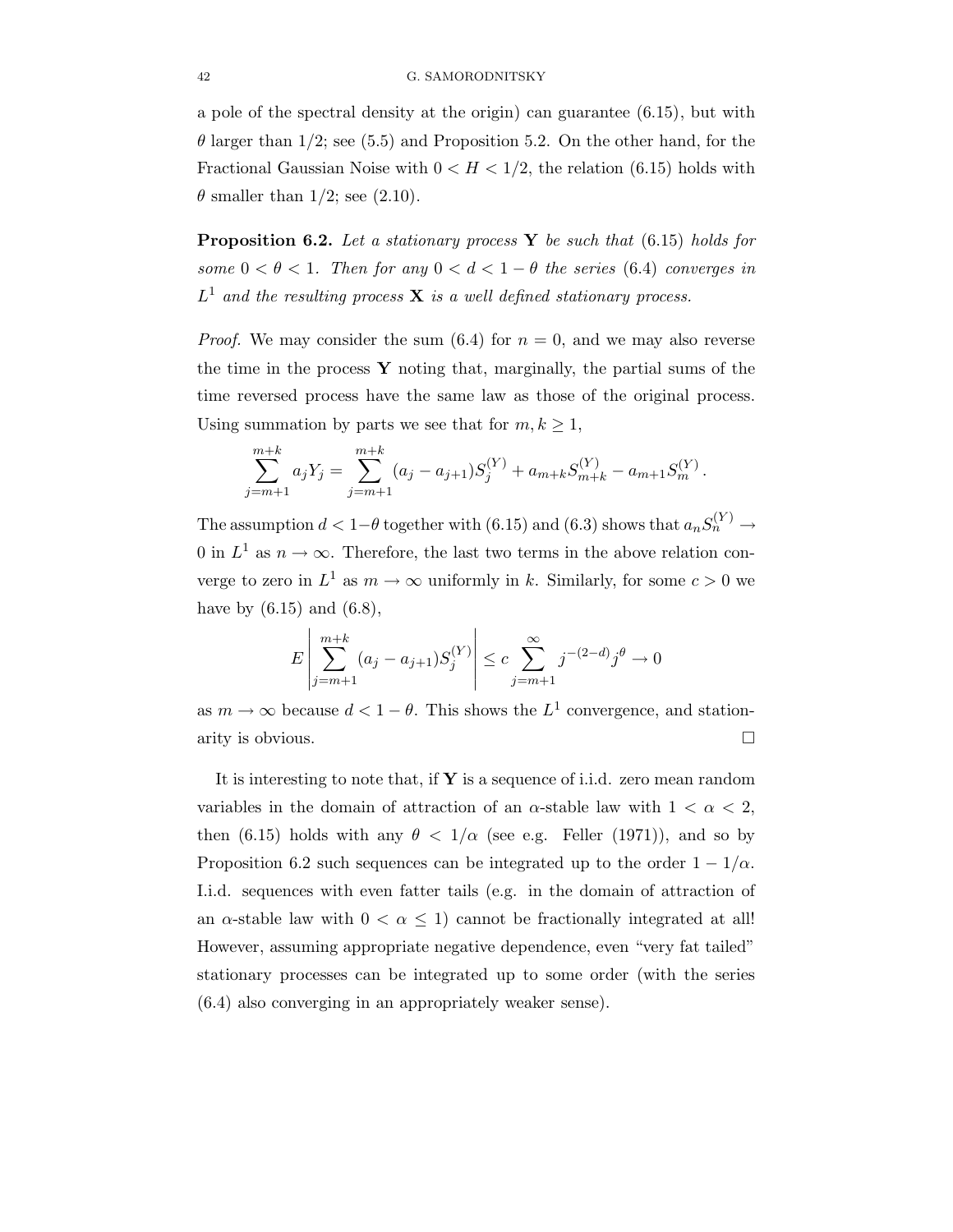It is clear that much of the previous discussion depends on little more than the asymptotic order of the magnitude of the coefficients in the infinite series (6.4) and their differences. The specific choice arising from fractional differencing is attractive both because of its intuitive meaning and because of parsimony arising from dependence on a single parameter  $0 < d < 1$ .

Fractionally integrated models, especially FARIMA models, have found numerous applications in economics and econometrics; two examples are Crato and Rothman (1994) and Gil-Alana (2004). In this area of application one would like to combine fractional integration with the so-called clustering of volatility, or conditional heteroscedasticity. The standard (but non-fractional) model with clustering of volatility is the Generalized AutoregRessive Conditionally Heteroscedastic (or GARCH) process, introduced in Engle (1982) in its original (non-generalized) form and generalized by Bollerslev (1986). A possible way of introducing clustering of volatility into a fractionally integrated model is to start with a process  $\mathbf{Y}$  in (6.4) that has the clustering of volatility property, for example with a GARCH process. This approach is suggested in Hauser and Kunst (1998). Even earlier on, an alternative model was suggested by Baillie et al. (1996). This model directly combines fractional differencing/integration with the recursion for computation of the conditional variance of each subsequent observation, and has become known as a Fractionally Integrated GARCH (or FIGARCH) model. This model has proved difficult to analyze; even existence of a stationary version of the model that has desired properties is an issue. Recent progress has been made in Douc et al. (2006); see also Zaffaroni (2004).

## 7. Self-similar processes

Recall that a stochastic process  $\mathbf{Y} = (Y(t), t \geq 0)$  is called self-similar if there is  $H$  such that for all  $c > 0$  one has

$$
(Y(ct), t \ge 0) \stackrel{\text{d}}{=} (c^H Y(t), t \ge 0).
$$

The number  $H$  is alternatively referred to as the exponent of self-similarity, the scaling exponent, or the Hurst exponent. If  $X_i = Y(i) - Y(i-1), i =$ 1, 2,... is the increment process of Y, then the partial sum process  $S_n =$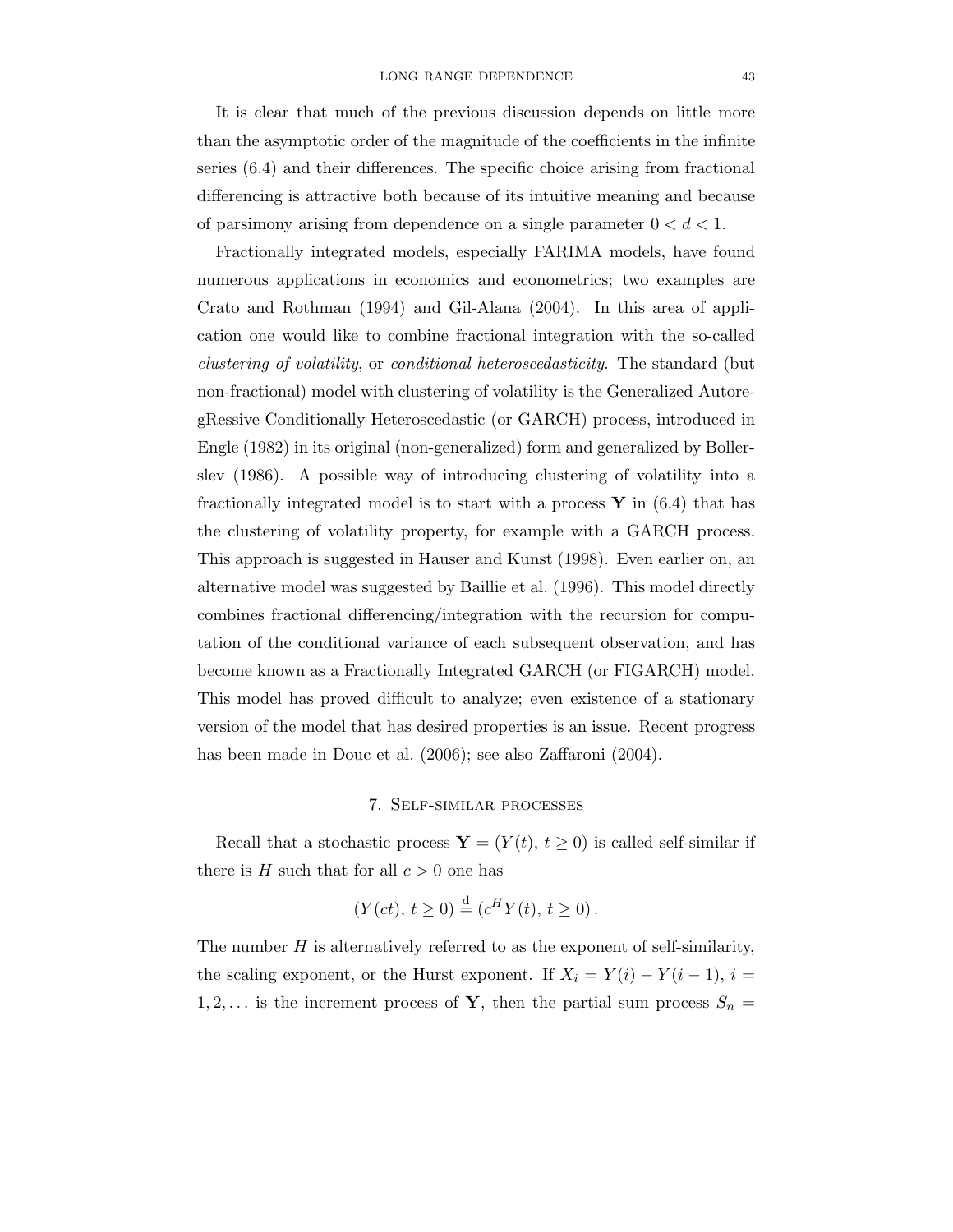$X_1 + \ldots + X_n$ ,  $n = 1, 2, \ldots$ , clearly satisfies for  $n \geq 1$ ,

(7.1) 
$$
S_n = Y(n) - Y(0) \stackrel{\text{d}}{=} n^H (Y(1) - Y(0)) = n^H S_1.
$$

If the process Y also has stationary increments, then the process  $X =$  $(X_1, X_2,...)$  is stationary, and then (7.1) shows that the scaling exponent H determines the distributional order of magnitude of the partial sum process of the stationary model X.

We have seen in Section 2 that the success of the Fractional Gaussian Noise in explaining the Hurst phenomenon is, at least in part, related to the fact that this stationary process is the increment process of the Fractional Brownian motion, a self-similar process, with the scaling exponent in the range  $0 < H < 1$ . Recall also that the correlations of the Fractional Gaussian Noise are summable when  $0 < H \leq 1/2$ , and not summable when  $1/2 <$  $H < 1$  (cf. (2.9)), while the spectral density of the Fractional Gaussian Noise, given by  $(5.16)$ , is continuous at the origin when  $0 < H \leq 1/2$ , while diverging at the origin when  $1/2 < H < 1$ . It is, therefore, attractive to consider the class of stationary models given as increments of general selfsimilar processes with stationary increments, and to call these stationary processes long range dependent if the scaling exponent is large enough; see e.g. Taqqu (1987) and Beran (1994).

This program has the advantage of being applicable to stationary processes with or without finite second moment. The boundary between short and long memory is, further, given by a single number - a certain critical value of the scaling exponent. This last feature is also a drawback of the approach: a single number does not usually represent well the dependence structure of a stochastic process, despite the example of certain Gaussian models. Another drawback of this approach is that a reasonably limited family of the models is thus considered - the increments of self-similar stationary increments processes. To overcome this one can distinguish between exactly self-similar models as above, and those that are only self-similar in a certain asymptotic sense; see e.g. Lopez-Ardao et al. (2000). This class of models has become subject of intense research since it was pointed out in Leland et al. (1993) that Ethernet traffic data have features strikingly in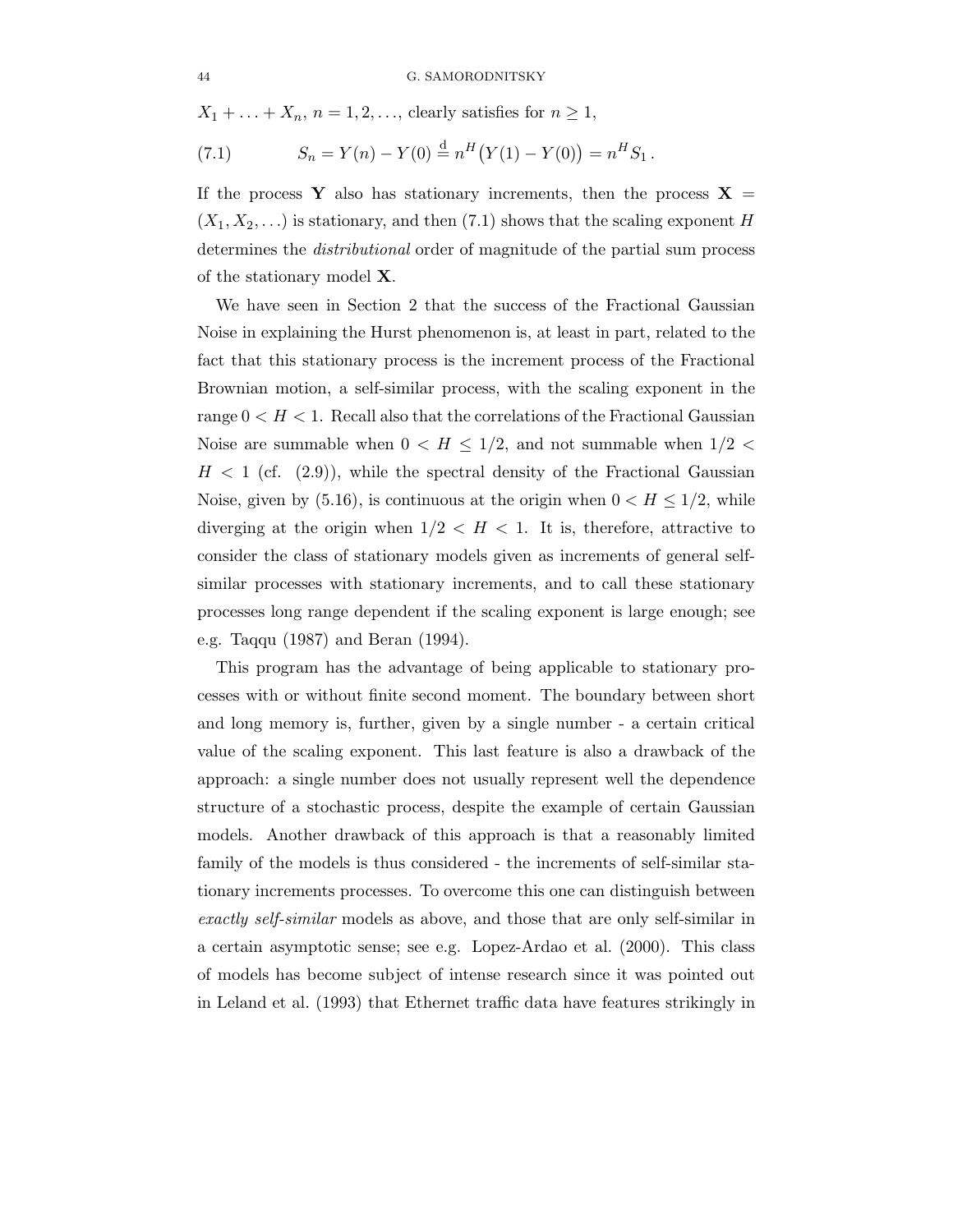common with certain models of this type and a logically attractive explanation of the connection of the network traffic to self-similarity was offered in Willinger et al. (1997). Models arising from self-similar processes have also been used in risk theory (see e.g. Michna (1998)) and finance (see e.g. Cont  $(2005)$ ).

Attractiveness of using the increment processes of self-similar processes with stationary increments as "canonical" models with shorter or longer types of memory is particularly obvious because such processes turn out to be the only possible weak limit in a common class of limiting procedures. Specifically, let  $(U(t), t \geq 0)$  be a stochastic process, and  $a_n \uparrow \infty$  be a sequence of positive numbers. If

(7.2) 
$$
\left(\frac{1}{a_n}U(nt), t \ge 0\right) \Rightarrow \left(Y(t), t \ge 0\right)
$$

in terms of finite-dimensional distributions, and the limiting process  $\bf{Y}$  is non-degenerate in the sense that  $P(Y(t) \neq 0) > 0$  for all  $t > 0$ , then Y is Hself-similar for some  $H > 0$  (and the sequence  $(a_n)$  is automatically regularly varying with exponent  $H$ ). This was proved (in a slightly different form) by Lamperti (1962), and is often referred to as the Lamperti theorem. Since great many of the limiting results in probability theory and its applications can be formulated in the form  $(7.2)$ , it is not surprising the self-similar models are ubiquitous. If, in addition, the process  $\bf{U}$  in (7.2) has stationary increments (as often happens in applications), the limiting process  $\mathbf{Y}$  will have stationary increments as well. Furthermore, the "type" of memory the increments of the process U have, often translates into the "type" of memory that the increments of the limiting self-similar process  $\bf{Y}$  possess. For example, the strong mixing properties in Theorem 4.1 and Theorem 4.2 above is the sort of short range dependence that guarantees that any memory completely disappears in the limit, which in both theorems is a Brownian motion, that has independent increments. On the other hand, there are examples of processes U whose memory is so strong that it persists in the limit; see e.g. Taqqu (1975) and Dobrushin and Major (1979). Then the limiting self-similar process  $\bf{Y}$  is not a Brownian motion; some of the possible limiting processes are discussed below, and their increments can be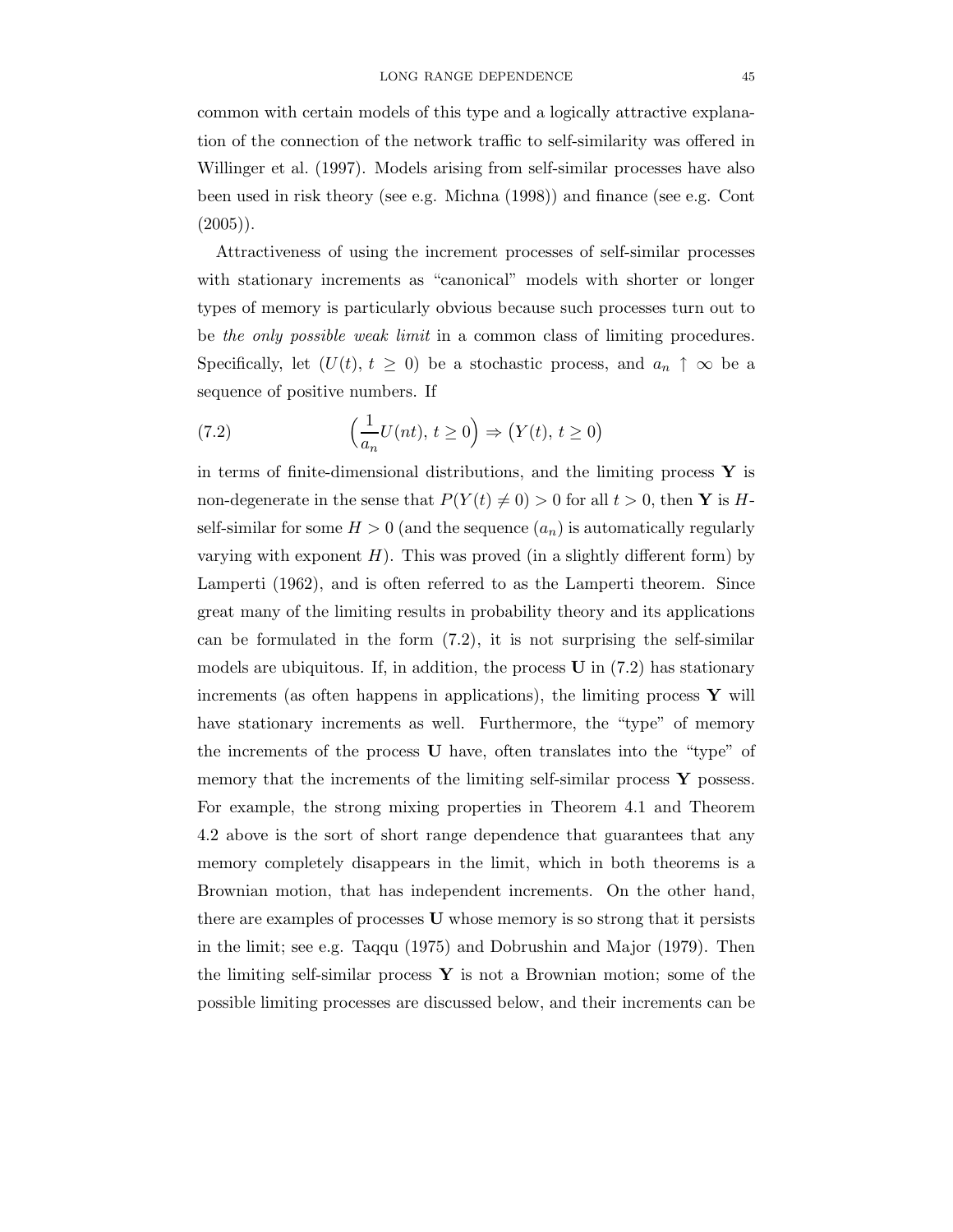strongly dependent. The results of the type (7.2) where the limiting process Y is different from the Brownian motion are often referred to as non-central limit theorems.

Many facts on self-similar processes can be found in Chapter 7 of Samorodnitsky and Taqqu (1994) and in a recent book of Embrechts and Maejima (2002).

Let  $\mathbf{Y} = (Y(t), t \geq 0)$  be a self-similar process with stationary increments (commonly abbreviated to an SSSI process). There are restrictions on the feasible values of the scaling exponent  $H$ . It is immediate that the only self-similar process with  $H < 0$  is the trivial zero process  $Y(t) = 0$  a.s. for each  $t \geq 0$ . The value  $H = 0$  of the scaling exponent does allow some nontrivial SSSI processes (the process for which  $Y(t_j)$ ,  $j = 1, \ldots, k$  are i.i.d. for any  $t_1, \ldots, t_k$  and  $k = 1, 2, \ldots$  is an example), but, assuming that Y has a measurable version, leaves only the constant process  $Y(t) = Y(1)$  a.s. for each  $t \geq 0$  as a possibility (Vervaat (1985)). In modeling one assumes a positive scaling exponent  $H$ , as we will do from now on. This assumption, clearly, means that  $Y(0) = 0$  a.s. We will assume in the sequel that we are not dealing with the trivial zero process.

Further restrictions on the value of the scaling exponent of an SSSI process Y are related to finiteness of the marginal moments of the process. For example, suppose that for some  $0 < \gamma < 1$  we have  $E|Y(1)|^{\gamma} < \infty$ . The assumption that  $Y(1) \neq 0$  with positive probability implies that for n large enough, on a set of positive probability, at least 2 of the variables in a finite stationary sequence  $(Y(1), Y(2) - Y(1), \ldots, Y(n) - Y(n-1))$  are different from zero at the same time. Then by the self-similarity and stationarity of the increments

$$
n^{\gamma H} E|Y(1)|^{\gamma} = E|Y(n)|^{\gamma} = E\Big|\sum_{j=1}^{n} (Y(j) - Y(j-1))\Big|^{\gamma}
$$
  

$$
< \sum_{j=1}^{n} |Y(j) - Y(j-1)|^{\gamma} = nE|Y(1)|^{\gamma},
$$

which implies that  $H < 1/\gamma$ . In particular, the finite mean assumption  $E|Y(1)|^{\gamma} < \infty$  implies that also  $E|Y(1)|^{\gamma} < \infty$  for all  $0 < \gamma < 1$ , and so we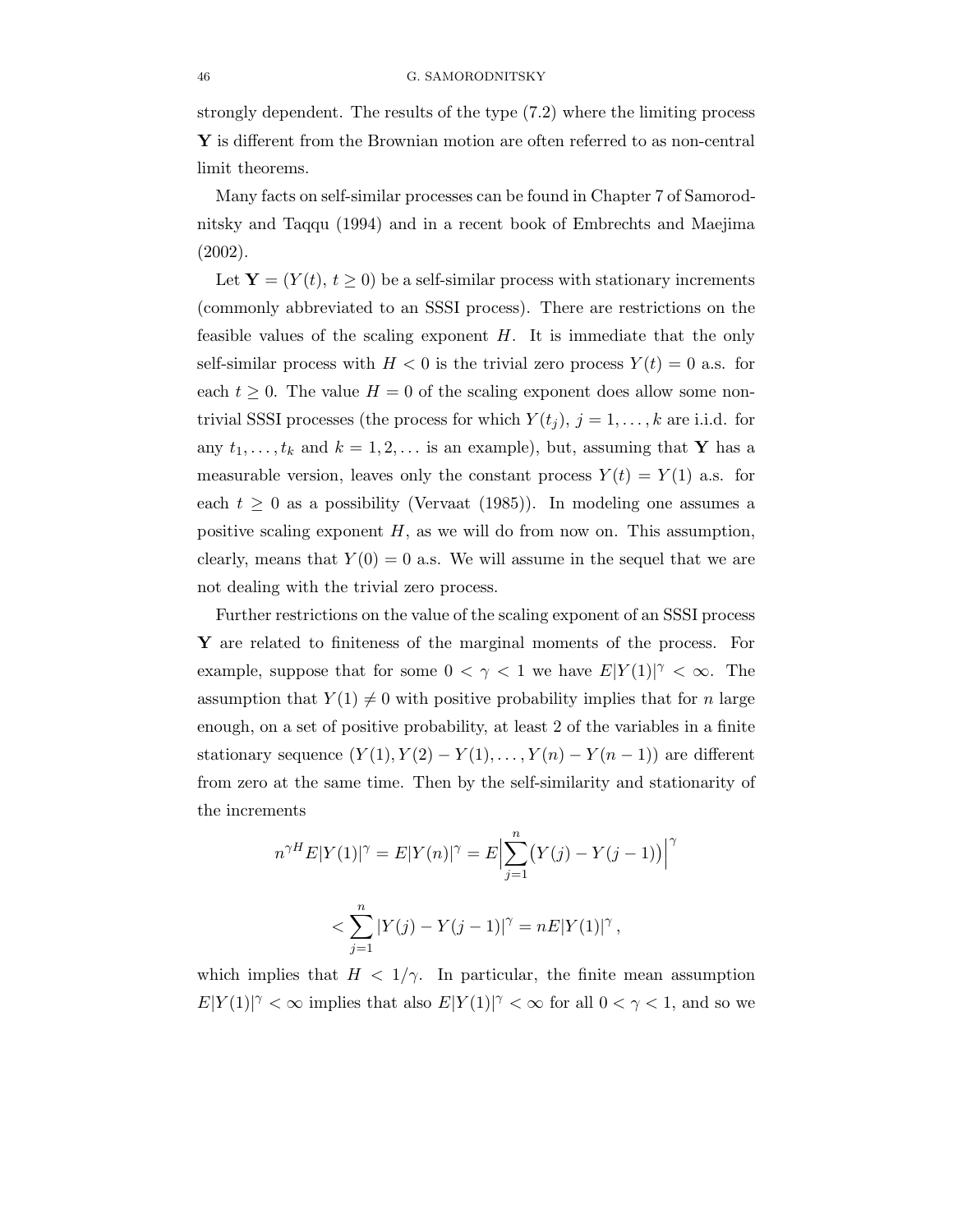must have  $H < 1/\gamma$  for all such  $\gamma$  which is, clearly, equivalent to  $H \leq 1$ . Summarizing,

(7.3) 
$$
\begin{cases} H < \frac{1}{\gamma} & \text{if } E|Y(1)|^{\gamma} < \infty \text{ for } 0 < \gamma < 1\\ H \le 1 & \text{if } E|Y(1)| < \infty. \end{cases}
$$

In fact, the only SSSI process with a finite mean for which  $H = 1$  is the straight line process for which  $Y(t) = tY(1)$  a.s. for every  $t > 0$ , as the following argument (due to Vervaat (1985)) shows. By self-similarity,  $Y(n)/n \stackrel{\text{d}}{=} Y(1)$  for all  $n \geq 1$ . By the stationarity of the increments and ergodic theorem

$$
\frac{Y(n)}{n} = \frac{1}{n} \sum_{j=1}^{n} (Y(j) - Y(j-1)) \to E(Y(1)|\mathcal{I})
$$

with probability 1, where  $\mathcal I$  is the invariant  $\sigma$ -field for the increment process **X**. Therefore,  $Y(1) \stackrel{d}{=} E(Y(1)|\mathcal{I})$ . As Smit (1983) showed, this implies that  $Y(1)$  is measurable with respect to the completion of  $\mathcal{I}$ , and so  $Y(1)$  =  $Y(n)-Y(n-1)$  a.s. for all  $n \geq 1$ , implying that  $Y(t) = tY(1)$  a.s. for every  $t = 1, 2, \ldots$  Now one can use self-similarity to extend this relation first to  $t = 1, 1/2, 1/3, \ldots$ , then to all rational  $t > 0$  and, finally, by the continuity in probability, which all SSSI processes with  $H > 0$ , clearly, possess, to all  $t > 0$ .

Non-trivial finite mean SSSI models exist, therefore, only for  $0 < H < 1$ , and we will, correspondingly, restrict ourselves to that range when the mean is finite. Since self-similarity forces  $EY(n) = n^H EY(1)$ , while stationarity of the increments implies  $EY(n) = nEY(1)$ , the non-trivial finite mean SSSI models must have zero mean.

Suppose that Y is a zero mean *finite variance* SSSI process with  $0 < H <$ 1. Denoting  $\sigma^2 = EY(1)^2$ , we immediately see that for all  $s, t \ge 0$ 

(7.4) 
$$
Cov(Y(s), Y(t)) = \frac{\sigma^2}{2} \left[ t^{2H} + s^{2H} - |t - s|^{2H} \right],
$$

so the self-similarity and stationarity of the increments uniquely determine the correlation function of any such process, which is then also the correlation function of the Fractional Brownian motion introduced in Section 2. It turns out that for any  $0 < H < 1$  the expression in the right hand side of (7.4) is, in fact, nonnegative definite and, hence, a legitimate covariance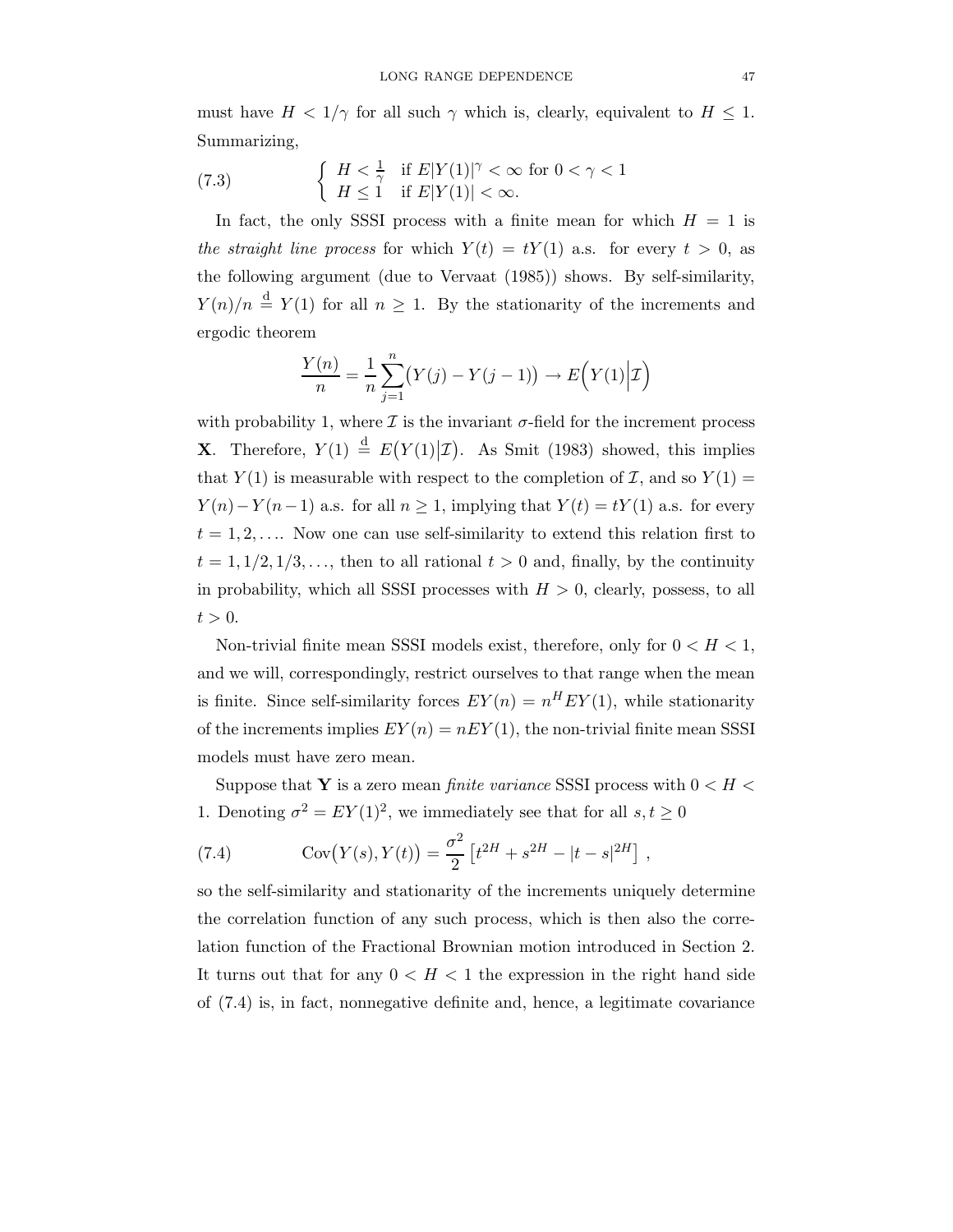function. This can be demonstrated by simply exhibiting a Gaussian process whose covariance function is given by the right hand side of (7.4).

Let  $(B(t), t \in \mathbb{R})$  be the standard Brownian motion. Choose a real number  $1/2 < \gamma < 1, \gamma \neq 3/2 - H$ , and define a stochastic process by (7.5)

$$
B_H(t) = \frac{\sigma}{C(H,\gamma)} \int_{-\infty}^{\infty} \left( \int_x^{\infty} (v-x)^{-\gamma} \left( |v|^{H+\gamma-3/2} - |v-t|^{H+\gamma-3/2} \right) dv \right) B(dx),
$$

where

$$
C(H,\gamma) = \left( \int_{-\infty}^{\infty} \left( \int_{x}^{\infty} (v-x)^{-\gamma} (|v|^{H+\gamma-3/2} - |v-1|^{H+\gamma-3/2}) dv \right)^2 dx \right)^{1/2}.
$$

This is a well defined centered Gaussian process, and its covariance function is easily checked to be given by the right hand side of (7.4) (independently of  $\gamma$ ). Since that characteristic function has the property Cov $(Y(cs), Y(ct))$  =  $c^{2H}Cov(Y(s), Y(t))$  for all  $c > 0$ , we conclude that a centered Gaussian process with that characteristic function is, in fact, self-similar with exponent  $H$ . Since  $(7.4)$  is equivalent to the incremental variance statement  $E(Y(t) - Y(s))^2 = \sigma^2 |t - s|^{2H}$ , it implies, for a Gaussian process, stationarity of the increments as well. Therefore, we have constructed in (7.5) a Fractional Brownian motion, which is then the only SSSI Gaussian process. For  $H = 1/2$  and  $0 < \gamma < 1$  (7.5) gives different representations of the standard Brownian motion.

Other important finite variance SSSI processes, different from the Fractional Brownian motion, can be represented as multiple Wiener-Itô integrals with respect to the Brownian motion; we refer the reader to Major (1981) or Section 1.1.2 in Nualart (1995) for basic information on the multiple integrals. For  $k = 1, 2, ...$  and  $1/2 < \gamma < 1/2 + 1/(2k)$ ,  $H + k\gamma \neq 1 + k/2$ , define

(7.6) 
$$
Y^{(k)}(t) = \int_{-\infty}^{\infty} \dots \int_{-\infty}^{\infty} Q_t^{(k)}(x_1, \dots, x_k) B(dx_1) \dots B(dx_k)
$$

for  $t \geq 0$ , where  $(B(t), t \in \mathbb{R})$  is still the standard Brownian motion, and the kernel  $Q_t^{(k)}$  $t^{(k)}$  is defined by

(7.7) 
$$
Q_t^{(k)}(x_1,\ldots,x_k) = \int_{\max\{x_1,\ldots,x_k\}}^{\infty} \prod_{j=1}^k (v-x_j)^{-\gamma} (|v|^{H+k\gamma-1-k/2})
$$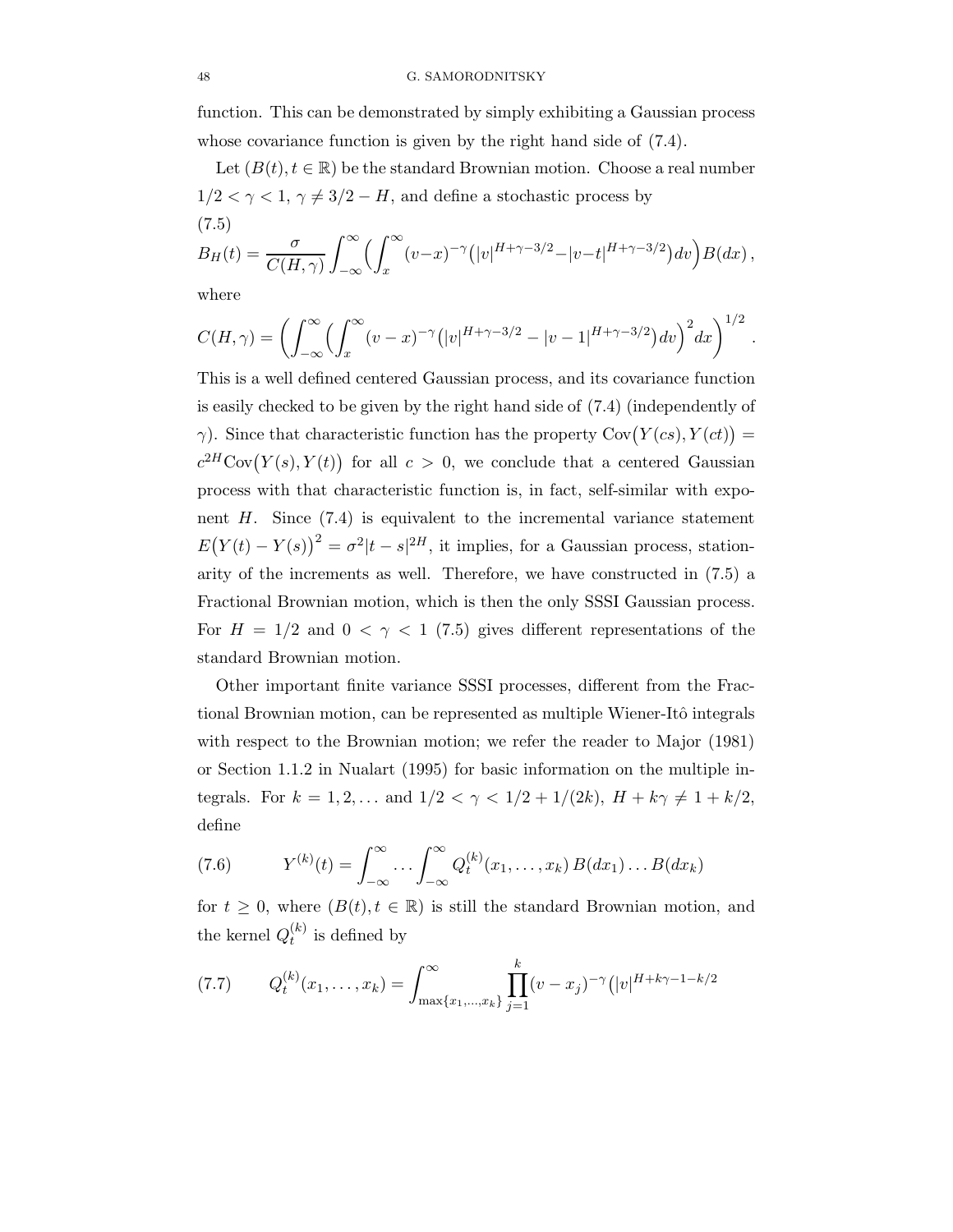$$
-|v-t|^{H+k\gamma-1-k/2}\big)dv.
$$

This process is mentioned in Mori and Oodaira (1986), following a similar process introduced in Rosenblatt (1979) (for  $k = 2$ ). It is, obviously, a generalization of the Fractional Brownian motion in (7.5). If the latter can be viewed as a linear functional of the sample paths of the Brownian motion, the process in  $(7.6)$  can be viewed as a polynomial functional of order k of these sample paths. The fact that the process  $\bf{Y}$  in (7.6) is well defined follows from the fact that

(7.8) 
$$
\int_{-\infty}^{\infty} \dots \int_{-\infty}^{\infty} Q_t^{(k)}(x_1, \dots, x_k)^2 dx_1 \dots dx_k < \infty \text{ for all } t \ge 0;
$$

the verification is standard, if somewhat tedious. It can be easily checked that, in addition, the kernel  $Q_t^{(k)}$  has also the following properties. For all  $0 \leq s < t$  and  $c > 0$ 

$$
(7.9) \qquad Q_t^{(k)}(x_1,\ldots,x_k) - Q_s^{(k)}(x_1,\ldots,x_k) = Q_{t-s}^{(k)}(x_1-s,\ldots,x_k-s)\,,
$$

and

(7.10) 
$$
Q_{ct}^{(k)}(cx_1,\ldots,cx_k) = c^{H-k/2}Q_t^{(k)}(x_1,\ldots,x_k)
$$

for almost all  $(x_1, \ldots, x_k)$ . Every stochastic process given in the form (7.6) with the functions  $(Q_t^{(k)})$  $t_t^{(k)}$ ,  $t \ge 0$ ) satisfying (7.9), has stationary increments, and every stochastic process given in the form (7.6) with the functions  $(Q_t^{(k)}$  $t_t^{(k)}$ ,  $t \ge 0$ ) satisfying (7.10) is self-similar with exponent of self-similarity H. Both statements are heuristically obvious when one makes the appropriate change of variable in the defining multiple integral in (7.6), and uses the stationary of the increments of the Brownian motion, and its self-similarity with exponent  $1/2$ . This argument can be made precise by approximating the kernel  $Q_t^{(k)}$  by simple symmetric kernels.

Therefore, the stochastic process defined in (7.6) with the kernel given by  $(7.7)$  is SSSI, with the scaling exponent H. As all other multiple Wiener-Itô integrals with respect to the Brownian motion, it has finite moments of all orders. It shares with the Fractional Brownian motion its correlation function, but is not a Gaussian process if  $k \geq 2$ .

It is not difficult to check that the properties  $(7.9)$  and  $(7.10)$  (with  $k = 1$ ) of the kernel  $Q_t^{(1)}$  $t^{(1)}(x)$  in the representation (7.5) of the Fractional Brownian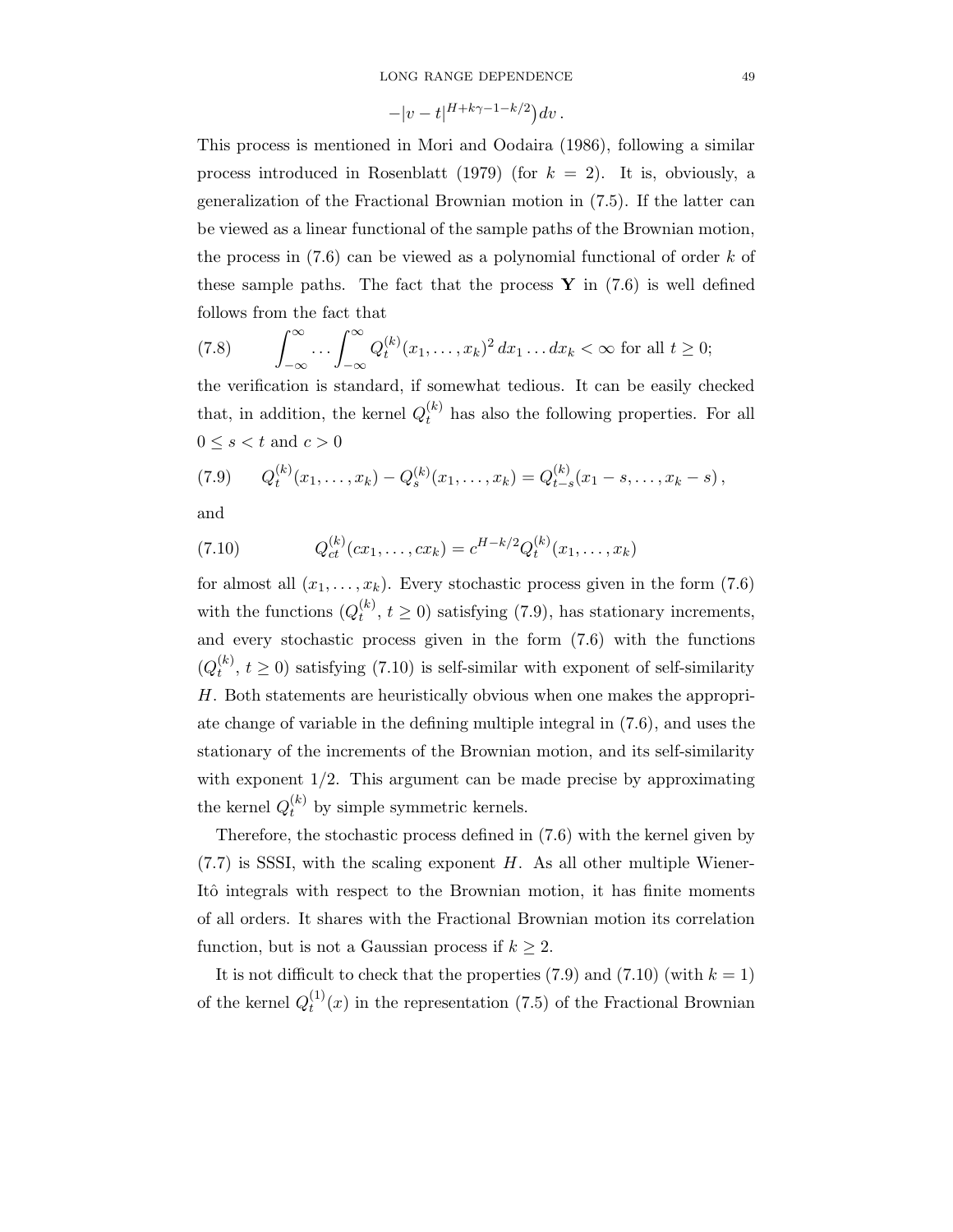motion imply that for  $0 < H < 1$ ,  $H \neq 1/2$ ,

(7.11) 
$$
Q_t^{(1)}(x) = g_t(c_1, c_2; H; x) := c_1 \left[ \left( (t - x)_+ \right)^{H - 1/2} - \left( (-x)_+ \right)^{H - 1/2} \right]
$$
  
  $+ c_2 \left[ \left( (t - x)_- \right)^{H - 1/2} - \left( (-x)_- \right)^{H - 1/2} \right],$ 

where  $a_+ := \max(a, 0)$  is the positive part of a real number a, and  $a_- :=$  $\max(-a, 0)$  is its negative part, and  $0^a$  is interpreted as 0 for all  $a \in \mathbb{R}$ . Here  $c_i = c_i(H,\gamma)$ ,  $i = 1,2$ , are real numbers; in fact, one can start with choosing  $c_1$  and  $c_2$  in such a way that  $Q_1^{(1)}$  $j_1^{(1)}(-1) = g_1(c_1, c_2; H; -1)$  and  $Q_1^{(1)}$  $1^{(1)}(2) = g_1(c_1, c_2; H; 2)$ , and then show that the equality extends to all  $t \geq 0$  and  $x \neq 0, t$ . For  $H = 1/2$  a similar argument shows that

$$
(7.12) \quad Q_t^{(1)}(x) = g_t(c_1, c_2; 1/2; x) := c_1 \mathbf{1}_{[0,t]}(x) + c_2 \bigl(\log|t-x| - \log|x|\bigr) \,,
$$

once again for some real  $c_i = c_i(\gamma)$ ,  $i = 1, 2$ .

In fact, alternative representations of the Fractional Brownian motion (up to a multiplicative constant) are obtained via

$$
B_H(t) = \int_{-\infty}^{\infty} g_t(c_1, c_2; H; x) B(dx), \ t \ge 0
$$

for arbitrary real  $c_1, c_2$ . These are the so called *moving average representa*tions of the Fractional Brownian motion, originating with Mandelbrot and Van Ness (1968); see Section 7.2.1 in Samorodnitsky and Taqqu (1994).

Moving average representations of the Fractional Brownian motion different from the representation (7.5) can themselves be extended to SSSI processes represented by multiple Wiener-Itô integrals. For example, take  $c_2 = 0$  in (7.11). In the case  $1/2 < H < 1$  one can rewrite the resulting expression in an equivalent form, and extend it, leading to a family of processes

(7.13) 
$$
Y^{(k)}(t) = \int_{-\infty}^{t} \cdots \int_{-\infty}^{t} \left( \int_{0}^{t} \prod_{j=1}^{k} ((v - x_j)_{+})^{-(1/2 + (1 - H)/k)} dv \right)
$$

$$
B(dx_1) \cdots B(dx_k), \quad t \ge 0,
$$

introduced in Taqqu (1978); it appeared as a limit in a "non-central limit theorem" in Taqqu (1979) and, in a more general situation, in Surgailis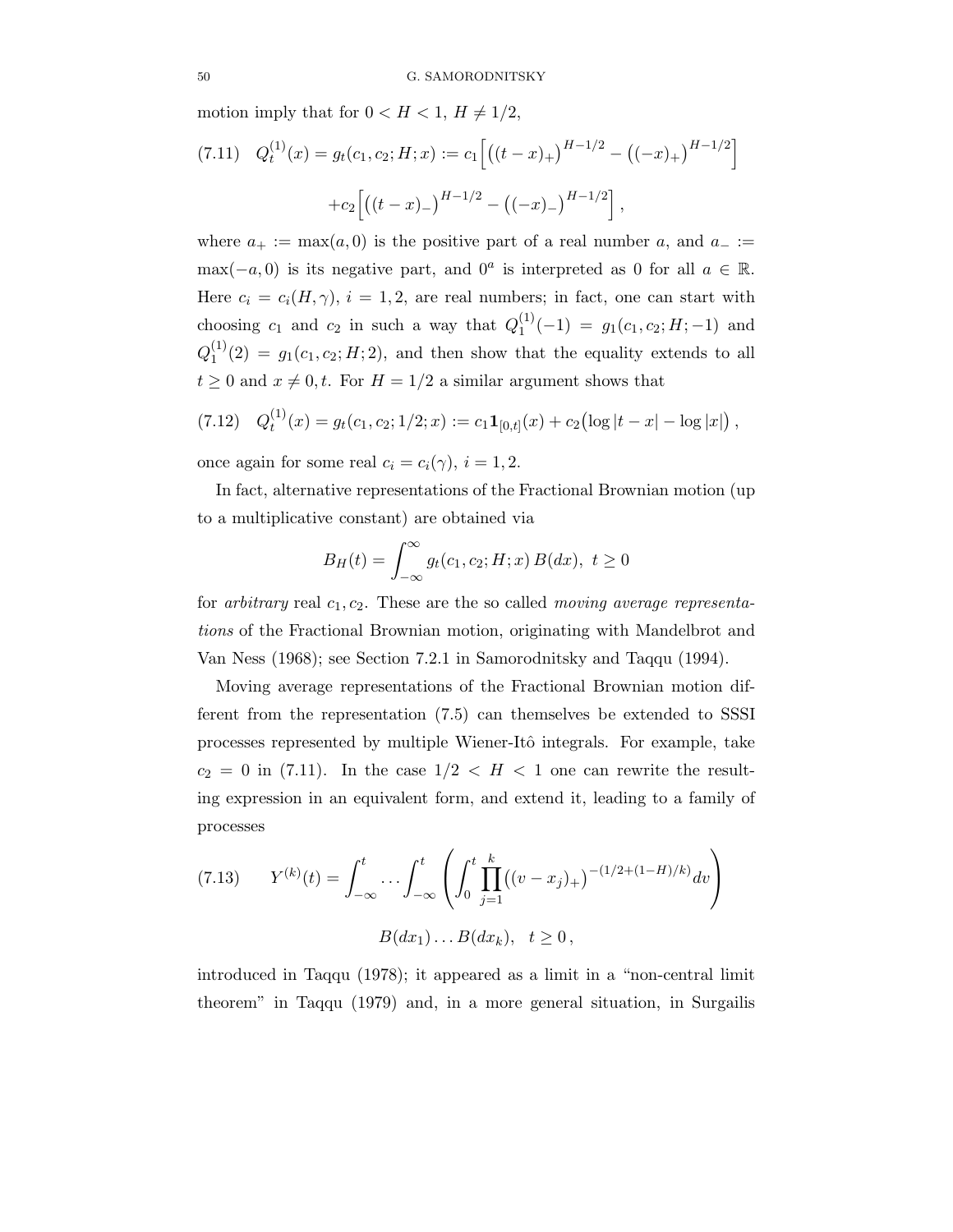(1981a) (see also Avram and Taqqu (1987)). In the case  $0 < H < 1/2$  a similar procedure leads to a family of processes

(7.14) 
$$
Y^{(k)}(t) = \int_{-\infty}^{t} \cdots \int_{-\infty}^{t} \left( \int_{t}^{\infty} \prod_{j=1}^{k} (v - x_{j})^{-(1/2 + (1 - H)/k)} dv \right. \\ - \mathbf{1} \left( \max(x_{1}, \ldots, x_{k}) < 0 \right) \int_{0}^{\infty} \prod_{j=1}^{k} (v - x_{j})^{-(1/2 + (1 - H)/k)} dv \\ B(dx_{1}) \cdots B(dx_{k}), \quad t \ge 0.
$$

One can check that in both cases the kernels in the multiple integrals satisfy  $(7.8)$ ,  $(7.9)$  and  $(7.10)$  and, hence, the processes defined in  $(7.13)$  and  $(7.14)$ are SSSI processes, with the corresponding scaling exponent  $H$ . In fact, for  $k \geq 2$  the process given in (7.14) is well defined for all  $0 < H < 1$ .

The SSSI processes with representations as in (7.6), (7.13) and (7.14) are examples of such processes in the kth Gaussian chaos, in the terminology of Wiener (1938). If, for  $k \geq 1$ ,  $\mathbf{Y}^{(k)}$  has the representation (7.6), with the kernels  $Q_t^{(k)}$  $t_t^{(k)}$  satisfying, for each k, (7.8), (7.9) and (7.10), then for any sequence of constants  $(a_k)$  such that

$$
\sum_{k=1}^{\infty} a_k^2 k! \int_{-\infty}^{\infty} \ldots \int_{-\infty}^{\infty} Q_t^{(k)} (x_1, \ldots, x_k)^2 dx_1 \ldots dx_k < \infty,
$$

the new process

(7.15) 
$$
Y(t) = \sum_{k=1}^{\infty} a_k Y_k(t)
$$

 $=\sum_{n=1}^{\infty}$  $k=1$  $a_k \int^{\infty}$ −∞  $\ldots \int^{\infty}$ −∞  $Q_t^{(k)}$  $t^{(k)}(x_1,...,x_k) B(dx_1)...B(dx_k)$ 

is a well defined second order stochastic process (see Nualart (1995)), and the previous argument using stationarity of the increments of the Brownian motion and its self-similarity implies that this process is SSSI, with exponent H of self-similarity. Of course, this process is no longer, in general, a polynomial-like functional of the Brownian motion.

Yet more representations of the Fractional Brownian motion exist; see e.g. Decreusefond and Üstünel (1999) and Norros et al. (1999). We mention only one more, as it has an impact on our discussion of long range dependence.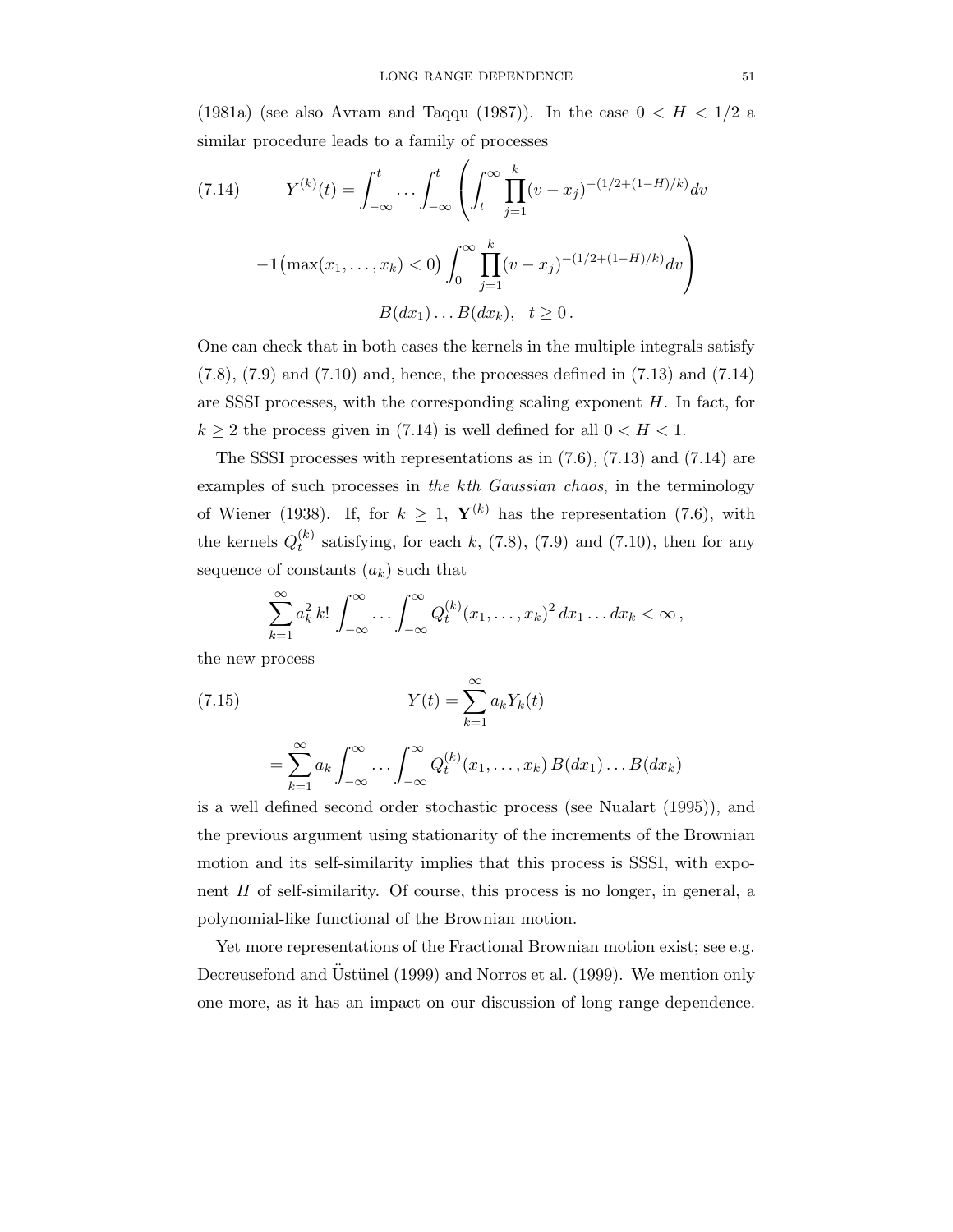## 52 G. SAMORODNITSKY

Let  $(B^{(j)}(t), t \ge 0)$  for  $j = 1, 2$  be independent standard Brownian motions, and extend  $\mathbf{B}^{(1)}$  to the entire real line as an even function, and  $\mathbf{B}^{(2)}$  as an odd function. For  $0 < H < 1$  the following is, up to a multiplicative constant, a representation of the Fractional Brownian motion:

(7.16) 
$$
B_H(t) = \int_{-\infty}^{\infty} \frac{e^{itx} - 1}{ix} |x|^{-(H-1/2)} \tilde{B}(dx), \quad t \ge 0,
$$

where  $\tilde{B}(t) = B^{(1)}(t) + iB^{(2)}(t), t \in \mathbb{R}$ . This is the so called *harmonizable* representation of the Fractional Brownian motion; its origins go back to Kolmogorov (1940) and Yaglom (1955). The harmonizable representation also has a natural extension to a SSSI process in the kth Gaussian chaos for  $k = 2, 3, \ldots$ , appearing (as a limit) in Dobrushin and Major (1979), who used the techniques introduced in Dobrushin (1979). The obtained processes have been showed by Taqqu (1979) to coincide, in the case  $1/2 < H < 1$ , with those defined in  $(7.13)$  via a moving average representation.

The above discussion presented a large number of SSSI processes with a finite variance and exponent of self-similarity  $H \in (0,1)$ ; even more can be obtained by replacing some of the repeated Brownian motion in the multiple integrals by independent copies of a Brownian motion, or by more generally correlated Brownian motions. The increments of each one of them form a stationary process, whose covariance function coincides with that of the Fractional Gaussian Noise given in (2.8). One often says that these stationary processes have long range dependence if  $1/2 < H < 1$  (and short memory if  $0 < H \leq 1/2$ ; see e.g. Beran (1994), Willinger et al. (1998) and Embrechts and Maejima (2002). This is, of course, entirely understandable from the point of view of the rate of decay of correlations, as in (5.14), or from the point of view of the behaviour of the spectral density at the origin, as in (5.15), or from the point of view of the rate of increase of the variance of the partial sums, as in (5.5). While no further justification seems to be necessary for the Fractional Gaussian noise, the increment process of the Fractional Brownian motion; for the other models the second order measures provides, of course, only partial information. A further important point is the distributional rate of growth of the partial sums of the increment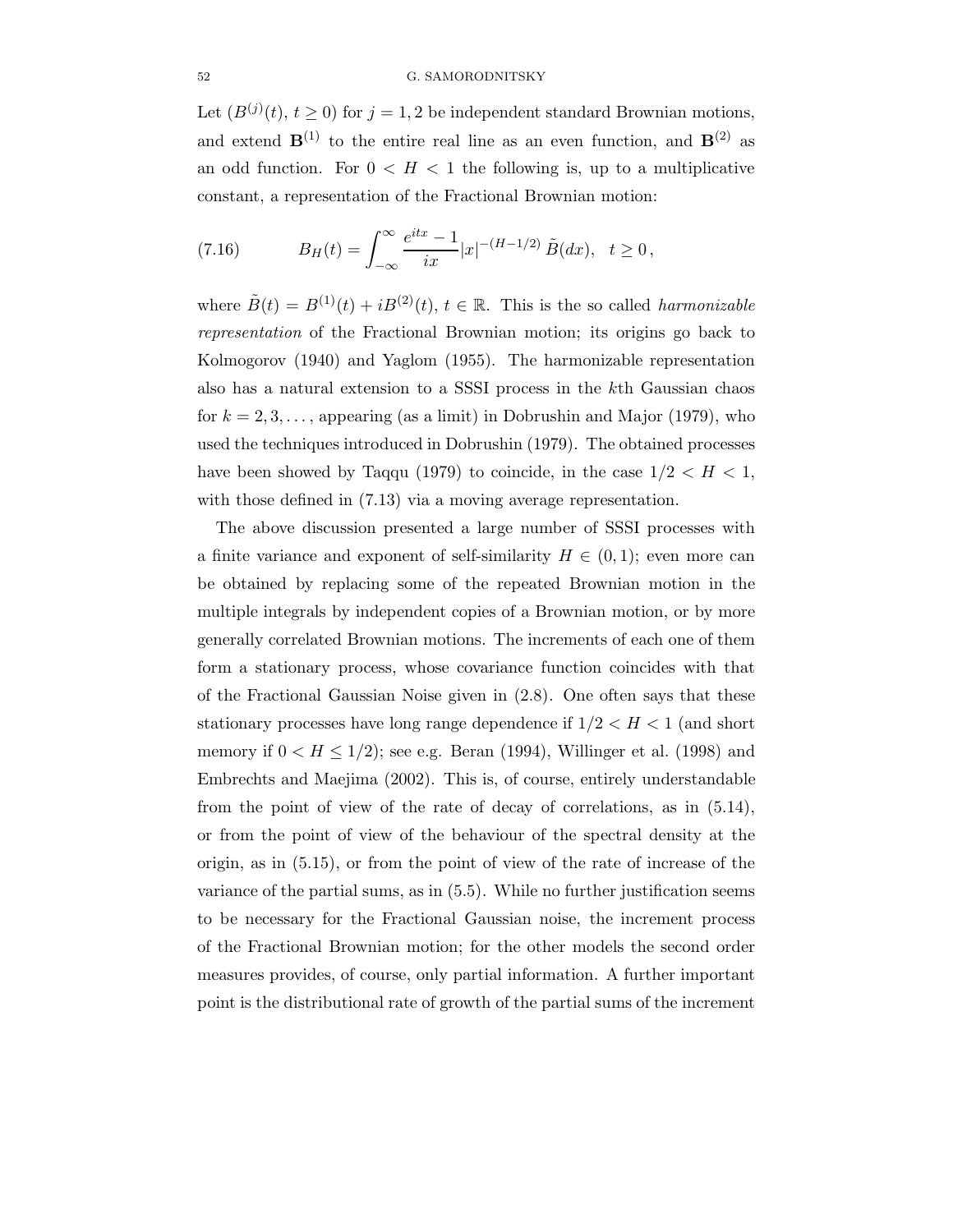processes: for  $1/2 < H < 1$  this rate of growth is above what is allowed for a central limit theorem and convergence to a Brownian motion.

Notice that, if  $Y$  is an SSSI process with an exponent  $H$  of self-similarity, and  $A$  is a random variable independent of  $\mathbf{Y}$ , then the process

$$
(7.17) \t\t Z(t) = AY(t), \quad t \ge 0
$$

is also an SSSI process with the same scaling exponent  $H$  is  $Y$ . If  $Y$  is a finite variance process, and  $A$  also has a finite variance, then the resulting SSSI process in (7.17) will have a finite variance as well. In particular, its increment process will have exactly the same second order properties as the Fractional Gaussian noise, and it will have the same distributional rate of growth of the partial sums as the latter. However, apart from a small number of degenerate situations, the increments of **Z** will be non-ergodic and, hence, will arguably have infinite memory, regardless of the value of the scaling exponent H.

This is, of course, not the situation with the SSSI processes with a chaos representation as in (7.15). The increment processes of the latter are always ergodic because of the property (7.9) and ergodicity of Bernoulli shifts applied to the increments of the Brownian motion (see Section 1.4 in Krengel (1985)). However the example of the process (7.17) emphasizes the limited amount information provided by the scaling exponent alone.

The most common *infinite variance* SSSI processes are  $\alpha$ -stable processes,  $0 < \alpha < 2$ ; we refer the reader to Samorodnitsky and Taqqu (1994) for information on such models. For an  $\alpha$ -stable random variable X one has power-like tails:  $P(|X| > x) \sim c x^{-\alpha}$  as  $x \to \infty$  for some  $c > 0$ ; this implies that the mean is finite in the case  $1 < \alpha < 2$ , and infinite if  $0 < \alpha \leq 1$ . We will consider here *symmetric*  $\alpha$ -stable (S $\alpha$ S) SSSI processes.

There are many similarities between finite variance Gaussian SSSI models and processes related to them, and  $S\alpha S$  and related SSSI processes, the most important of which is the fact that both arise in a number of natural limit theorems. In the finite mean case  $1 < \alpha < 2$  the exponent of selfsimilarity of any S $\alpha$ SSSI process is still restricted (to avoid trivialities) to the range  $0 < H < 1$ , while in the infinite mean case  $0 < \alpha \leq 1$ , the tail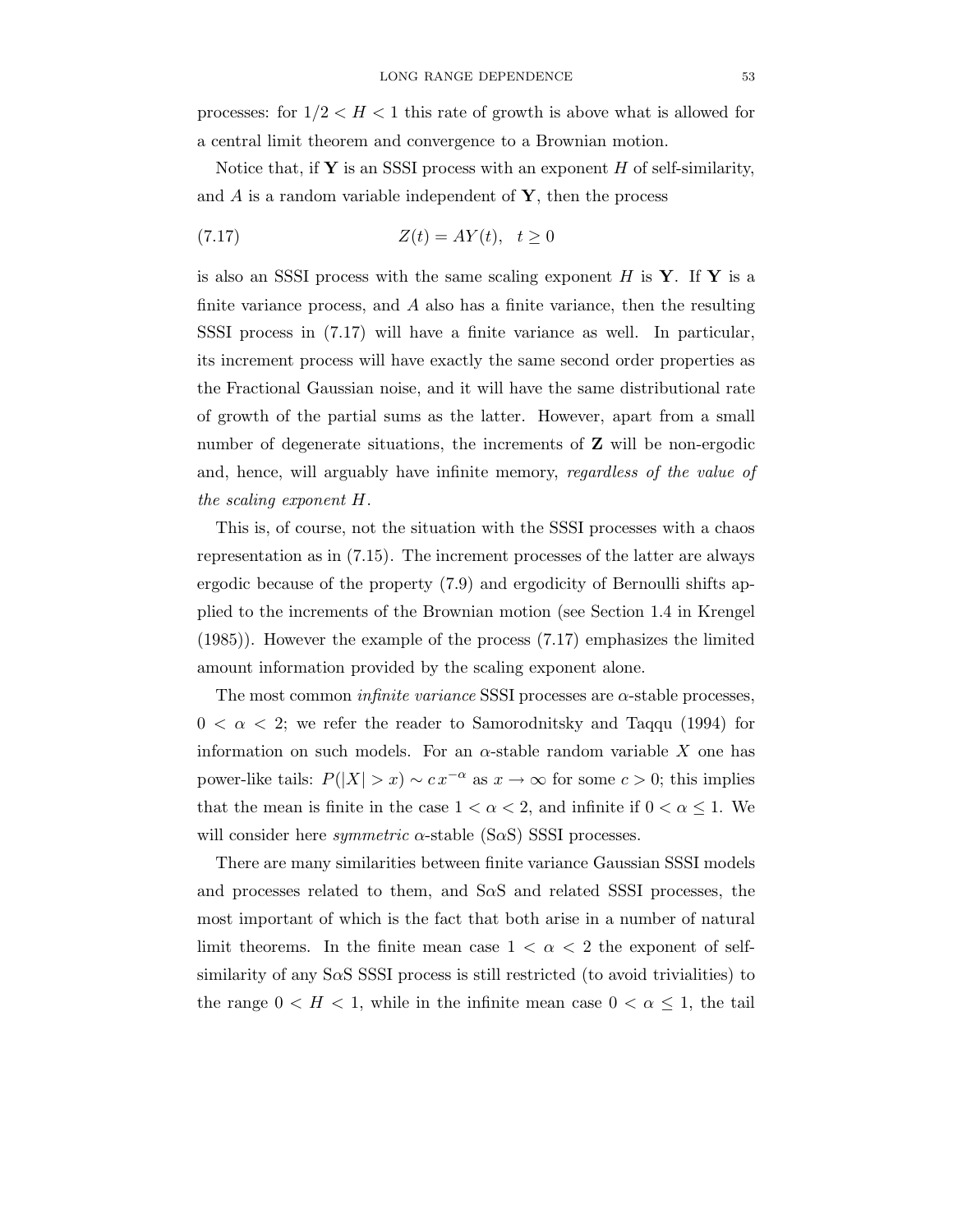behaviour of the marginal distributions restricts the scaling exponent of a SaS SSSI process to the range  $0 < H \leq 1/\alpha$ . In a significant departure from the Gaussian case, where the exponent of self-similarity determines the correlation function and, hence, the law of the SSSI process (up to a multiplicative constant), for every feasible pair  $(\alpha, H)$  of the index of stability and scaling exponent, there are generally many different  $S \alpha S S S S I$ models; some of them will be discussed below. The only exception is the case  $0 < \alpha < 1$ ,  $H = 1/\alpha$ , which corresponds to a single process, the S $\alpha$ S Lévy motion; see Samorodnitsky and Taqqu (1990). It is common to use the increments of certain SαS SSSI processes as canonical heavy tailed models with long range dependence.

A SaS Lévy process (motion)  $(Y(t), t \geq 0)$  is the heavy tailed equivalent of the Brownian motion, a process with stationary and independent increments. It is self-similar, and its scaling exponent is  $H = 1/\alpha$ . No other (symmetric) Lévy processes are self-similar; see Sato (1999). When deciding which SαS SSSI processes should be said to have long range dependent increments, the Gaussian case has been often taken as guidance. This means using the  $S\alpha S$  Lévy motion as the benchmark, and viewing the processes with  $H > 1/\alpha$  as long range dependent, see e.g. Abry et al. (2000), Stoev and Taqqu (2004) and Kotulska (2007). Unfortunately, this range of the exponent of self-similarity is only possible when  $\alpha > 1$ . A number of limit theorems in which  $\alpha$ -stable SSSI processes appear have been established, most of them apply to partial sums of linear infinite order moving average processes; in situations where long memory is believed to be present the exponent of self-similarity of the resulting SSSI process turned out to be in the range  $H > 1/\alpha$ . See Maejima (1983b), Astrauskas (1983b), Kasahara et al. (1988) or Levy and Taqqu (2000). A continuous-time version for a shot noise model is in Giraitis and Surgailis (1991).

Let **Y** be a S $\alpha$ S SSSI process, and  $X_n = Y(n) - Y(n-1)$  for  $n = 1, 2, \ldots$ be its stationary increment process. Since  $\alpha$ -stable processes with  $0 < \alpha < 2$ have infinite variance, it is impossible to relate the case  $H > 1/\alpha$  to a slow decay of correlations of **X**. However, when  $H > 1/\alpha$ , the partial sums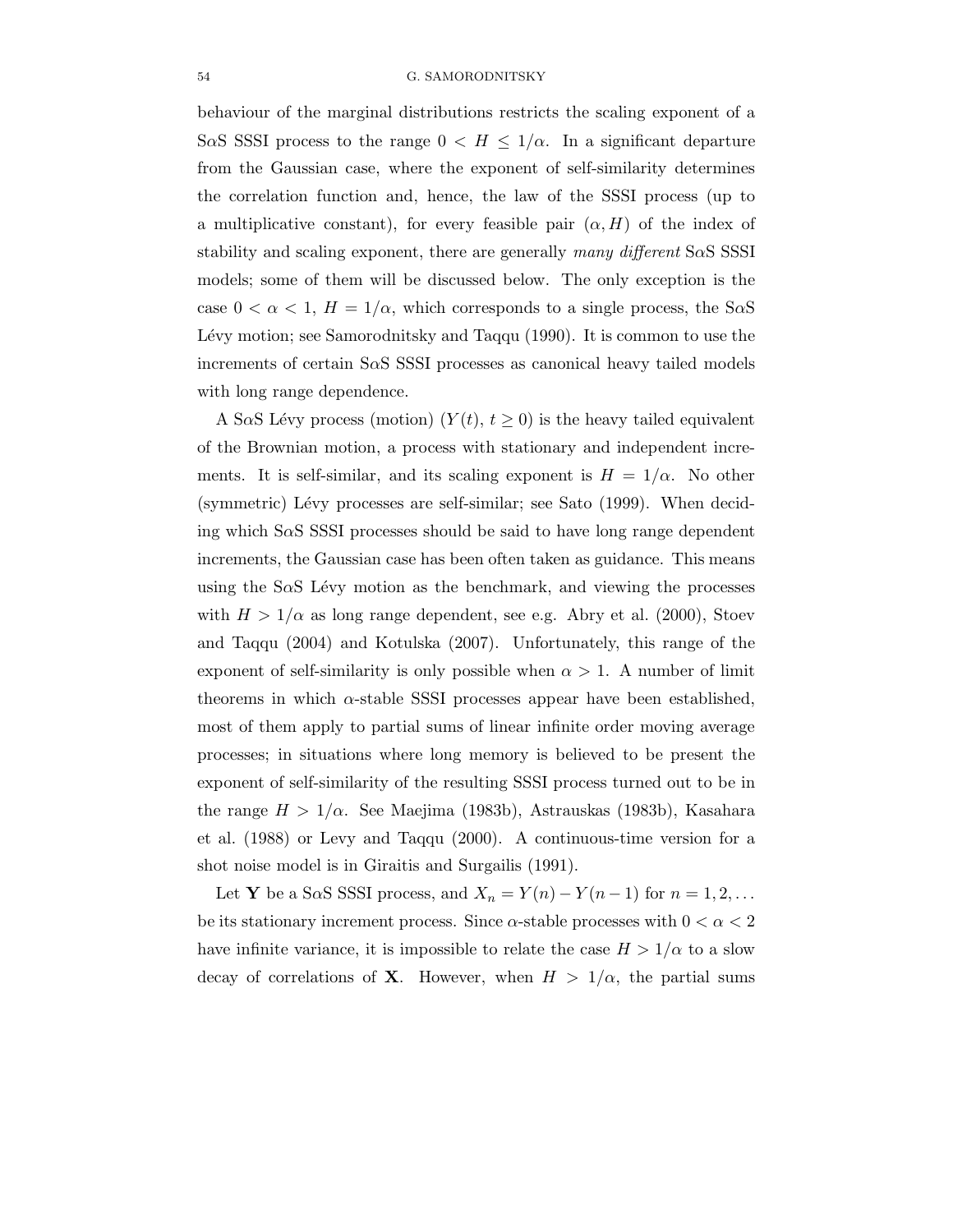$S_n = X_1 + \ldots + X_n = Y(n), n = 1, 2, \ldots$ , grow distributionally at the rate  $n<sup>H</sup>$ , larger that the "usual" rate of  $n<sup>1/\alpha</sup>$  (times a slowly varying function) associated with the heavy tailed version of the Functional Central Limit Theorem, where the limit is the  $\alpha$ -stable Lévy motion; see e.g. Durrett and Resnick (1978) (for interesting topological difficulties that may arise see Avram and Taqqu (1992)). While for  $1 < \alpha < 2$  the benchmark  $H = 1/\alpha$ is in the middle of the feasible range  $0 < H < 1$  of the exponent of selfsimilarity, in the case  $0 < \alpha \leq 1$  it is its *right endpoint*. This, of course, means that the rate of  $n^{1/\alpha}$  is the fastest possible rate at which the partial sums of the increment process of a SαS SSSI process with such an index of stability  $\alpha$  can grow; in fact, the partial sums of any stationary S $\alpha$ S process with  $0 < \alpha \leq 1$  can grow at most at the rate of  $n^{1/\alpha}$ . However, it means that, according to the rule  $H > 1/\alpha$ , no SaS SSSI process can have long range dependent increments. This is, clearly, unfortunate.

Most of SαS SSSI processes discussed in the extensive literature on the subject are constructed with, once again, guidance from the Gaussian case. One starts, typically, with a representation of the Fractional Brownian motion and modifies it appropriately. The best known  $S \alpha S$  self-similar process with stationary increments originates with the moving average representation (see (7.11)) of the latter. Let  $(L(t), t \in \mathbb{R})$  be a SaS Lévy motion. Choose  $0 < H < 1$  (with  $H \neq 1/\alpha$  if  $1 < \alpha < 2$ ) and define for real  $c_1, c_2$ 

(7.18) 
$$
Y(t) = \int_{-\infty}^{\infty} Q_t(x) L(dx), \quad t \ge 0,
$$

where

(7.19) 
$$
Q_t(x) = c_1 \left[ \left( (t-x)_+ \right)^{H-1/\alpha} - \left( (-x)_+ \right)^{H-1/\alpha} \right] + c_2 \left[ \left( (t-x)_- \right)^{H-1/\alpha} - \left( (-x)_- \right)^{H-1/\alpha} \right].
$$

This is a well defined S $\alpha$ S process. The kernel defined by (7.19) satisfies, for  $0 \leq s < t$  and  $c > 0$ 

(7.20) 
$$
Q_t(x) - Q_s(x) = Q_{t-s}(x-s)
$$

and

(7.21) 
$$
Q_{ct}(cx) = c^{H-1/\alpha} Q_t(x)
$$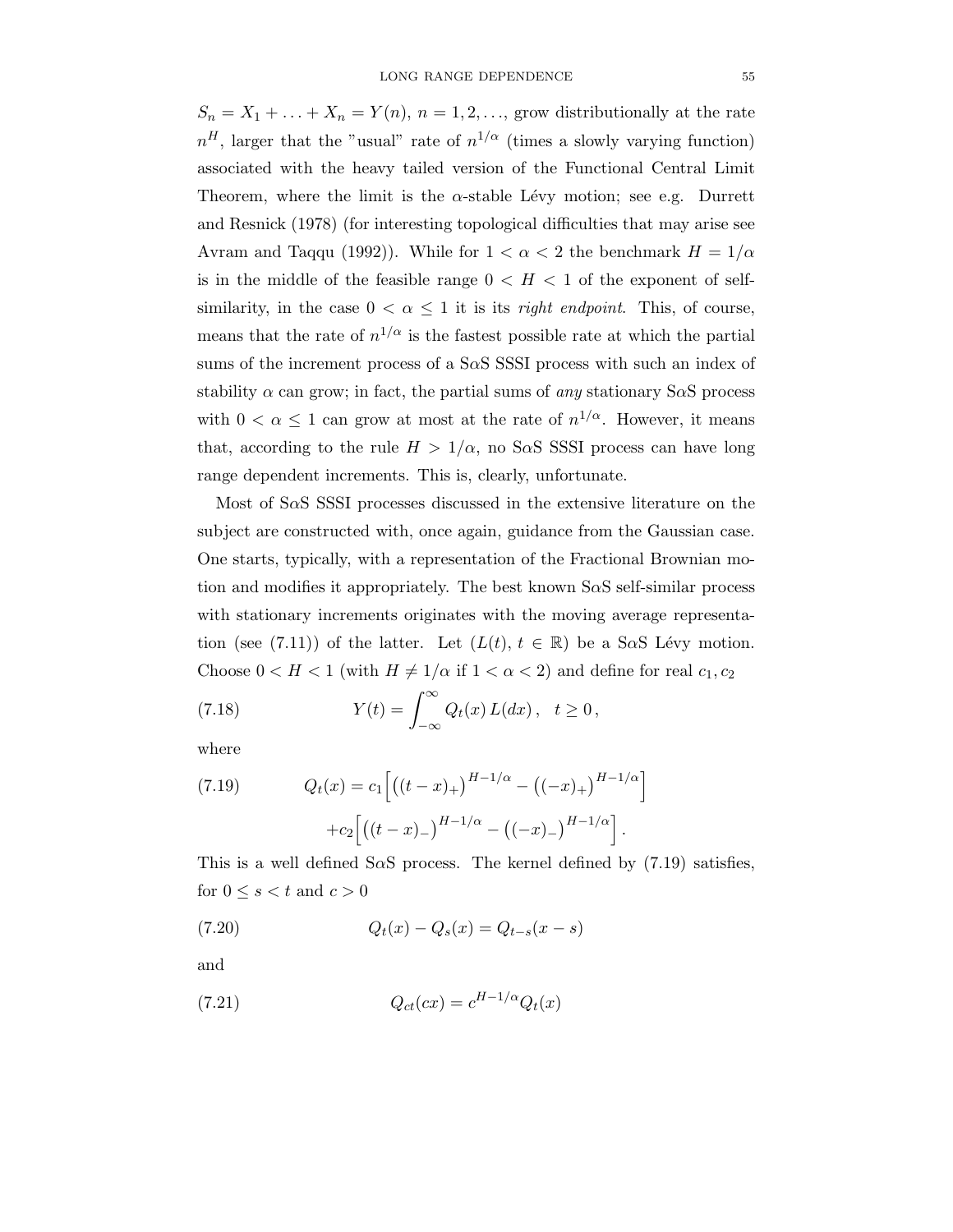for almost all  $x \in \mathbb{R}$ . It is clear that the intuition we used in the Gaussian case still works here: the properties (7.20) and (7.21) of the kernel imply that the process in (7.18) has stationary increments and is self-similar (and, once again, the argument can be made precise). The SSSI process defined by (7.18) with the kernel given by (7.19) is called Linear Fractional Stable Motion. This process originates in Taqqu and Wolpert (1983) and Maejima (1983a). It is a general phenomenon that that the stable integrals are much more "rigid" than similarly looking Gausssian integrals. Whereas any choice of the constants  $c_1$  and  $c_2$  in (7.11) produces, up to a multiplicative constant, a representation of the same Fractional Brownian motion, different pairs  $(c_1, c_2)$  in (7.19) will produce *different* Linear Fractional Stable Motions, unless these parameters are proportional (see Cambanis and Maejima (1989) and Samorodnitsky and Taqqu (1989)).

If  $1 < \alpha < 2$  and  $H = 1/\alpha$ , the process corresponding to the Linear Fractional Stable Motion is given in the form (7.18) with the kernel

(7.22) 
$$
Q_t^{(1)}(x) = c_1 \mathbf{1}_{[0,t]}(x) + c_2 \left( \log |t-x| - \log |x| \right),
$$

for real  $c_1, c_2$ , which is, of course, identical to (7.12). When  $c_2 = 0$  this gives back the SaS Lévy motion, for  $c_1 = 0$  we obtain the so called Log-fractional Stable Motion introduced by Kasahara et al. (1988); it is easily seen not to have independent increments.

In the case  $1 < \alpha < 2$  it is also possible to start with the kernel in a representation of the Fractional Brownian motion as given in (7.5). The corresponding kernel in the  $\alpha$ -stable case is

$$
Q_t(x) = \int_x^{\infty} (v - x)^{-\gamma} (|v|^{H + \gamma - 1 - 1/\alpha} - |v - t|^{H + \gamma - 1 - 1/\alpha}) dv
$$

for  $0 < H < 1$  and  $1/\alpha < \gamma < 1$ ,  $\gamma \neq 1 + 1/\alpha - H$ . This kernel satisfies (7.20) and (7.21) and, hence, can be shown to coincide with (7.19) when  $H \neq 1/\alpha$ , and with (7.22) when  $H = 1/\alpha$ , in both cases for some  $c_1$  and  $c_2$ depending on  $\gamma$ .

One can also start with the harmonizable representation (7.16) of the Fractional Brownian motion and extend it to the  $\alpha$ -stable case,  $0 < \alpha < 2$ . This is usually done by starting with a complex-valued *isotropic* S $\alpha$ S Lévy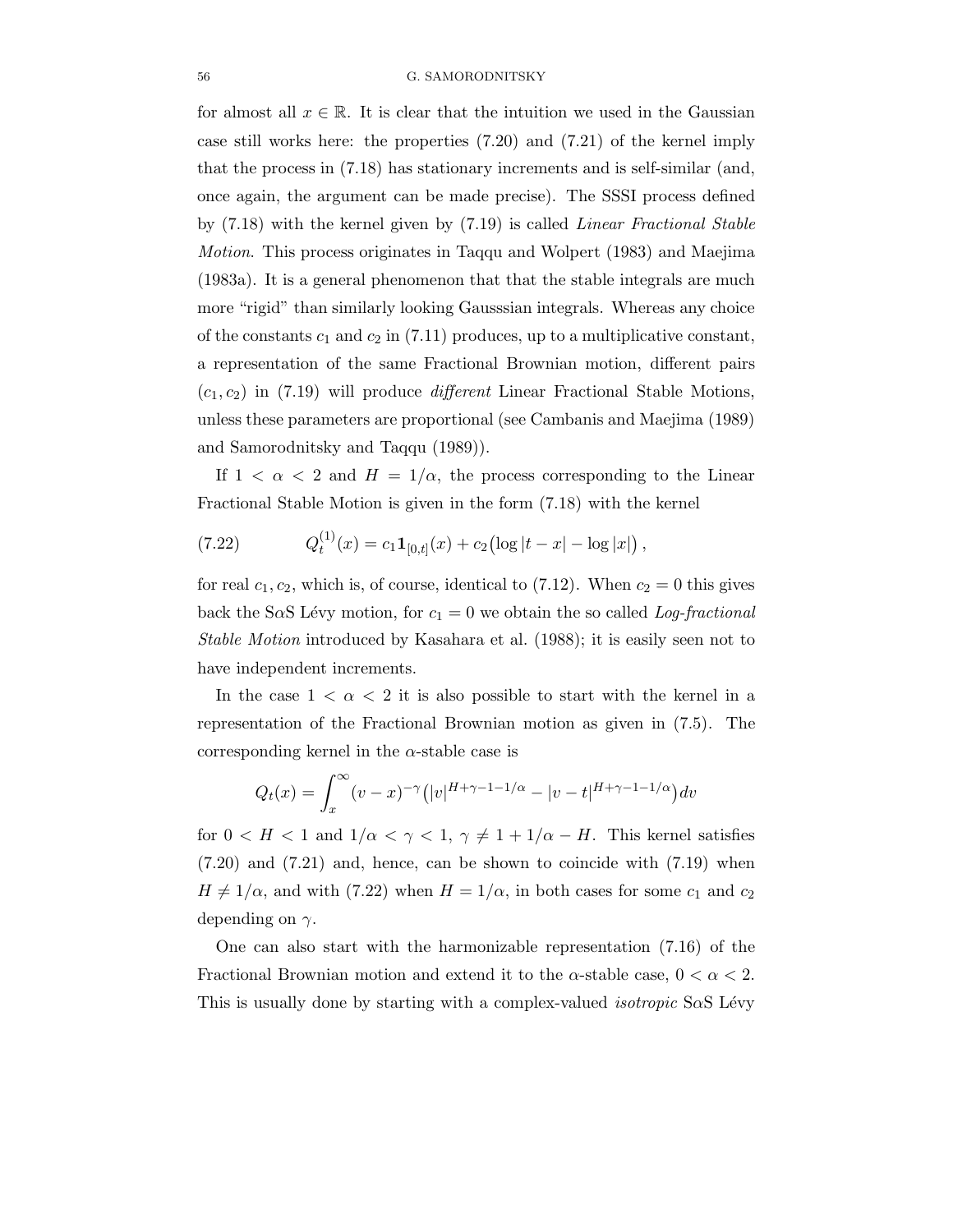motion  $\tilde{M}$  (see Samorodnitsky and Taqqu (1994) for details) and defining

(7.23) 
$$
Y(t) = \mathcal{R}e \int_{-\infty}^{\infty} \frac{e^{itx} - 1}{ix} |x|^{-(H - 1 + 1/\alpha)} \tilde{M}(dx), \quad t \ge 0.
$$

This process is often referred to as Harmonizable Fractional Stable Motion, and it was introduced in Cambanis and Maejima (1989). The Harmonizable Fractional Stable Motion is a different process from the Linear Fractional Stable Motion; in certain cases this follows from Cambanis and Soltani (1984), more generally for  $1 < \alpha < 2$  this is in Cambanis and Maejima (1989), and in full generality with  $0 < \alpha < 2$  it is in Chapter 7 of Samorodnitsky and Taqqu (1994). In fact, the stationary increment process of the latter is a mixing stationary process (this is implicit in Cambanis et al. (1987) and explicit in Surgailis et al. (1993)), while the increment process of the former is not even ergodic (this statement is in Cambanis et al. (1987), and it also follows from the fact that real stationary harmonizable processes have a representation as mixtures of stationary Gaussian processes, discovered by Marcus and Pisier (1984)).

The above classes of SαS SSSI processes can be viewed as linear functionals of S $\alpha$ S Lévy motions in their integral representations. Analogously to the Gaussian case, new SSSI models can be constructed as polynomialtype functions of  $S\alpha S$  Lévy motions, as multiple stochastic integrals, i.e. as stochastic processes of the form

(7.24) 
$$
Y^{(k)}(t) = \int_{-\infty}^{\infty} \dots \int_{-\infty}^{\infty} Q_t^{(k)}(x_1, \dots, x_k) L(dx_1) \dots L(dx_k)
$$

for  $t \geq 0$ , where  $(L(t), t \in \mathbb{R})$  is a SaS Lévy motion. The conditions on the kernel  $Q_t^{(k)}$  $t_t^{(k)}$  for the integral in (7.24) to exist are "more complicated" in the stable case than in the Gaussian case. A sufficient condition for integrability is

$$
\int_{-\infty}^{\infty} \cdots \int_{-\infty}^{\infty} \left| Q_t^{(k)}(x_1, \ldots, x_k) \right|^{\alpha} \left( \log_+ \frac{|Q_t^{(k)}(x_1, \ldots, x_k)|^{\alpha}}{\psi(x_1) \ldots \psi(x_k)} \right)^{k-1}
$$
\n
$$
(7.25)
$$
\n
$$
dx_1 \ldots dx_k < \infty, \quad t \ge 0,
$$

for a strictly positive probability density  $\psi$  on  $\mathbb{R}$ , where  $\log_+ x = \log x$  for  $x > 1$ , and  $= 0$  otherwise. See Rosinski et al. (1991). Once the process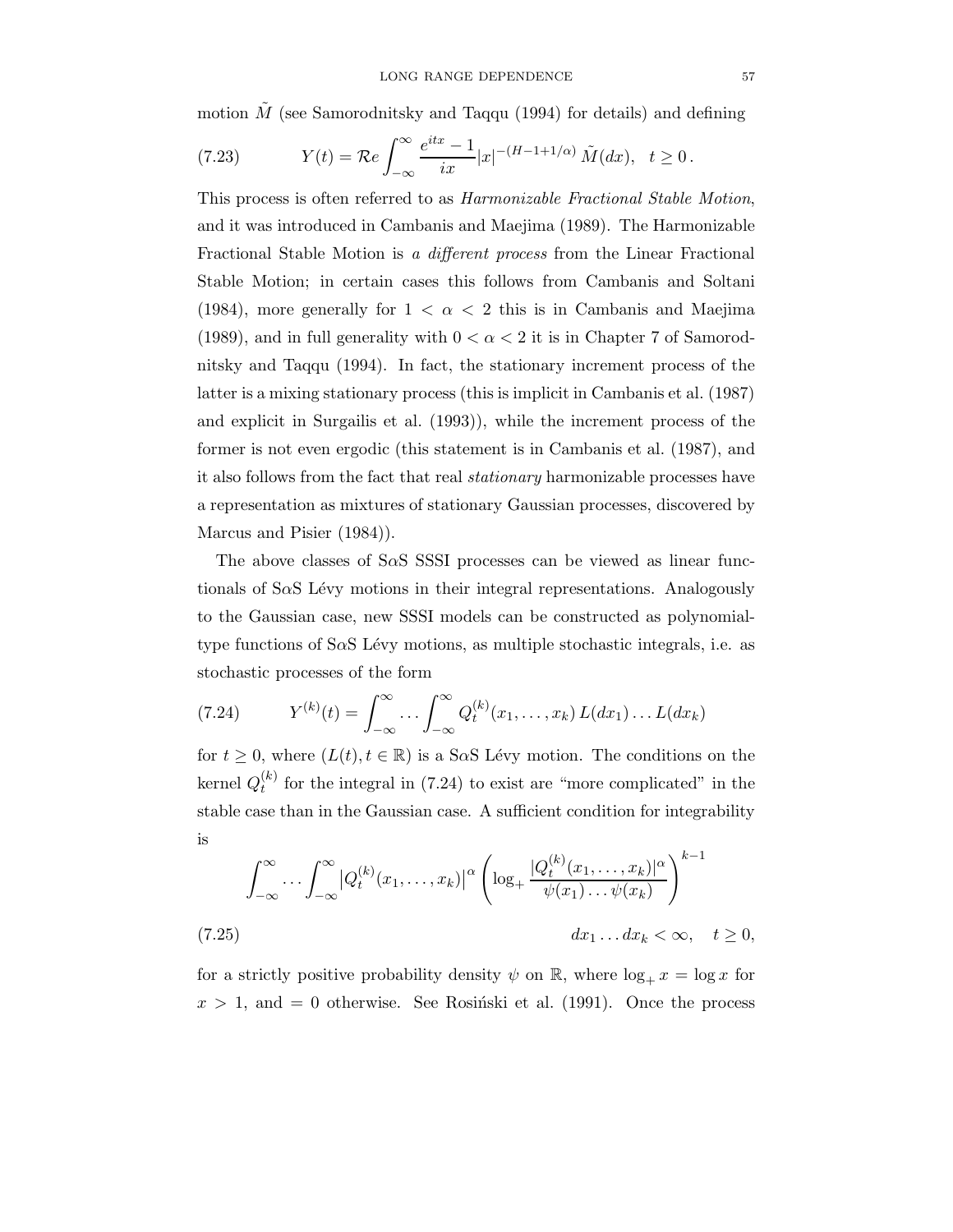is well defined, if the kernel  $Q_t^{(k)}$  $t_t^{(k)}$  also satisfies the condition (7.9) and the following analog of  $(7.10)$ : for all  $c > 0$ 

(7.26) 
$$
Q_{ct}^{(k)}(cx_1,\ldots,cx_k) = c^{H-k/\alpha}Q_t^{(k)}(x_1,\ldots,x_k)
$$

for almost all  $(x_1,...,x_k)$ , then the process defined in (7.24) is SSSI, with exponent  $H$  of self-similarity.

A model with these properties was introduced in Surgailis (1981b), and it is a S $\alpha$ S version of the process in (7.13). Assume that  $1 < \alpha < 2$  and  $H \in (1/\alpha, 1)$ . Then the choice

(7.27) 
$$
Q_t^{(k)}(x_1,\ldots,x_k) = \int_0^t \prod_{j=1}^k ((v-x_j)_+)^{-(1/\alpha+(1-H)/k)} dv
$$

leads to a well defined SSSI process, which is, of course, a direct generalization of the multiple Wiener-Itô integral process in  $(7.13)$ . This process appears as a limit in the "non-central limit theorem" setting (in the case  $k = 2$ , as shown in Astrauskas (1983a). Similarly, the multiple Wiener-Itô integral process in  $(7.14)$  can be generalized to the  $\alpha$ -stable multiple integral situation as well, resulting in another SSSI model with

$$
Q_t^{(k)}(x_1, \dots, x_k) = \mathbf{1} \left( \max(x_1, \dots, x_k) < t \right) \int_t^\infty \prod_{j=1}^k (v - x_j)^{-(1/\alpha + (1 - H)/k)} dv
$$
\n
$$
(7.28) \qquad -\mathbf{1} \left( \max(x_1, \dots, x_k) < 0 \right) \int_0^\infty \prod_{j=1}^k (v - x_j)^{-(1/\alpha + (1 - H)/k)} dv \, .
$$

For single integrals this is well defined only if  $H < 1/\alpha$ , but for  $k \geq 2$  this process is well defined for all  $0 < H < 1$  (for both (7.27) and (7.28) the condition (7.25) can be verified with, for example,  $\psi$  being the standard Cauchy density). We are not aware of limit theorems in which the process with the kernel as in (7.28) appears as the limit.

There is no doubt that other SSSI processes in the form of a finite order symmetric α-stable chaos can be defined, for example by extending yet other SaS processes, or by a direct analogy with the Gaussian case. Using the recipe (7.15) one can construct even more models (even though necessary and sufficient conditions on the sequence  $(a_k)$  for the series in (7.15) to converge when each SSSI process  $Y^{(k)}$  is in the k<sup>th</sup> SaS chaos do not seem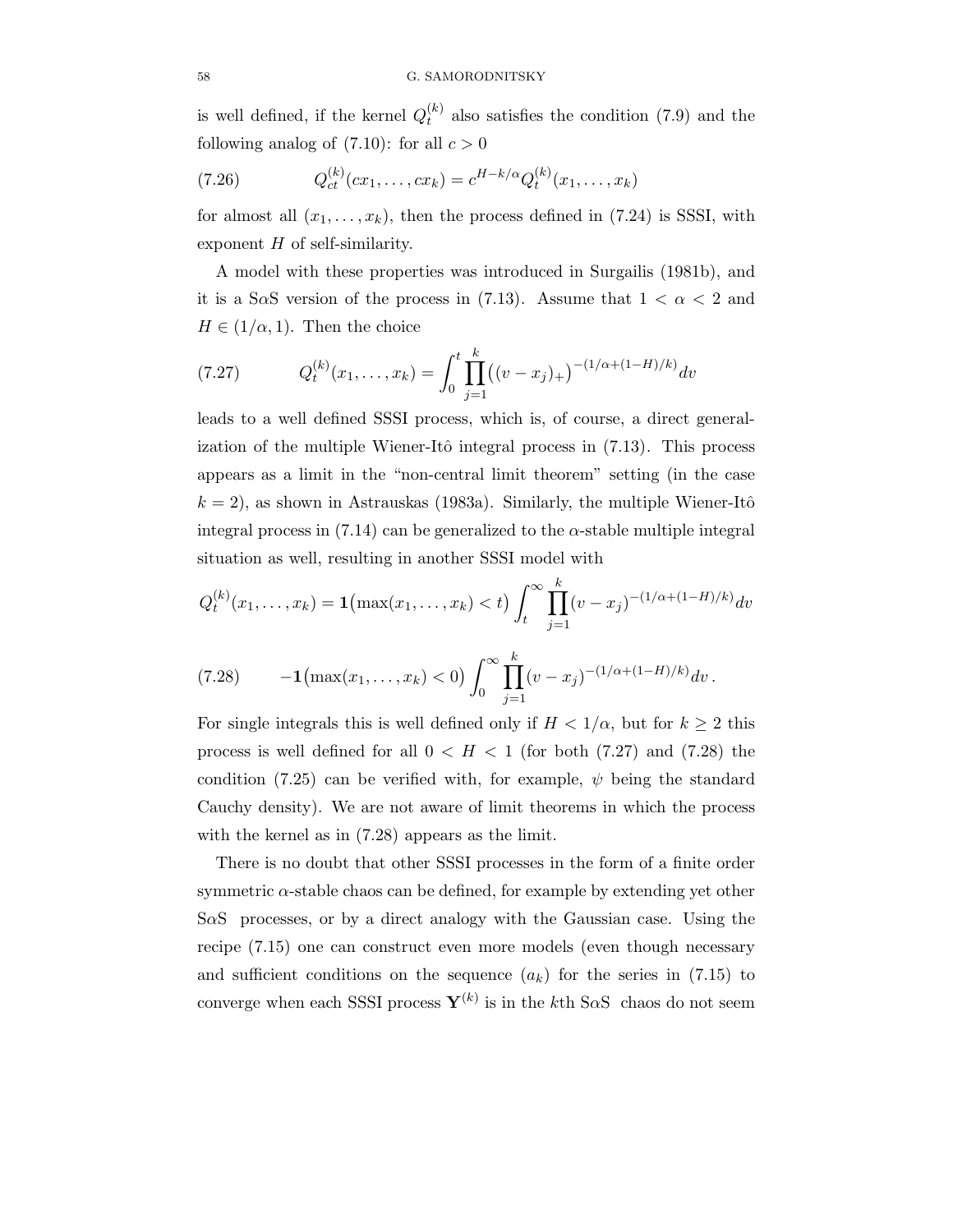to be known, it is obvious that the series will converge if the coefficients are "small enough"). Similarly to the Gaussian case, one can also replace some of the repeated S $\alpha$ S Lévy motions in a k-tiple integrals by the components of a k-dimensional S $\alpha$ S Lévy motion (see Sato (1999)). Unlike the Gaussian case, this last exercise can even be performed on certain SαS SSSI processes by, for example, integrating each one of the two parts in (7.19) or (7.22) with respect to different components of a bivariate  $S \alpha S$  Lévy motion.

This provides for an even greater variety of SSSI processes with infinite variance, based on stochastic integrals with respect to  $S\alpha S$  Lévy processes with  $0 < \alpha < 2$ , than of the finite variance models we considered above. In the case  $1 < \alpha < 2$  the value  $H = 1/\alpha$  is considered to be "the critical value" for exponent of self-similarity, with the range  $(1/\alpha, 1)$  of H corresponding to long memory of the increment process. This, of course, cannot be justified any longer by looking at the change in the behaviour of the covariance function of the increments, which is not defined now. Certain substitutes have been used, mostly for SSSI processes that are themselves symmetric  $\alpha$ -stable. Two such substitutes have appeared in literature, the *covariation* and the codifference.

Let  $X_1$  and  $X_2$  be jointly S $\alpha$ S random variables. Their joint characteristic function can be written in the form

(7.29) 
$$
E^{i(\theta_1 X_1 + \theta_2 X_2)} = \exp \left\{-\int_{S_2} |\theta_1 s_1 + \theta_2 s_2|^{\alpha} \Gamma(d\mathbf{s})\right\}
$$

for real  $\theta_1, \theta_2$ , where  $S_2$  is the unit circle, and  $\Gamma$  is a uniquely determined finite symmetric measure on the unit circle, the so called spectral measure of  $(X_1, X_2)$ . See Samorodnitsky and Taqqu (1994). If  $1 < \alpha < 2$ , one defines the covariation of  $X_1$  and  $X_2$  by

$$
[X_1, X_2]_{\alpha} = \int_{S_2} s_1 s_2^{<\alpha-1>} \Gamma(d\mathbf{s}),
$$

where for real  $a, b$ , the notation  $a^{**}**$  stands for the signed power  $|a|^b$ sign $(a)$ . The covariation can also be defined for  $\alpha = 1$ , but it appears to be less useful in that case; an extension to the case  $0 < \alpha < 1$  is only partially possible, and requires restrictions on the spectral measure of  $(X_1, X_2)$ . The covariation is not, generally, symmetric in its arguments. It reduces to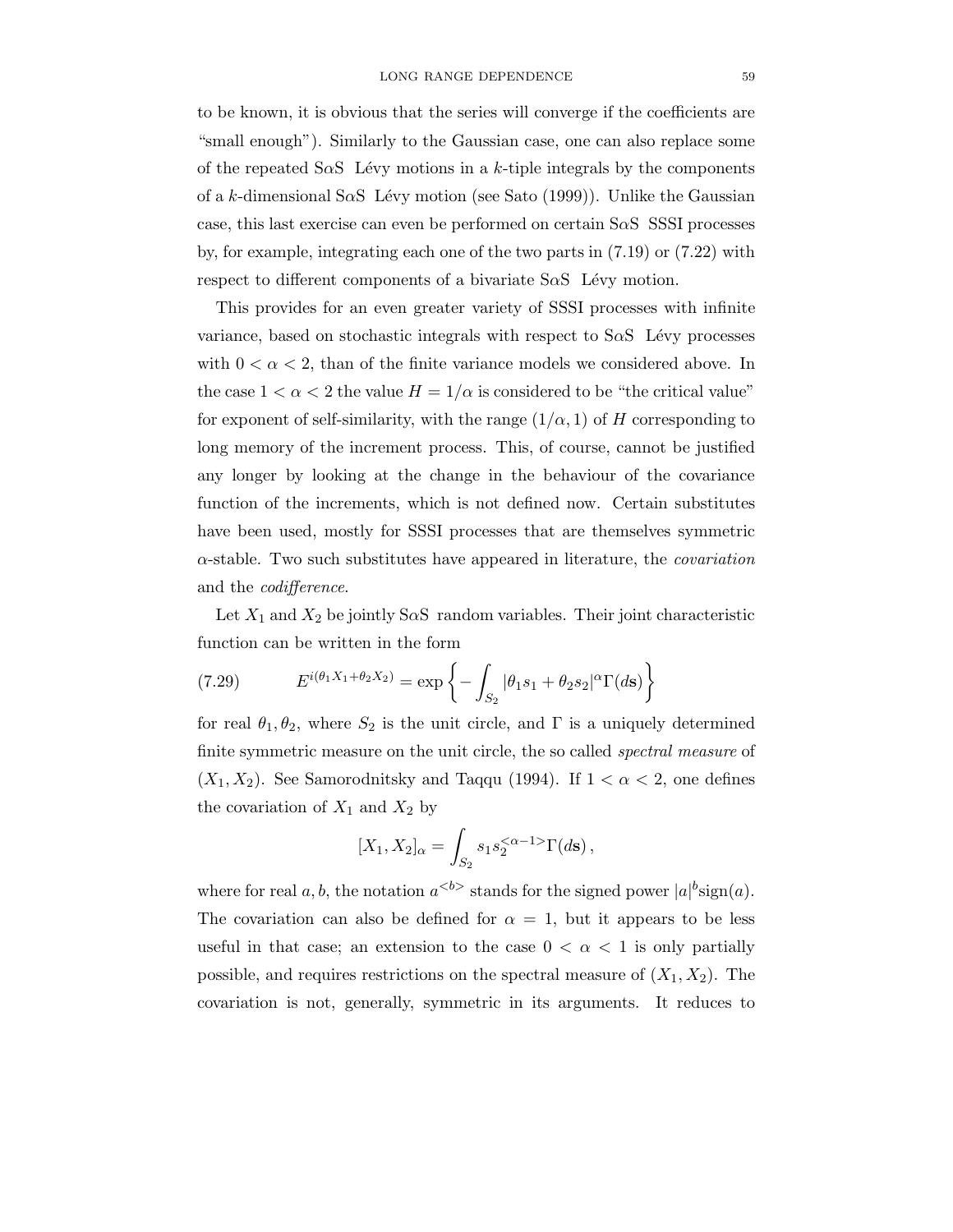## 60 G. SAMORODNITSKY

half the covariance in the Gaussian case  $\alpha = 2$ , if one chooses to write the characteristic function as (7.29) in that case (the spectral measure is not uniquely defined if  $\alpha = 2$ .) The notion of covariation was introduced in Miller (1978). If  $(X_n, n = 1, 2...)$  is a stationary S $\alpha$ S process, its covariation function can be defined via  $\gamma(k) = [X_{n+k}, X_n]_{\alpha}$  for  $k = 0, 1, 2, \ldots$ (but changing the order of the arguments will lead, in general, to a different function).

The codifference can be defined for any random variables and stochastic processes. For a random vector  $(X_1, X_2)$  we define

$$
\tau(X_1, X_2) = \log E e^{i(X_1 - X_2)} - \log E e^{iX_1} - \log E e^{iX_2}
$$

(where we take the continuous branch of the logarithm equal to zero at point 1.) The codifference is symmetric in its arguments, and is equal to the covariance for a Gaussian vector  $(X_1, X_2)$ . The term "codifference" appeared first in Kokoszka and Taqqu (1994), but related notions had been used many times before. For a a stationary process  $(X_n, n = 1, 2...)$  its codifference function is defined by  $\tau(k) = \tau(X_{n+k}, X_n)$  for  $k = 0, 1, 2, \ldots$ .

Both covariation and codifference are equal to zero in the case of independence, but the converse is not true. On the other hand, zero covariation does imply a kind of Banach space orthogonality, the so called James orthogonality; see Cambanis et al. (1988). Furthermore, it is possible to characterize independence of infinitely divisible random vectors based on codifference (see Rosiński and Zak  $(1997)$ ), and for a certain class of stationary infinitely processes (including stable processes) mixing is equivalent to convergence the codifference function to zero at large lags (see Rosiński and Zak  $(1996)$ ).

Suppose Y is a SSSI process, that is S $\alpha$ S with  $1 < \alpha < 2$ . In order to understand if there is a significant change in the properties of the increment process  $X_n = Y(n) - Y(n-1)$ ,  $n = 1, 2, \dots$  at the value  $H = 1/\alpha$  of the exponent of self-similarity, one can try to see if the behaviour of either the covariation function or codifference function changes significantly at that point.

The behaviour of the codifference function of the increment process of the Linear Fractional Stable Motions as in (7.18) with (7.19), was considered in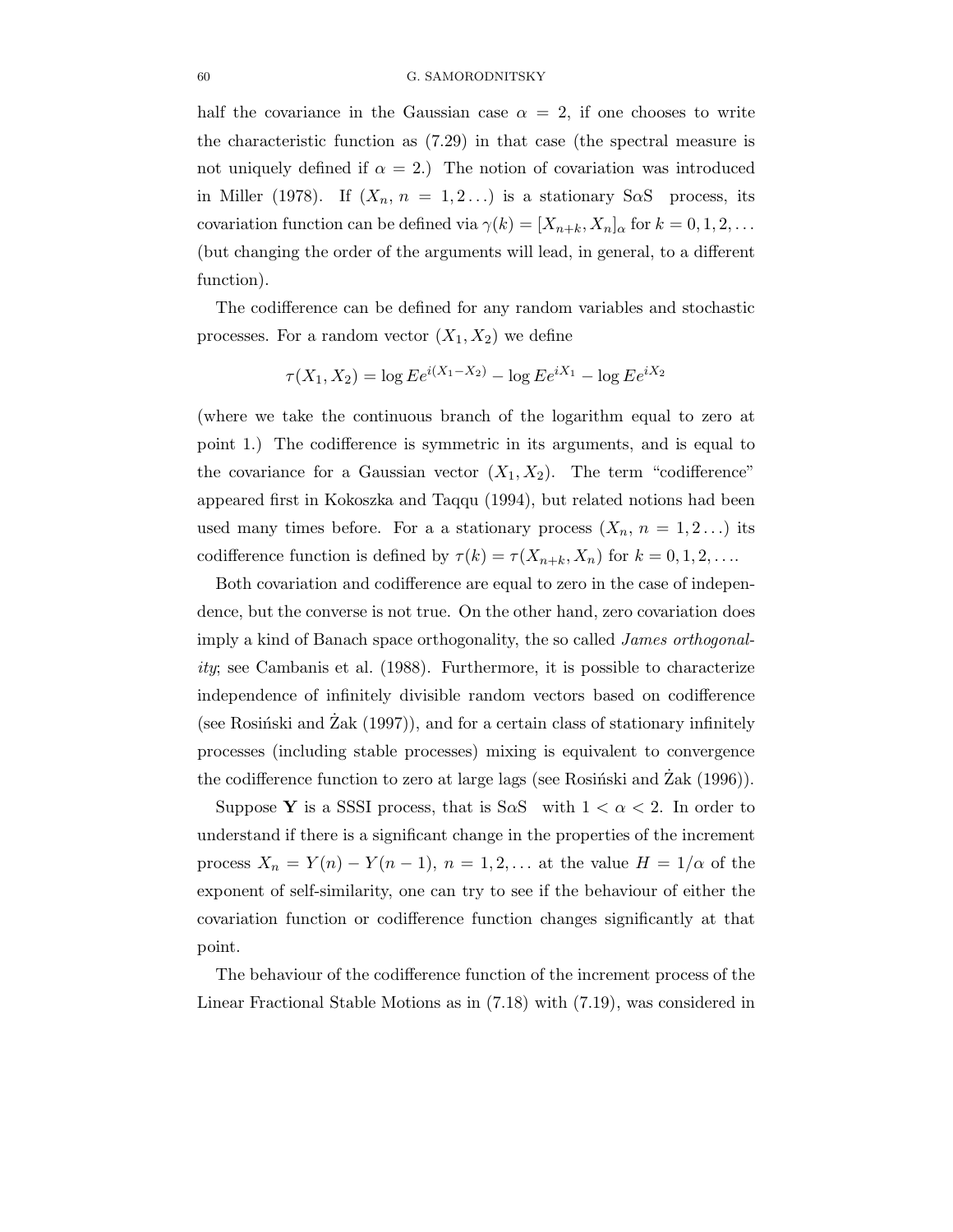Astrauskas et al. (1991). They discovered that

$$
\tau(k) \sim \begin{cases} Ct^{-(1+\frac{1}{\alpha}-H)} & \text{if } 0 < H < 1 - \frac{1}{\alpha(\alpha-1)} \\ Ct^{-\alpha(1-H)} & \text{if } 1 - \frac{1}{\alpha(\alpha-1)} < H < 1, \ H \neq \frac{1}{\alpha} \end{cases}
$$

as  $t \to \infty$ , where C is a constant depending on the parameters in (7.19). Here a change in the rate of decay of the codifference function does occur, but at the point  $1 - 1(\alpha(\alpha - 1))$ , and not at the point  $1/\alpha$ . A similar computation was performed by Kokoszka and Taqqu (1994) for the FARIMA model with S $\alpha$ S noise, and the results for both the covariation function and the codifference function were similar (in the case  $1 < \alpha < 2$ ) to the above.

It is not easy to evaluate the evidence provided by the behaviour of the covariation and codifference functions. One expects it to be smaller than that provided by the covariances for the second order stationary processes. However, even this available evidence does not necessarily point to a particular importance of the point  $H = 1/\alpha$  when deciding whether or not the increments of a SαS SSSI processes are long range dependent or not.

In fact, the ergodic theory seems to provide a better guidance to the memory of the increment process than the rate of decay the covariation and codifference functions. Recall that the increments of the Harmonizable Fractional Stable Motions are not ergodic, while the increments of the Linear Fractional Stable Motions are mixing. This already says that the memory of the latter is shorter than that of the former, and this is regardless of the value of the scaling exponent  $H$ . In fact, in studying the memory of any stationary  $S \alpha S$  process the ergodic theory enters the picture in yet another, even more informative way, as will be seen in the next section.

## 8. Long range dependence as a phase transition

A different point of view on long range dependence was suggested by Samorodnitsky (2004). Suppose that we are given a family of shift-invariant probability measures  $(P_{\theta}, \theta \in \Theta)$  on  $\mathbb{R}^{\mathbb{Z}}$ ; that is, each  $P_{\theta}$  describes the finite-dimensional distributions of a two-sided (for convenience) stationary stochastic process  $\mathbf{X} = (\ldots, X_{-1}, X_0, X_1, X_2, \ldots)$ . Assume that, as  $\theta$  varies over the parameter space Θ, the one-dimensional marginal distributions of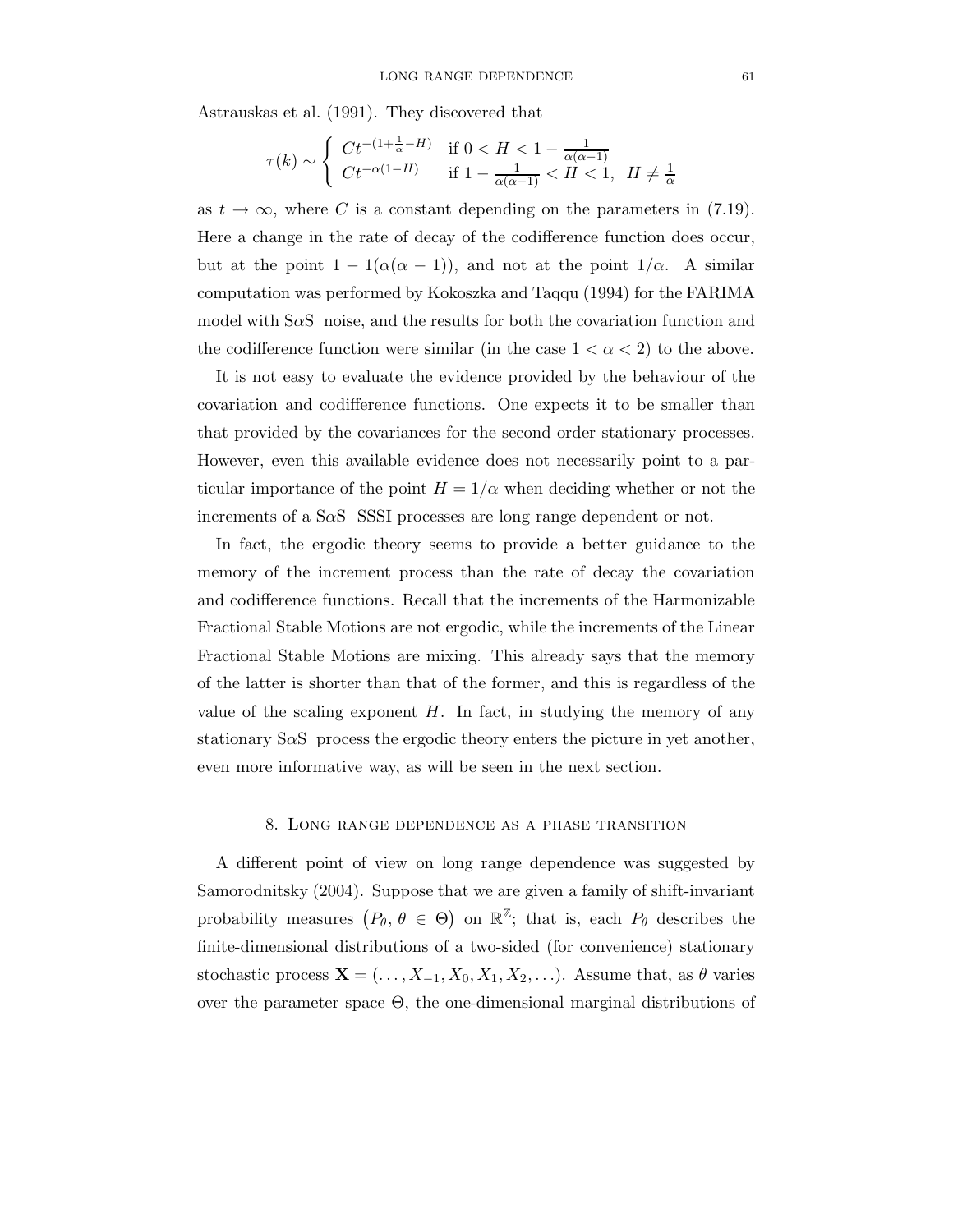## 62 G. SAMORODNITSKY

the process do not change significantly. This requirements allows, for a example, a change in scale, or other changes not relevant for the application of interest. We do not usually want to allow a serious change in the marginal tails, for instance loss/gain of a finite variance. For example,  $(P_{\theta}, \theta \in \Theta)$ might describe a family of correlations functions of unit variance stationary Gaussian processes, or a a family of coefficients of an infinite moving average model. A subset  $\Theta_0$  of the parameter space corresponds to the choices of the parameters under which the process  $X$  is a sequence of i.i.d. random variables; sometimes  $\Theta_0$  is a singleton.

Let  $\phi = \phi(\mathbf{X})$  be a measurable functional of the process; typical examples are the sequence of the partial sums, for which  $\phi : \mathbb{R}^{\mathbb{Z}} \to \mathbb{R}^{\infty}$ ,  $\phi_n(\mathbf{x}) =$  $\sum_{j=1}^{n} x_j$ , and the sequence of the partial maxima, for which also  $\phi : \mathbb{R}^{\mathbb{Z}} \to$  $\mathbb{R}^{\infty}$ , but this time  $\phi_n(\mathbf{x}) = \max_{j=1}^n x_j$ . The behaviour of this functional will, in general, be different under different probability measures  $P_{\theta}$ ,  $\theta \in \Theta$ .

Suppose that there is a partition  $\Theta = \Theta_1 \cup \Theta_2$  of the parameter space into disjoint parts, with  $\Theta_0 \subset \Theta_1$ , such that the behaviour of the functional  $\phi$  changes significantly as the parameter crosses the boundary between  $\Theta_1$ and  $\Theta_2$ . This means that, as long as the parameter stays within  $\Theta_1$ , the behaviour of the functional  $\phi$  does not change much, and it remains the same as in the i.i.d. case  $\theta \in \Theta_0$ , perhaps "up to a multiplicative constant". Once the parameter  $\theta$  crosses the boundary into  $\Theta_2$ , there is a change "in the order of magnitude" in the behaviour of the functional  $\phi$ . Moreover, there continue to be significant changes as the parameter  $\theta$  moves within  $\Theta_2$ .

Under these conditions we view the part  $\Theta_1$  of the parameter space as corresponding to short memory models, and the part  $\Theta_2$  of the parameter space as corresponding to long memory models. From this point of view, the boundary between  $\Theta_1$  and  $\Theta_2$  is the boundary between short and long memory, and it is natural to regard the appearance of long range dependence as a phase transition.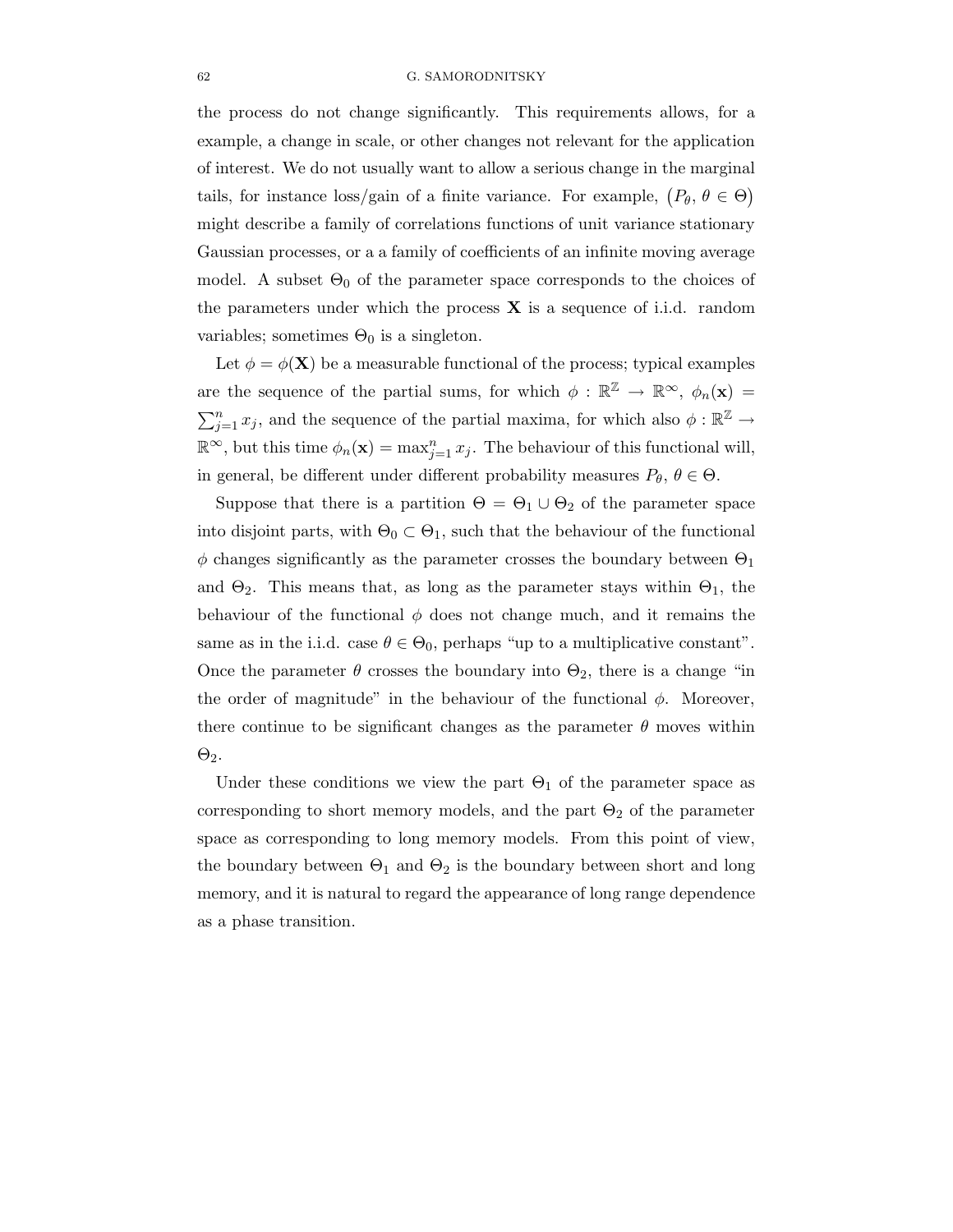This approach has drawbacks. It is "an approach", and not a rigorous definition. It ties the notion of long range dependence to a particular functional and, perhaps, to a particular aspect of the behaviour of that functional.

This, however, appears to be inevitable. One of the reasons it has been so difficult to define long range dependence is that one has tried to give a single definition to what is, really, a series of phenomena. Moreover, studying the change in behaviour of a functional relevant in applications is, arguably, more important than trying to find a single critical parameter. If one adopts this point of view on long range dependence, the problem reduces to that of finding critical boundaries. It will undoubtedly turn out that for many models there will be more than one such boundary.

A functional of major interest, and the one that historically generated most interest, is the sequence of the partial sums of the process. When considering stationary processes with a finite second moment, the secondorder approach to long range dependence concentrates on the behaviour of the variances of the partial sums.

If  $(P_{\theta}, \theta \in \Theta)$  is the family of laws of all stationary stochastic processes with marginal variance equal to (say) 1, then for every  $\theta \in \Theta_0$  (corresponding to the law of a sequence of i.i.d. random variables) the variance of the partial sums grows linearly with the sample size. It is natural then to define  $\Theta_1$  to be that subset of  $\Theta$  such that, under the law  $P_{\theta}$  with  $\theta \in \Theta_1$ , the variance of the partial sums grows at most linearly fast with the sample size. Then  $\Theta_2$ , the complement of  $\Theta_1$  in  $\Theta$ , is the collection of the laws of finite second order stationary processes that will be considered as long range dependent, and the notion relies strictly on the variance of the partial sums growing, at least along a subsequence, faster than linearly fast. From this point of view, the various alternative notions of a short memory process discussed in Section 5:  $(5.2)$ ,  $(5.6)$ ,  $(5.8)$  or  $(5.13)$  are entirely reasonable when viewed as sufficient conditions for the law of the stochastic process to be one of  $P_{\theta}$ with  $\theta \in \Theta_1$ , hence of short memory, but it is quite a bit less reasonable to view the failure of one of these conditions as an indication of long memory.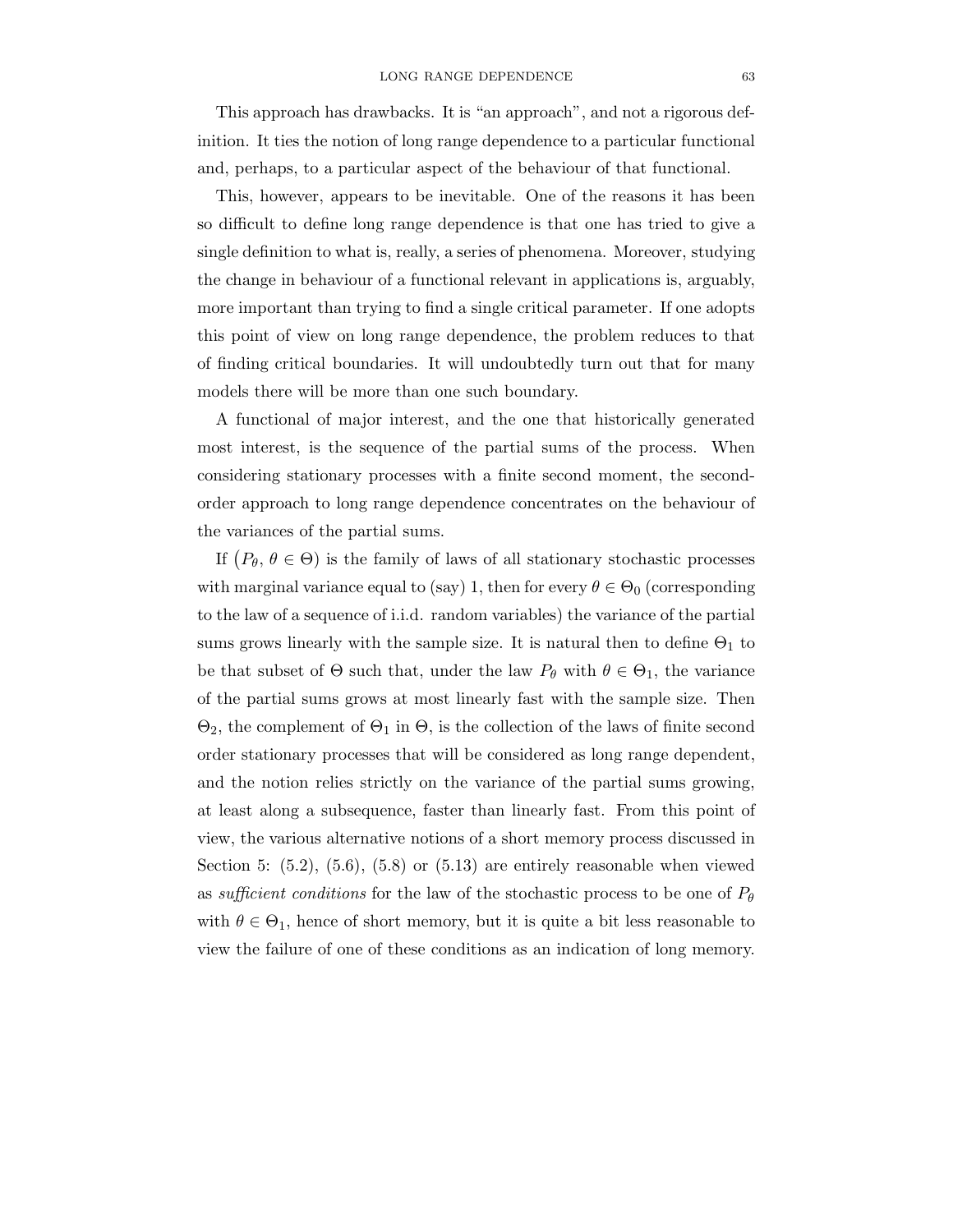## 64 G. SAMORODNITSKY

Similarly, the conditions  $(5.4)$ ,  $(5.5)$  or those of Proposition 5.2 can very reasonably be viewed as *sufficient conditions* for long memory, but their absence should not be viewed as an indication of short memory.

It is not by any means obvious that the change from situation where the variance of the partial sums grows at most linearly fast with the sample size, to the situation where this is not the case, is, by itself, important enough to justify calling this change a passage from short memory to long memory. The exception is, of course, the Gaussian case. If  $(P_{\theta}, \theta \in \Theta)$  is the family of laws of all stationary Gaussian processes with marginal variance 1, then the analogous to the above partition of the parameter space  $\Theta$  into  $\Theta_1$  and  $\Theta_2$  is a natural basis for distinction between short and long memory.

Still concentrating on the behaviour of the partial sums of a stationary second order process, one can partition the parameter space Θ into two parts, depending on whether or not the partial sums satisfy the invariance principle with convergence to the Brownian motion. From this point of view, the strong mixing conditions in Theorems 4.1 and 4.2 should be viewed as sufficient conditions for short memory, but their absence should not be regarded as an indication of long memory. The Fractional Gaussian noise with any  $H \neq 1/2$  (and not only  $H > 1/2$ ) will then be considered to be long range dependent.

In principle, basing the decision on whether or not a given stationary process has long memory on the order of magnitude of the partial sums of the process is possible also for infinite variance processes. Even more specifically, suppose  $(P_{\theta}, \theta \in \Theta)$  is the family of laws of all stationary stochastic processes whose one dimensional marginal distributions are in the domain of attraction of an  $\alpha$ -stable law with  $0 < \alpha < 2$ . Then for every  $\theta \in \Theta_0$  (corresponding to the law of a sequence of i.i.d. random variables in the  $\alpha$ -stable domain of attraction), the partial sums satisfy an invariance principle with convergence to an  $\alpha$ -stable Lévy motion, and one can define a partition of he parameter space  $\Theta$  into  $\Theta_1$  and  $\Theta_2$  depending on whether such an invariance principle still holds (an example is in Astrauskas (1983a) or Kasahara and Maejima (1988)). From this point of view, the stationary increment process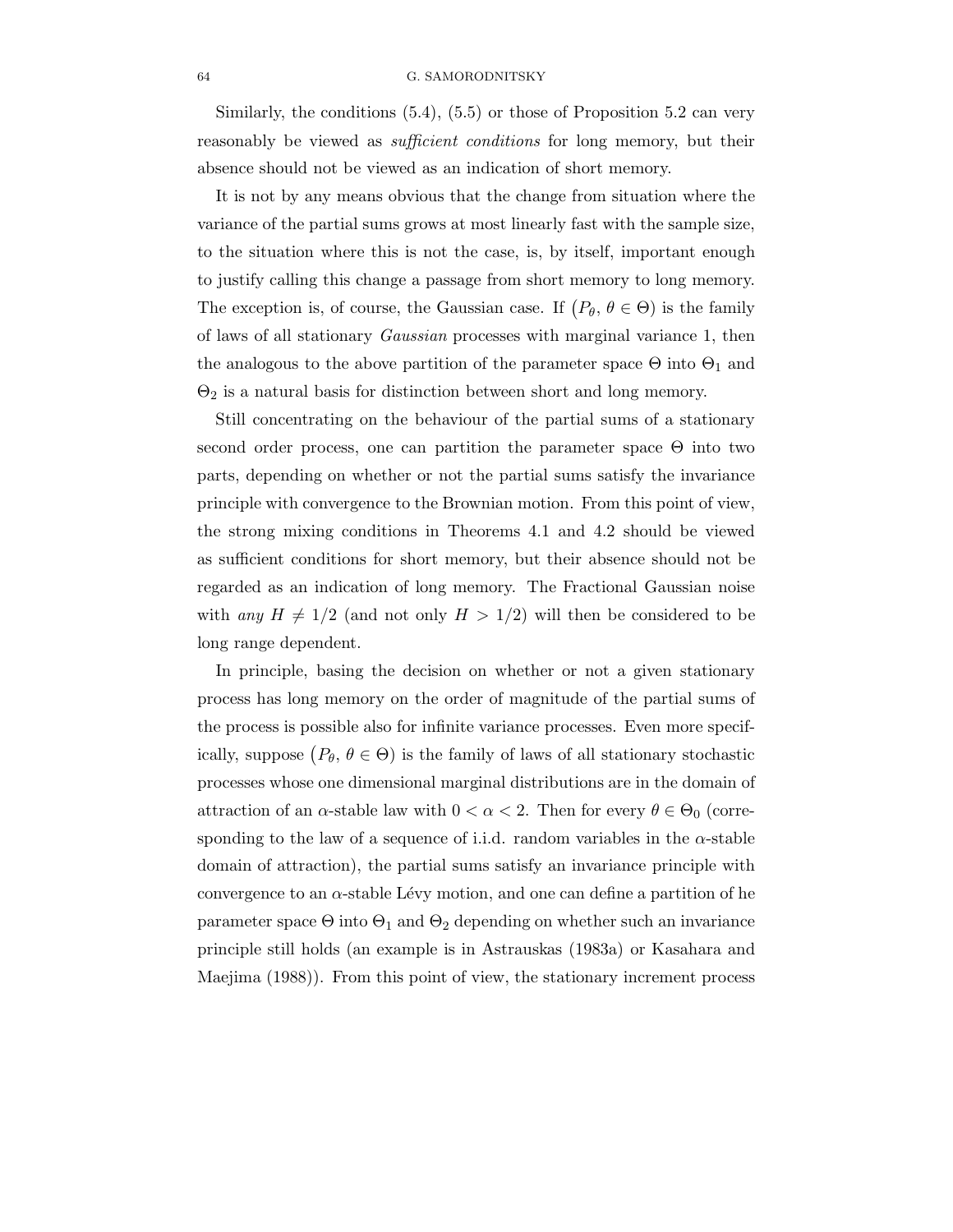of any  $\alpha$ -stable SSSI process, other than the strictly stable Lévy motion, has long memory *regardless of the value of the Hurst exponent H*, which can even be equal to  $1/\alpha$  if  $1 < \alpha < 2$ ; see the example of the Log-fractional Stable Motion in (7.22).

As the marginal tails of a stationary process become heavier, concentrating on the partial sums of the process, particularly on their rate of growth, to draw the boundary between short and long memory becomes less useful. The following proposition (whose proof will appear elsewhere) shows that, when the marginal tails are are sufficiently heavy, the partial sums cannot grow faster than those of an i.i.d. sequence. For simplicity we state it in the symmetric case, but the statement holds in a much greater generality.

**Proposition 8.1.** Let X be a symmetric random variable such that  $E|X|^{\beta} =$  $\infty$  for some  $0 < \beta < 1$ . Let  $\mathbf{X} = (X_1, X_2, ...)$  be a stochastic process with each  $X_i \stackrel{d}{=} X$ , and let  $\mathbf{Y} = (Y_1, Y_2, \ldots)$  be a sequence of independent copies of X. Let  $a_n \uparrow \infty$  be a sequence of positive numbers such that

$$
\limsup_{n\to\infty}\frac{a_{n+1}}{a_n}<\infty\,.
$$

If

(8.1) 
$$
\limsup_{n \to \infty} P(|X_1 + X_2 + \ldots + X_n| > a_n) > 0
$$

then also

(8.2) 
$$
\limsup_{n \to \infty} P(|Y_1 + Y_2 + \ldots + Y_n| > a_n) > 0.
$$

When the marginal tails of a stationary process are heavy, extreme values are, often, important. The partial maxima of the process are a natural functional to use in this case in order to draw the boundary between short and long memory. In the case of stationary  $S \alpha S$  processes such boundary was found in Samorodnitsky (2004).

A stationary  $S\alpha S$  process has an integral representation

(8.3) 
$$
X_n = \int_E f_n(x) M(dx), \quad n = 1, 2, \dots,
$$

where M is a S $\alpha$ S random measure on a standard Borel space  $(E, \mathcal{E})$  with a  $\sigma$ -finite control measure m. The functions  $f_n$ ,  $n = 1, 2, \ldots$  can be chosen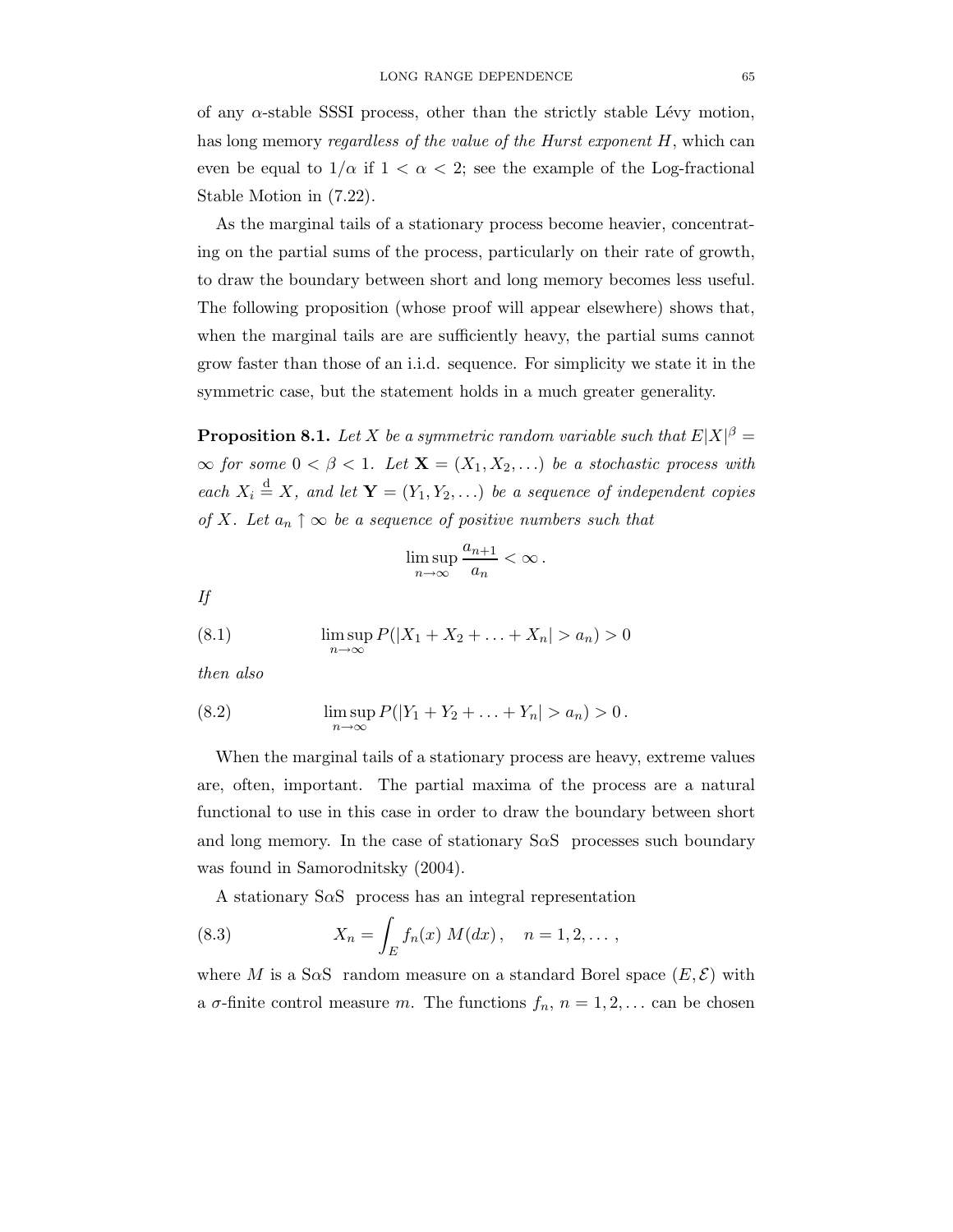to be of the form

(8.4) 
$$
f_n(x) = a_n(x) \left( \frac{dm \circ \phi^{n-1}}{dm}(x) \right)^{1/\alpha} f \circ \phi^{n-1}(x) \ \ x \in E,
$$

for  $n = 1, 2, \ldots$ , where  $\phi : E \to E$  is a measurable non-singular map (i.e. a one-to-one map with both  $\phi$  and  $\phi^{-1}$  measurable, mapping the control measure  $m$  into an equivalent measure),

$$
a_n(x) = \prod_{j=0}^{n-1} u \circ \phi^j(x), \, , \, x \in E \, ,
$$

for  $n = 0, 1, 2, \ldots$ , with  $u : E \to \{-1, 1\}$  a measurable function and  $f \in$  $L^{\alpha}(m)$ . See Samorodnitsky and Taqqu (1994) and Rosiński (1995) for the details.

A basic fact from ergodic theory is the existence of the Hopf decomposition of the set E with respect to the  $flow(\phi^n, n = 0, 1, 2, ...)$ : a decomposition of E into a disjoint (modulo a null set with respect to m) union  $E = C \cup D$ , such that C and D are measurable  $\phi$ -invariant sets, and the flow is conservative on C and dissipative on  $D$ ; we refer the reader to Krengel (1985) for the details. This allows us to write

(8.5) 
$$
X_n = \int_C f_n(x) M(dx) + \int_D f_n(x) M(dx) := X_n^C + X_n^D,
$$

 $n = 1, 2, \ldots$ , a unique in law decomposition of a stationary symmetric  $\alpha$ stable process into a sum of two independent such processes, one of which is generated by a conservative flow, and the other is generated by a dissipative flow. The i.i.d. SaS sequence is generated by a dissipative flow (i.e. the component  $X^C$  in the decomposition (8.5) vanishes). See Rosinski (1995). Let

(8.6) 
$$
M_n = \max_{j=1,2,...,n} |X_j|, \quad n = 1,2,...,
$$

be the sequence of the partial maxima. The following result was proved in Samorodnitsky (2004): if the component  $X^D$  generated by a dissipative flow in the decomposition (8.5) does not vanish, then

$$
(8.7) \t\t\t n^{-1/\alpha} M_n \Rightarrow C Z_\alpha \,,
$$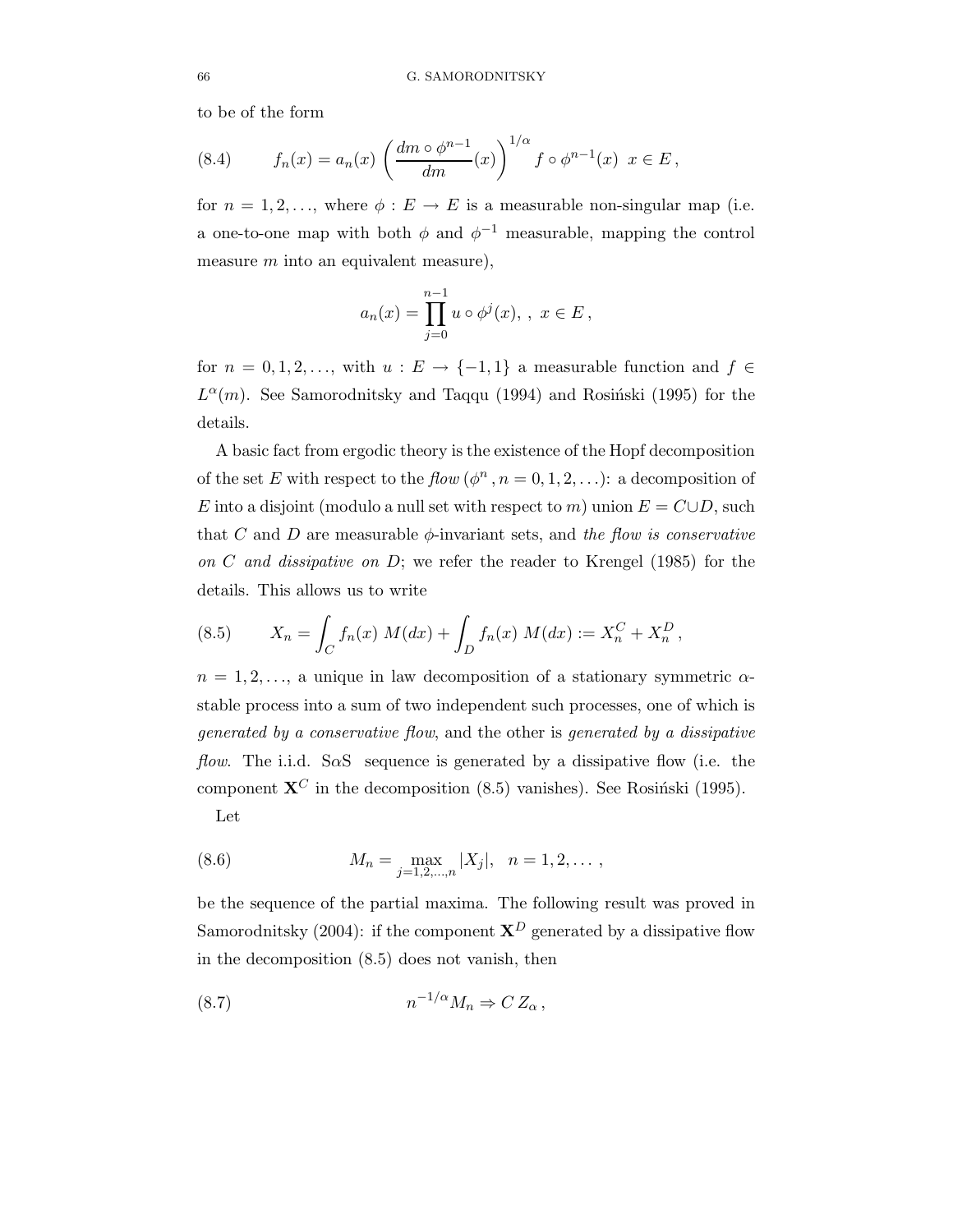where C is a finite positive constant, and  $Z_{\alpha}$  is the standard Frechét extreme value random variable with the distribution

(8.8) 
$$
P(Z_{\alpha} \leq z) = e^{-z^{-\alpha}}, \ z > 0.
$$

If, on the other hand, the component  $X^D$  generated by a dissipative flow vanishes, then

$$
(8.9) \t\t\t n^{-1/\alpha} M_n \to 0
$$

in probability as  $n \to \infty$ .

This is a phase transition that qualifies as a change from short memory to long memory. Let us call stationary  $S \alpha S$  processes with only one nondegenerate component in the decomposition (8.5) single component processes. We parametrize the family of laws of single component stationary SaS processes (with the scale fixed to, say, 1) by a space  $(E, \mathcal{E}, m)$ , a flow  $(\phi^n, n = 0, 1, 2, ...),$  a function  $f \in L^{\alpha}(m)$  and a *cocycle*  $(a_n, n = 0, 1, 2, ...).$ The collection of these parameters forms the parameter space Θ. Then the set  $\Theta_1$  of parameters for which the flow is dissipative corresponds to short memory processes, while the set  $\Theta_2$  of parameters for which the flow is conservative corresponds to short memory processes, and the boundary between the two is the phase transition boundary.

It is interesting that the partial maxima grow the fastest in the short memory case (including the i.i.d. case). In particular, if a stationary  $S\alpha S$  process has both a nondegenerate dissipative component and a nondegenerate conservative component in (8.5), then the long range dependent conservative component will be hidden by the faster growing maximum of the short memory dissipative component. Therefore, if we use the same parameters as above to parametrize the family of laws of all stationary SαS processes with the same scale, then the phase transition becomes less interesting, because in this case the short memory part  $\Theta_1$  of the parameter space becomes the set of the parameters in which the flow has a non-vanishing dissipative component. This will allow for short memory processes with a nondegenerate long memory component generated by a conservative flow. This is an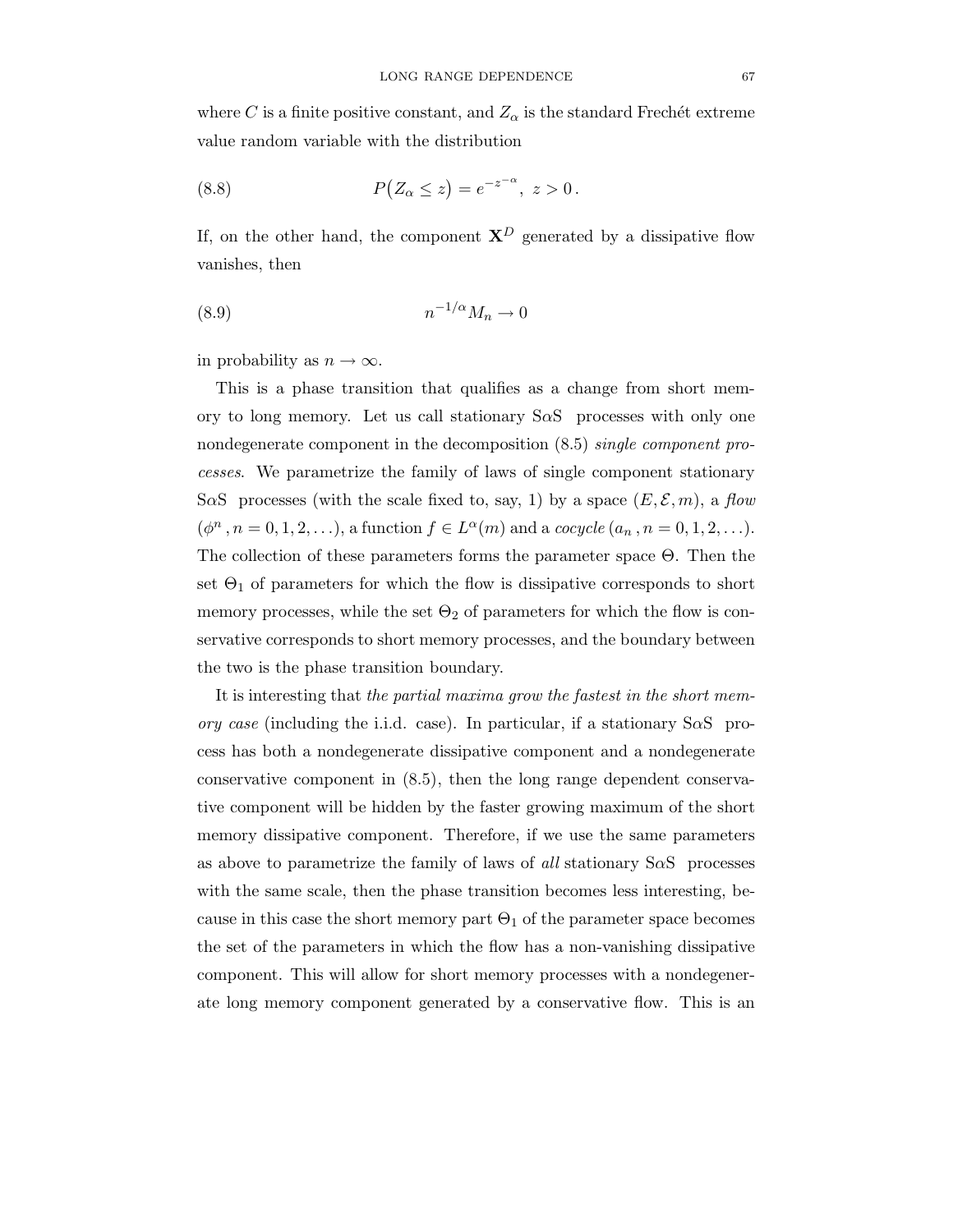indication that for certain functionals of a stationary process it is important to choose the parametrization carefully.

In the light of the present discussion let us revisit the question of short or long memory in the increments of SSSI  $S \alpha S$  processes considered in Section 7. If  $\mathbf{Y}$  is the Linear Fractional Stable Motion defined in (7.18) and (7.19), then its increment process is a single component process generated by a dissipative flow (see Rosiński  $(1995)$ ), hence a short memory process, regardless of the value of index of stability  $\alpha$  and Hurst exponent H. Similarly, if  $\mathbf Y$  is the Harmonizable Fractional Stable Motion defined in (7.23), then its increment process is a single component process generated by a conservative flow (see once againRosinski  $(1995)$ ), hence a long memory process, once again regardless of the values of  $\alpha$  and H. In fact, since the increment process of the Harmonizable Fractional Stable Motion is not ergodic, we can view this process as having infinite memory. On the other hand, Cohen and Samorodnitsky (2006) constructed a family of SSSI SαS process for which the increment process is also a single component process generated by a conservative flow, but this time the process is ergodic (even mixing). Thus we can view it as having finite but long memory.

It is not difficult to see that this classification of the memory of the increments of SSSI S $\alpha$ S processes is more informative than making a distinction based on a single critical value of the Hurst exponent or on decay rates of covariance substitutes such as covariation and codifference.

It is interesting that for stationary Gaussian processes the change in the rate of increase of the partial maxima occurs "much later", from the point of view of the rate of decay of correlations, than what is needed to change the rate of increase of the partial sums as discussed above. For example, if the condition

# $R_n \log n \to 0$  as  $n \to \infty$

is satisfied by the covariance function of a stationary Gaussian process (i.e. if the the correlations decay faster than logarithmically fast), then the partial maxima of the process increase at the same rate as in the i.i.d. case (and even the constants are preserved!); see Berman (1964).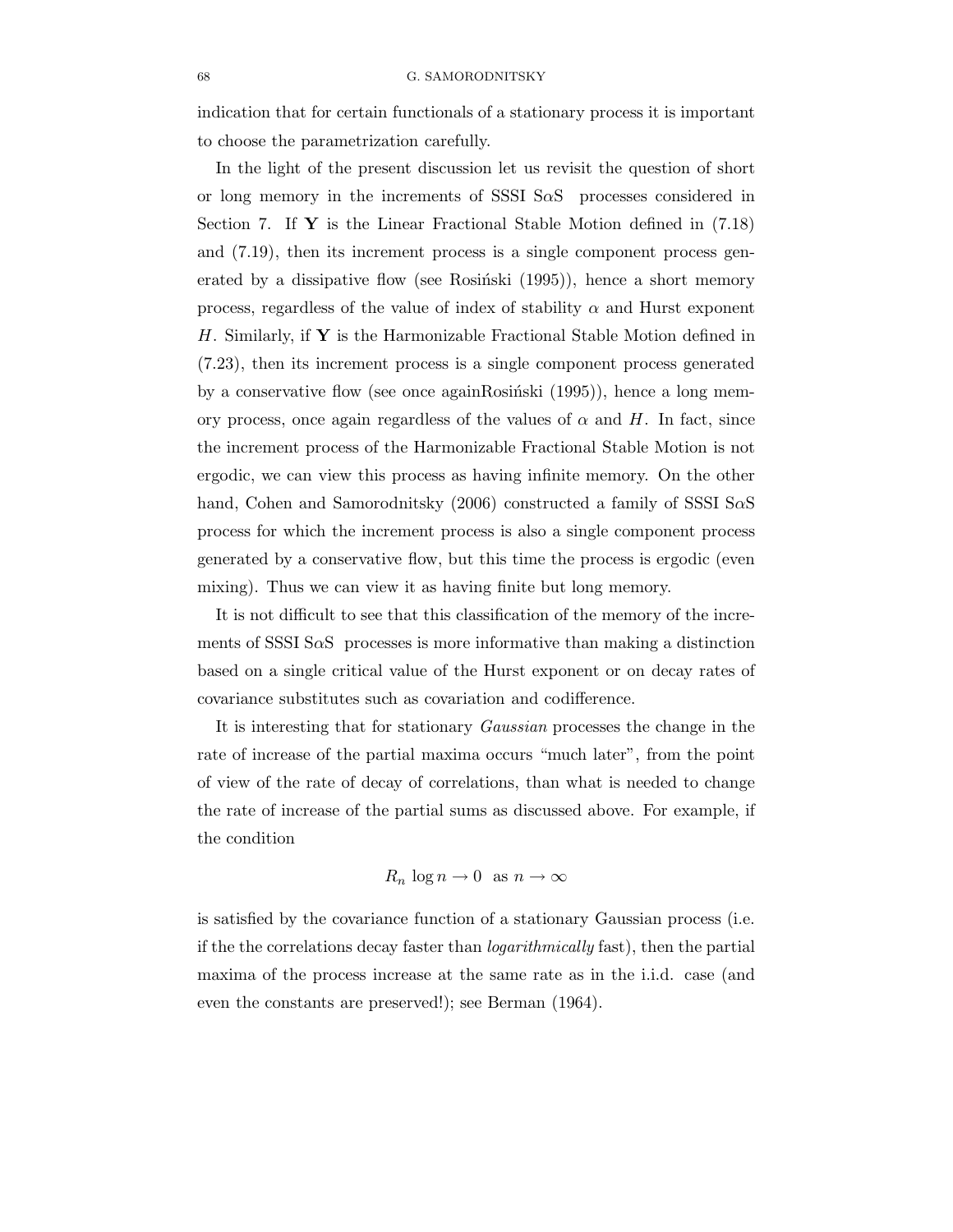More examples of a phase transition of the type discussed above are given by infinite moving average models. These are models of the form

(8.10) 
$$
X_n = \sum_{j=-\infty}^{\infty} \varphi_{n-j} \, \varepsilon_j \, , \quad n = 1, 2, \dots \, ,
$$

where  $(\varepsilon_n, n = \ldots, -1, 0, 1, 2, \ldots)$  are i.i.d. noise variables, and  $(\varphi_n)$  are deterministic coefficients; the latter, clearly, have to satisfy certain conditions for the series to converge and the process to be well defined. We will assume that the noise variables have a finite mean, in which case the absolute summability of the coefficients

(8.11) 
$$
\sum_{j=-\infty}^{\infty} |\varphi_j| < \infty
$$

guarantees that the series in (8.10) converges (absolutely) a.s., but weaker assumptions (depending on the noise distribution) will suffice for a.s. convergence as well. Obviously, if the moving average process (8.10) is well defined, it is automatically a stationary process. It is also known as a linear process (as is the ARMA model discussed in Section 3, which is a special case of the infinite moving average model).

Fixing the distribution of the noise variables, the law of the stationary moving average process is determined by its sequence of coefficients, so in this case the parameter space  $\Theta$  is the collection of sequences  $(\varphi_n)$  for which the series (8.10) converges. Unless the noise variables are Gaussian or  $\alpha$ stable, different choices of the parameter will affect the one-dimensional marginal distributions of the moving average process by more than a scale factor. Still, it makes sense to restrict the parameter space in an appropriate way to keep the marginal distributions from varying too much.

The part of the parameter space  $\Theta$  defined by  $(8.11)$  is sometimes viewed as leading to short memory models, often under the additional assumption

(8.12) 
$$
\sum_{j=-\infty}^{\infty} \varphi_j \neq 0,
$$

see e.g. Section 13.2 of Brockwell and Davis (1987). (Intuitively, the case of the zero sum in (8.12) corresponds to negative memory, not dissimilar with the Fractional Gaussian Noise with  $0 < H < 1/2$ .) Obviously, the laws of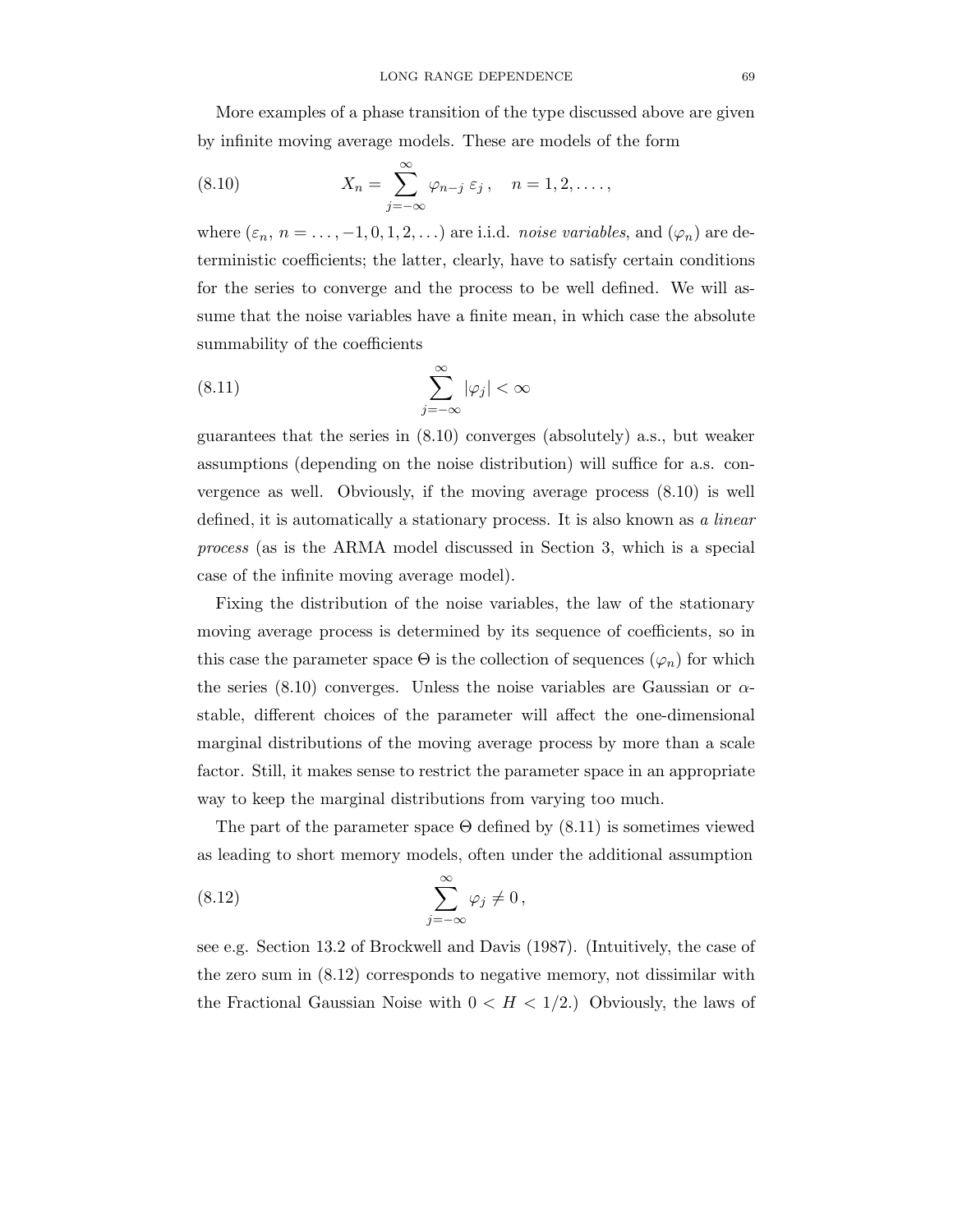i.i.d. sequences belong to this part of the parameter space. Is there a phase transition that occurs when (8.11) breaks down?

Assume first that the noise variables have a finite variance  $\sigma^2 > 0$ . Then the necessary and sufficient condition for convergence of the series in (8.10) is

(8.13) 
$$
S_{\varphi} := \sum_{j=-\infty}^{\infty} \varphi_j^2 < \infty.
$$

For the purpose of normalization of the marginal distributions one can define the parameter space  $\Theta$  to consist of the sequences of the coefficients satisfying  $S_{\varphi} = 1$ .

As before, a reasonable partition of  $\Theta$  into two parts, corresponding to short and long memory processes, is obtained depending on whether or not the partial sums of the moving average process satisfy the invariance principle with convergence to the Brownian motion. Moving average processes with absolutely summable coefficient have this property (see Hannah (1979)). However, also every parameter point satisfying, for example, condition (5.37) in Hall and Heyde (1980) guarantees such an invariance principle, hence a short memory process, and this condition may be satisfied even when (8.11) fails. From this point of view, the summability of the coefficients (8.11) is a sufficient condition for a short memory process, but its failure does not automatically imply a long memory moving average.

Still concentrating on the partial sums of a stationary process, important aspects of their behaviour are related to large deviations. Suppose that the noise random variables satisfy

$$
(8.14) \t\t Ee^{\lambda \varepsilon_0} < \infty
$$

for  $\lambda \in (-\epsilon, \epsilon)$ , some  $\epsilon > 0$ , i.e. have exponentially fast decaying tails.

Let  $X = (X_1, X_2, ...)$  be a stationary process. We say that the large deviation principle holds for the sample averages of the process for some speed sequence  $b_n \uparrow \infty$  and upper and lower rate function  $I_u(\cdot)$  and  $I_l(\cdot)$ , respectively,

(8.15) 
$$
-\inf_{x \in A^{\circ}} I_l(x) \leq \liminf_{n \to \infty} \frac{1}{b_n} \log P\left(\frac{X_1 + \dots + X_n}{n} \in A\right)
$$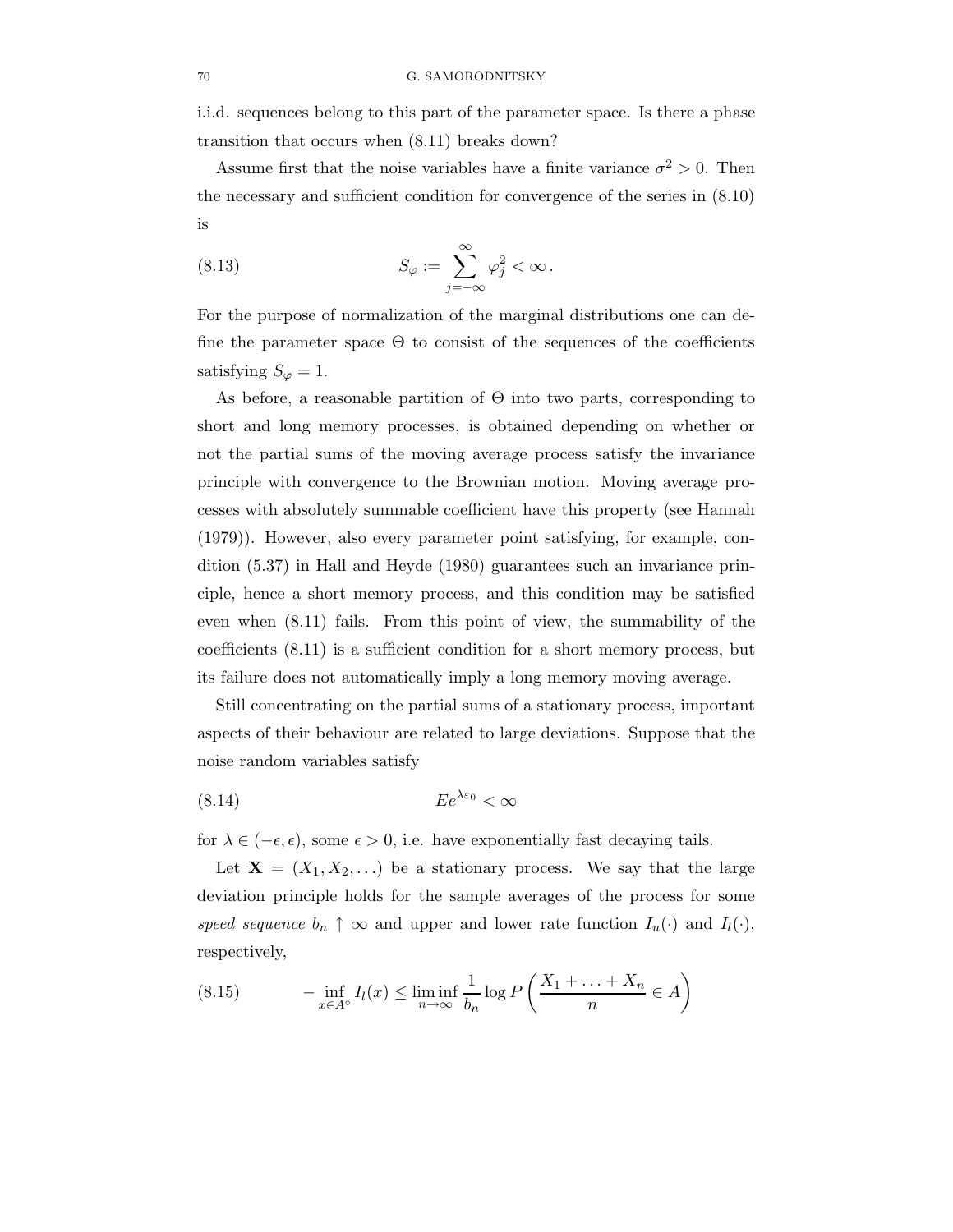$$
\leq \limsup_{n \to \infty} \frac{1}{b_n} \log P\left(\frac{X_1 + \dots + X_n}{n} \in A\right) \leq -\inf_{x \in \overline{A}} I_u(x)
$$

for every Borel set A, where  $A^{\circ}$  and  $\overline{A}$  denote the interior and closure of a set A, correspondingly. Detailed accounts of large deviations are in Dembo and Zeitouni (1993) and Deuschel and Stroock (1989). The rate sequence has the single most important role in the large deviation principle (8.15). For i.i.d. sequences satisfying (8.14), the classical Cramer theorem says that the large deviation principle holds with the speed  $b_n = n, n = 1, 2, \ldots$ 

Returning to infinite moving averages with the noise variables satisfying the exponential tail condition (8.14), define a partition of the parameter space  $\Theta$  (consisting of the sequences of the coefficients satisfying  $S_{\varphi} = 1$  in  $(8.13)$ ) into parts  $\Theta_1$  and  $\Theta_2$  by declaring  $\Theta_1$  to be that set of parameters  $\theta$  for which the large deviation principle holds under  $P_{\theta}$  with the speed  $b_n \equiv n$ , and  $\Theta_2$ , corresponding to the long memory moving averages, to be its complement. Similar partitions can be created based on the functional version of the large deviation principle, known to hold in the i.i.d. case with the linear speed by the Mogulskii theorem (Mogulski (1976) or Theorem 5.1.2 in Dembo and Zeitouni (1993), assuming that that (8.14) holds for all  $\lambda \in \mathbb{R}$ , or on other versions of the large deviation principle.

The fact that, under the assumptions (8.11) and (8.12), the moving average process satisfies the large deviation principle with the speed  $b_n \equiv n$ is well established, albeit under a variety of tail assumptions on the noise variables: see Burton and Dehling (1990) and Jiang et al. (1995). However, such large deviation principle also holds under the weaker assumption (5.13); see Djellout and Guillin (2001) or Wu (2004). (All these authors establish their large deviation principles at different levels of generality, but always covering the simplest one-dimensional version formulated in (8.15)). From this point of view, the assumptions (8.11) and (8.12) are sufficient for a short memory linear process, but not necessary.

Certain situations where the large deviation principle with a linear rate no longer holds were presented in Ghosh and Samorodnitsky (2007). Specifically, they assumed that the coefficients  $(\varphi_n)$  are *balanced regularly varying*: there is a regularly varying at infinity with exponent  $-\beta$ ,  $1/2 < \beta \leq 1$ ,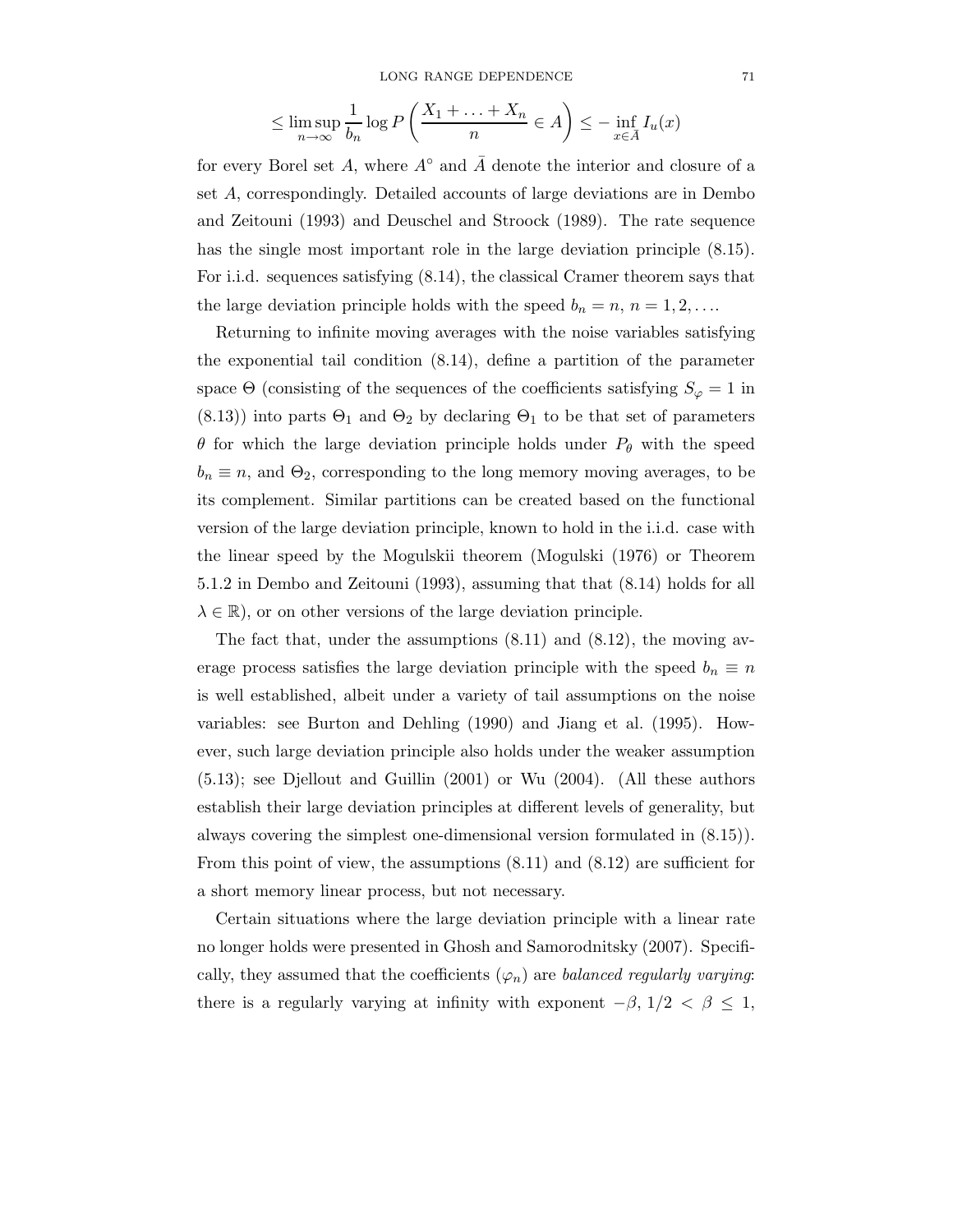function  $\psi : [0, \infty) \to [0, \infty)$  and  $0 \le p \le 1$ , such that

(8.16) 
$$
\lim_{n \to \infty} \frac{\phi_n}{\psi(n)} = p \text{ and } \lim_{n \to \infty} \frac{\phi_{-n}}{\psi(n)} = 1 - p.
$$

If  $\beta = 1$ , assume further that (8.11) fails.

Denote  $\Psi_n = \sum_{1 \leq i \leq n} \psi(i), n = 1, 2, \ldots$  It turns that, under the balanced regular variation assumption (8.16), the moving average process satisfies the large deviation principle with the speed  $b_n = n/\Psi_n^2$ ,  $n = 1, 2, \ldots$  Observe that (by Karamata's theorem) this speed sequence is regular varying with exponent  $2\beta - 1$ . Even in the case  $\beta = 1$  the speed sequence has the form  $b_n = nL_n$ , with a slowly varying function L converging to zero, and so it grows strictly slower that linearly fast. More general versions of the large deviation principle also exhibit similar behaviour; see Ghosh and Samorodnitsky (2007).

From this point of view, moving average processes with coefficients satisfying (8.16) are long range dependent.

Several other large deviation-related ways to look at short and long memory exist, the better known ones of which are related to ruin probabilities and *long strange segments*; a recent extensive account of the former is in Asmussen (2000), the latter have been analyzed since Erdós and Rényi (1970). We will look at the behaviour of the long strange segments, defined as follows. For a Borel set A and  $n = 1, 2, \dots$  let

(8.17) 
$$
R_n(A) = \sup \{ j - i : 0 \le i < j \le n, \frac{X_{i+1} + \dots + X_j}{j - i} \in A \},
$$

(defined to be equal to zero if the supremum is taken over the empty set). If the closure of A does not contain the mean of the stationary process (which we have assumed to be equal to zero), then the long segments over which the sample mean belongs to  $A$  are "strange" because the law of large numbers seems to break down there. For the i.i.d. sequence under the finite exponential moment assumption (8.14),

$$
(8.18)\qquad \frac{1}{\inf_{x\in A^{\circ}} I_l(x)} \le \liminf_{n\to\infty} \frac{R_n(A)}{\log n} \le \limsup_{n\to\infty} \frac{R_n(A)}{\log n} \le \frac{1}{\inf_{x\in \bar{A}} I_u(x)}
$$

with probability 1, where  $I_l$  and  $I_u$  are the rate functions in the large deviation principle (8.15); see Theorem 3.2.1 in Dembo and Zeitouni (1993).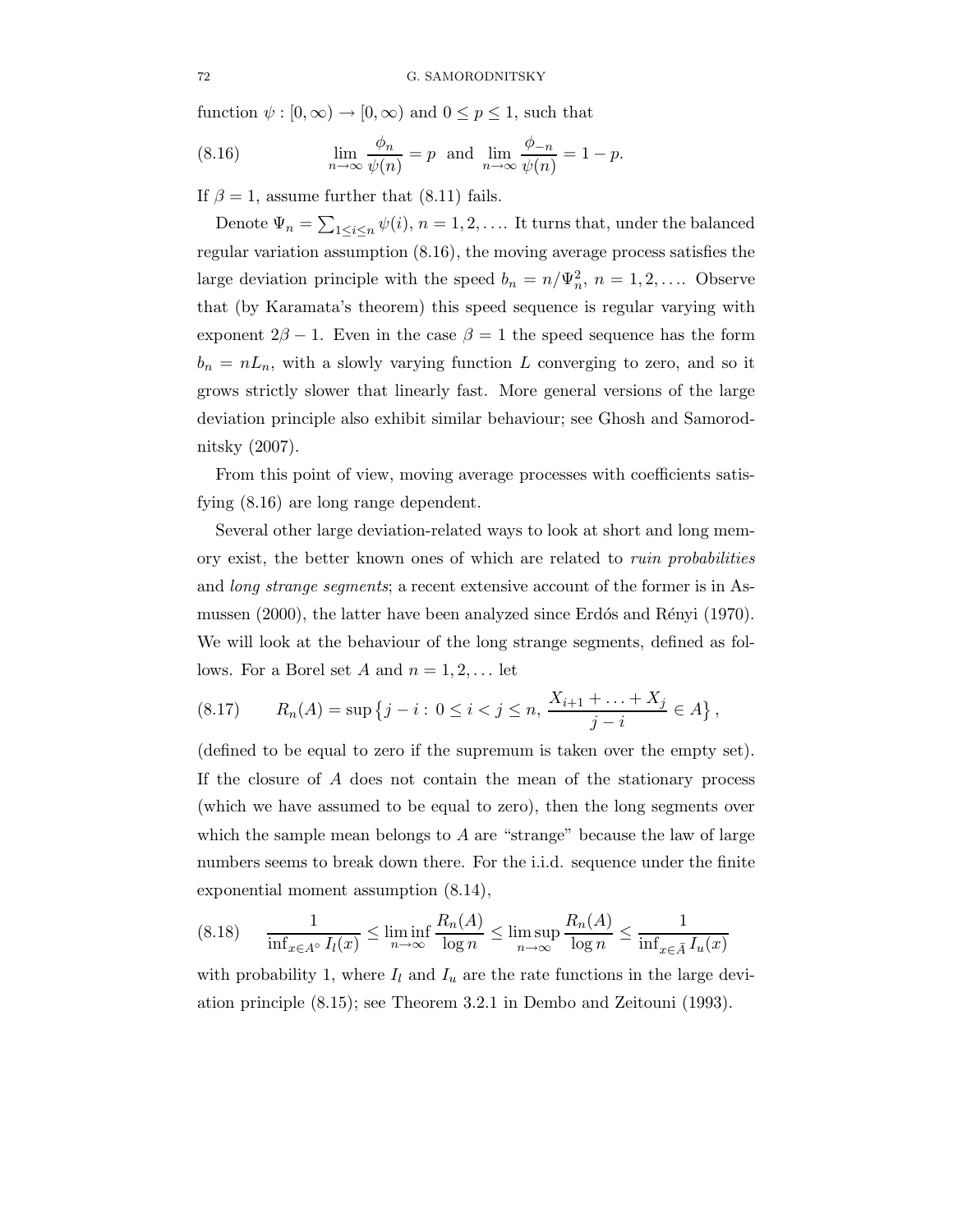Let  $\Theta_1$  be that part of the parameter space  $\Theta$  (still consisting of the sequences of the coefficients satisfying  $S_{\varphi} = 1$  in (8.13)) where the length of the long strange segments grows at the logarithmic rate, as in (8.18), and  $\Theta_2$  to be its complement. Since the statement  $(8.18)$  is set-dependent, one can restrict the test set A to the form  $A = \{x : |x - EX| > \theta\}$  for small  $\theta > 0$ . It was shown in Ghosh and Samorodnitsky (2007) that, under the assumptions (8.11) and (8.12), the logarithmic rate of increase still holds for the long strange segments (but with a generally different rate functions in  $(8.18)$ , whereas under the assumption  $(8.16)$  of the balanced regular variation assumption, the long strange segments grow at a strictly faster rate: the rate is now  $h(\log n)$ , where the function  $h : (0,\infty) \to (0,\infty)$ satisfies

$$
\frac{h(s)}{\left[\Psi\big(\lfloor h(s)\rfloor\big)\right]^2} \to 1 \text{ as } s \to \infty.
$$

Note that the function h is regularly varying with exponent  $(2\beta - 1)^{-1}$ . Therefore, also from the point of view of the long strange segments, the assumptions (8.11) and (8.12) are sufficient for a short memory of the moving average process, while the balanced regular variation assumption (8.16) is sufficient for long memory.

In summary, the change from short to long memory in infinite moving average processes with finite exponential moments as in (8.14) is of a phase transition nature. Only sufficient conditions for being on either side of the boundary are known at the moment; future research will undoubtedly tell us more about the description of the boundary in terms of the coefficients in the model.

We conclude by briefly looking at related phase transitions for infinite moving averages, where the noise variables do not have finite exponential moments. Suppose that the noise variables have, in fact, balanced regularly varying tails; this is a notion slightly more general than the balanced power tails in (2.5). Specifically, assume that

(8.19) 
$$
\begin{cases} P(|\varepsilon_0| > \lambda) = L(\lambda) \lambda^{-\alpha}, \\ \lim_{\lambda \to \infty} \frac{P(\varepsilon_0 > \lambda)}{P(|\varepsilon_0| > \lambda)} = p_{\varepsilon}, \quad \lim_{\lambda \to \infty} \frac{P(\varepsilon_0 < -\lambda)}{P(|\varepsilon_0| > \lambda)} = q_{\varepsilon}, \end{cases}
$$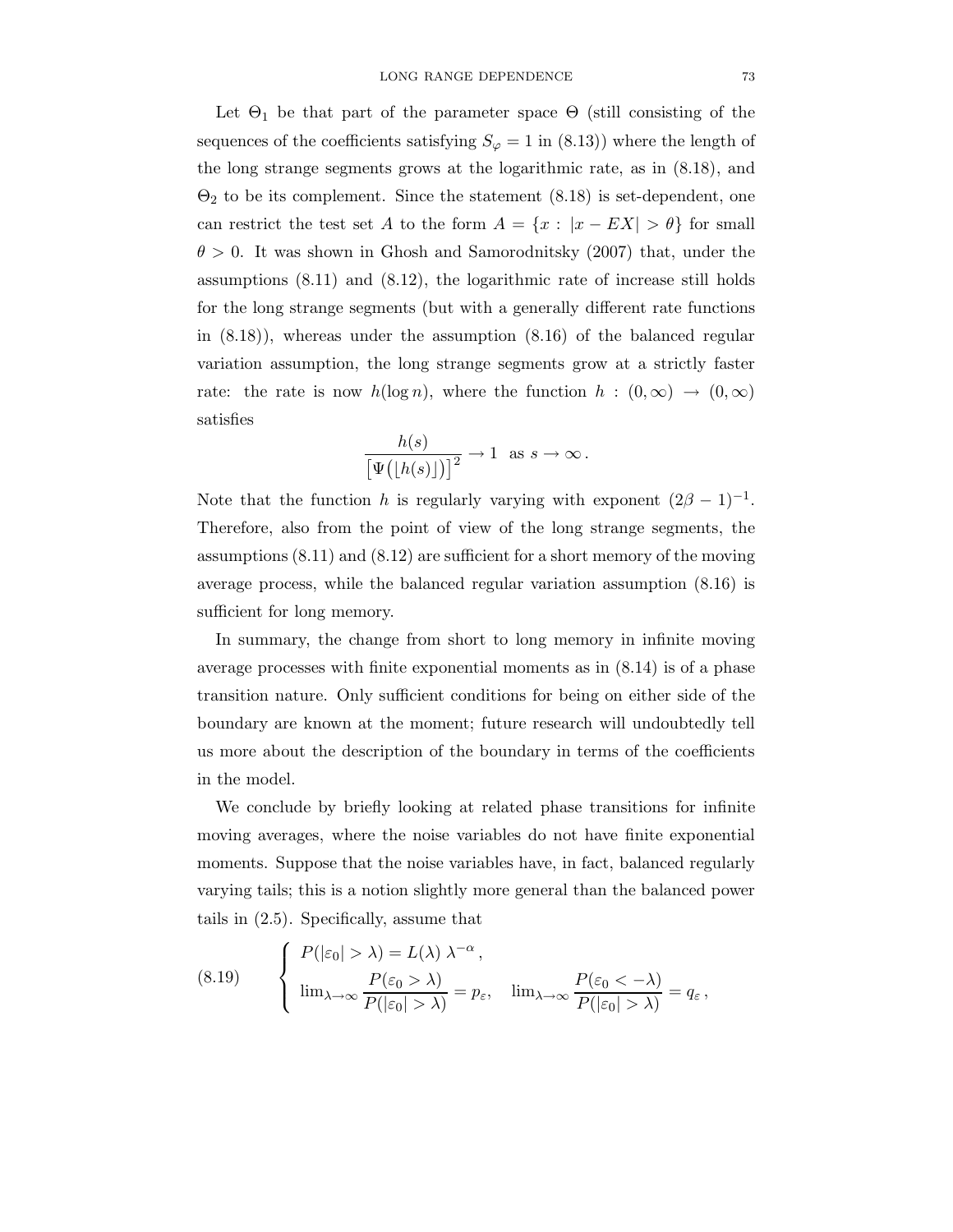as  $\lambda \to \infty$ , for some  $\alpha > 1$  and  $0 < p_{\varepsilon} = 1 - q_{\varepsilon} \leq 1$ . Here L is a slowly varying function at infinity. Note that, if  $\alpha \leq 2$ , then the assumption of the finite variance of the noise variables may fail, and it certainly does fail if  $\alpha < 2$ . If  $\alpha > 2$ , then the variance of the noise variables is still finite, and the square summability condition (8.13) is still the necessary and sufficient condition for the linear process (8.10) to be well defined; in the case  $1 < \alpha \leq 2$  a sufficient condition is

(8.20) 
$$
\sum_{j=-\infty}^{\infty} |\varphi_j|^{\alpha-\epsilon} < \infty \quad \text{for some } \epsilon > 0.
$$

In both cases the resulting moving average process is a stationary process whose 1-dimensional marginal tails are proportional to the tails of the noise variables; see Mikosch and Samorodnitsky (2000).

Once again, let Θ be the parameter space appropriate to the situation at hand: this will be the space of the coefficients satisfying  $(8.13)$  is  $\alpha > 2$ , or the space of the coefficients satisfying (8.20) if  $1 < \alpha \leq 2$ . Keeping the marginal distributions of the process from varying too much as the parameter changes is desirable; with "power-like" tails it is often a good idea to control the tails: the normalization  $\sum_j |\varphi_j|^{\alpha} = 1$  achieves that (see Mikosch and Samorodnitsky (2000)), and it can be taken as a part of the description of the parameter space.

Full large deviation principles have not been extended for stochastic processes with "power-like" tails far beyond the i.i.d. case (see Nagaev (1979) and Hult et al. (2005) for what happens in that case), so we will only consider the long strange segments. It turns out that the absolutely summable coefficients satisfying  $(8.11)$  still belong to that part  $\Theta_1$  of the parameter space such that, under the law  $P_{\theta}$  with  $\theta \in \Theta_1$  the long strange segments of the moving average process behave as in the i.i.d. case, while certain balanced regularly varying coefficients belong to that part  $\Theta_2$  of the parameter space such that, under the law  $P_{\theta}$  with  $\theta \in \Theta_2$  the long strange segments of the moving average process behave in a drastically different way. We need to modify the assumption of the balanced regularly varying coefficients in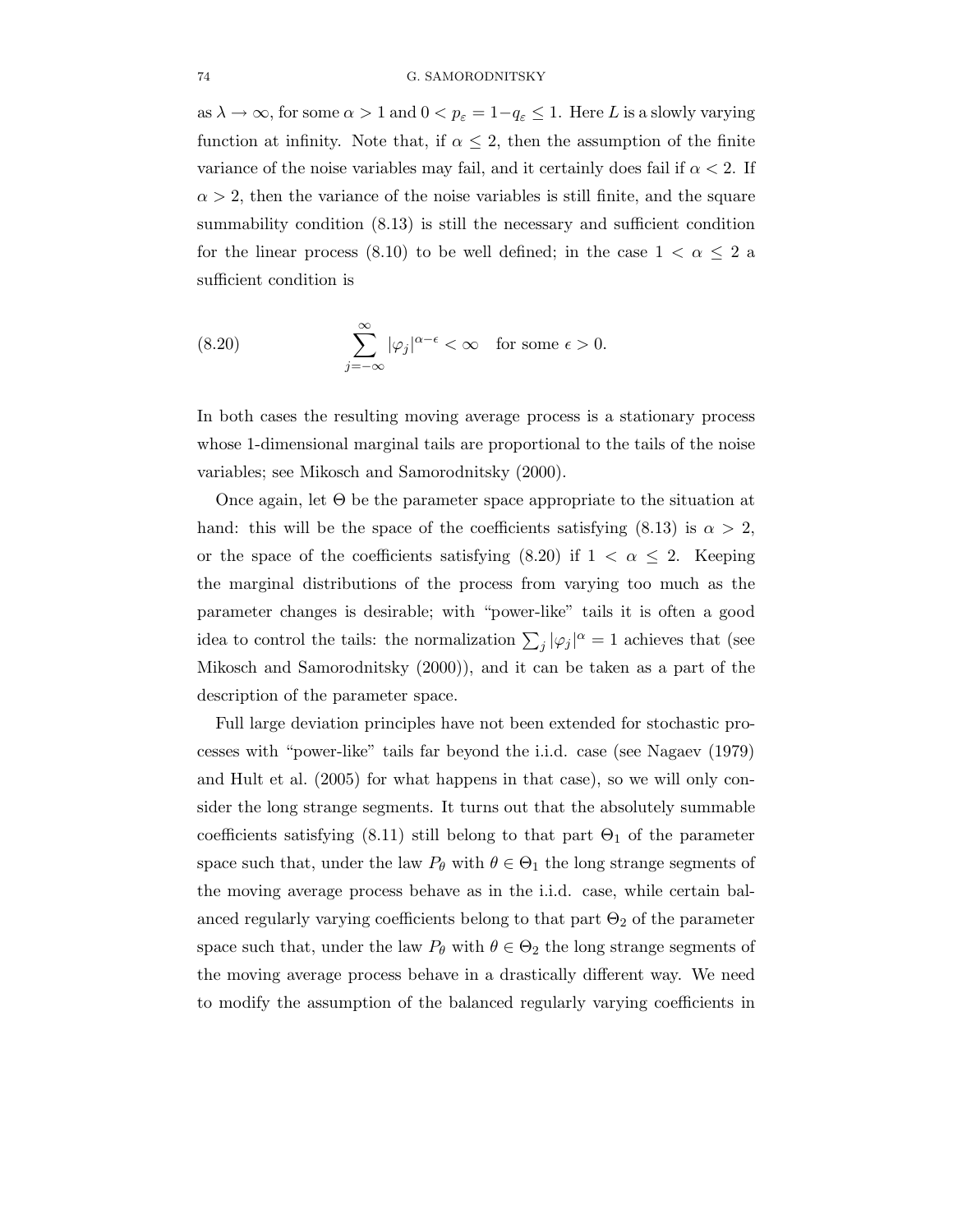(8.16) as follows: assume that (8.16) is satisfied with  $1/2 < \beta < 1$  if  $\alpha > 2$ , and with  $1/\alpha < \beta < 1$  if  $1 < \alpha \leq 2$ .

We consider long strange intervals defined in (8.17), with test sets of the form  $A = (\theta, \infty)$  for  $\theta > 0$  (these are "strange" because of the assumption of zero mean). Let  $F$  denote the distribution function of the noise random variable  $|\varepsilon_0|$ , and for  $n \geq 1$  define

(8.21) 
$$
a_n = \left(\frac{1}{1-F}\right)^{2n} (n),
$$

where for a nondecreasing function  $U, U^{\leftarrow}(y) = \inf\{s : U(s) \geq y\}, y > 0$ , is the left continuous inverse of U. Clearly  $(a_n)$  is regularly varying at infinity with exponent  $1/\alpha$ . It was proved by Mansfield et al. (2001) that under the absolutely summability assumption (8.11),

$$
a_n^{-1}R_n((\theta,\infty)) \Rightarrow \frac{M(\varphi)}{\theta}Z_\alpha,
$$

where  $Z_{\alpha}$  is the standard Frechét random variable defined in (8.8), and

$$
M(\varphi) = (p_{\varepsilon} M_{+}(\varphi)^{\alpha} + q_{\varepsilon} M_{-}(\varphi)^{\alpha})^{1/\alpha} ,
$$

with

$$
M_{+}(\varphi) = \max \left\{ \sup_{-\infty < k < \infty} \left( \sum_{j=-\infty}^{k} \varphi_{j} \right)_{+}, \sup_{-\infty < k < \infty} \left( \sum_{j=k}^{\infty} \varphi_{j} \right)_{+} \right\}
$$

and

$$
M_{-}(\varphi) = \max \left\{ \sup_{-\infty < k < \infty} \left( \sum_{j=-\infty}^{k} \varphi_{j} \right)_{-}, \sup_{-\infty < k < \infty} \left( \sum_{j=k}^{\infty} \varphi_{j} \right)_{-} \right\}.
$$

Therefore, under the assumption (8.11), the length of the long strange segments grows at the rate  $a_n$  (which is regularly varying at infinity with exponent  $1/\alpha$ ; this rate is the same as the rate of growth of the long strange segments for i.i.d. sequences with the same marginal tails. Note that the assumption (8.12) is not needed here.

On the other hand, under the assumption (8.16) of the balanced regularly variation of the coefficients (modified to the present case of the "power-like" tails), it was shown in Rachev and Samorodnitsky (2001) that

$$
\tilde{a}_n^{-1} R_n((\theta,\infty)) \Rightarrow \frac{p_\varepsilon^{1/(\alpha\beta)}(p^{1/\beta} + q^{1/\beta})}{(1-\beta)^{1/\beta}\theta^{1/\beta}} Z_{\alpha\beta},
$$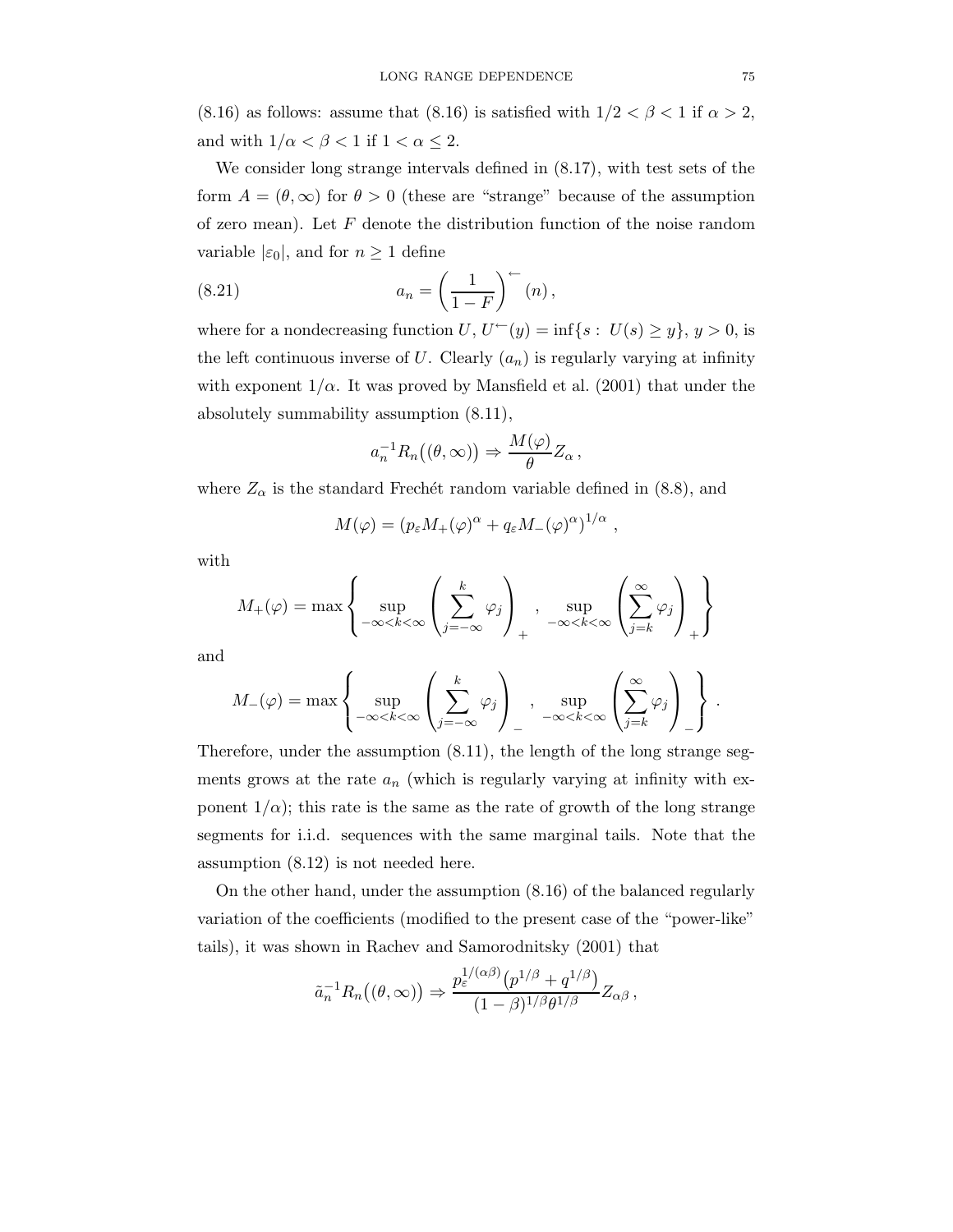## 76 G. SAMORODNITSKY

where  $Z_{\alpha\beta}$  is, once again, the standard Frechét random variable, but this time with the exponent equal to  $\alpha\beta$ , and the sequence  $(\tilde{a}_n)$  satisfies

$$
\frac{\psi(\tilde{a}_n)}{a_n} \to 1 \text{ as } n \to \infty.
$$

Therefore, under the (modified) assumption of the balanced regularly variation of the coefficients, the length of the long strange segments grows at the rate  $\tilde{a}_n$ , which is regularly varying at infinity with exponent  $1/(\alpha\beta)$  and, hence, faster than in the case of absolutely summable coefficients.

We conclude that the behaviour of long strange segments in the infinite moving average processes with noise variables with balanced regularly varying tails exhibits a phase transition (similar to that in the case of linear processes with the "light-tailed" noise variables) that may qualify as a phase transition that separates between short memory and long memory processes. The assumption of absolute summability of the coefficients is sufficient for a short memory process, while the assumption of a certain regular variation of the coefficients is sufficient for a long memory process.

In summary, it appears that connecting the notion of long range dependence to certain types of phase transitions is promising. It fits well with our intuition of the term "long memory" describing a model that is out of the ordinary. Furthermore, it allows us to concentrate on the behaviour of really important functionals. Much remains to be done to clarify both possible types of such phase transitions and the relevant boundaries for concrete families of stochastic processes.

## **REFERENCES**

- J. Aaronson (1997): An Introduction to Infinite Ergodic Theory, volume 50 of Mathematical Surveys and Monographs. American Mathematical Society, Providence.
- P. ABRY, L. DELBEKE and P. FLANDRIN (2000): Wavelet based estimator for the self-similarity parameter of  $\alpha$ -stable processes. In *International* Conference on Signal Processing, 16th World Computer Congress. Bejing, China.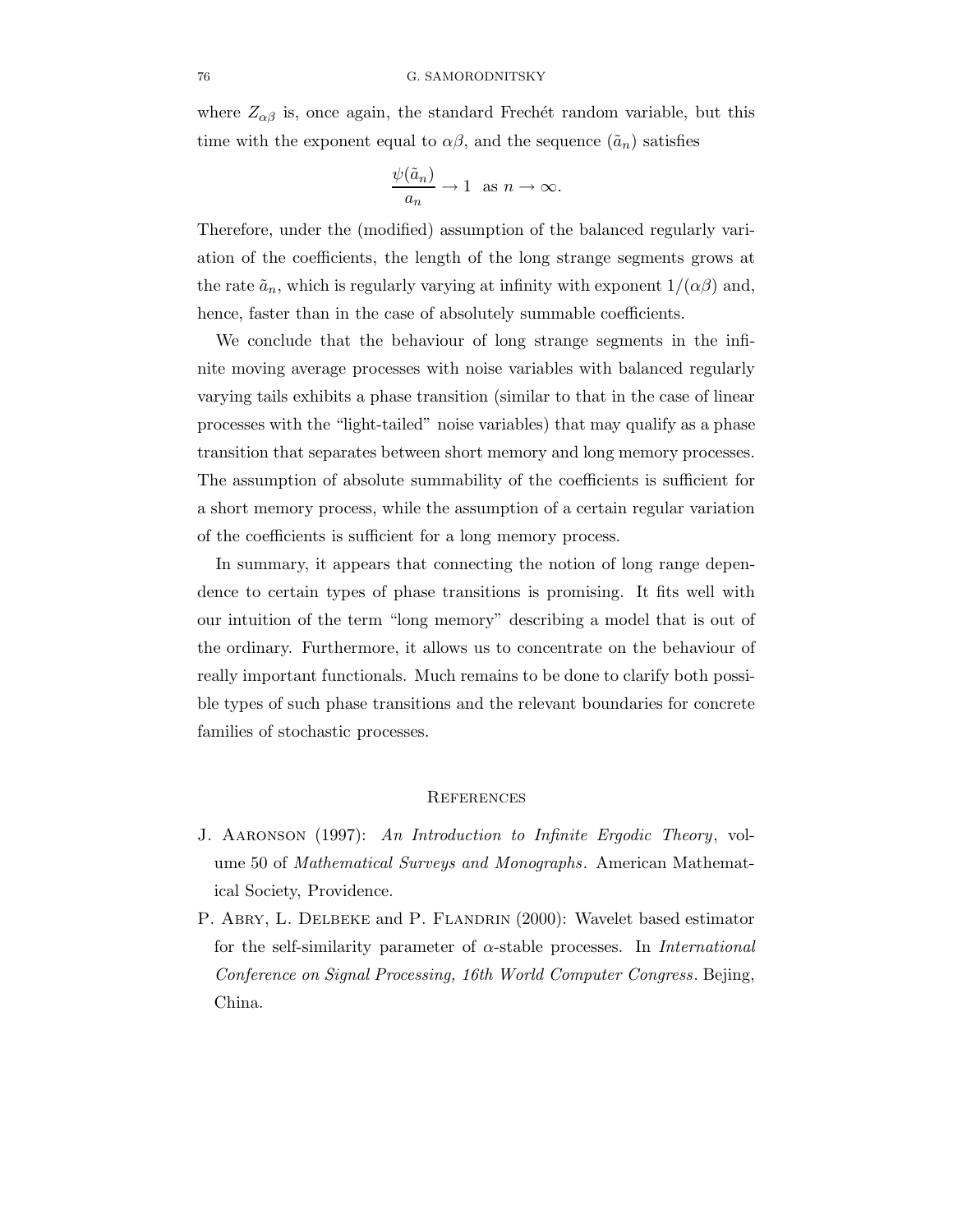- E. Alvarez-Lacalle, B. Dorow, J.-P. Eckmann and E. Moses (2006): Hierarchical structures induce long-range dynamical correlations in written texts. PNAS 103:7956–7961.
- S. Asmussen (2000): Ruin Probabilities. World Scientific Publishing Company.
- A. Astrauskas (1983a): Limit theorems for quadratic forms of linear processes. Lithuanian Mathematical Journal 23:355–361.
- A. Astrauskas (1983b): Limit theorems for sums of linearly generated random variables. Lithuanian Mathematical Journal 23:127–134.
- A. Astrauskas, J. Levy and M. S. Taqqu (1991): The asymptotic dependence structure of the linear fractional Lévy motion. Lietuvos Matematikos Rinkinys (Lithuanian Mathematical Journal) 31:1–28.
- F. Avram and M. S. Taqqu (1987): Noncentral limit theorems and Appell polynomials. The Annals of Probability 15:767–775.
- F. Avram and M. S. Taqqu (1992): Weak convergence of sums of moving averages in the  $\alpha$ -stable domain of attraction. The Annals of Probability 20:483–503.
- R. Baillie, T. Bollerslev and H. Mikkelsen (1996): Fractionally integrated generalized autoregressive conditional heteroscedasticity. Journal of Econometrics 74:3–30.
- J. Barkoulas, W. Labys and J. Onochie (1999): Long memory in future prices. The Financial Review 34:91–100.
- J. Beran (1994): Statistics for Long–Memory Processes. Chapman and Hall, New York.
- K. BERG-SØRENSEN and H. FLYVBERG (2005): The colour of thermal noise in classical Brownian motion: a feasibility study of direct experimental observation. New Journal of Physics 7:38–47.
- S. Berman (1964): Limit theorems for the maximum term in stationary sequencies. Annals of Mathematical Statistics 35:502-516.
- R. BHATTACHARYA, V. GUPTA and E. WAYMIRE (1983): The Hurst effect under trends. Journal Appl. Probab. 20:649–662.
- P. BILLINGSLEY (1999): Convergence of Probability Measures. Wiley, New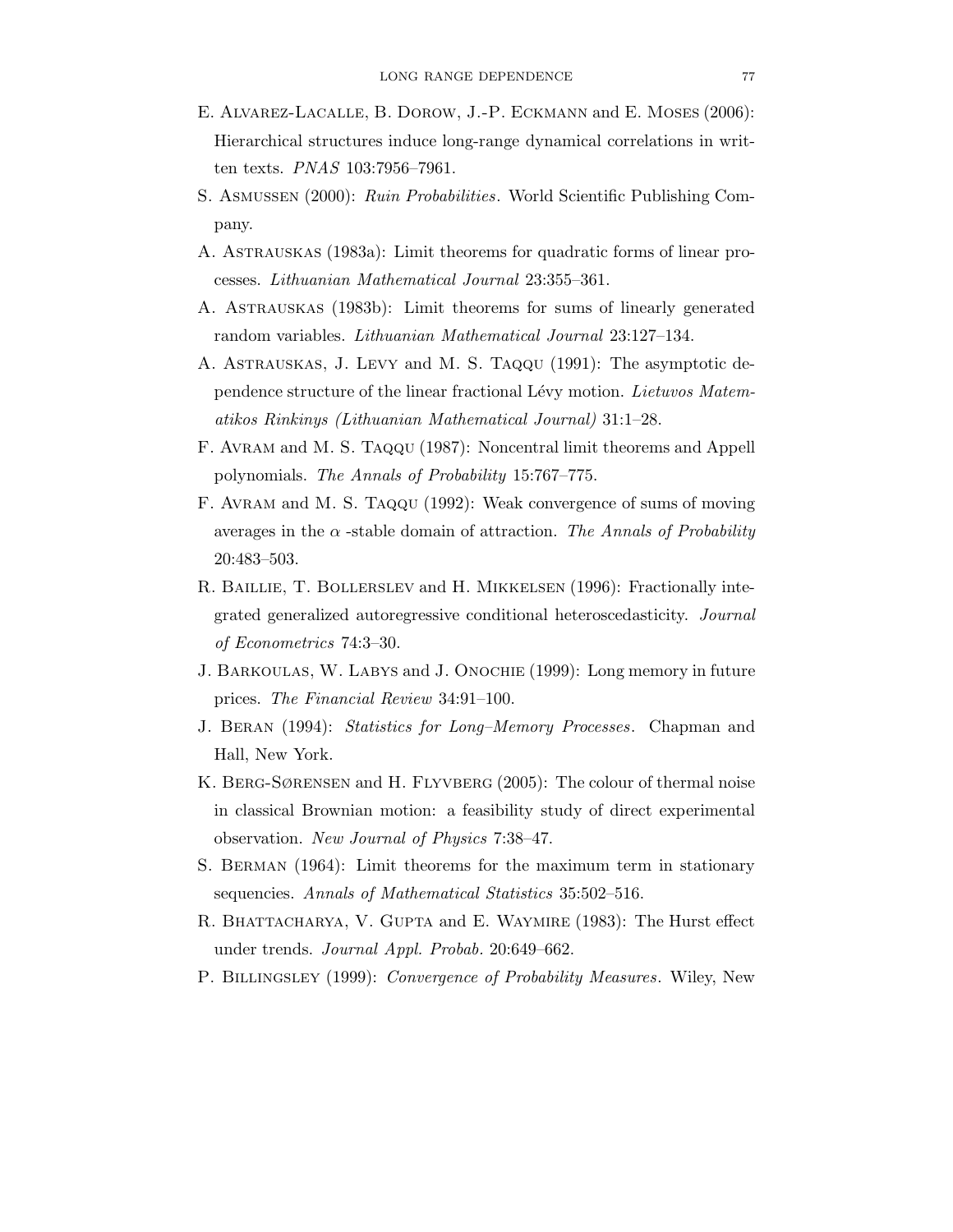York, 2nd edition.

- T. Bollerslev (1986): Generalized autoregressive conditional heteroskedasticity. Journal of Econometrics 31:307–327.
- R. BRADLEY (1993): Equivalent mixing conditions for random fields. Annals of Probability 21:1921–1926.
- R. Bradley (1999): On the growth of variances in a central limit theorem for strongly mixing sequences. Bernoulli 5:67–80.
- R. BRADLEY (2005): Basic properties of strong mixing conditions. A survey and some open questions. Probability Surveys 2:107–144.
- P. Breuer and P. Major (1983): Central limit theorems for non-linear functionals of Gaussian fields. Journal of Multivariate Analysis 13:425– 441.
- P. BROCKWELL and R. DAVIS (1987): Time Series: Theory and Methods. Springer-Verlag, New York.
- R. Burton and H. Dehling (1990): Large deviations for some weakly dependent random processes. Statistics and Probability Letters 9:397–401.
- S. CAMBANIS, C. HARDIN, JR. and A. WERON (1987): Ergodic properties of stationary stable processes. Stochastic Processes and their Applications 24:1–18.
- S. CAMBANIS, C. HARDIN, JR. and A. WERON (1988): Innovations and Wold decompositions of stable sequences. Probab. Th. Rel. Fields 79:1–27.
- S. CAMBANIS and M. MAEJIMA (1989): Two classes of self-similar stable processes with stationary increments. Stochastic Processes and their Applications 32:305–329.
- S. CAMBANIS and A. SOLTANI (1984): Prediction of stable processes: Spectral and moving average representation. Zeitschrift für Wahrscheinlichkeitstheorie und verwandte Gebiete 66:593–612.
- S. COHEN and G. SAMORODNITSKY (2006): Random rewards, Fractional Brownian local times and stable self-similar processes. Annals of Applied Probability 16:1432–1461.
- R. CONT (2005): Long range dependence in financial markets. In Fractals in Engineering, E. Lutton and J. Vehel, editors. Springer, pp. 159–180.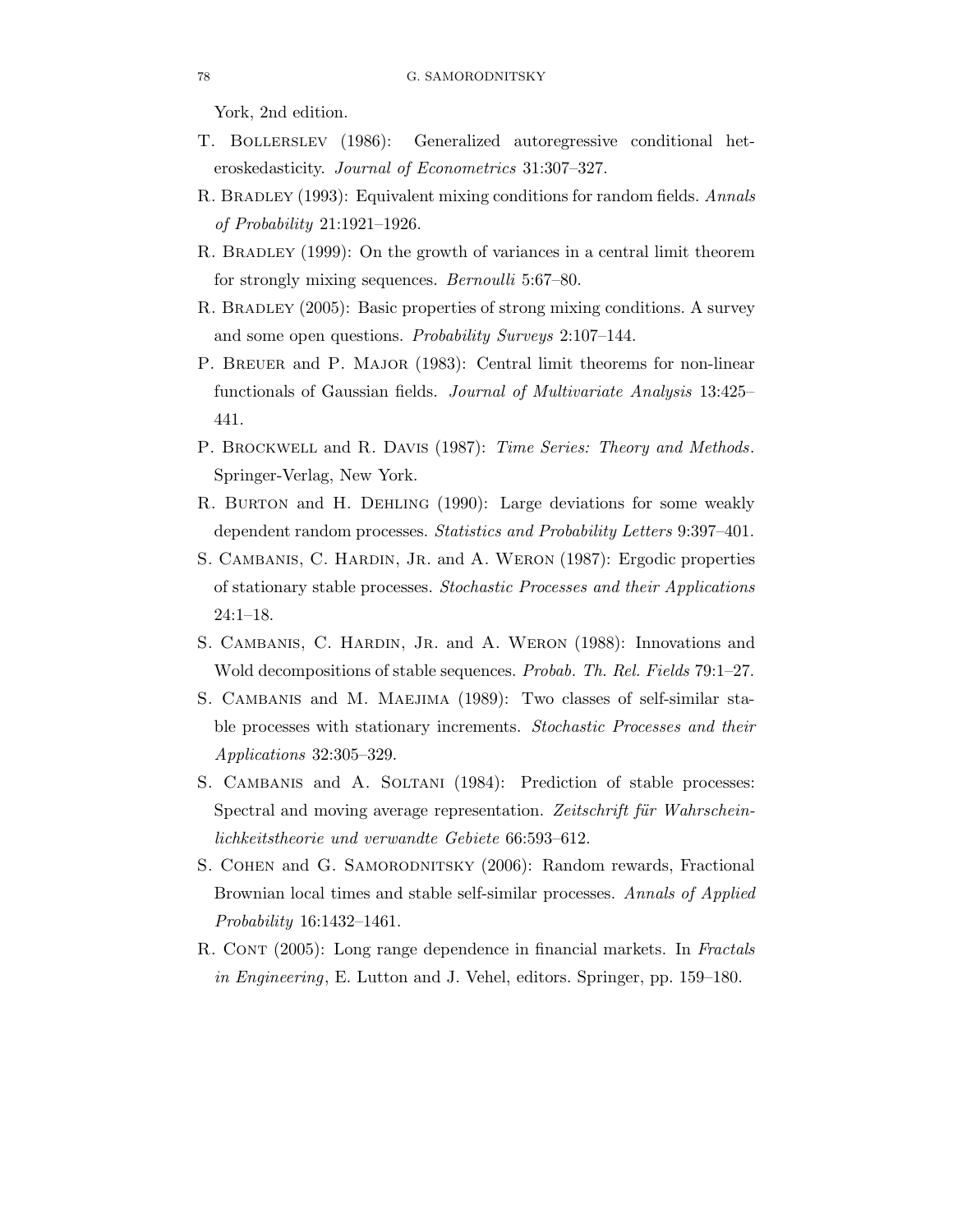- I. CORNFELD, S. FOMIN and Y. G. SINAI (1982): Ergodic Theory. Springer-Verlag.
- D. Cox (1984): Long-range dependence: a review. In *Statistics: An Ap*praisal, H. David and H. David, editors. Iowa State University Press, pp. 55–74.
- N. CRATO and P. ROTHMAN (1994): Fractional integration analysis of long-run behavior for US macroeconomic time series. Economics Letters 45:287–291.
- D. Daley and R. Vesilo (1997): Long range dependence of point processes, with queueing examples. Stochastic Processes and Their Applications 70:265–282.
- Y. DAVYDOV and V. EGOROV (2005): On convergence of empirical processes. Technical report, IRMA, Lille. Vol. 64, no. V.
- L. DECREUSEFOND and A. ÜSTÜNEL (1999): Stochastic analysis of the Fractional Brownian motion. Potential Analysis 10:177–214.
- A. DEMBO and O. ZEITOUNI (1993): Large Deviations Techniques and Applications. Jones and Bartlett Publishers, Boston.
- J.-D. Deuschel and D. Stroock (1989): Large Deviations. Academic Press, Boston.
- F. Diebold and A. Inoue (2001): Long memory and regime switching. Journal of Econometrics 105:131–159.
- H. Djellout and A. Guillin (2001): Large and moderate deviations for moving average processes. Annales de la Faculté des Sciences de Toulouse X:23–31.
- R. DOBRUSHIN (1979): Gaussian and their subordinated self-similar random generalized fields. Ann. Probability 7:1–28.
- R. DOBRUSHIN and P. MAJOR (1979): Non-central limit theorems for nonlinear functions of Gaussian fields. Zeitschrift für Wahrscheinlichkeitstheorie und verwandte Gebiete 50:27–52.
- R. DOUC, F. ROUEFF and P. SOULLIER (2006): On the existence of some  $\text{ARCH}(\infty)$  processes. Preprint.
- R. DUDLEY (1967): The sizes of compact subsets of Hilbert space and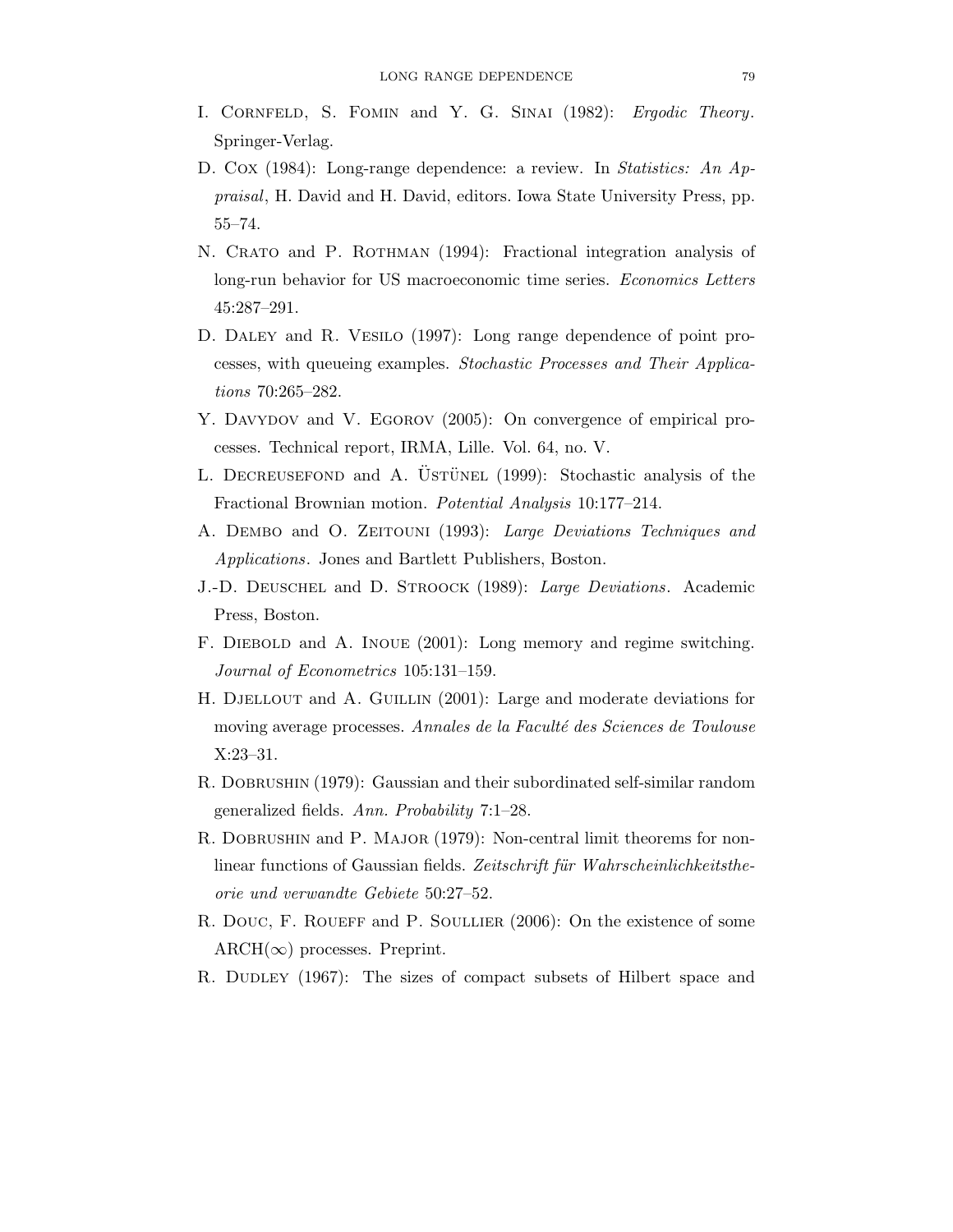continuity of Gaussian processes. J. Funct. Analysis 1:290–330.

- R. DURRETT (1996): Probability: Theory and Examples. Duxbury Press, Belmont, California, 2nd edition.
- R. DURRETT and S. RESNICK (1978): Functional limit theorems for dependent variables. Annals of Probability 6:829–846.
- P. EMBRECHTS and M. MAEJIMA (2002): Selfsimilar Processes. Princeton University Press, Princeton and Oxford.
- R. ENGLE (1982): Autoregressive conditional heteroskedasticity with estimates of the variance of U.K. inflation. Econometrica 50:987–1008.
- P. ERDÓS and A. RÉNYI (1970): On a new law of large numbers. *Journal*  $d'Analyse Mathématique 22:103-111.$
- W. FELLER (1971): An Introduction to Probability Theory and its Applications, volume 2. Wiley, New York, 2nd edition.
- S. GHOSH and G. SAMORODNITSKY (2007): Large deviations and memory in moving average processes. Technical report.
- L. Gil-Alana (2004): A fractionally integrated model for the Spanish real GDP. Economics Bulletin 3:1–6.
- L. GIRAITIS and D. SURGAILIS (1991): On shot noise processes attracted to fractional Lévy motion. In Stable Processes and Related Topics, S. Cambanis, G. Samorodnitsky and M. Taqqu, editors, volume 25 of Progress in Probability. Birkhäuser, Boston, pp. 261–273.
- C. GRANGER and R. JOYEUX (1980): An introduction to long-memory time series and fractional differencing. J. Time Series Analysis 1:15–30.
- D. GUÉGAN  $(2005)$ : How can we define the concept of long memory? An econometric survey. Econometric reviews 24:113–149.
- P. HALL and C. HEYDE (1980): Martingale Limit Theory and Its Applications. Academic Press, New York.
- E. J. Hannah (1979): The central limit theorem for time series regression. Stochastic Processes and Their Applications 9:281–289.
- M. HAUSER and R. KUNST (1998): Fractionally integrated models with ARCH errors: with an application to the Swiss 1-month Euromarket interest rate. Review of Quantitative Finance and Accounting 10:95–113.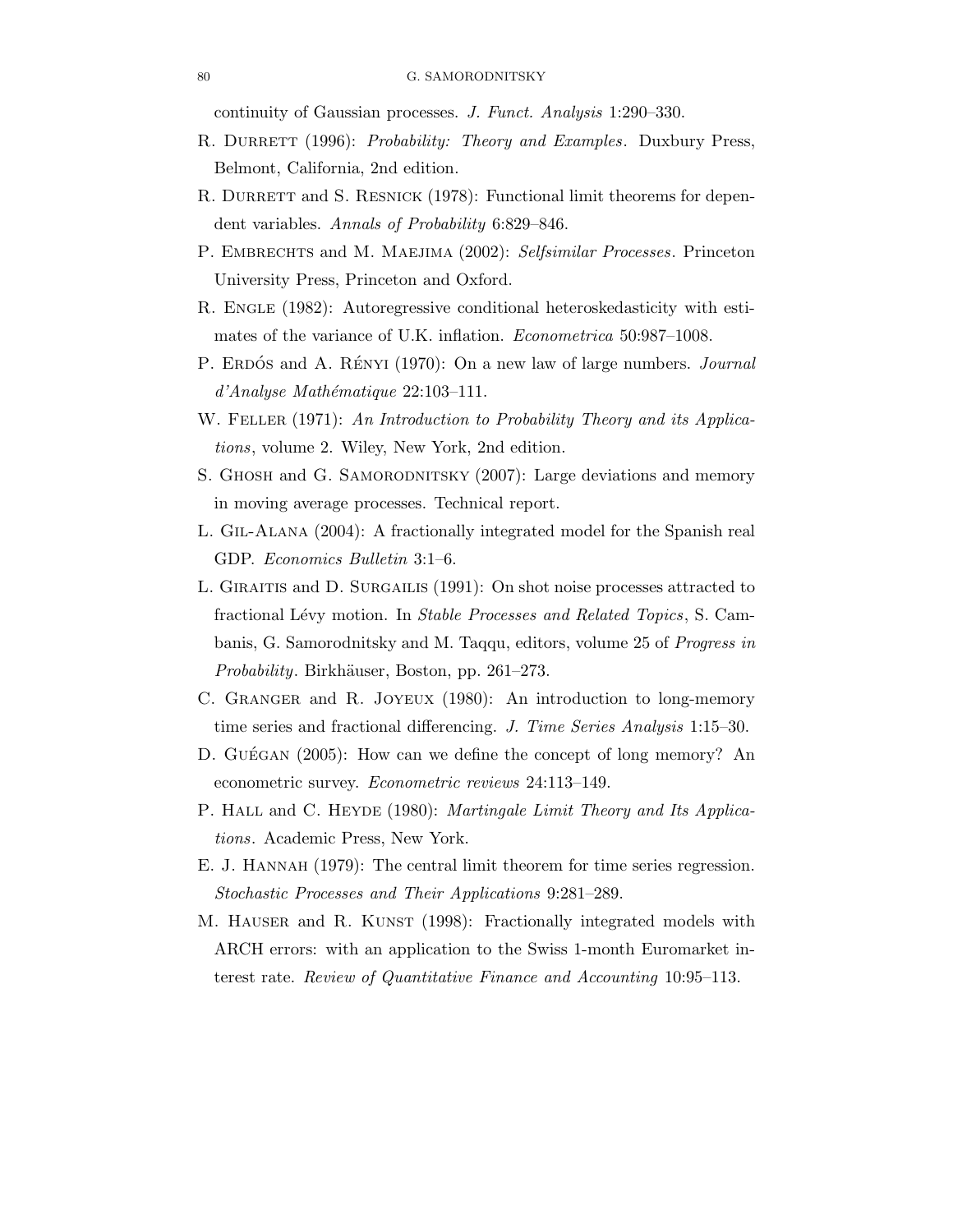- H. Helson and D. Sarason (1967): Past and future. Mathematica Scandinavica 21:5–16.
- C. HEYDE (2002): On the modes of long-range dependence. *Journal of* Applied Probability 39:882–888.
- C. HEYDE and Y. YANG (1997): On defining long range dependence. Journal of Applied Probability 34:939–944.
- J. Hosking (1981): Fractional differencing. Biometrika 68:165–176.
- H. HULT, F. LINDSKOG, T. MIKOSCH and G. SAMORODNITSKY (2005): Functional large deviations for multivariate regularly varying random walks. Annals of Applied Probability 15:2651-2680.
- H. Hurst (1951): Long-term storage capacity of reservoirs. Transactions of the American Society of Civil Engineers 116:770–808.
- H. Hurst (1955): Methods of using long-term storage in reservoirs. Proceedings of the Institution of Civil Engineers, Part I :519–577.
- T. Jiang, M. Rao and X. Wang (1995): Large deviations for moving average processes. Stochastic Processes and Their Applications 59:309– 320.
- T. Karagiannis, M. Molle and M. Faloutsos (2004): Long-range dependence - Ten years of Internet traffic modeling. IEEE Internet Computing 8:57–64.
- D. KARMESHU and A. KRISHNAMACHARI (2004): Sequence Variability and Long-Range Dependence in DNA: An Information Theoretic Perspective. In Neural Information Processing, volume 3316 of Lecture Notes in Computer Science. Springer, Berlin, pp. 1354–1361.
- Y. KASAHARA and M. MAEJIMA (1988): Weighted sums of i.i.d. random variables attracted to integrals of stable processes. Prob. Th. Rel. Fields 78:75–96.
- Y. KASAHARA, M. MAEJIMA and W. VERVAAT (1988): Log-fractional stable processes. Stochastic Processes and their Applications 30:329–339.
- P. KOKOSZKA and M. TAQQU (1994): Infinite variance stable ARMA processes. Journal of Time Series Analysis 15:203–220.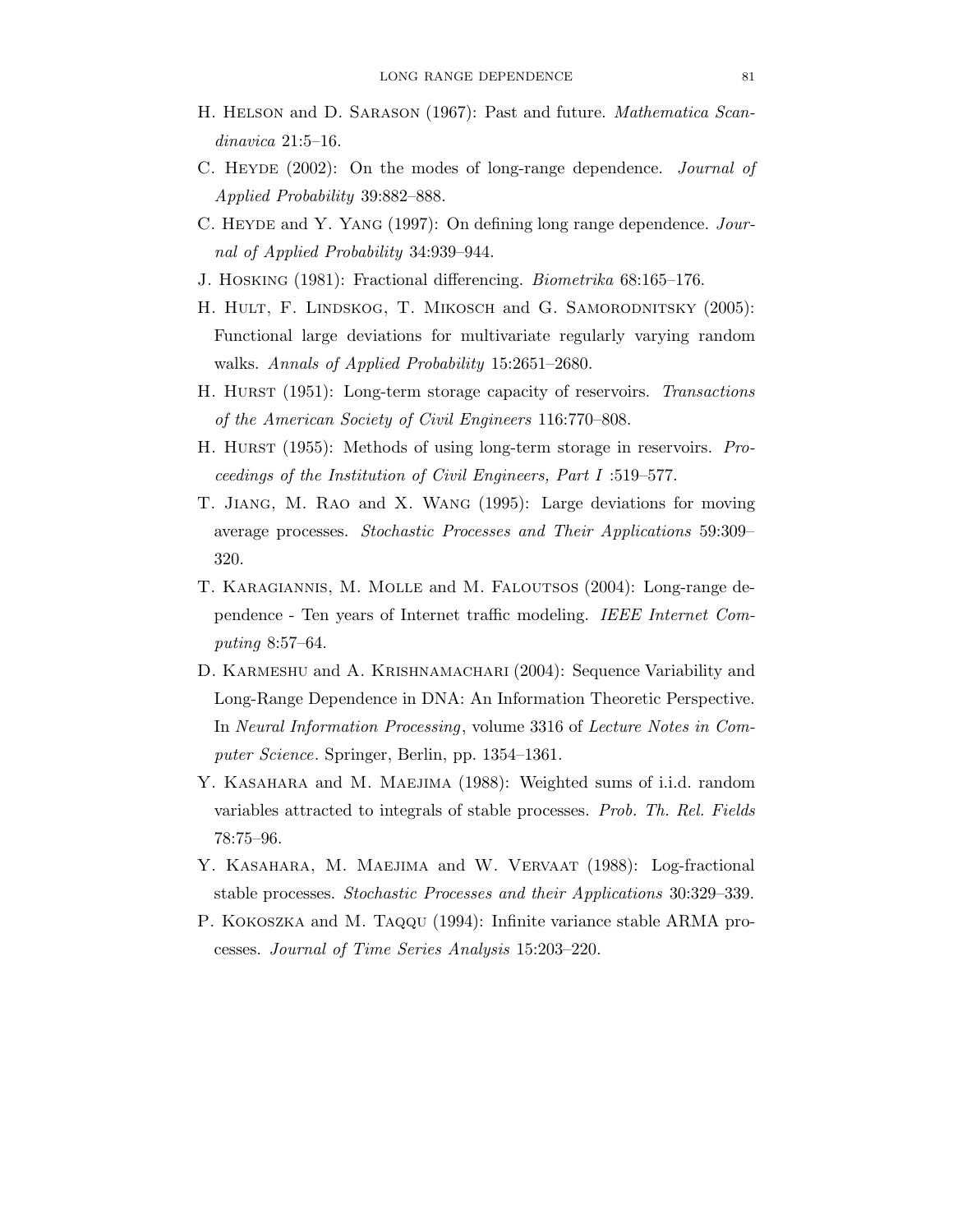- A. Kolmogorov (1940): Wienersche Spiralen und einige andere interessante kurven in Hilbertschen raum. C.R. (Doklady) Acad. Sci. USSR  $(N.S.) 26:115-118.$
- A. Kolmogorov and Y. Rozanov (1960): On a strong mixing condition for a stationary Gaussian process. Teoria Veroyatnostei i Primeneniya 5:222–227.
- M. KOTULSKA (2007): Natural fluctuations of an elctropore show Fractional Lévy Stable motion. Biophysical Journal 92:2412–2421.
- U. Krengel (1985): Ergodic Theorems. De Gruyter, Berlin, New York.
- H. KÜNSCH (1986): Discrimination between monotonic trends and longrange dependence. Journal of Applied Probability 23:1025–1030.
- J. Lamperti (1962): Semi-stable stochastic processes. Transaction of the American Mathematical Society 104:62–78.
- M. LEADBETTER, G. LINDGREN and H. ROOTZÉN (1983): Extremes and Related Properties of Random Sequences and Processes. Springer Verlag, New York.
- W. Leland, M. Taqqu, W. Willinger and D. Wilson (1993): On the self-similar nature of Ethernet traffic. ACM/SIGCOMM Computer Communications Review :183–193.
- J. Levy and M. Taqqu (2000): Renewal reward processes with heavy-tailed inter-renewal inter-renewal times and heavy-tailed rewards. Bernoulli 6:23–44.
- A. Lo (2001): Fat tails, long memory, and the stock market since the 1960s. Economic Notes, Banca Monte dei Paschi di Siena.
- J. Lopez-Ardao, C. Lopez-Garcia, A. Suarez-Gonzales, M. Fernandes-Vega and R. Rodriguez-Rubio (2000): On the use of self-similar processes in network simulation. ACM Transactions on Modeling and Computer Simulation 10:125–151.
- M. MAEJIMA (1983a): On a class of self-similar processes. Zeitschrift für Wahrscheinlichkeitstheorie und verwandte Gebiete 62:235–245.
- M. MAEJIMA (1983b): A self-similar process with nowhere bounded sample paths. Zeitschrift für Wahrscheinlichkeitstheorie und verwandte Gebiete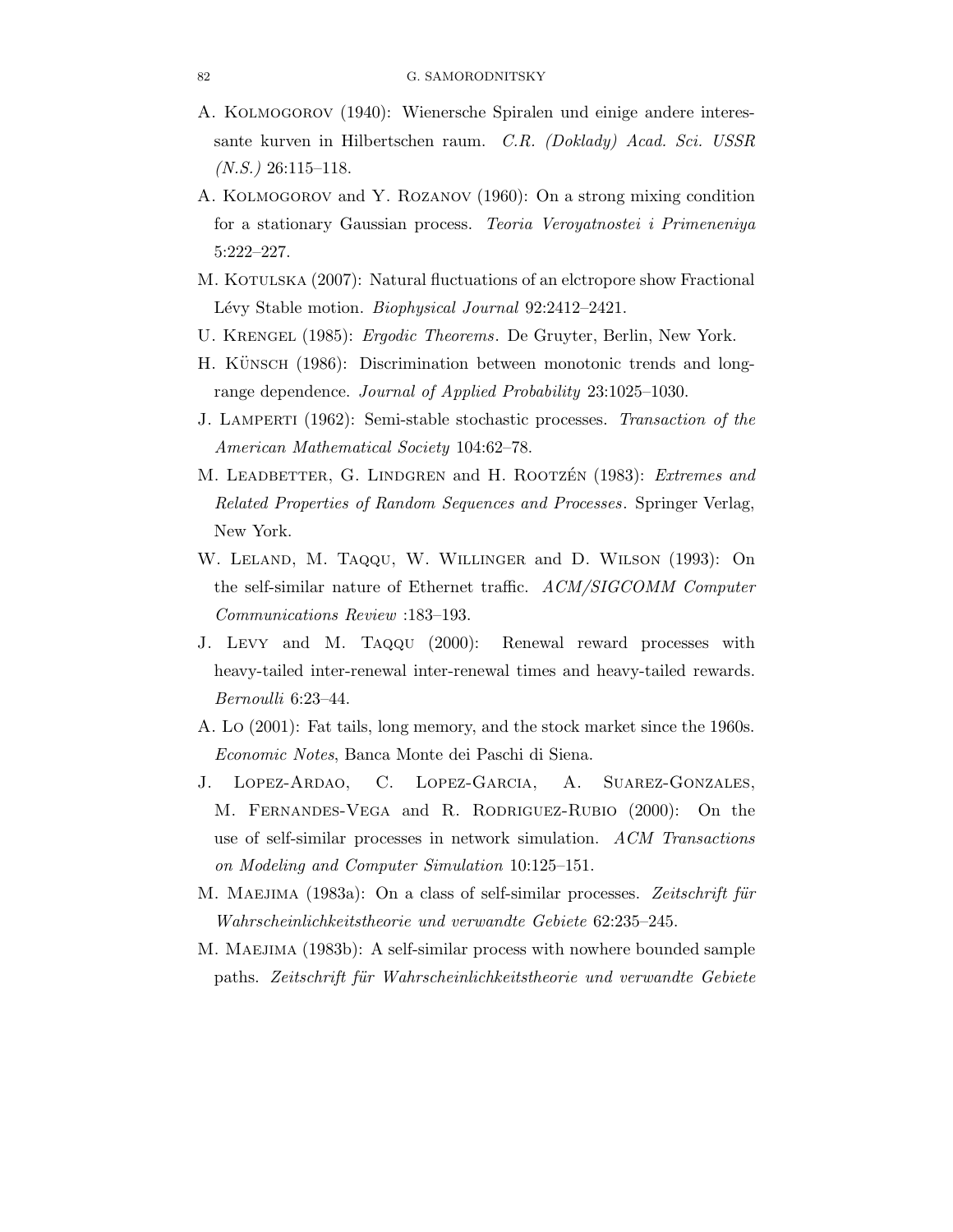65:115–119.

- P. MAJOR (1981): *Multiple Wiener-Itô Integrals*, volume 849 of *Springer* Lecture Notes in Mathematics. Springer Verlag, New York.
- B. MANDELBROT (1965): Une classe de processus stochastiques homothetiques a soi; application a loi climatologique de H.E. Hurst. Comptes Rendus Acad. Sci. Paris 240:3274–3277.
- B. MANDELBROT (1983): The Fractal Geometry of Nature. W.H. Freeman and Co., San Francisco.
- B. MANDELBROT and M. TAQQU (1979): Robust R/S analysis of long-run serial correlation. In Proceedings of the 42nd Session of the International Statistical Institute. Bulletin of the I.S.I., Manila, pp. 69–104. Vol.48, Book 2.
- B. MANDELBROT and J. VAN NESS (1968): Fractional Brownian motions, fractional noises and applications. SIAM Review 10:422–437.
- B. MANDELBROT and J. WALLIS (1968): Noah, Joseph and operational hydrology. Water Resources Research 4:909–918.
- P. MANSFIELD, S. RACHEV and G. SAMORODNITSKY (2001): Long strange segments of a stochastic process and long range dependence. Annals of Applied Probability 11:878–921.
- M. Marcus and G. Pisier (1984): Characterization of almost surely continuous p-stable random Fourier series and strongly stationary processes. Acta Mathematica 152:245–301.
- F. MERLEVÉDE, M. PELIGRAD and S. UTEV (2006): Recent advances in invariance principles for stationary sequences. Probability Surveys 3:1–36.
- Z. MICHNA (1998): Self-similar processes in collective risk theory. Journal of Applied Mathematics and Stochastic Analysis 11:429–448.
- T. MIKOSCH and G. SAMORODNITSKY (2000): The supremum of a negative drift random walk with dependent heavy–tailed steps. Annals of Applied Probability 10:1025–1064.
- T. MIKOSCH and C. STĂRICĂ (1999): Change of structure in financial time series, long range dependence and the GARCH model. IWI–preprint 99-5-06 of the University of Groningen.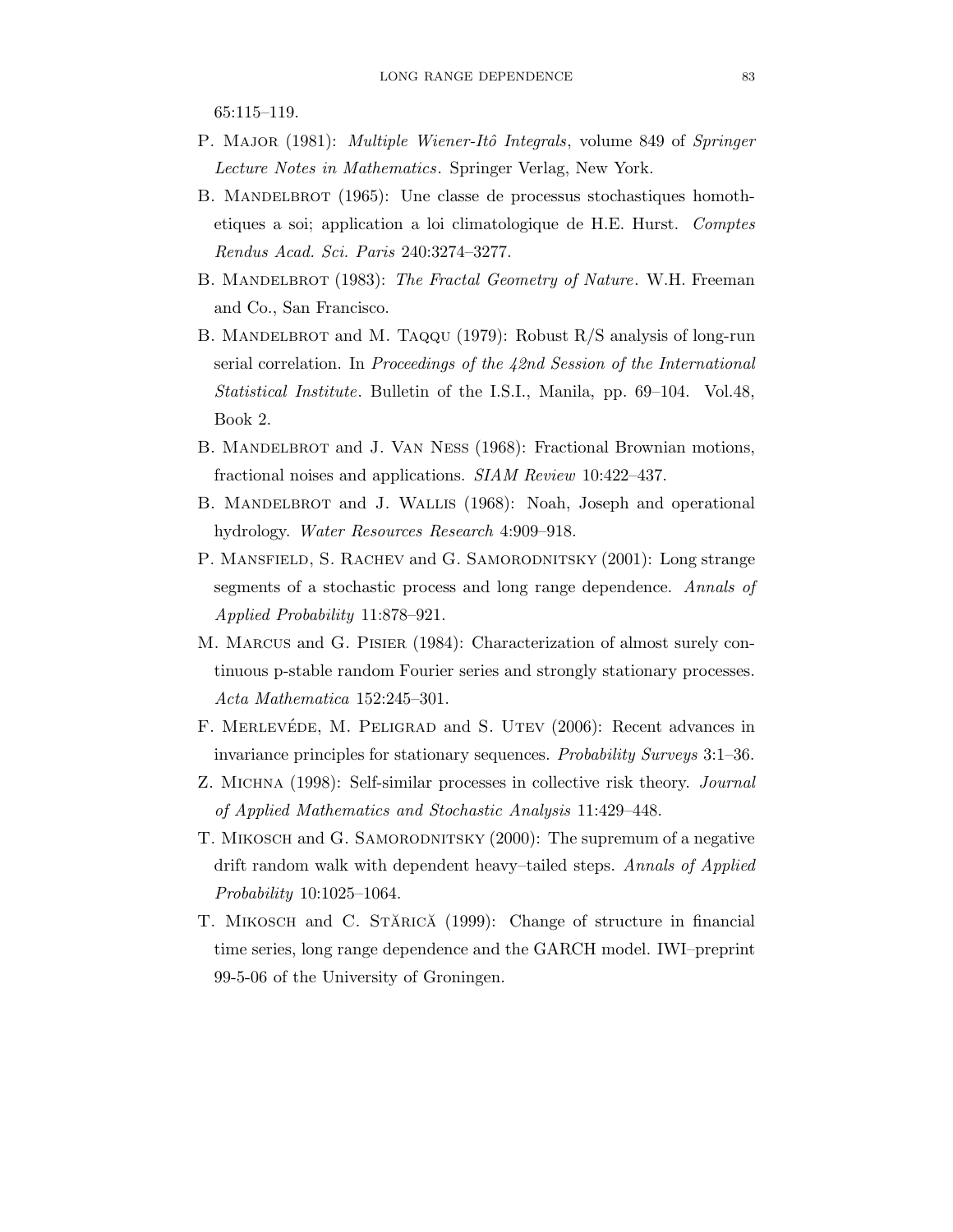- T. MIKOSCH and C. STĂRICĂ (2000): Is it long memory or just changing variance we see in financial returns? Bulletin of EU  $\&$  US Inflation and Microeconomic Analysis 68:46–68.
- G. Miller (1978): Properties of certain symmetric stable distributions. Journal of Multivariate Analysis 8:346–360.
- A. Mogulski (1976): Large deviations for trajectories of multidimensional random walks. Theory of Probability and its Applications 21:300–315.
- P. MORAN (1964): On the range of cumulative sums. Ann. Inst. Stat. Math. 16:109–112.
- T. Mori and H. Oodaira (1986): The law of the iterated logarithm for self-similar processes represented by multiple Wiener integrals. Probab. Theory Relat. Fields 71:367–391.
- S. Nagaev (1979): Large deviations of sums of independent random variables. Annals of Probability 7:745–789.
- C. NEWMAN and A. WRIGHT (1981): An invariance principle for certain dependent sequences. Annals of Probability 9:671–675.
- I. Norros, E. Valkeila and J. Virtamo (1999): An elementary approach to a Girsanov formula and other analytical results on fractional Brownian motion. Bernoulli 5:571–588.
- D. NUALART (1995): The Mallavin Calculus and Related Topics. Springer, New York.
- S. Painter (1998): Long-range dependence in the subsurface: Empirical evidence and simulation methods. Invited paper at the American Geophysical Union 1998 Fall Meeting.
- M. PELIGRAD (1998): Maximum of partial sums and an invariance principle for a class of weak dependent random variables. Proceedings of American Mathematical Society 126:1181–1189.
- P. Phillips (1987): Time series regression with a unit root. Econometrica 55:277–301.
- S. RACHEV and G. SAMORODNITSKY (2001): Long strange segments in a long range dependent moving average. Stochastic Processes and Their Applications 93:119–148.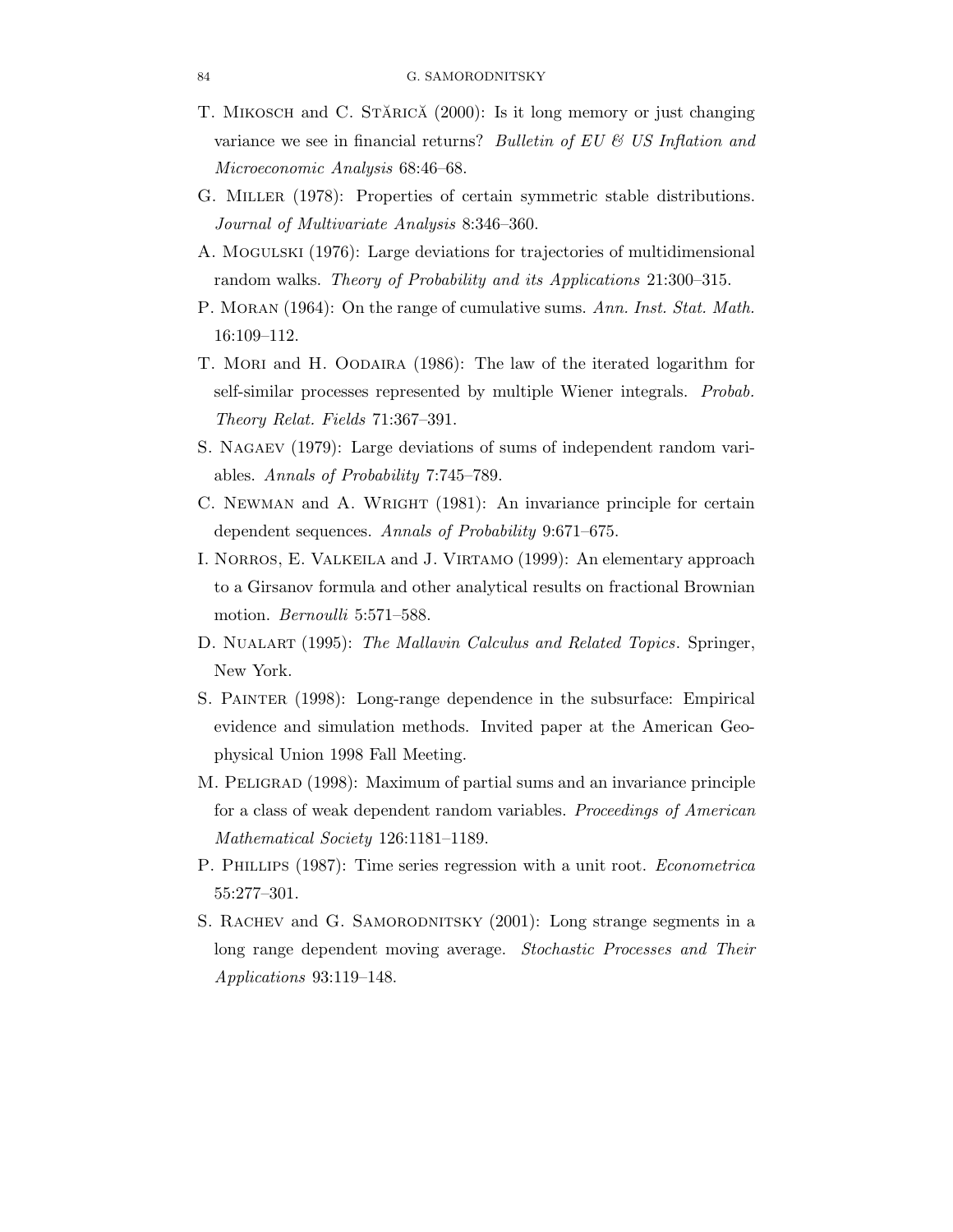- S. Resnick (1986): Point processes, regular variation and weak convergence. Advances in Applied Probability 18:66–138.
- S. Resnick (1987): Extreme Values, Regular Variation and Point Processes. Springer-Verlag, New York.
- P. ROBINSON, editor (2003): Time Series with Long Memory, Advanced Texts in Econometrics. Oxford University Press.
- M. ROSENBLATT (1956): A central limit theorem and a strong mixing condition. Proceedings of the National Academy of Sciences 42:43–47.
- M. Rosenblatt (1979): Some limit theorems for partial sums of quadratic forms in stationary Gaussian variables. Zeitschrift für Wahrscheinlichkeitstheorie und verwandte Gebiete 49:125–132.
- M. ROSENBLATT (1984): Stochastic processes with short-range and longrange dependence. In *Statistics: An Appraisal*, H. David and H. David, editors. Iowa State University Press, pp. 509–520.
- M. ROSENBLATT (1985): Stationary Sequences and Random Fields. Birkhauser, Boston.
- J. ROSINSKI  $(1995)$ : On the structure of stationary stable processes. The Annals of Probability 23:1163–1187.
- J. ROSIŃSKI, G. SAMORODNITSKY and M. TAQQU (1991): Sample path properties of stochastic processes represented as multiple stable integrals. Journal of Multivariate Analysis 37:115–134.
- J. ROSINSKI and T. ZAK (1996): Simple conditions for mixing of infinitely divisible processes. Stochastic Processes and Their Applications 61:277– 288.
- J. ROSIŃSKI and T. ZAK (1997): The equivalence of ergodicity and weak mixing for infinitely divisible processes. Journal of Theoretical Probability 10:73–86.
- G. SAMORODNITSKY (2004): Extreme value theory, ergodic theory, and the boundary between short memory and long memory for stationary stable processes. Annals of Probability 32:1438–1468.
- G. SAMORODNITSKY  $(2006)$ : Long memory and self-similar processes. Annales de la Faculté des Sciences de Toulouse 15:107-123.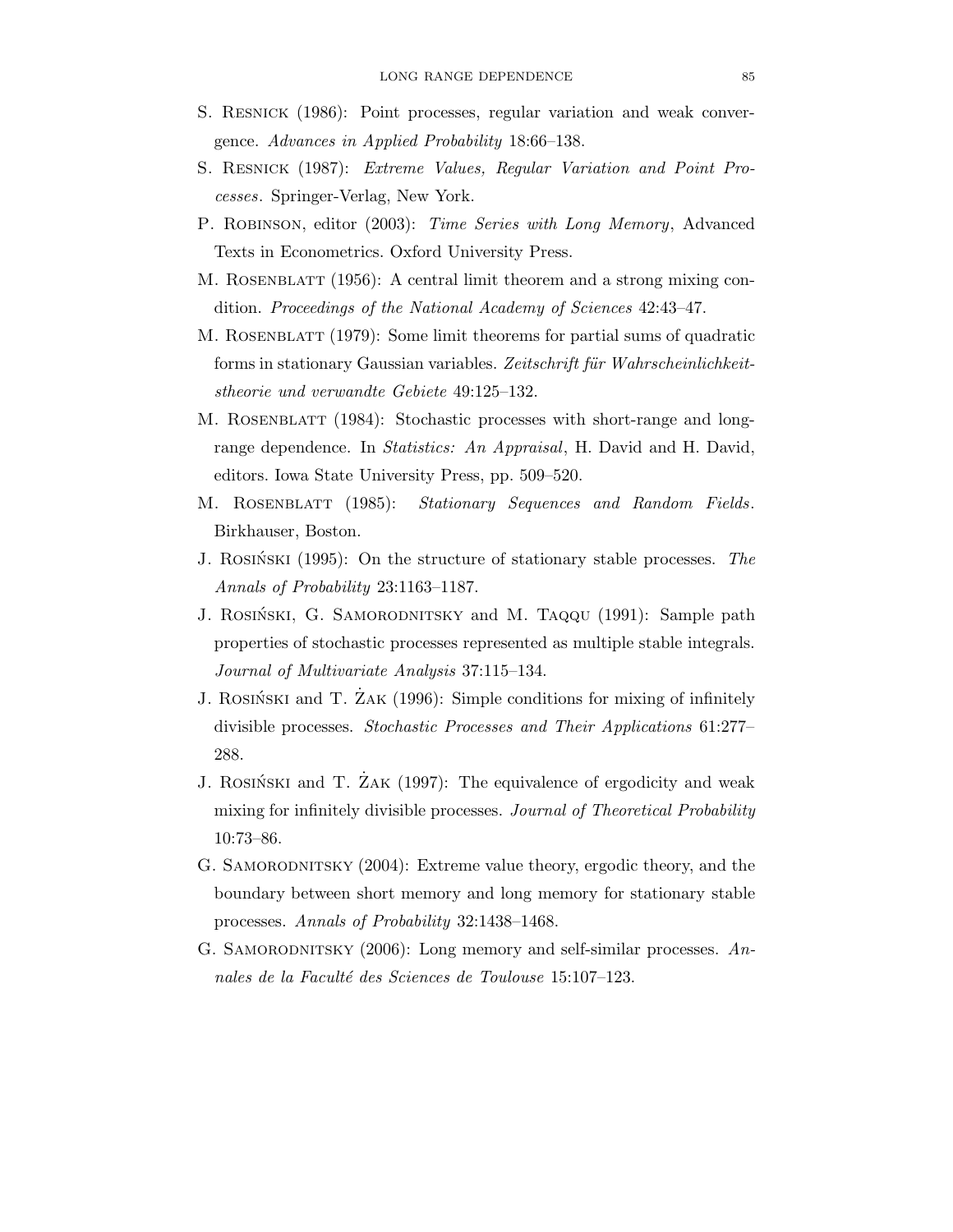- G. SAMORODNITSKY and M. TAQQU (1989): The various linear fractional Lévy motions. In Probability, Statistics and Mathematics: Papers in Honor of Samuel Karlin, K. A. T.W. Anderson and D. Iglehart, editors. Academic Press, Boston, pp. 261–270.
- G. SAMORODNITSKY and M. Taqqu (1990):  $(1/\alpha)$ -self-similar processes with stationary increments. *Journal of Multivariate Analysis* 35:308-313.
- G. SAMORODNITSKY and M. TAQQU (1994): Stable Non-Gaussian Random Processes. Chapman and Hall, New York.
- K. SATO (1999): Lévy Processes and Infinitely Divisible Distributions. Cambridge University Press.
- J. Smit (1983): Solution to Problem 130. Statistica Neerlandica 37:87.
- A. STEGEMAN (2001): Non-stationarity versus long-range dependence in computer network traffic measurements. Technical report, University of Groningen.
- S. Stoev and M. Taqqu (2004): Simulation methods for linear fractional stable motions and FARIMA using the Fast Fourier Transform. Fractals 1:95–121.
- D. SURGAILIS (1981a): Convergence of sums of nonlinear functions of moving averages to selfsimilar processes. Soviet Math. Doklady 23:247–250.
- D. SURGAILIS (1981b): On  $L^2$  and non- $L^2$  multiple stochastic integration. In Stochastic Differential Systems. Lecture Notes in Control and Information Sciences, 36, Springer-Verlag, New York, pp. 212–226.
- D. SURGAILIS, J. ROSIŃSKI, V. MANDREKAR and S. CAMBANIS (1993): Stable mixed moving averages. Probab. Theory Related Fields 97:543–558.
- M. Taqqu (1975): Weak convergence to fractional Brownian motion and to the Rosenblatt process. Zeitschrift für Wahrscheinlichkeitstheorie und verwandte Gebiete 31:287–302.
- M. Taqqu (1978): A representation for self-similar processes. Stochastic Processes and their Applic. 7:55–64.
- M. Taqqu (1979): Convergence of integrated processes of arbitrary Hermite rank. Zeitschrift für Wahrscheinlichkeitstheorie und verwandte Gebiete 50:53–83.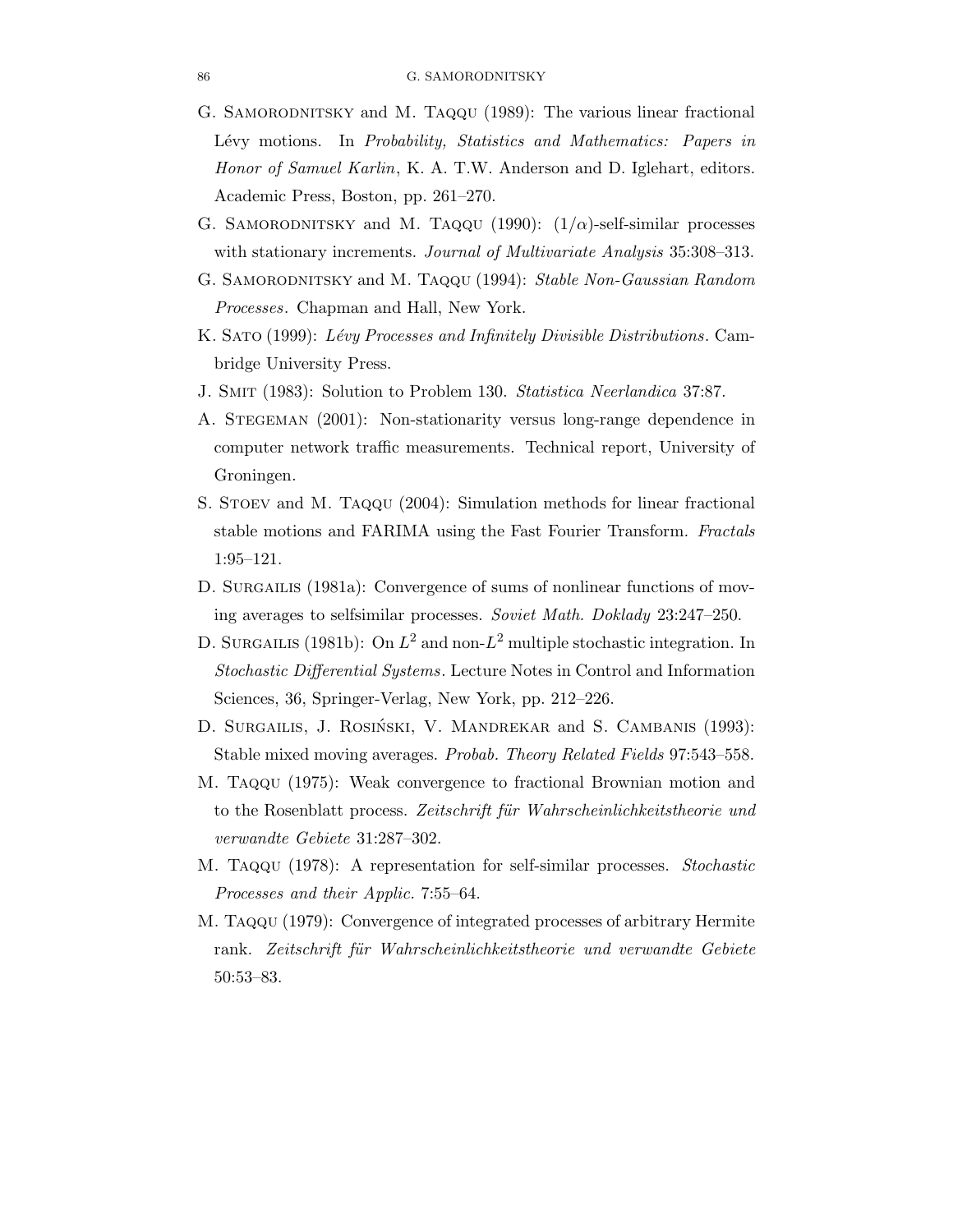- M. Taqqu (1986): A bibliographical guide to self-similar processes and longrange dependence. In Dependence in Probability and Statistics, E. Eberlein and M. Taqqu, editors. Birkhäuser, Boston, pp. 137–162.
- M. Taqqu (1987): Random processes with long-range dependence and high variability. J. Geophys. Research 92:9683–9686.
- M. Taqqu and R. Wolpert (1983): Infinite variance self-similar processes subordinate to a Poisson measure. Zeitschrift für Wahrscheinlichkeitstheorie und verwandte Gebiete 62:53–72.
- D. VAROTSOS and D. KIRK-DAVIDOFF (2006): Long-memory processes in global ozone and temperature variations. Atmospheric Chemistry and Physics Discussions 6:4325–4340.
- W. VERVAAT (1985): Sample paths of self-similar processes with stationary increments. The Annals of Probability 13:1–27.
- N. Wiener (1938): The homogeneous chaos. American Journal of Mathematics 60:897–936.
- W. Willinger, V. Paxson and M. Taqqu (1998): Self-similarity and heavy tails: structural modeling of network traffic. In A Practical Guide to Heavy Tails, R. Adler, R. Feldman and M. Taqqu, editors. Birkhäuser, Boston, pp. 27–54.
- W. Willinger, M. Taqqu, R. Sherman and D. Wilson (1997): Self– similarity through high variability: statistical analysis of ethernet LAN traffic at the source level (extended version). IEEE/ACM Transactions on Networking 5:71–96.
- L. Wu (2004): On large deviations for moving average processes. In Probability, Finance and Insurance. World Scientific Publishers, River Edge, N.J., pp. 15–49.
- A. YAGLOM (1955): Correlation theory of processes with stationary random increments of order *n. Mat. Sbornik* 37:141–196. English translation in Am. Math. Soc. Translations Ser. 2 8(1958), 87-141.
- P. ZAFFARONI (2004): Stationarity and memory of ARCH( $\infty$ ) models. Econometric Theory 20:147–160.
- A. ZYGMUND (1968): *Trigonometric Series*. Cambridge University Press,